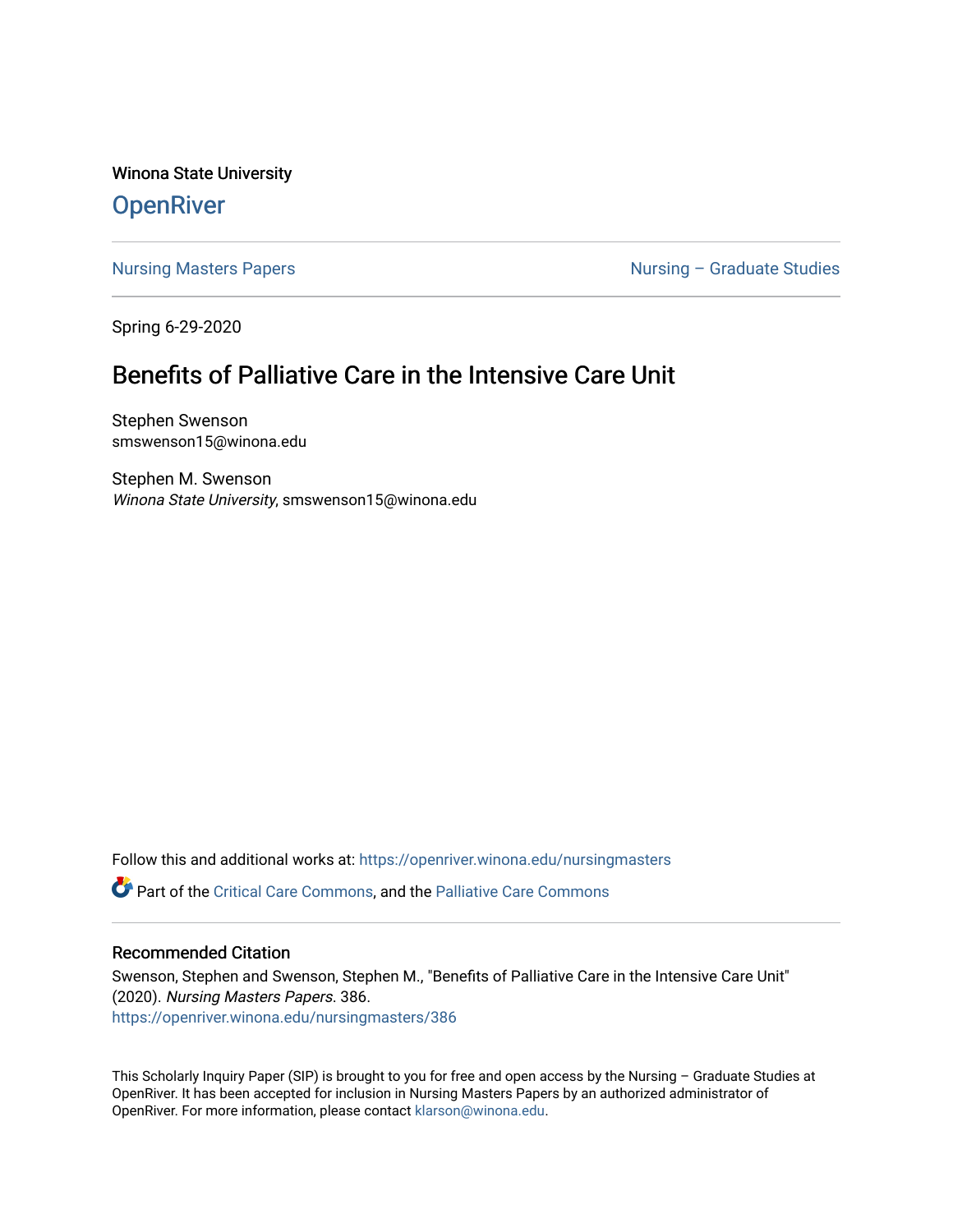Benefits of Palliative Care in the Intensive Care Unit

A Scholarly Inquiry Paper Submitted to the Faculty of the Department of Nursing College of Nursing and Health Sciences of Winona State University

> by Stephen M. Swenson

In Partial Fulfillment of the Requirements for the Degree of Master of Science

June 29th, 2020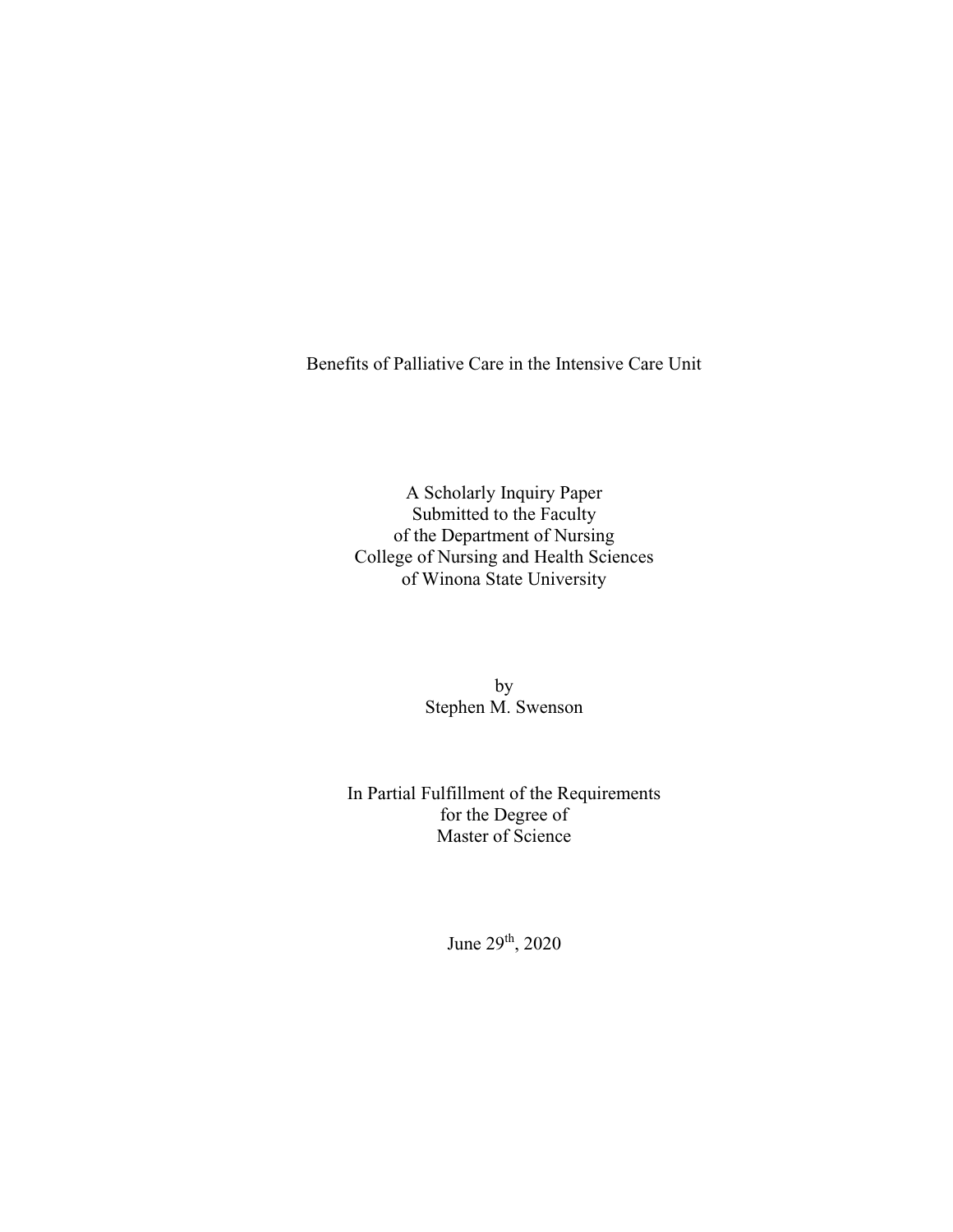

# Winona State University

#### **COMPLETED SCHOLARLY INQUIRY PAPER APPROVAL FORM**

| TO:                                                                                                                                                    | Julie Ponto, PhD, APRN, CNS, AGCNS-BC, AOCNS <sup>©</sup><br>Professor and Acting Director, Graduate Programs in Nursing                              |  |  |  |
|--------------------------------------------------------------------------------------------------------------------------------------------------------|-------------------------------------------------------------------------------------------------------------------------------------------------------|--|--|--|
| FROM:                                                                                                                                                  | Stephen Swenson                                                                                                                                       |  |  |  |
| RE:                                                                                                                                                    | FACULTY ENDORSEMENT and FINAL REVIEW COMMITTEE                                                                                                        |  |  |  |
| DATE:                                                                                                                                                  | 6/29/2020                                                                                                                                             |  |  |  |
| <b>SCHOLARLY INQUIRY PAPER TITLE:</b><br>Benefits of Palliative Care in the Intensive Care<br><b>Unit</b><br><b>SCHOLARLY INQUIRY PAPER COMMITTEE:</b> |                                                                                                                                                       |  |  |  |
| Chairperson Signature:                                                                                                                                 | Kimberly J Langer Digitally signed by Kimberly J Langer<br>Kimberly Langer, DNP, APRN, CNP, ACNP-BC, FNP-BC                                           |  |  |  |
| Member Signature:                                                                                                                                      | Digitally signed by David Steele<br><b>David Steele</b><br>Date: 2020.06.30 09:49:07 -05'00'<br>David Steele, DNP, APRN, CNP, FNP-C, AGACNP-BC, ENP-C |  |  |  |
|                                                                                                                                                        |                                                                                                                                                       |  |  |  |

**Date of Final Approval by Committee:**

 $\overline{\phantom{a}}$ 

June 29th, 2020

E copy to: The Office of Graduate Studies, Attached to Thesis/Scholarly Inquiry Paper Project, Student File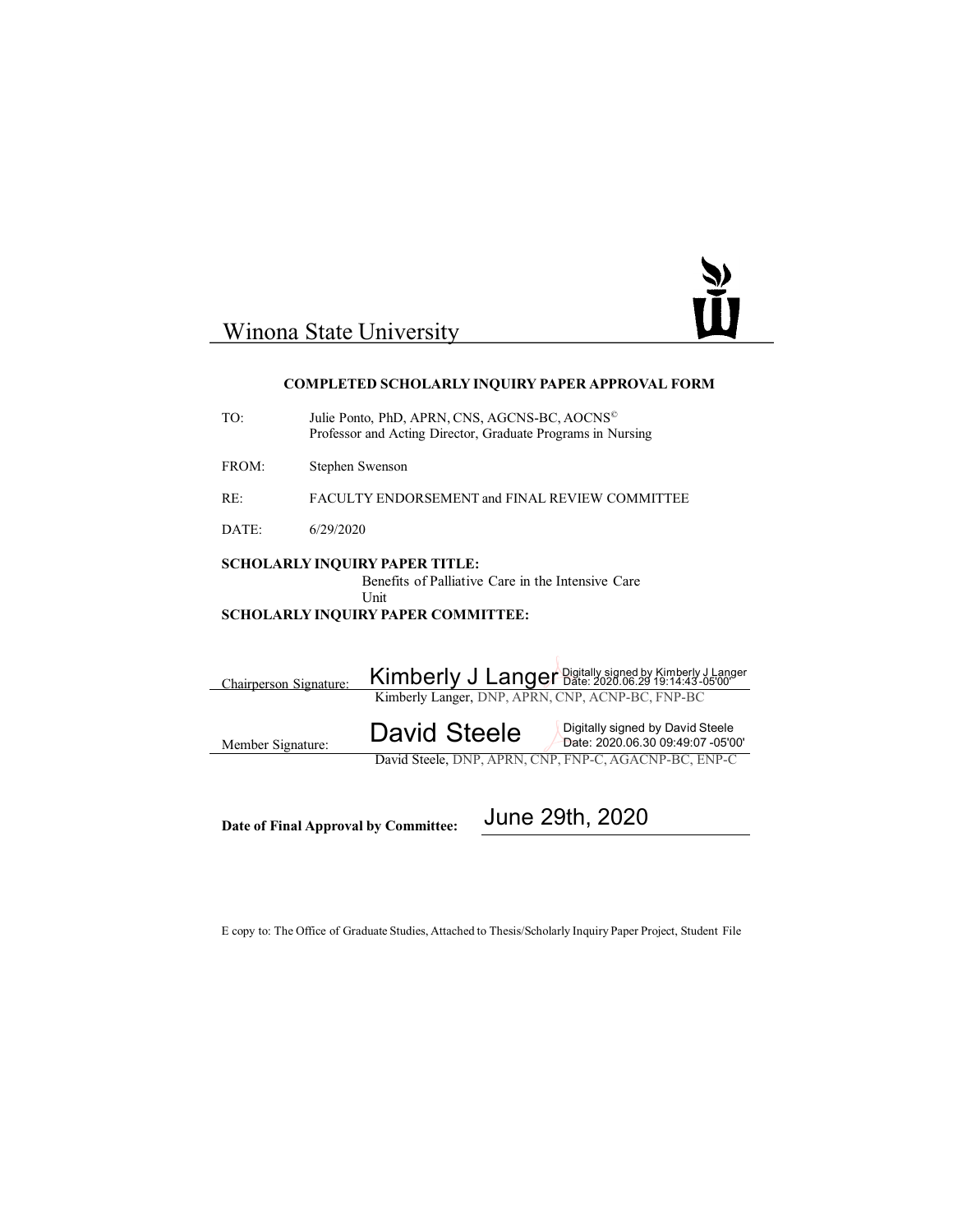Copyright

2020

Stephen M. Swenson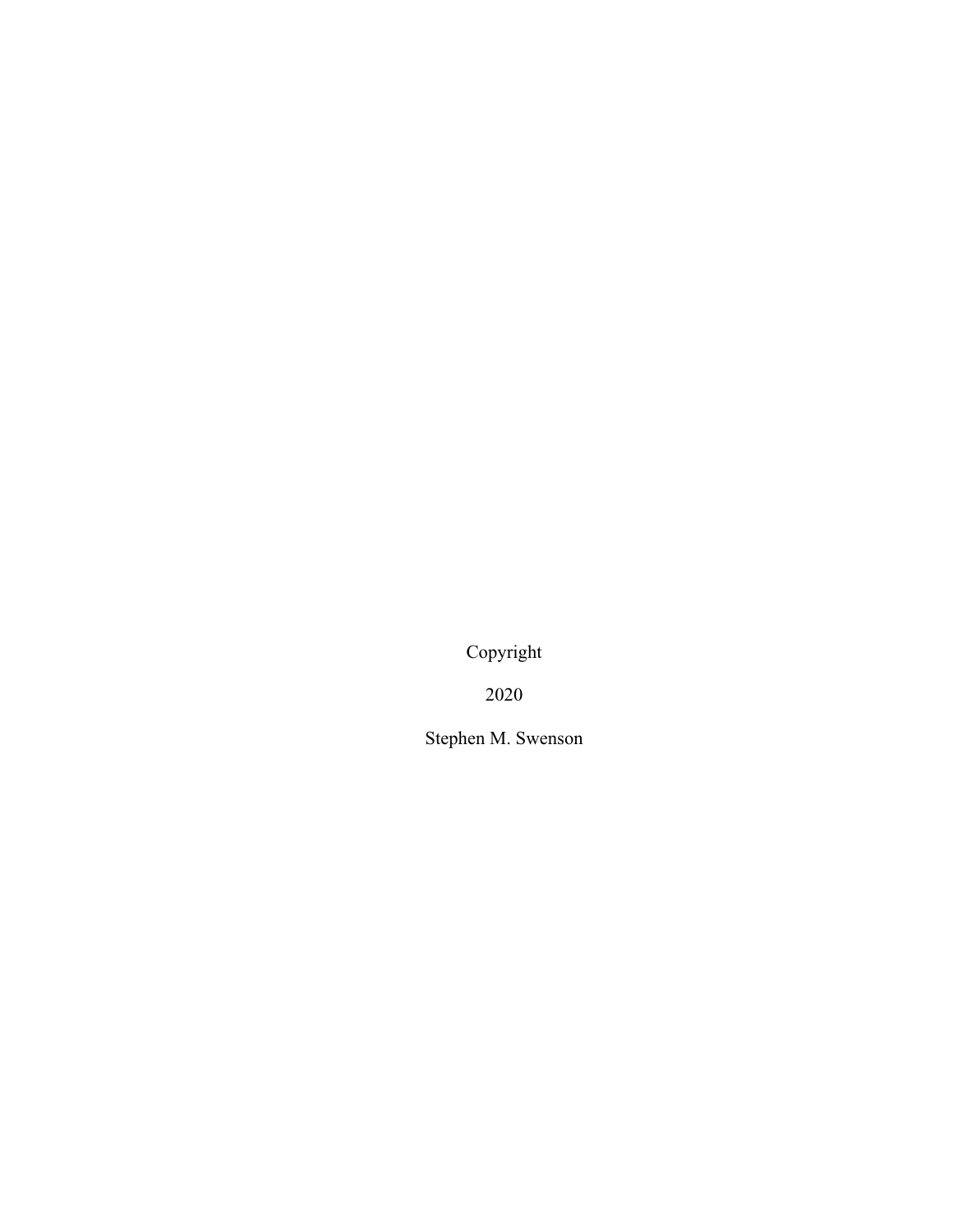## **Abstract**

The use of palliative care is often overlooked until the terminal phase of serious illness when life-prolonging interventions are deemed futile and death is considered imminent. Alongside the well regarded Clinical Practice Guidelines for Quality Palliative Care (National Coalition for Hospice and Palliative Care, 2018), numerous critical care societies including the American Association of Critical-Care Nurses (Medina & Puntillo, 2006), American College of Critical Care Medicine (Davidson et al., 2008), American College of Chest Physicians (Selecky et al., 2005), American College of Surgeons (2017), and the American Thoracic Society (Lanken et al., 2007) have each published individual policies highlighting the importance Palliative Care medicine in the intensive care unit. The most recent joint policy statement from the Choosing Wisely (2014) task force comprised of the aforementioned critical care societies that addresses palliative care recommends regular engagement in conversations regarding comfort alternatives with families and patients at a high risk of death.

Based on the outcomes of a systematic literature review and review of multiple clinical policy guidelines, the recommendation is to consider a piloted evidence-based practice project that explores the timely assessment of critically ill patients with the use of a palliative care bundled approach to screening patients meeting criteria for palliative care services. Providing timely and consistent palliative care services has been found to provide several benefits including improved symptom management, increased quality of life, increased patient and family satisfaction, decreased Intensive Care Unit and hospital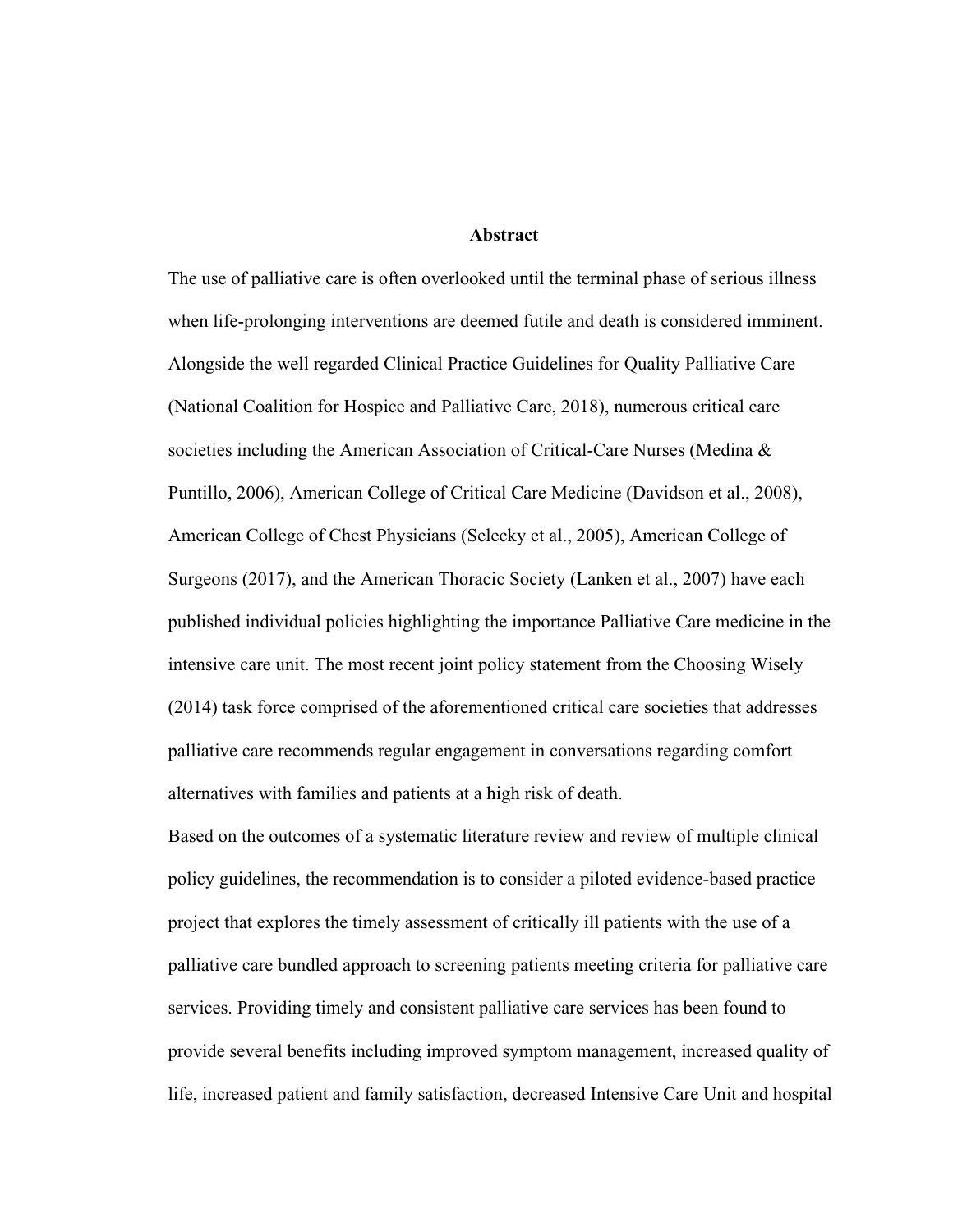length of stay, a decrease in downstream hospital costs, and readmission rates (Braus et al., 2017; Ciemins, Blum, Nunley, Lasher, & Newman, 2007; Kupensky, Hileman, Emerick, & Chance, 2015; Weissman & Meier, 2011)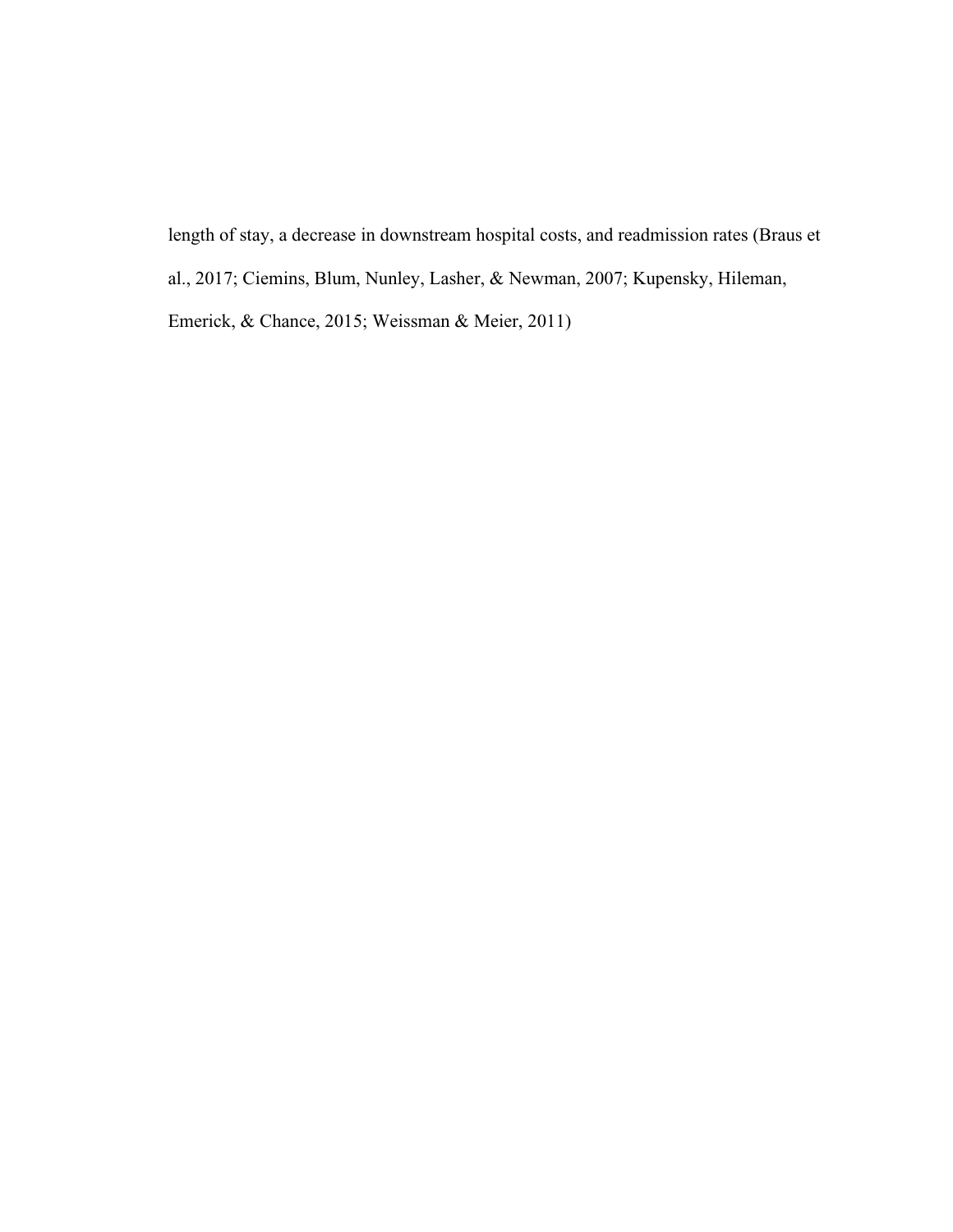## **TABLE OF CONTENTS**

Page

|    |    | 1              |
|----|----|----------------|
|    |    | -1             |
|    |    | $\overline{2}$ |
|    |    | 5              |
|    |    | 5              |
|    |    | 6              |
|    | F. | 6              |
| Н. |    | 8              |
|    |    | 8              |
|    |    | 8              |
|    |    | 9              |
|    |    | 10             |
|    | E. | 11             |
|    |    | 14             |
|    |    | 15             |
|    |    | 16             |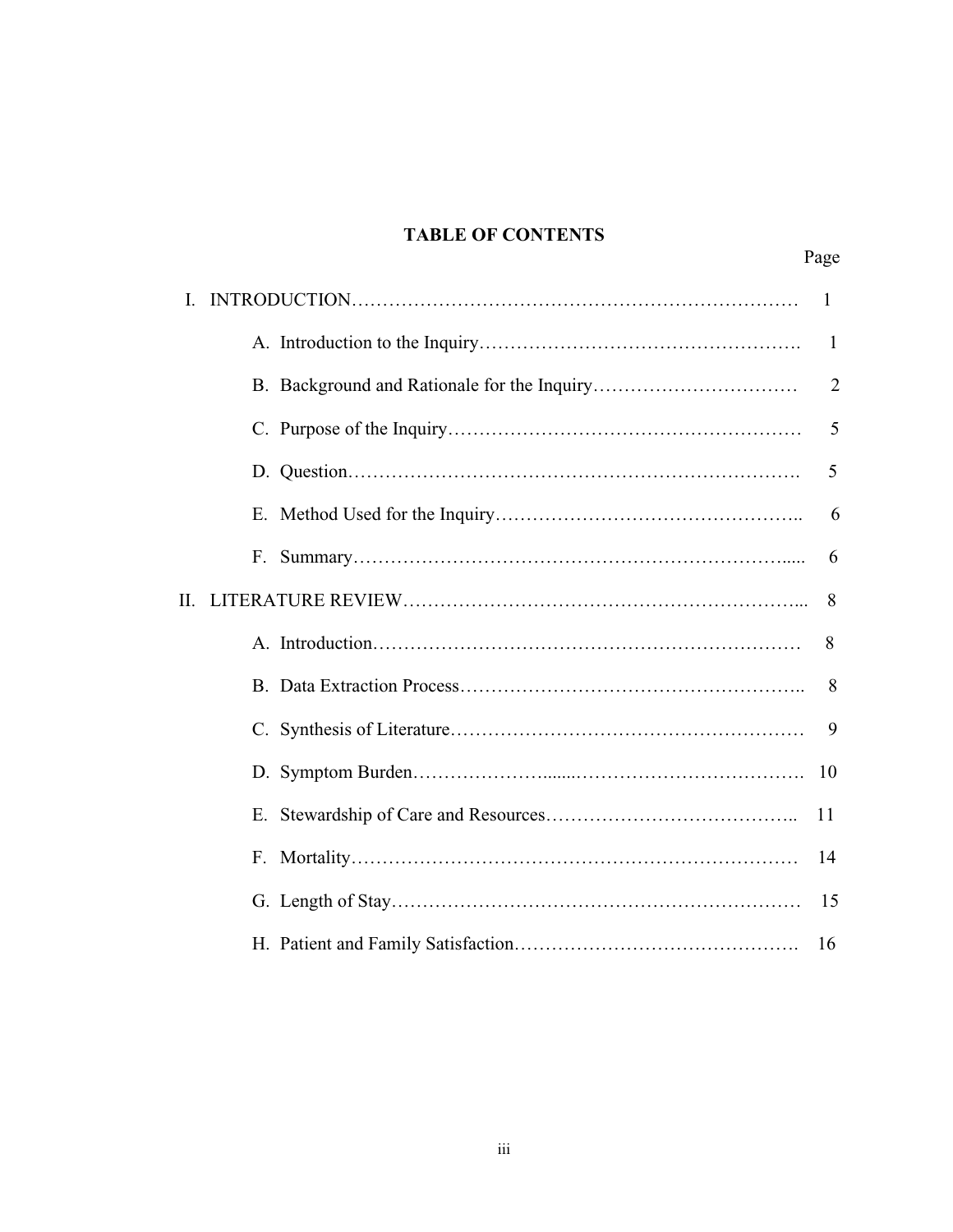| I.                 | Palliative Care Guideline Implementation Analysis       | 17 |
|--------------------|---------------------------------------------------------|----|
| J.                 |                                                         | 20 |
|                    |                                                         | 23 |
|                    |                                                         | 30 |
|                    |                                                         | 30 |
|                    |                                                         | 31 |
|                    |                                                         | 34 |
|                    | IV. CONCLUSIONS, IMPLICATIONS FOR THE INTERDISCIPLINARY |    |
|                    |                                                         | 35 |
|                    |                                                         | 35 |
|                    |                                                         | 35 |
|                    |                                                         | 36 |
|                    |                                                         | 36 |
|                    |                                                         | 40 |
|                    |                                                         | 43 |
| <b>APPENDIX A.</b> | LITERATURE SEARCH DATES, KEYWORDS,                      |    |
|                    |                                                         | 50 |
| <b>APPENDIX B.</b> | PALLIATIVE CARE IN INTENSIVE CARE LITERATURE            |    |
|                    |                                                         | 51 |
| APPENDIX C.        | NATIONAL COALITION FOR HOSPICE AND PALLIATIVE           |    |
|                    | <b>CARE GUIDELINES AGREE II APPRAISAL</b>               |    |
|                    |                                                         | 60 |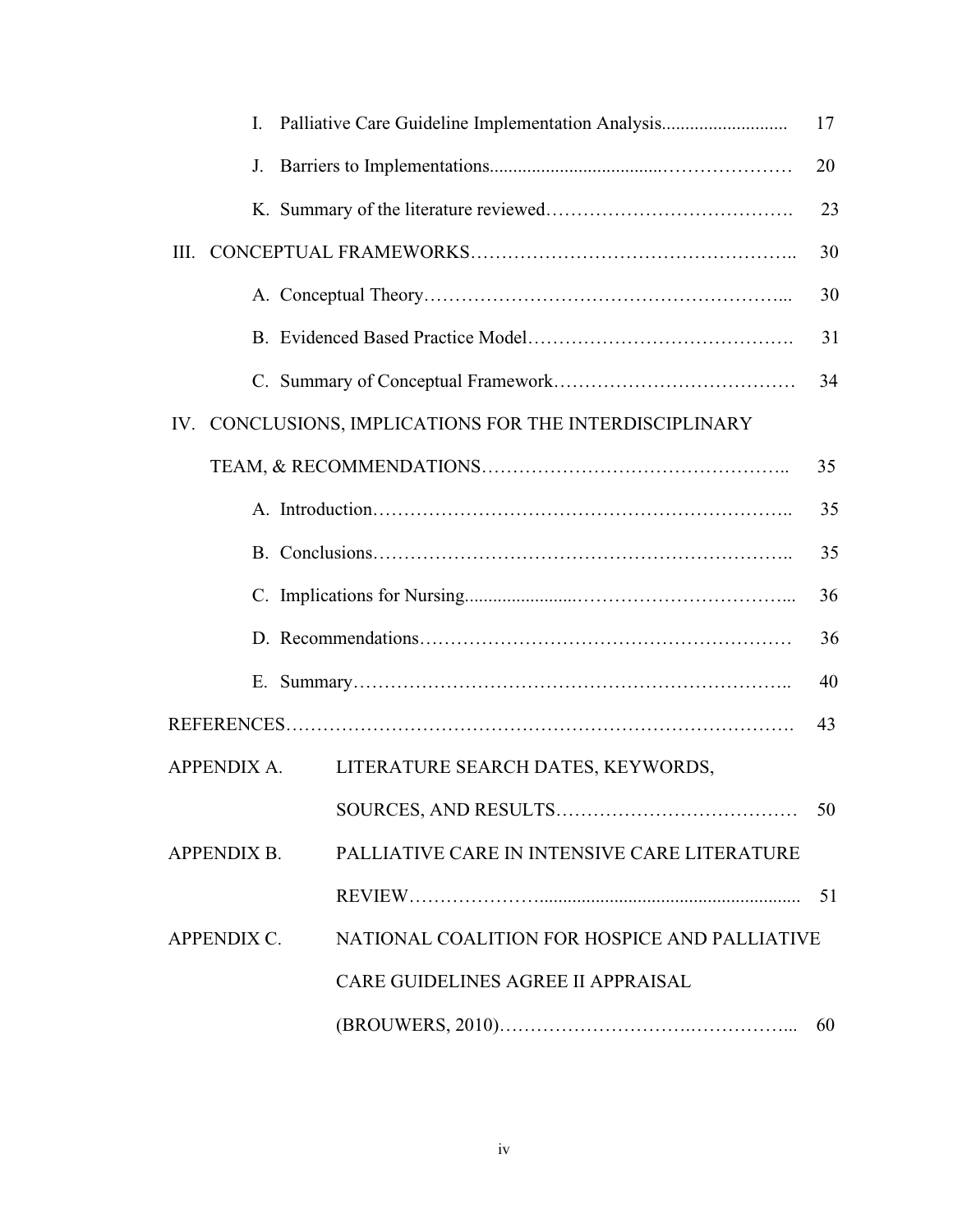| APPENDIX D. | CRITICAL APPRAISAL OF SYSTEMATIC REPORT FROM    |    |
|-------------|-------------------------------------------------|----|
|             | THE IMPROVING PALLIATIVE CARE IN THE INTENSIVE  |    |
|             | CARE UNIT PROJECT ADVISORY BOARD AND THE        |    |
|             | CENTER TO ADVANCE PALLIATIVE CARE               |    |
|             |                                                 |    |
| APPENDIX E. | <b>IOWA MODEL OF EVIDENCE BASED PRACTICE TO</b> |    |
|             | PROMOTE QUALITY HEALTHCARE                      |    |
|             |                                                 | 71 |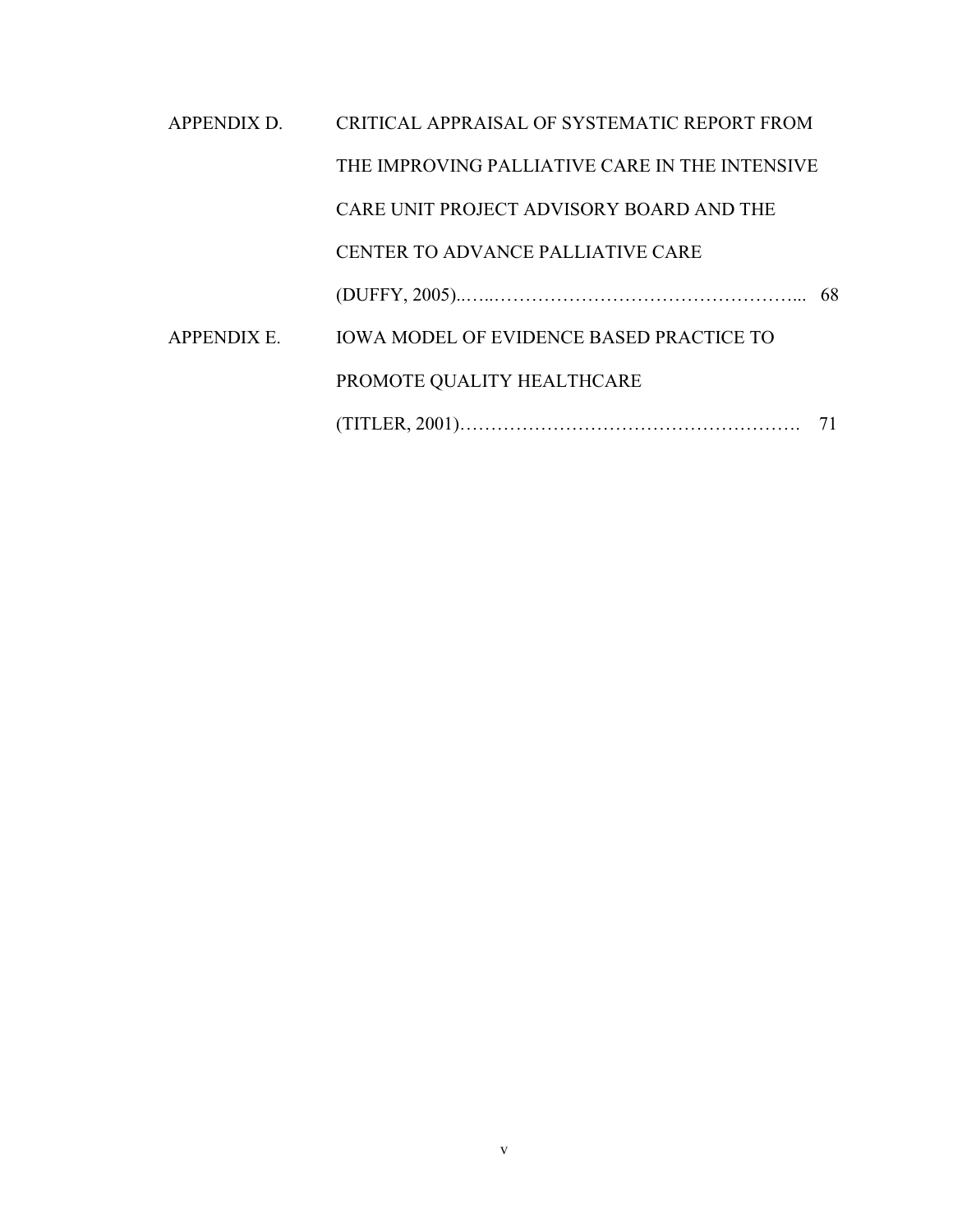## **Chapter I**

## **Introduction**

## **Introduction to the Inquiry**

The introduction to this scholarly inquiry paper will include the background and rationale for the inquiry, the purpose of the inquiry, the research question guiding the inquiry, and the chosen method for review and evaluation of the literature.

Symptom burden including dyspnea, pain, anxiety, and depression as well as significant comorbidities can lead to significant burden and decreased quality of life in seriously ill patients. (Desbiens et al., 1999). Exacerbation of the previously mentioned symptoms can be seen in critically ill patients who are admitted to the intensive care unit (ICU) which can subsequently lead to further complications. (Desbiens et al., 1999). Symptom management can be managed by specialty services including Palliative Care teams who solely focus on symptoms burden and management. Palliative care has not been openly recognized in the past given the association with hospice care in addition to critical care physicians lacking formal education and training aimed at the services Palliative Care has to offer. By providing palliative care services upon initial admission to the ICU, healthcare providers, patients and families can have quality conversations and integration of palliative care services to aid in the development of a holistic approach of care that mitigates the unintended limitations of aggressive life-sustaining interventions such as unrelieved pain or other symptoms including dyspnea, nausea, anxiety, and depression; adequate communication and goal setting, aligned goals of care meeting the patients' wishes all while decreasing provider burnout and moral suffering (Trough et al., 2008; White, Roczen, Coyne, & Wiencek, 2014).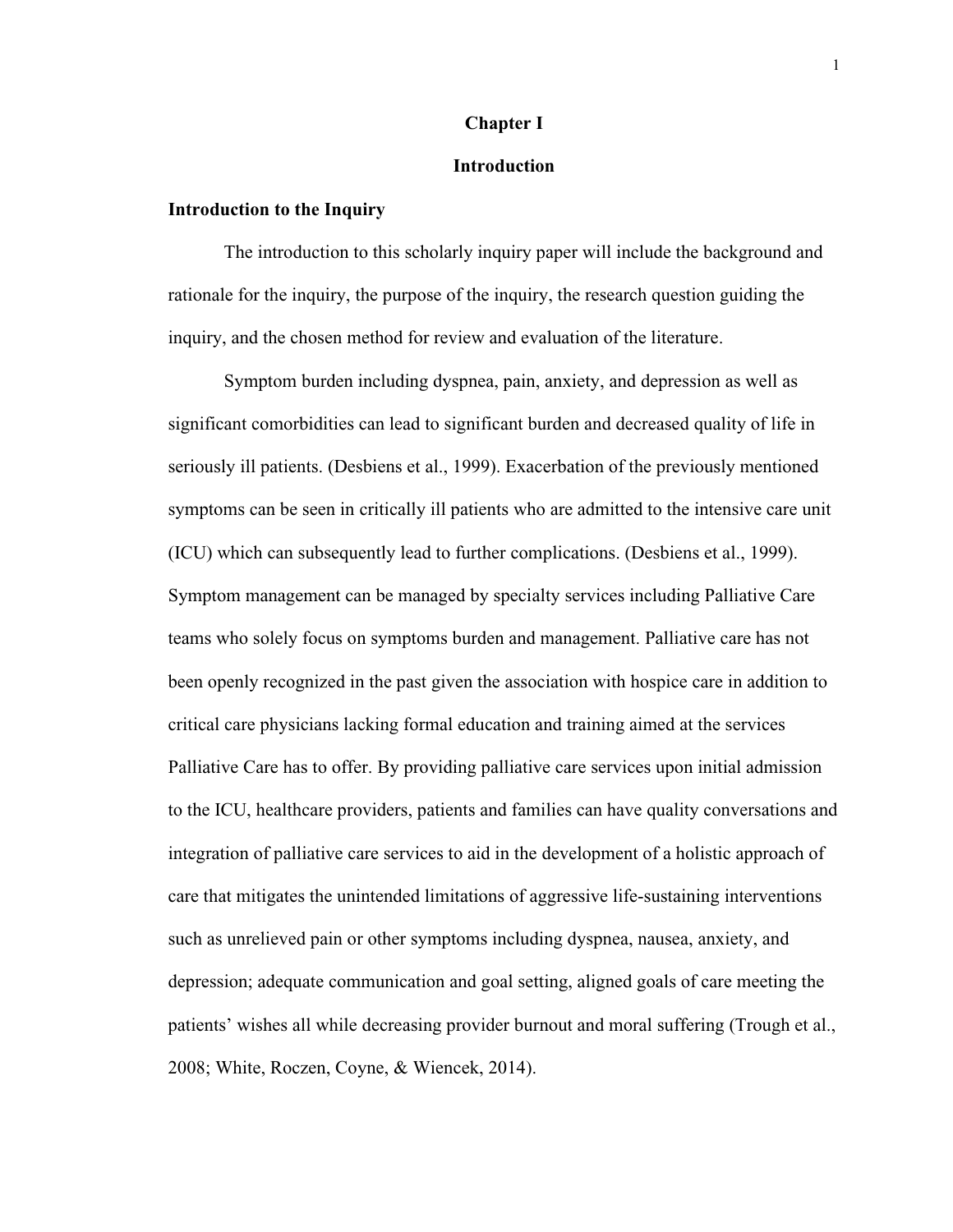Despite the vast number of major stakeholders (American College of Surgeons, 2017; Davidson et al., 2008; Joint Commission, 2016; Lanken et al., 2007; Medina & Puntillo, 2006; National Coalition for Hospice and Palliative Care, 2018; Selecky et al., 2005) such as surgeons, critical care intensivists, critical care nurses, and credentialing bodies who endorse the integration of palliative care from time of hospital admission, an opportunity may exist to provide greater consideration for the overall well-being and symptom management of patients.

The main concept of interest for this paper is to investigate the under-utilization of palliative care services in the intensive care unit and the effect that these services have managing symptoms that tend to be overlooked in this setting. Until a better understanding among health care professionals regarding the role that palliative care plays in symptom management is appreciated, there will continue to be an immediate need to examine how palliative care services can provide patients with an improvement in their reported levels of symptoms managed such as pain, dyspnea, nausea, constipation, diarrhea, anxiety, depression, and grief which in turn can affect their quality of life . The purpose of this inquiry is to critically review the benefits derived from such palliative care services in the intensive care unit.

#### **Background and Rationale for the Inquiry**

Palliative care can improve symptom management which can in turn improve quality of life for patients suffering from life-threatening illnesses (World Health Organization, 2020). In the absence of adequate or timely palliative care, patient symptoms can be inconsistently undermanaged leading to reduced quality of life. Symptom management via palliative care can provide prevention and relief of suffering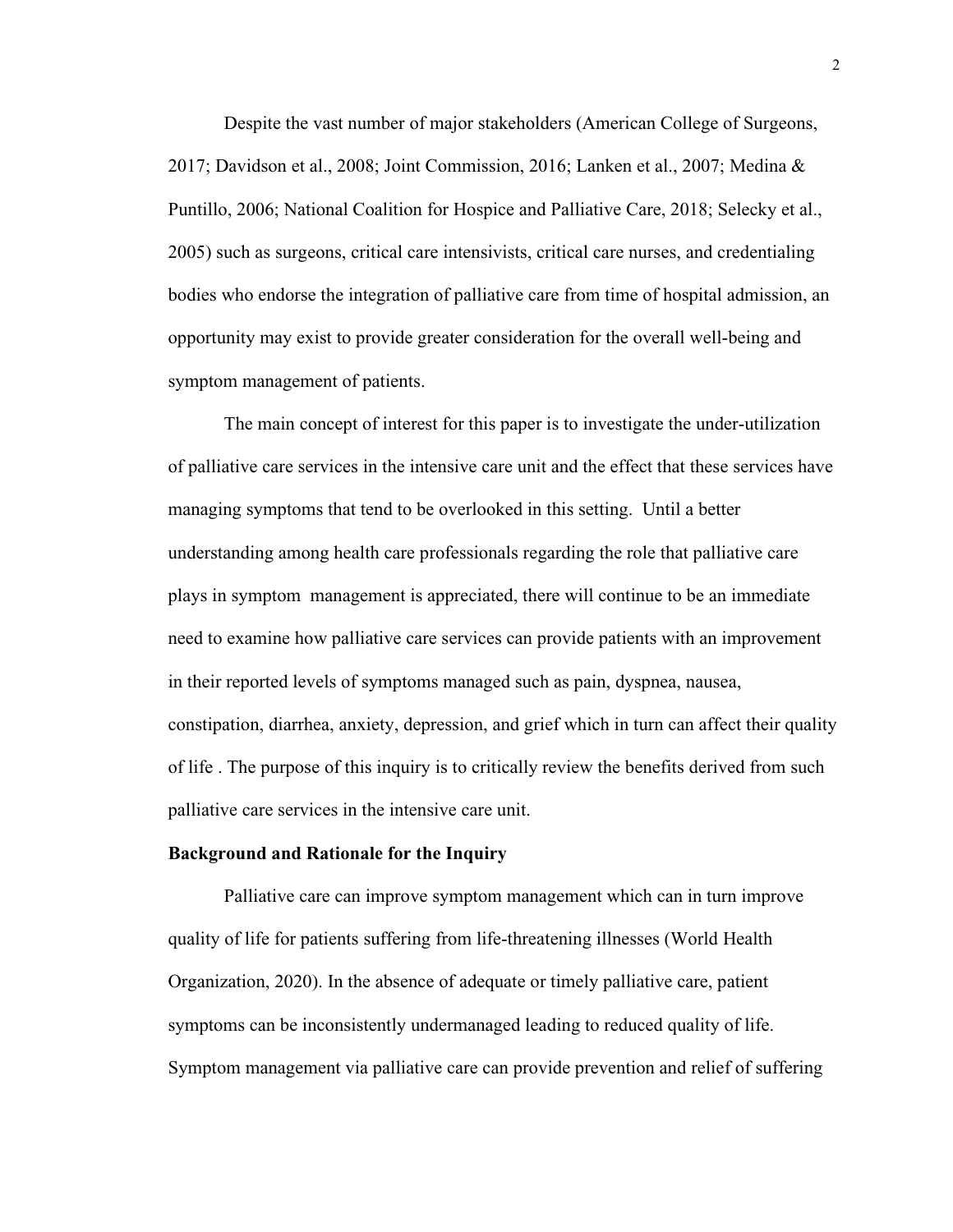via prompt identification and assessment of pain and other physical, psychosocial, and spiritual problems that can affect a patient's quality of life (World Health Organization, 2020). Without proper intervention, symptoms can worsen and manifest into symptoms of depression, anxiety, insomnia, anorexia, nausea, constipation, fatigue, dyspnea, and pain. According to the National Consensus Project's Clinical Practice Guidelines for Quality Palliative Care [NCP Guidelines] and published by the National Coalition for Hospice and Palliative Care (2018), it is crucial to focus attention on patients' quality of life, goals of care, and coordinate their medical care in alignment with these goals, ensuring resources for symptom management, guidance with advanced care planning, providing a partnership with critically ill patients and their families to create a plan of care, ensuring that patient advocacy is maintained, and providing others with education regarding the holistic care approach regardless of the care setting.

Palliative care has evolved out of the model of modern hospice nursing which began in England due to a movement created by Dame Cicely Saunders in the 1960's. Dr. Saunders' holistic end-of-life care approach of promoting compassionate care for the dying to eventually inspired the Dean of Yale's School of Nursing, Dr. Florence Wald. There, Dr. Wald focused on expanding a nursing curriculum emphasizing pain and symptom management and communication skills required for providing care to the dying and terminally ill. The holistic approach to symptom management and congruity of patient goals that began in the foundations of hospice care continue to be crucial to the delivery of palliative care for patients with chronic and serious illnesses (Dahlin  $\&$ Coyne, 2016).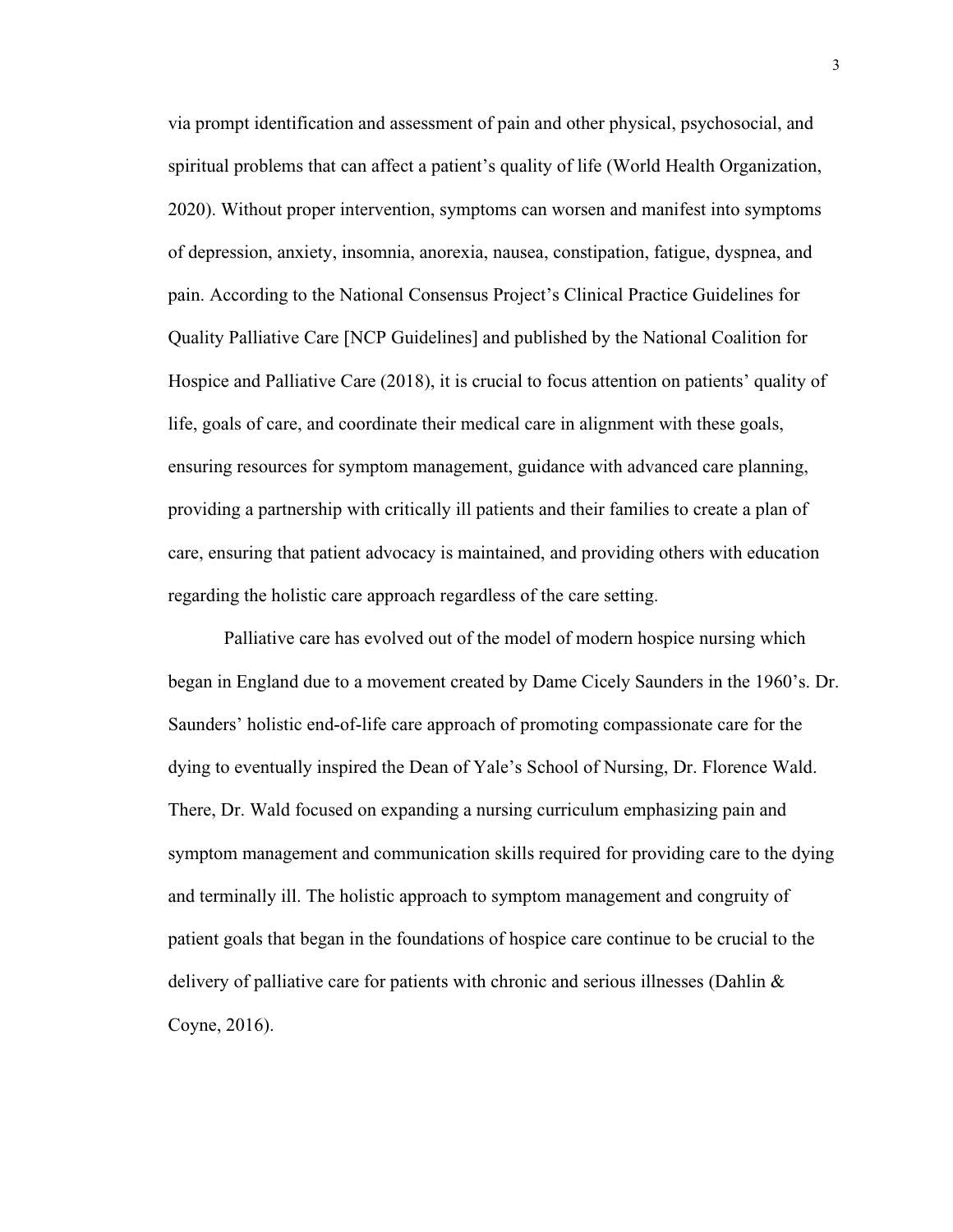Communication about comfort and end of life planning between patients and medical providers have continued to provide challenges, long after the origins of palliative care. Outcomes from the Study to Understand Prognoses and Preferences for Outcomes and Risks of Treatment (SUPPORT) (Connors et al., 1995) found that not only was there a crucial breakdown in communication between patients and health care providers in regards to end-of-life preferences such as code status, but that following an intervention of enhanced communication and education between a specially trained nurse, patient, family, physician, and hospital staff, patients continued to see no improvement in patient-provider communication, incidence or timing of written code status orders, provider's awareness of their patients' preference not to be resuscitated, length of stay in the intensive care unit, number of days mechanically ventilated, number of days comatose prior to death, or patient reported levels of pain. Connors et al., (1995) recommended increasing individual and societal dedication, and further preemptive and cogent measures to improve the experience of critically ill and dying patients. It was shortly following the dissemination of these findings, and out of the foundations of hospice, that programs resembling palliative care began to develop in academic hospitals across the United States.

Barriers that continue to hinder the incorporation of palliative care within the critical care setting include unrealistic expectations for critical care therapies on the part of patients, families, and clinicians, the misperception of palliative care and critical care as mutually exclusive or successive rather than complementary and coexisting systems, conflation of palliative care with end-of-life care or hospice care, concern that incorporation of palliative care will hasten death, insufficient training of clinicians in the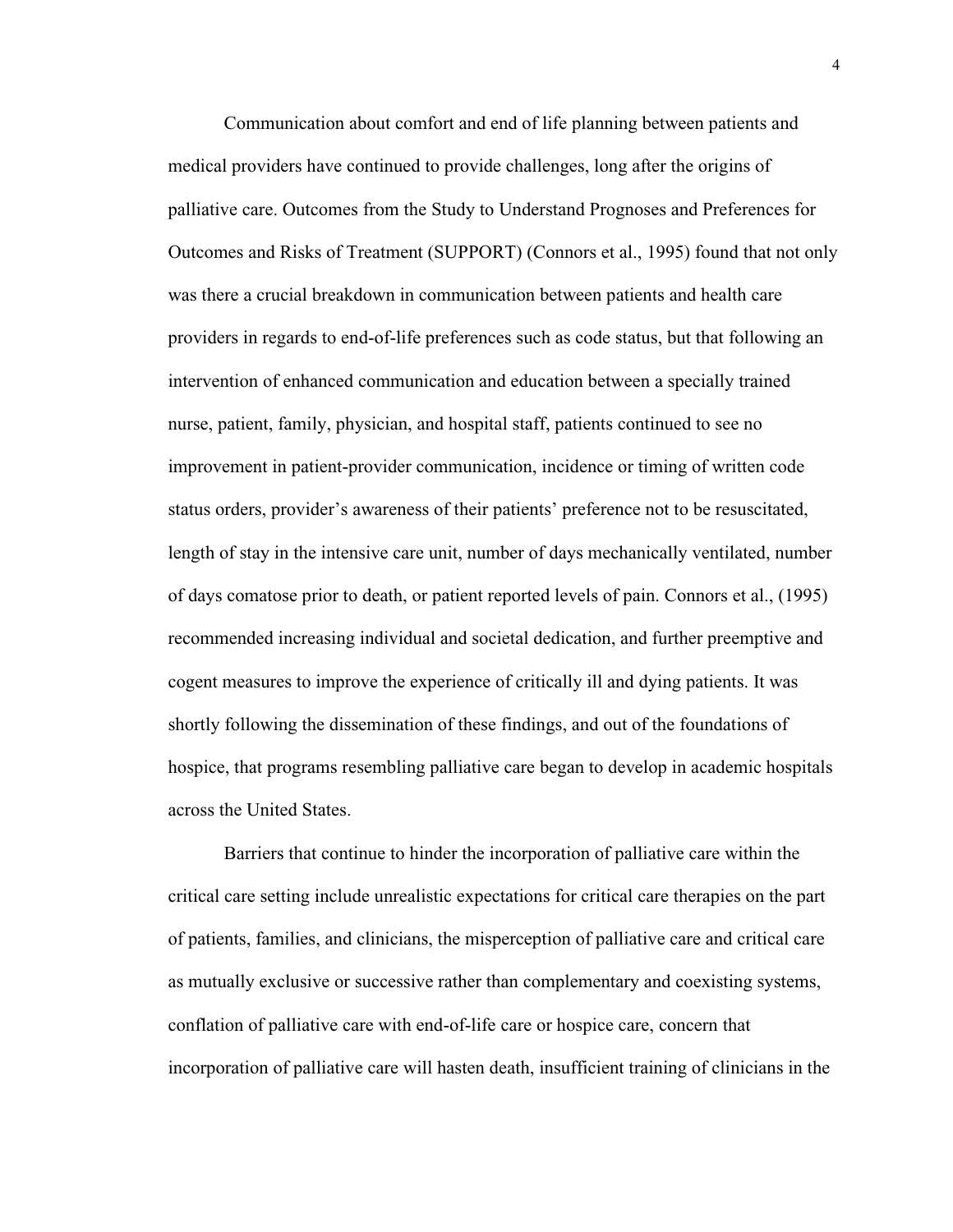necessary skills to provide high-quality palliative care, competing demands on intensive care unit provider effort without adequate reward for palliative care quality, and a failure to apply effective approaches for system or culture changes that increase the utilization of palliative care in the intensive care unit (Kupensky et al., 2015; Hua, Ma, Morrison, Li,  $\&$ Wunsch, 2018; Mosenthal et al., 2012). However, several findings continue to suggest that palliative care offers a direct improvement in the quality of life to a patient or their family with both direct and downstream cost savings implications such as decreased length of stay and increase in discharge to an appropriate level of care (Brumley et al., 2007; Ciemins et al., 2007; Gade et al., 2008; Grant, 2016).

## **Purpose of the Inquiry**

The purpose of this paper is to highlight the proposed bundled approach to initiating palliative care and the assessment of patients to enroll in palliative care. Given the consensus of major governing bodies in the areas of Critical Care medicine, nursing, and palliative care, it is imperative to address the symptom burden and quality of life issues patients with serious illness are at risk of developing if left unmanaged or undermanaged. When health care providers become preoccupied assessing clinical outcomes, treating bodily systems, and conferring with subspecialty services, it can easily be forgotten that patients still require care from a holistic approach including the biological, social, physical, psychological and spiritual needs of the patient. It is prudent that patients receive compassionate and holistic care during all times of life but specifically while in the intensive care unit.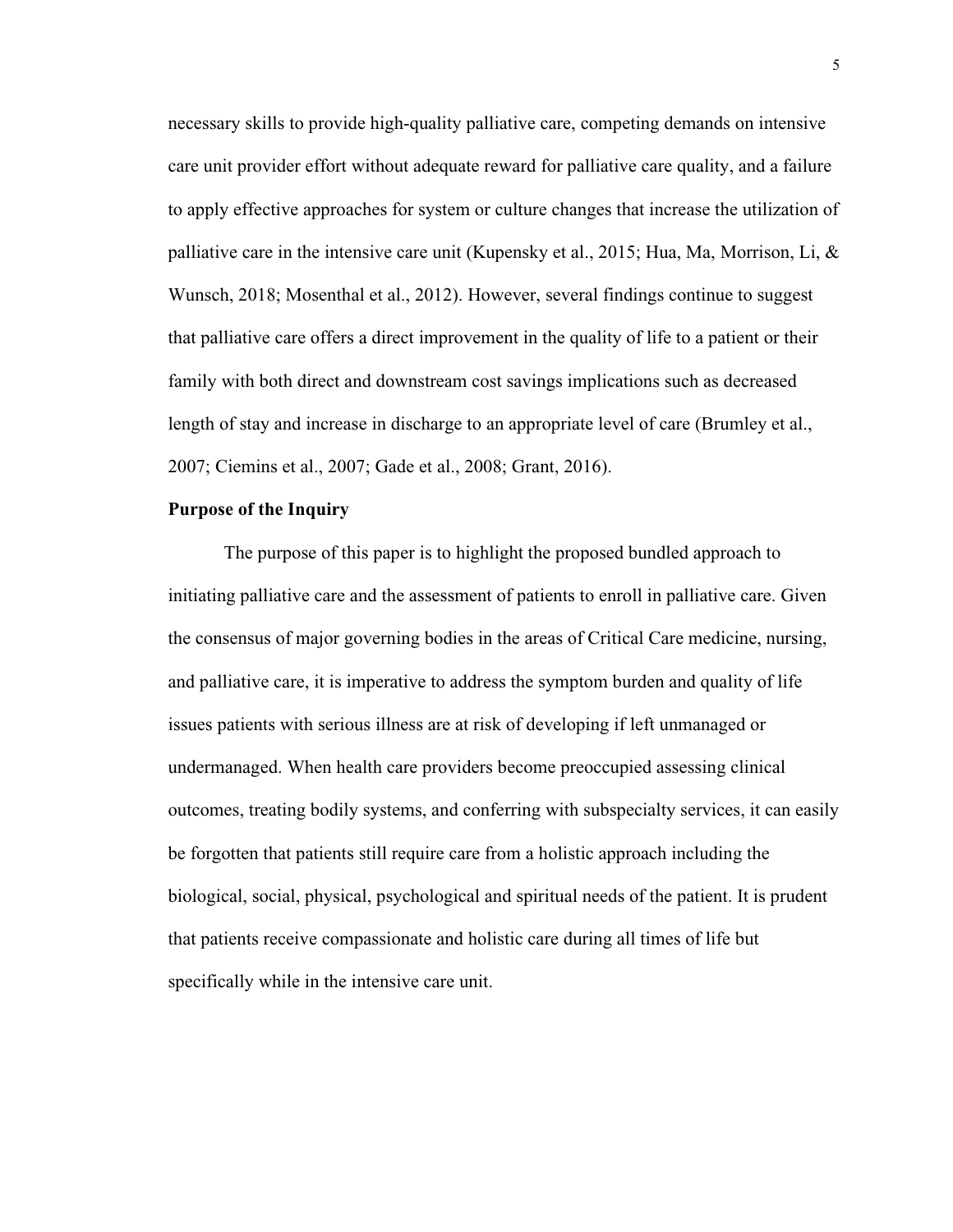#### **Research Question Guiding Purpose of the Inquiry**

The following clinical question has been chosen for further consideration: What is the benefit of initiating palliative care for patients admitted to the intensive care unit? Identifying the benefits that palliative care services may have on patients with chronic and/or critical illness could assist in the development of new policies and protocols encouraging early initiation of palliative care that would potentially reduce patient suffering and increase patient and family member autonomy

#### **Method Used for the Inquiry**

An integrative literature review of the relevant literature was conducted for this inquiry. Conceptualization of the integrative review occurs in six phases; formulating a problem to guide the search, multiple searches of relevant literature, collecting relevant articles (data), critical appraisal of the articles attained, synthesis of the relevant literature, and a clear and concise presentation of the preceding literature review (Rucker, 2016). A thorough review of the literature was conducted from 2012 to the present.

## **Summary**

All critically ill patients admitted to the intensive care unit and their families have needs that can be best addressed with palliative care services. Palliative care services in the intensive care unit setting continue to be an underutilized service despite evidencebased research and clinical guideline recommendations. Few studies regarding the effect that palliative care has on symptom burden, inpatient length of stay, and patient or family reports of satisfaction regarding clarity of care and communication between patients, surrogates, and their providers are available in the current literature. This scholarly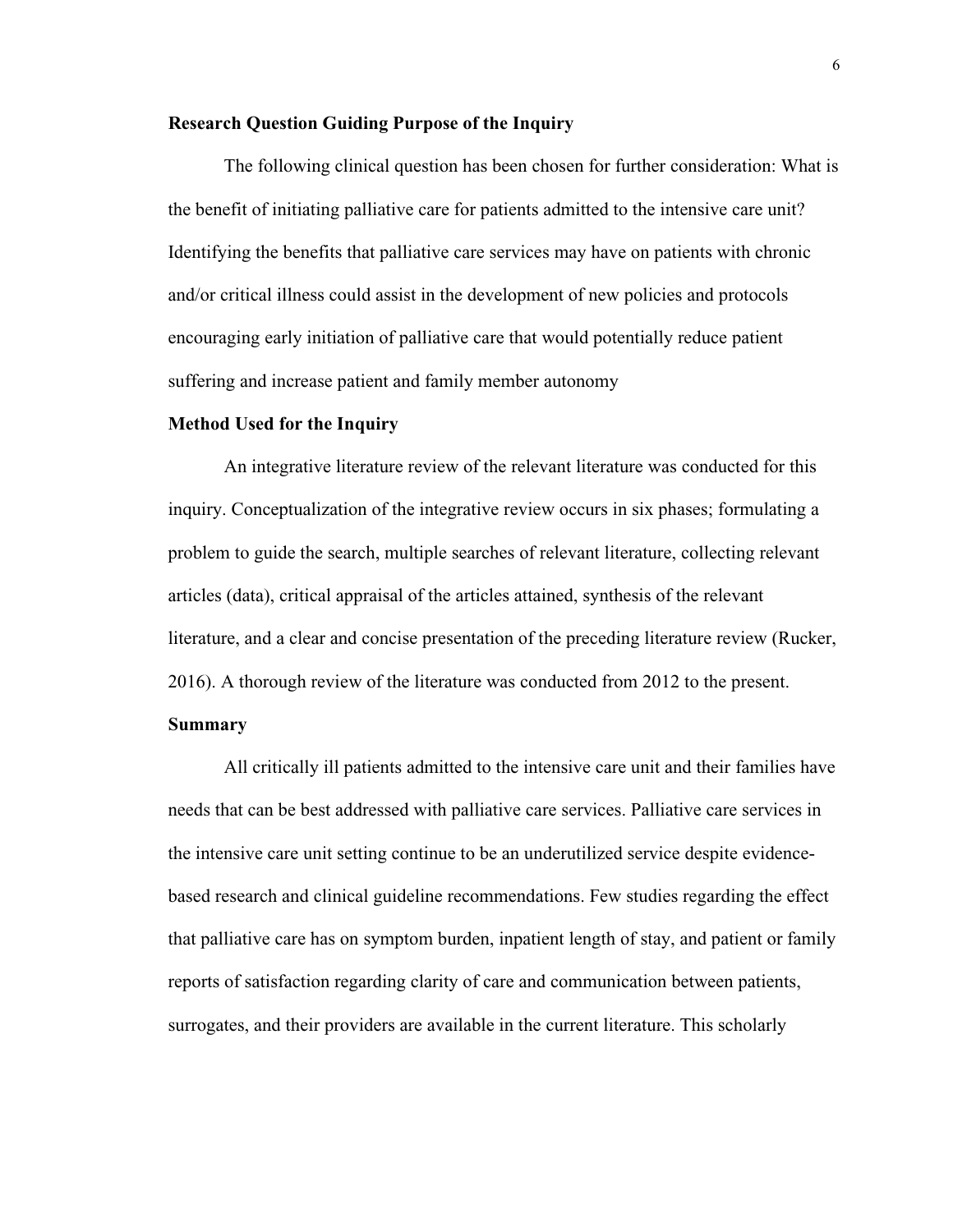inquiry paper was conducted to investigate current practices regarding the integration of palliative care within the intensive care setting.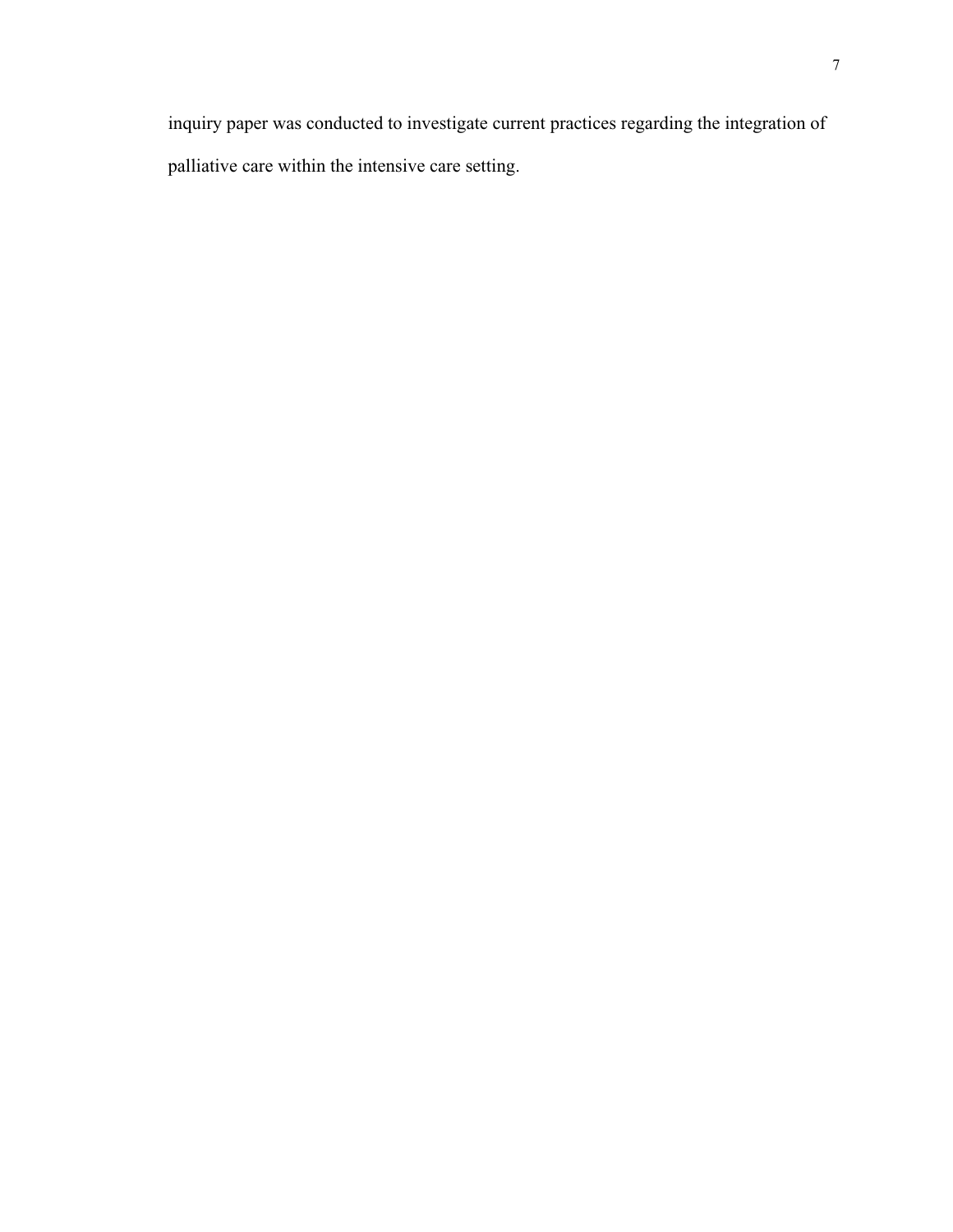#### **Chapter II**

## **Literature Review**

## **Introduction**

The following chapter presents an overview of the database search process, a synthesis of the literature including emerging themes, and a synthesis of the literature review. The number of articles listed, reviewed, and utilized throughout the literature search are found in Appendix A.

#### **Database Extraction**

Following a scholarly review of the current literature (Appendix A), common themes emerged regarding the need to improve the timely utilization of palliative care in the intensive care setting where patients may experience a decrease in quality of life, an increase in overall symptom burden, and create a larger system burden by the increased cost of services. The following high-quality studies included three randomized control trials and six quasi-experimental studies of varying design and were found utilizing the scholarly databases CINAHL Complete and PubMed.

The database process utilized for this scholarly inquiry paper was limited to peerreviewed English language journal articles available as full text and published between January 1, 1999 and June 1, 2020. This large timeframe was utilized to capture the totality of research available and some of the early emerging studies of palliative care in critically ill. Searches included the following key terms palliative care, inpatient palliative care, inpatient palliative care consultation, inpatient palliative care team, Palliative Medicine consultation, intensive care, seriously ill, quality of life, family support, symptom management, symptom burden, evidence based, length of stay, health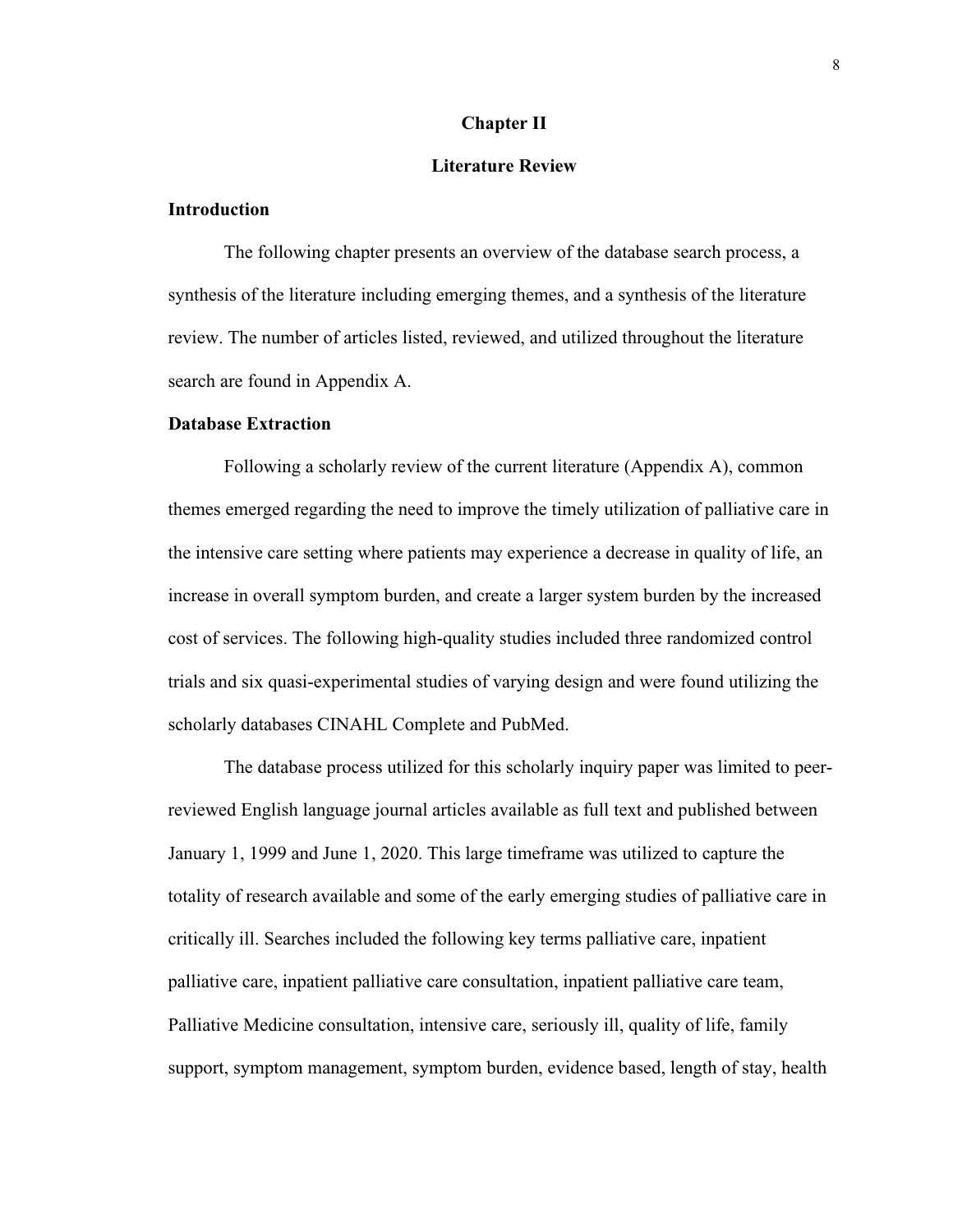care costs, economic impact, systematic review, randomized control trial, clinical practice guidelines.

First, results of the searches were scanned to assess the titles for interest as it pertains to this inquiry. Then abstracts of the articles deemed pertinent were assessed for further merit. Articles that were found to be valid and showing clinical outcomes of interest to this inquiry's main question, conducted in a methodologically sound way were then selected. Articles were excluded if they did not provide adequate statistical evidence or generalizability to broader populations due to the evidence-based practice nature of this inquiry. The following review is summarized for reference in Appendix B.

The clinical practice guideline chosen to steer future evidence-based practice change that may result from this inquiry were the NCP Guidelines (2018). An appraisal of the practice guidelines was completed using the AGREE II Instrument (AGREE Next Steps Consortium, 2017) and summarized in Appendix C.

A systematic report that focused on the facilitators and barriers to integrating palliative care with surgical intensive care that was authored by the Improving Palliative Care in the Intensive Care Unit [IPAL-ICU] Project Advisory Board and the Center to Advance Palliative Care [CAPC] (Mosenthal et al., 2012) was also utilized to steer future evidence-based practice initiatives. An appraisal of the systematic report was completed and summarized in Appendix D.

## **Synthesis of Literature**

This section provides an analysis and synthesis of the literature reviewed for this scholarly review paper. The nine articles reviewed all shared themes that fall under one major concept, palliative care for the critically ill adult. These underlying themes include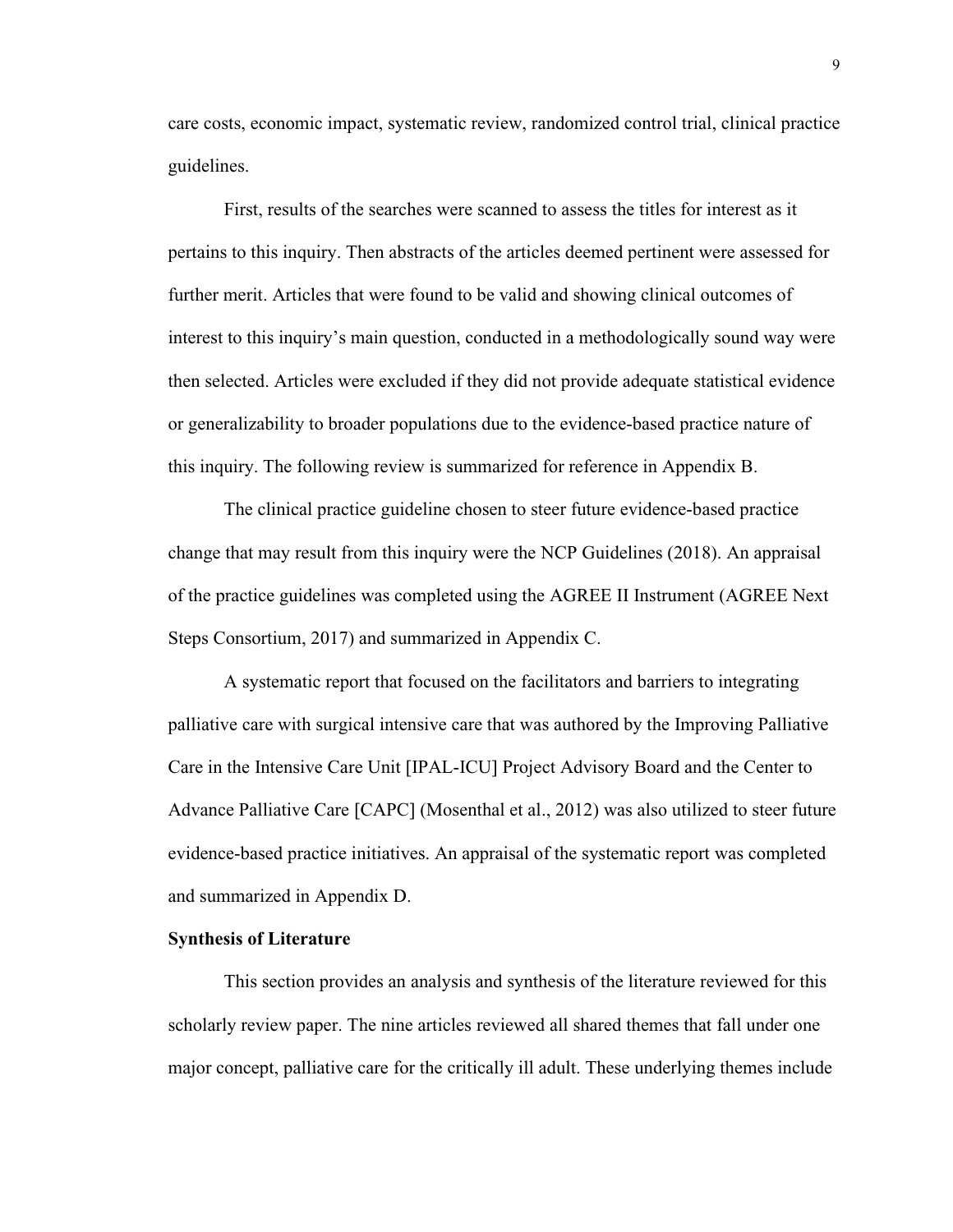the presence of symptom burden, critical care stewardship, mortality, inpatient length of stay, and patient or family reports of satisfaction regarding clarity of care and communication between patients, surrogates, and their providers.

An appropriate level of evidence for each study was drawn from the use of an effectiveness rating scheme developed by Ackley, Swan, Ladwig, and Tucker (2008). Each study and the corresponding study purpose, sample, setting, study design, variable(s) measured, major results and implications, and level of evidence are summarized in the Literature Review Table located in Appendix B.

**Symptom burden.** Desbians et al. (1999) attributed disease category, more comorbidities, an increase in dependencies in activities of daily living prior to illness, and a decrease in patient quality of life to patients that experience an increased symptom burden. Proxies were substituted for patients who were comatose, intubated, or who experienced other inabilities to communicate. Statistically significant poor quality of life scores were reported for these patients  $(p < .001)$  (Desbians et al., 1999). Dyspnea and pain were commonly reported among these patients, further highlighting the need for adequate symptom management in the critically ill.

Since it is likely that seriously ill patients may already have co-morbid conditions, and have a higher likelihood of becoming unstable possibly warranting transfer to the intensive care unit shortly following hospital admission, it is important to incorporate the facilitation of the NCP Guidelines (2018) Domain 1: Structure and Processes of Care, Guideline 1.4 of the Comprehensive palliative care Assessment, Criteria: 1.4.1 – "The interdisciplinary team has defined processes for identifying patients with palliative care needs specific to the population(s) served" (p. 5).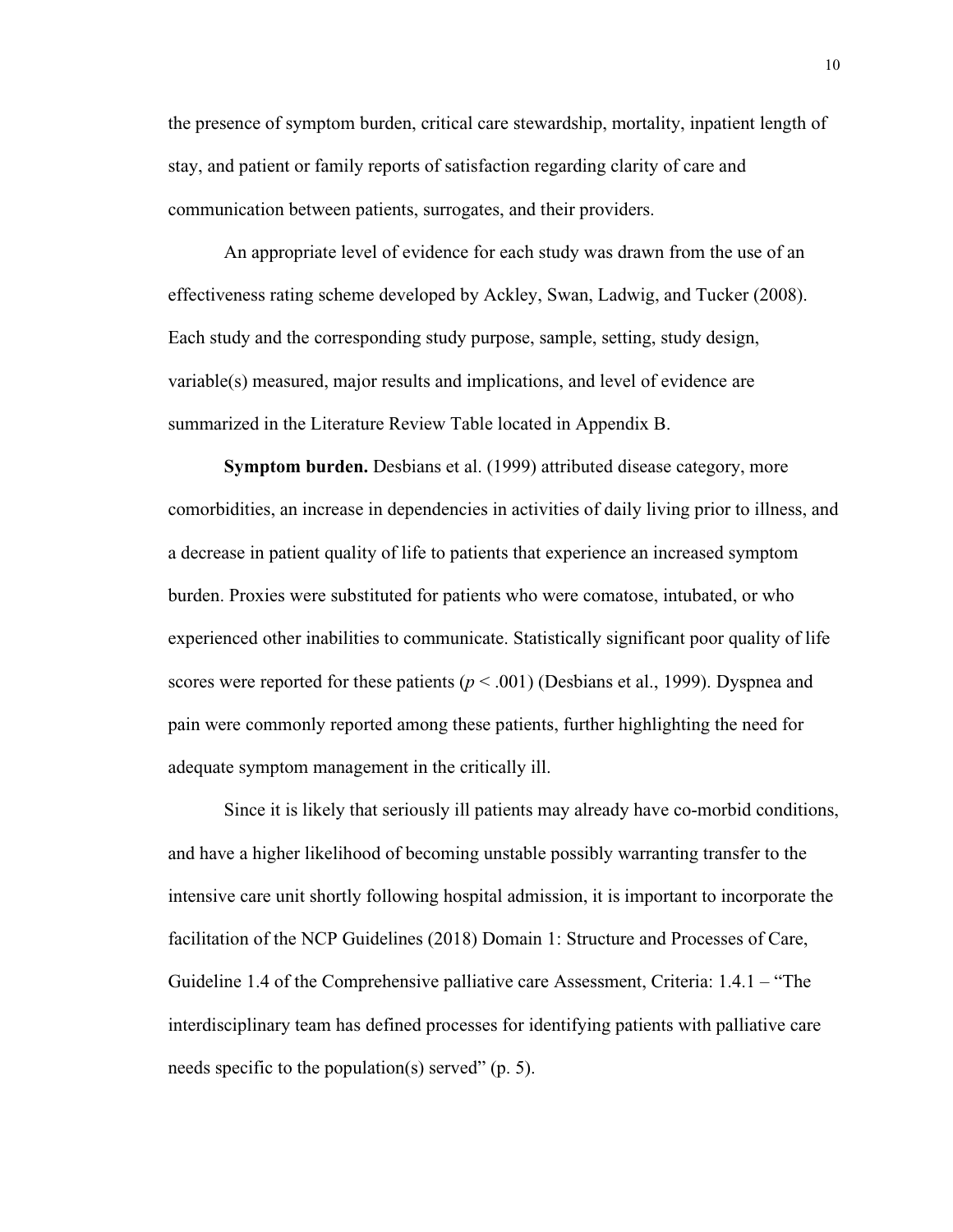Ciemins et al. (2007) found palliative care services correlated to evidence of reduced scores of pain from 7.9 to 1.1 (86% reduction), dyspnea from 2.4 to .86 (64% reduction), and secretion from 2.3 to 0.3 (87% reduction) when compared to a cohort receiving usual care. Improvement in the symptom management of pain, constipation, nausea, vomiting, anxiety, and agitation were reported following the initiation of a Palliative Medicine intervention by Kupensky et al. (2015) following a retrospective correlational study undertaken at a trauma level I intensive care unit . It is important to address the reduction of symptom burden for patients who are unable to self-report pain or other symptoms due to neurological injury, chemical sedation, metabolic disturbances, severity of illness, or organ dysfunction as vital signs and proxy reports may not be reliable indicators of patient pain levels (Wiencek, 2016).

This effect, however, was not observed by either of the literature review to include random controlled studies of inpatient intensive care units. Gade et al. (2008) found no differences in symptom control between a large multicenter randomized cohort of patients who received treatment from an inpatient palliative consultative service. The authors' (Gade et al., 2008) state that this could be due to low patient symptom reports at baseline, short length of hospital stay overall causing a narrow window to treat, and the possibility that enrollees of the palliative service were relatively newer to their disease progression given their long observed survival times.

**Stewardship of care and resources.** The perceived need for an increase in access to palliative care services arises from patients reporting the use of unwanted treatments received towards the end of life, and their reporting of inadequate support systems in place to help them navigate a complex health care system and the varying treatment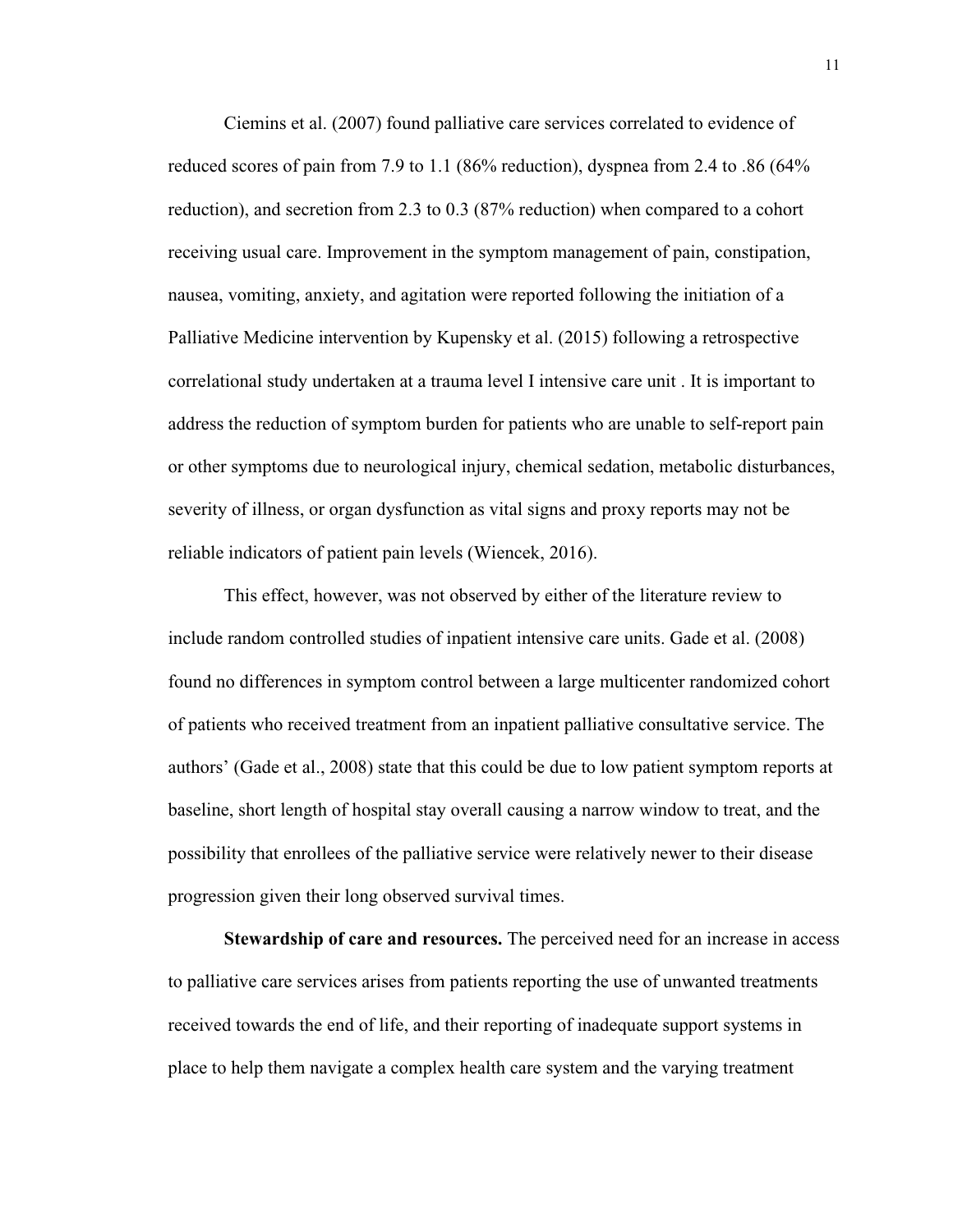options available due to the assistance of modern technology (Brumley et al., 2007; Gade et al., 2008). These services are paramount in the management of specialty care for patients at risk of unintended suffering. Without the proper tools and resources, patients could be at risk of unwanted and painful treatments that in hindsight could be deemed futile.

Timelier conversations regarding advance directive discussions and code status updates are important for patients who are critically ill. These discussions were more likely to occur and be documented for patients with a palliative service consultation than those without (91.1% vs 77.8%; *p* < .001) (Gade et al., 2008) (93.1% vs 6.9% for advance directive discussion, and 84.5% vs 15.5% for code status update or change;  $p <$ .001 for both groups) (*Kupensky* et al., 2015). This is a fleeting moment in a seriously ill patient's intensive care admission where health care professionals might be missing out on an important opportunity to address patient wellbeing and quality of life. Kupensky et al. (2015) note that while their study found improvements on historical data regarding the average time to consultation from admission to the intensive care unit, less than half of all eligible patients (48%) received a Palliative Care team consultation and the average time to receive a consultation was three days due to the minimal amount of consultations initiated by emergency medicine or those initiated upon admission to the Intensive Care Unit. The authors (Kupensky et al., 2015) attribute this underutilization of palliative care in the intensive care unit to a lack of provider knowledge of the role of palliative care, provider misconceptions that palliative care is not mutually exclusive with comfort care, or that the provider lacked the time to consider a Palliative Care team consultation.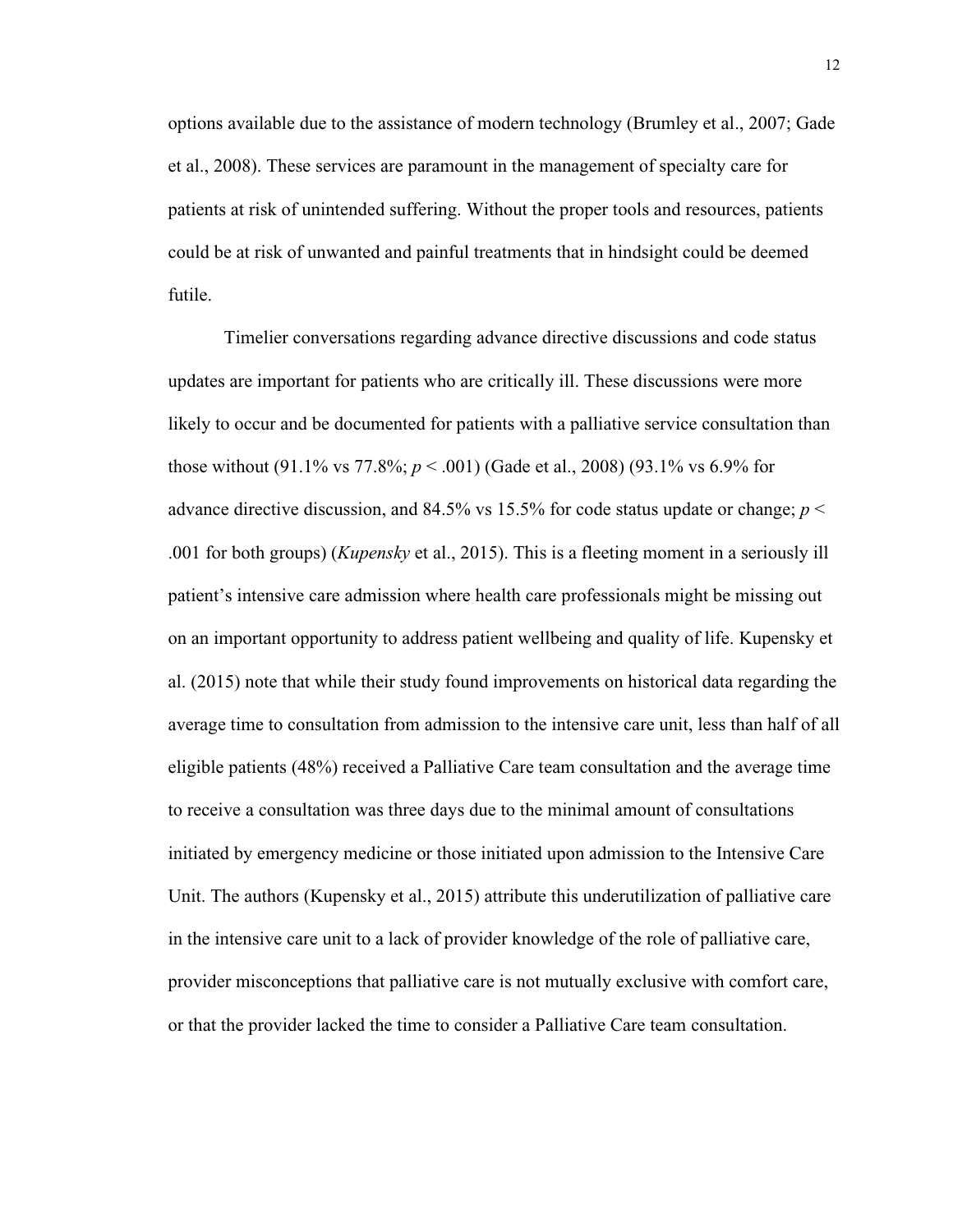Unwanted treatments also bring into question the proper use of resources needed to protect the utilitarian principal. Are efforts that are perceived as futile by the patient and their family beneficial to the patient long-term? From a cost analysis perspective, the answer is no. Three of the articles reviewed found a reduced overall hospital cost associated with readmission, length of stay, and the use of critical care or emergency services with the implementation of a palliative care service (Brumley et al., 2007; Ciemins et al., 2007; Gade et al., 2008). Not only did the net cost of care decrease, but Gade et al. (2008), Brody et al. (2010), and Hua et al. (2018) found patients with access to palliative care services are more likely to be discharged to hospice care sooner than patients who received standard of care. Patients who were enrolled in a community Palliative Care program were also twice as likely to die at home versus during a hospital admission lending to a more peaceful surrounding at the time of their death (Brumley et al., 2007).

**Mortality.** Unintended or unwanted mortality is a potential risk for harm that needs to be considered prior to the introduction of any new intervention or evidencebased policy change. Mosenthal et al. (2012) describe barriers to the implementation of palliative care in trauma and surgical intensive care units that include life-saving attitudinal challenges on behalf of providers regarding the misconception that these two models of care are mutually enhancing and provide beneficial patient outcomes when provided in tandem rather than sequentially as is often the case. Five articles in this review (Braus et al., 2015, p. 58; Ciemins et al., 2007, p. 1351; Gade et al., 2008, p, 186; Hua et al., 2018, p. 1069; Kupensky et al., 2015, p. 264) found no difference between group mortality rates and a palliative care intervention, and White et al. (2018) found the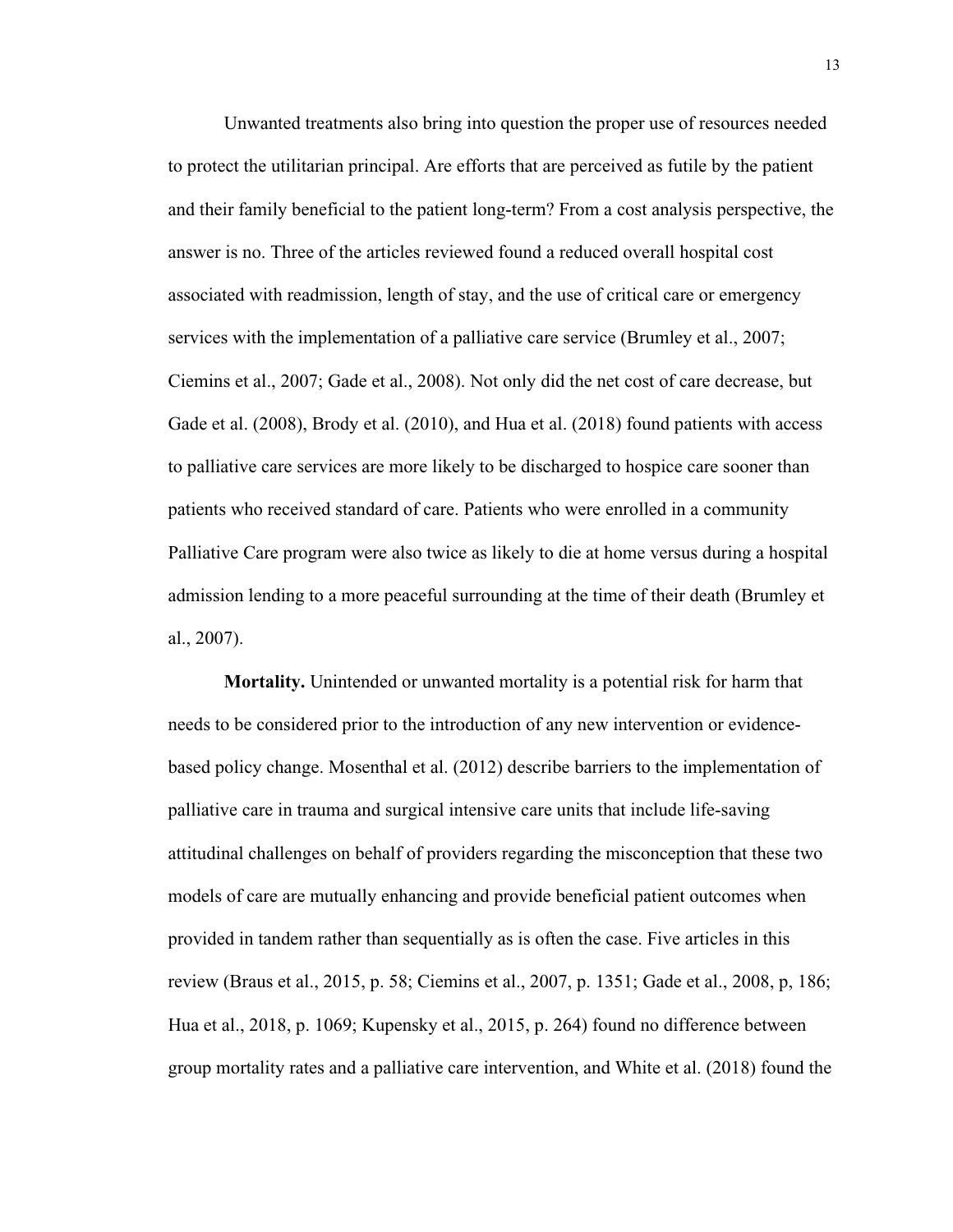same results in their stepped-wedge, cluster-randomized trial measuring the effect of a family-support intervention and the effect it had on the mortality of critically ill patients (p. 2373).

Any positive intended effect on mortality is extremely beneficial and should be sought out, especially the type that is regarded as higher in quality over quantity as a terminal disease trajectory begins to take its toll. This point reiterates the need for timely conversations regarding advance directive discussions and code status updates for patients who are seriously ill. As Gade et al. (2008, p. 185) and Kupensky et al. (2015, p. 264) have shown, a palliative service consultation increases the rate of these discussions for patients admitted to the intensive care. Having this knowledge presents a chance to improve the standard of care that is currently delivered to allow health care providers to continue to safely advocate and care for their patients to their fullest abilities.

**Length of stay.** Overall hospital length of stay and intensive care unit length of stay were measured outcomes for six of the nine scholarly studies included in this inquiry. However, Ciemins et.al. (2007, pp. 1350-1352) and Gade et al. (2008, pp. 185- 186) both reported reduced intensive care length of stay among palliative care cohorts that each correlated to cost savings. Gade et al. (2008) compared the total health costs between the randomized control trial cohorts using a non-linear model with a negative binomial distribution and a log link (unused due to lack of skewed data), presented the costs as total costs per patient, and included the palliative care costs in the net costs savings (pp. 183-184). Ciemens et al. (2007) also noted a significant switch to the utilization of pain and symptom management resources with fewer intensive care charges among cohorts who received a Palliative Care team consultation than those who did not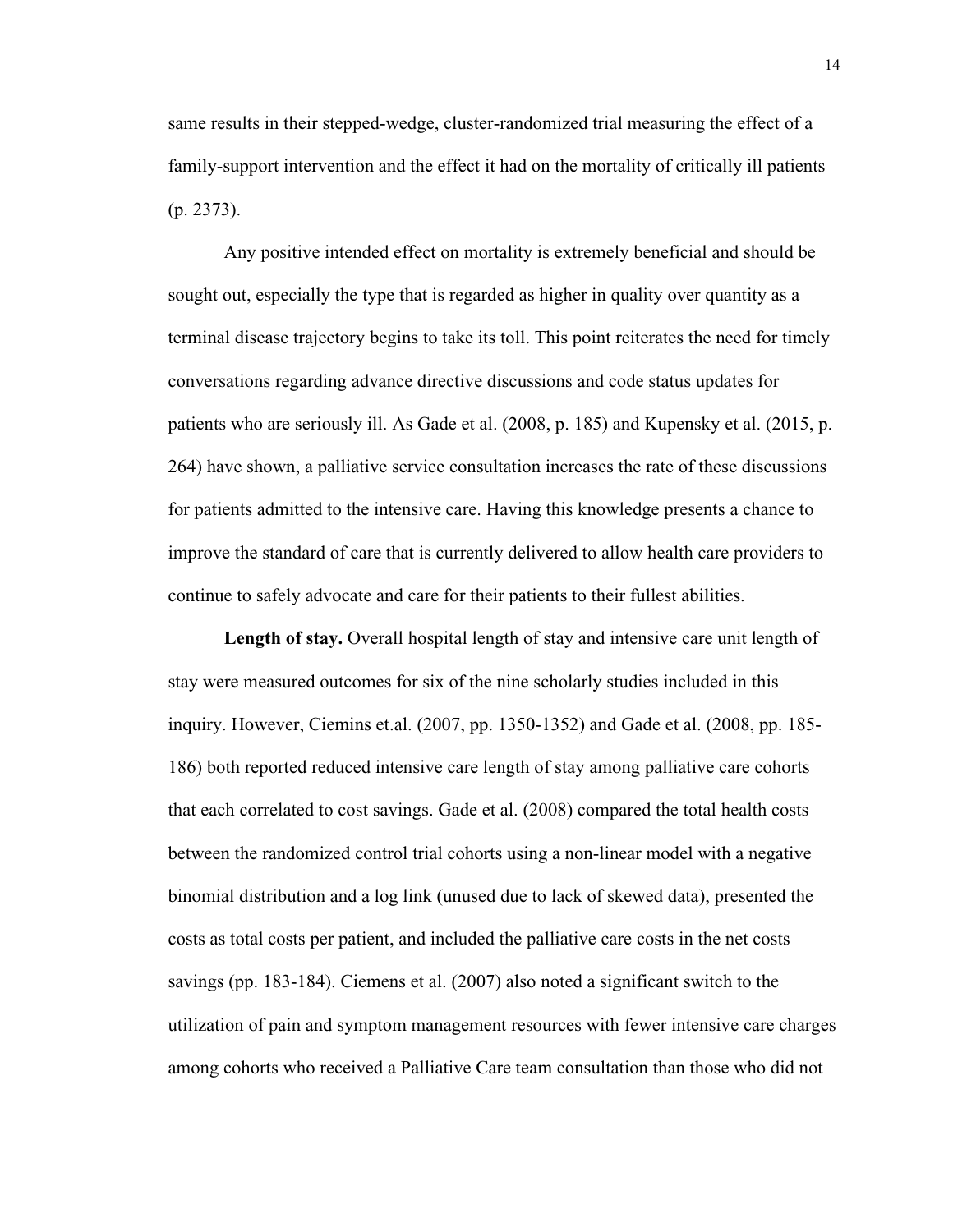$(p < 0.01)$  (p. 1351). Brumley et al. (2007) noted that patients enrolled in the palliative care group experienced reduced length of hospital stay ( $p < .001$ ;  $R^2 = .14$ ) and emergency department visits ( $p = .02$ :  $R^2 = .04$ ) compared to the control group when adjusted for survival, age, and severity of illness (p. 998). The intervention cohort remained in the study for 196 days on average leading to an additional area of savings in emergency room readmission costs validated with linear regression modeling. After controlling for survival, age, severity of illness, and primary disease overall, cost of care for those in the palliative care group were  $33\%$  less than the usual care group ( $p = .03$ ; 95% CI [\$12,411, -\$780];  $R^2 = 0.16$ ) with a significant decrease in cost per day as well (*t*  $= -2.417$ ;  $p = .02$ ) (p. 998).

Additional decreases in hospital length of stay were also reported by Braus et al. (2015) after "adjusting for potential confounders, hospital length of stay was significantly shorter in the intervention group (which included palliative care), with an estimated 26% shorter hospital length of stay  $(95\% \text{ CI } 31\%, 20\% \text{ shorter}], p < .001$ )" than the control cohort (p. 58). Kupensky et al. (2015) also noted a significant reduction in hospital length of stay for patients with a Palliative service on or before post-trauma day two (*M* = 7.92 days vs  $M = 13.11$  days;  $p = .001$ ), and a significant reduction in surgical intensive care length of stay for patients with a Palliative service intervention on or before post-trauma day two as well ( $M = 6.40$  vs days vs  $M = 11.81$  days;  $p = .001$ ) (p. 262). White et al. (2018) also observed a significantly shorter mean length of intensive care unit stay in the palliative care cohort than the control cohort  $(6.7 \text{ days vs } 7.4 \text{ days})$ ; incidence rate ratio = 0.90; 95% CI [0.81, 1.00],  $p = .045$  (p. 2370). The mean length of stay in the hospital where the intensive unit was located was significantly shorter in the palliative care cohort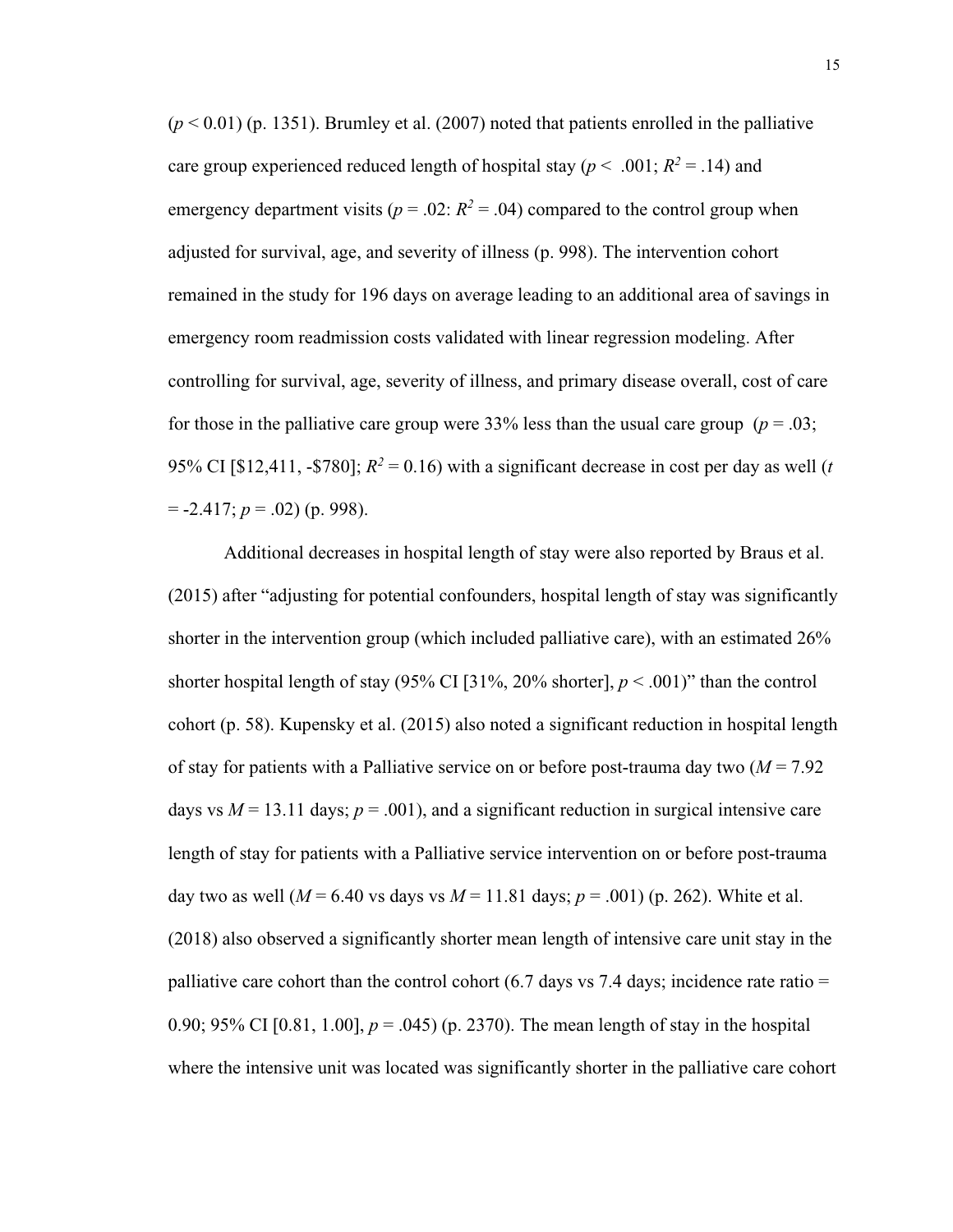than in the control group (10.4 days vs 13.5 days; incidence rate ratio, 0.77; 95% CI [0.69, 0.87],  $p < .001$  (p. 2370). The evidence of reduced length of stay and cost as a beneficial outcome of the palliative care cohort is reinforced by the overwhelming lack of evidence for a difference in mortality between the two cohorts in studies that reported data for mortality (Braus et al., 2015, p. 58; Ciemins et al., 2007, p. 1351; Gade et al., 2008, p, 186; Hua et al., 2018, p. 1069; Kupensky et al., 2015, p. 264).

**Patient and family satisfaction.** Critical illness is largely one of the most stressful moments in the lives of patients and their families. If a loved one is unable to speak for themselves due to a sudden illness, it can seem to family members who are making decisions that they are navigating alone. Therefore, frequent quality communication is important for patients, families, and clinicians to ensure clarity of goals of care and mutual understanding.

White et al. (2018) detailed the importance of clinician-family communication and patient/family centered care with a three-phase multicomponent family-support intervention that consisted of advanced communication training for the critical care nurses leading the intervention, a pathway protocol that initiated clinician-family meetings within 48 hours following enrollment and at least every five to seven days, and support for implementation as provided by a quality-improvement specialist. Family members' rating of the quality of clinician-family communication during hospitalization was significantly improved in the group that received the multicomponent family-support intervention than in the control group given increased mean Quality of Communication scale scores (scores range from 0 to 100 with higher scores indicating better communication) (69.1 vs 62.7; beta coefficient = 6.39; 95% CI [2.57 - 10.20],  $p = .001$ ).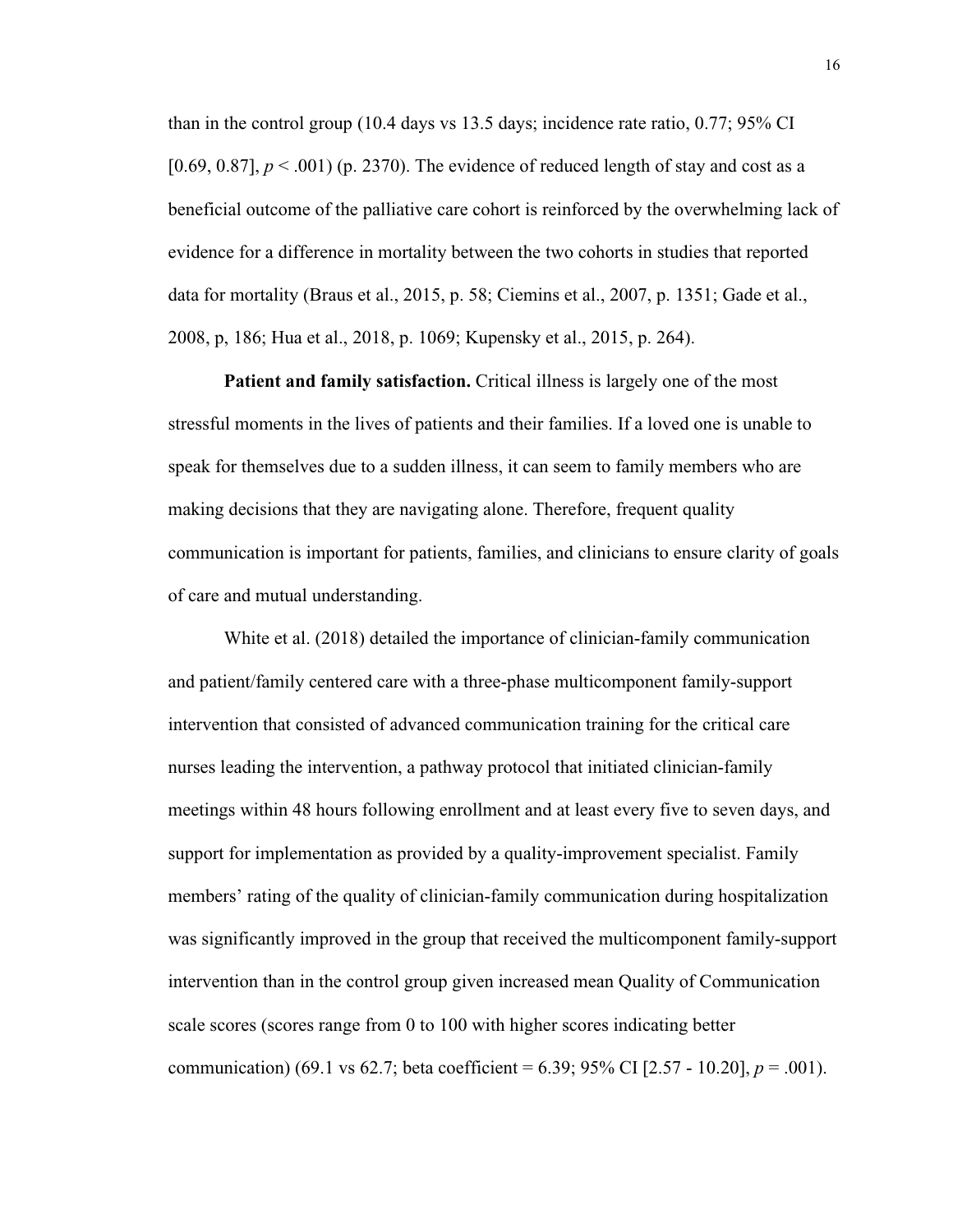Surrogates' reported significant increase in ratings for patient- and family-centeredness of care for those receiving intervention than without given rise in mean modified Patient Perception of Patient Centeredness scale (scores range from 1 to 4 with lower scores indicating more patient and family-centered care) (1.7 vs 1.8; beta coefficient, -0.15; 95% CI  $[-0.26, -0.04]$ ,  $p = .006$  (p. 2370).

Similarly, Gade et al. (2008) reported their palliative care cohort experiencing higher mean satisfaction for both the Place of Care Environment scale (palliative care cohort: 6.8, Usual Care: 6.4, *p* < .001) and the Doctors, Nurses/Other Health Care Providers Communication scale (palliative care cohort 8.3; UC: 7.2, *p* < .001) (p. 186). The use of the Place of Care Environment scale in this context measures patient experiences surrounding "pain management and symptom relief, psychological and social support, discharge planning, and end-of life planning with higher scores indicating increased satisfaction" (p. 183). The Doctors, Nurses/Other Health Care Providers Communication scale measures patient experiences surrounding "the level of caring and respect a patient felt from their providers, as well as the opportunity, ease, and the level of understanding the patient had with their providers" (p. 183). Patients who reported higher scores indicated an increased level of caring, respect, and understanding between themselves and health care providers.

#### **Palliative Care Guideline Implementation Analysis**

The NCP Guidelines (2018) were appraised and analyzed using the Appraisal of Guidelines for Research and Evaluation (AGREE) II Instrument (Brouwers et al., 2010). Please refer to Appendix C for a full AGREE II Instrument appraisal of the guideline. Originally designed in 2003 and updated in 2010, the AGREE II appraisal platform is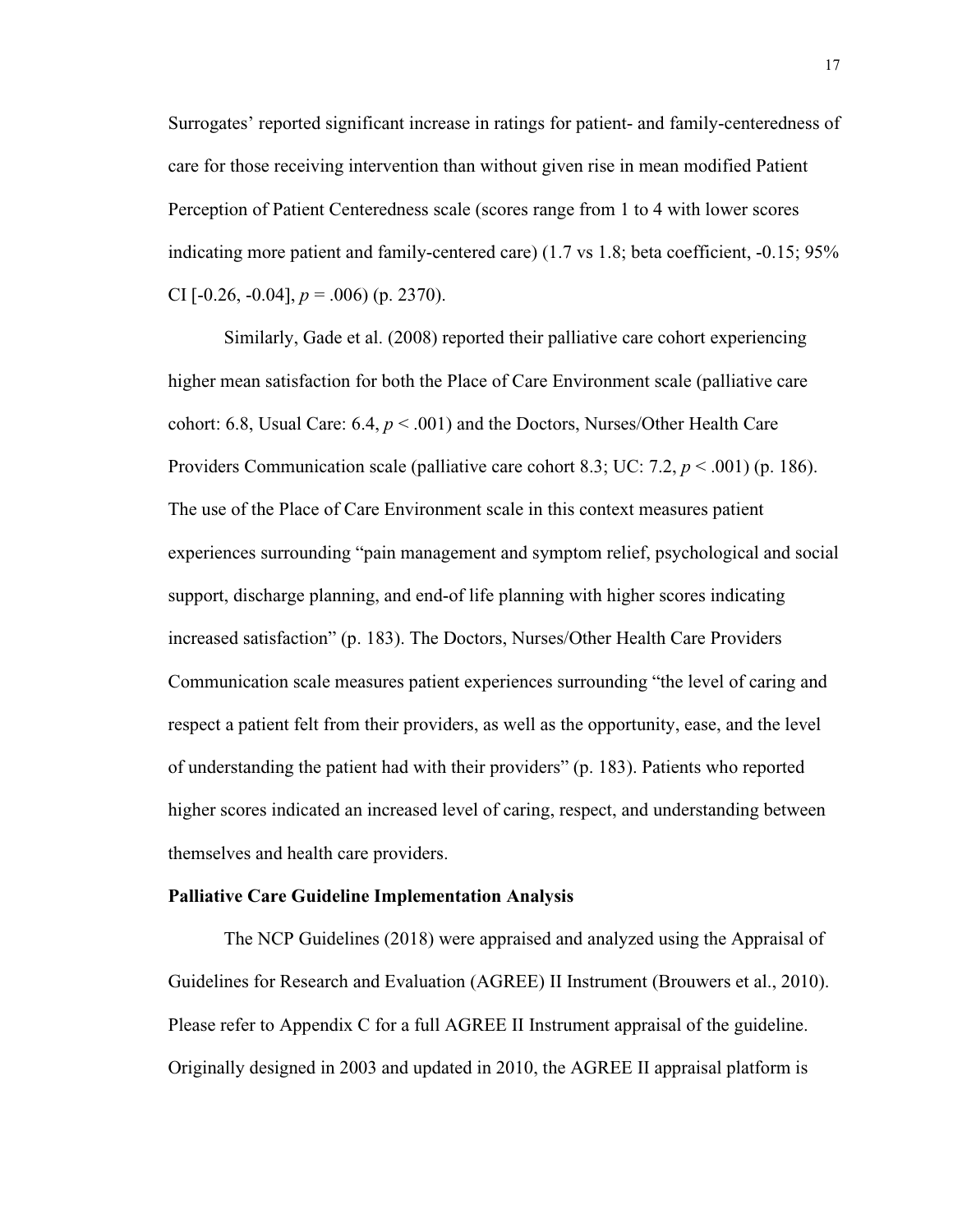comprised of six domains that evaluate scope and purpose, stakeholder involvement, rigor of development, clarity of presentation, applicability, and editorial independence of the selected practice guidelines. The AGREE II appraisal tool has shown to be both valid and reliable for use when critically appraising clinical practice guidelines (Brouwers, Florez, McNair, Vella, & Yao, 2019; Hatakeyama et al., 2019).

**Clinical Practice Guidelines for Quality Palliative Care (National Coalition for Hospice and Palliative Care [NCP Guidelines], 2018).** The Scope and Purpose domain of the NCP Guidelines (2018) was the most robust domain within the recommendations for incorporating palliative care. The overall aim, health questions, and target population of the guidelines were detailed within this domain and described with accuracy and clarity.

The Stakeholder Involvement domain provides details regarding how well the guidelines incorporated the appropriate stakeholder perspectives representative views during its development. While this domain was strong, it lacked input from key stakeholders including patient, families, and critical care medicine. Therefore, while the guidelines incorporated many voices that strengthen the documents objectivity including those from hospice, Palliative Care teams, nursing, social work, chaplaincy, long-term care, physician assistants, and medicine, there were more opportunities for specialty provider and patient perspectives.

The Rigor of Development domain appraises the methodologies utilized to form the evidence and recommendations within the guidelines, and whether they provide an update method. This was the weakest of the domains appraised within the guidelines. There was a direct link between the recommendations and the supporting key research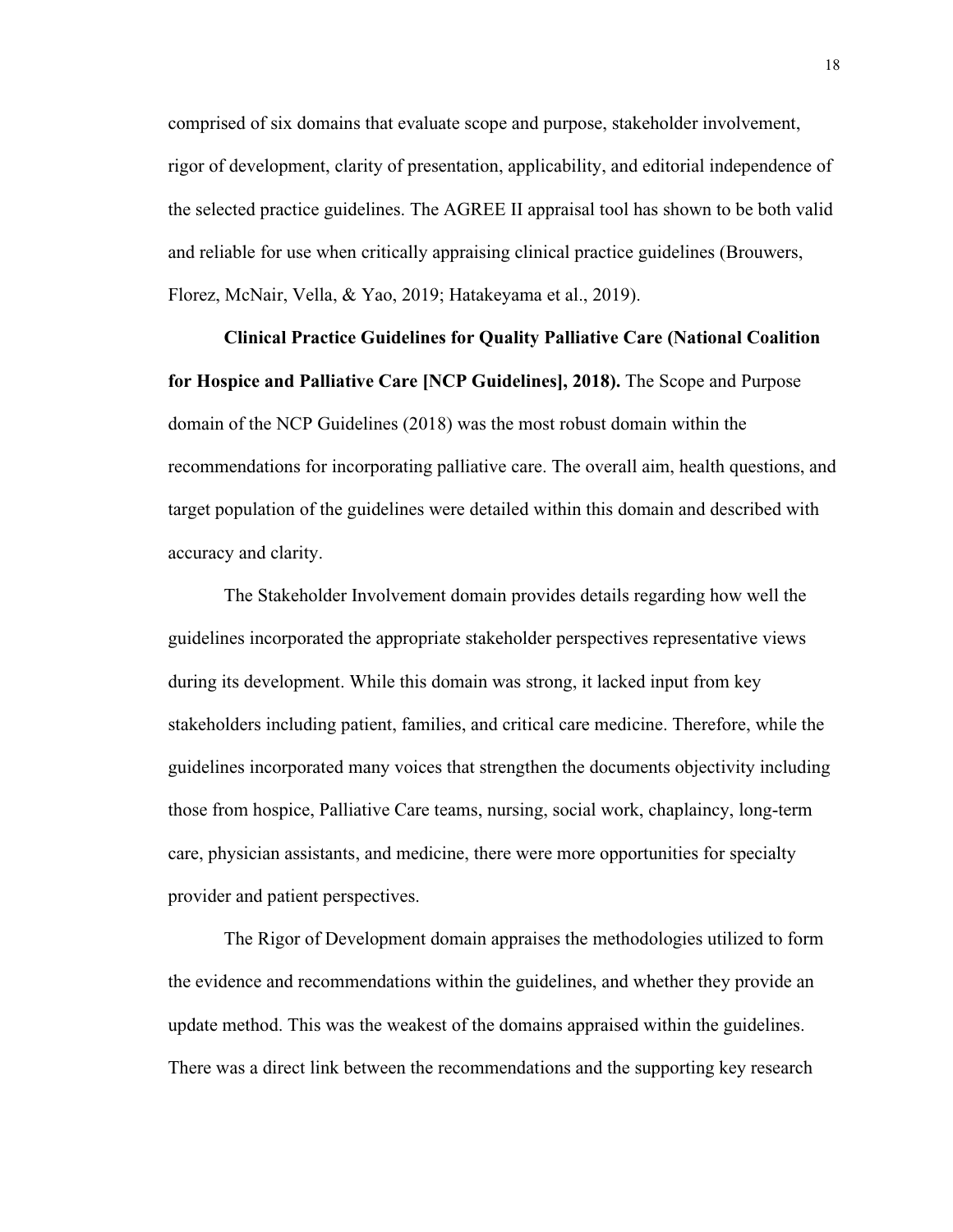evidence that was described at the end of each domain. However, while the process utilized to gather and synthesize the evidence and the methods used to formulate the guidelines' recommendations were robust, there were little detail within the guidelines regarding risks of intervention or methods with which the guidelines were to be updated. A process for the review of new evidence or an update to the guidelines was not found anywhere within the guidelines itself or any of the supplements.

The Clarity of Presentation domain consists of language, structure, and format of the guidelines. While key recommendations were not found, the structure and format of the guidelines were clearly presented and easy to navigate by the reader. The recommendations were written in a specific and unambiguous manner. The guidelines were precise and divided into eight domains with corresponding recommendations, criteria, clinical and operational implications, essential palliative care skills needed by all clinicians, key research evidence, and practice examples. Clearly written recommendations were provided with descriptions of populations and clinical situations when applicable. Alternatives were clearly written for recommendations when applicable. A summary of key revisions for each domain was provided at the beginning. However, no executive summary or conclusion could be found within the guidelines. A summary of the findings could be found in the discussion narrative of the supplemental systematic review of the evidence (Ahluwalia et al., 2018, pp. 863-864).

The Applicability domain captures the barriers and facilitators to guideline implementation, strategies to improve uptake, and the resource implications inherent to the guidelines. Many resources were highlighted to assist in applying the guidelines. Emerging key themes were addressed by the guideline development summit, considered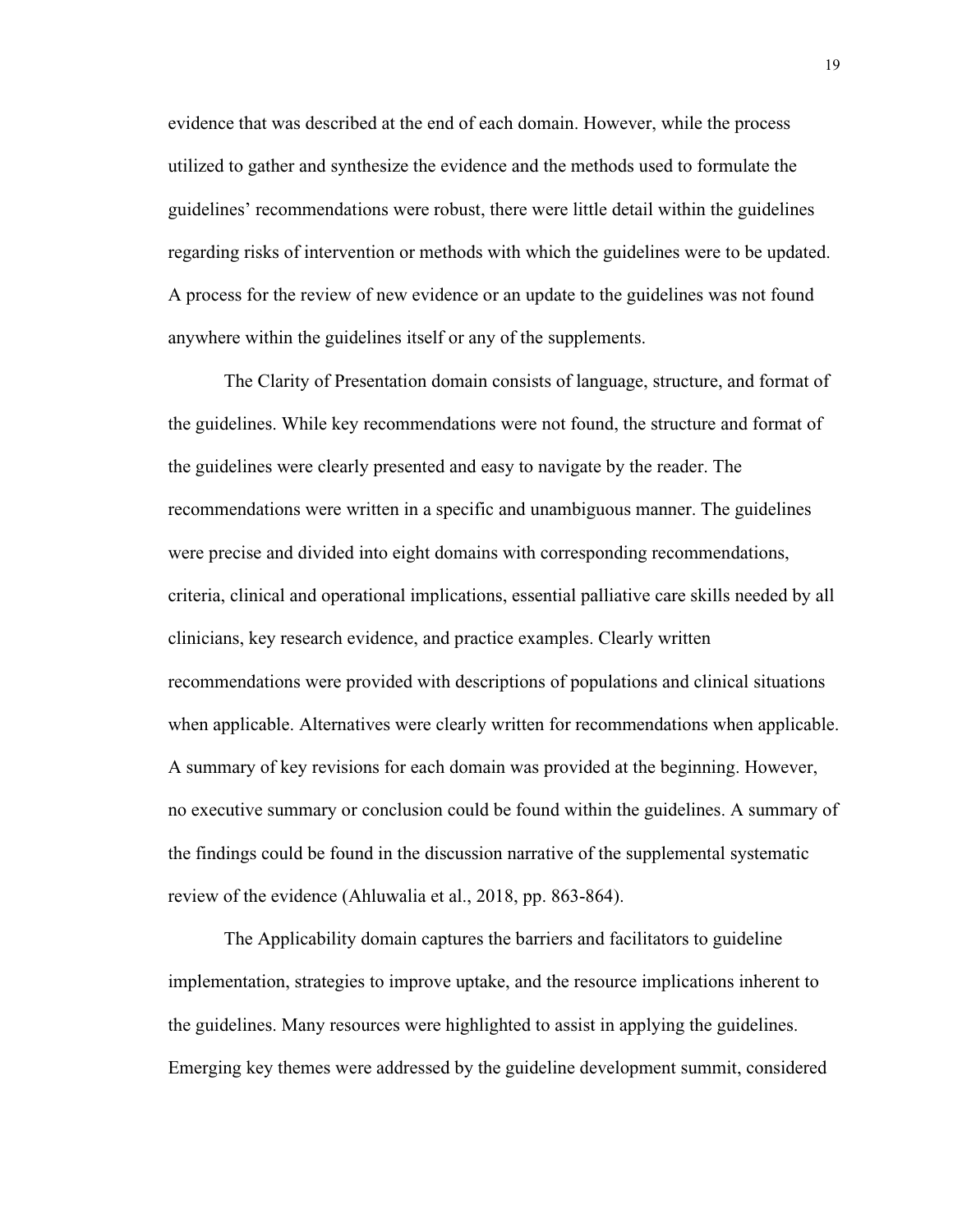as recommendations for the structure of the guidelines, and included as specific domain considerations. A vast list of resources and tools were listed by domain and available in Appendix II of the guidelines (NCP Guidelines, 2018, pp. 70-84). The NCP Guidelines (2018) also listed groups that comprise their coalition with their corresponding websites, all of which offer tools and advice on implementing palliative care across a wide variety of specialties and settings. However, the guidelines themselves did not cover specific facilitators or barriers to implementation such as cost implications or reimbursement issues regarding palliative care across settings.

The Editorial Independence domain assesses for undue bias or competing interests regarding the development of the guidelines. The systematic review team had one member reporting a conflict of interest; however, members of the steering committee and the writing workgroup did not have conflicts of interests or disclosures. The funding for the creation of the document was provided within the Acknowledgments section and was easily accessible.

#### **Barriers to Implementations**

**Intensive Care Unit (IPAL-ICU) Project Advisory Board and the Center to Advance Palliative Care (Mosenthal et al., 2012).** Certain barriers and facilitators exist toward the effective integration of palliative care and surgical critical care patients and their families. Therefore, it is important to define the challenges, strategies, and solutions for integration of palliative care in all areas of intensive care (Mosenthal et al., 2012).

Mosenthal et al. (2012) performed a systematic review of English language articles from 1966-2011 using the MEDLINE database (PubMed-National Library of Medicine), as well as an internal review of articles and experiences from an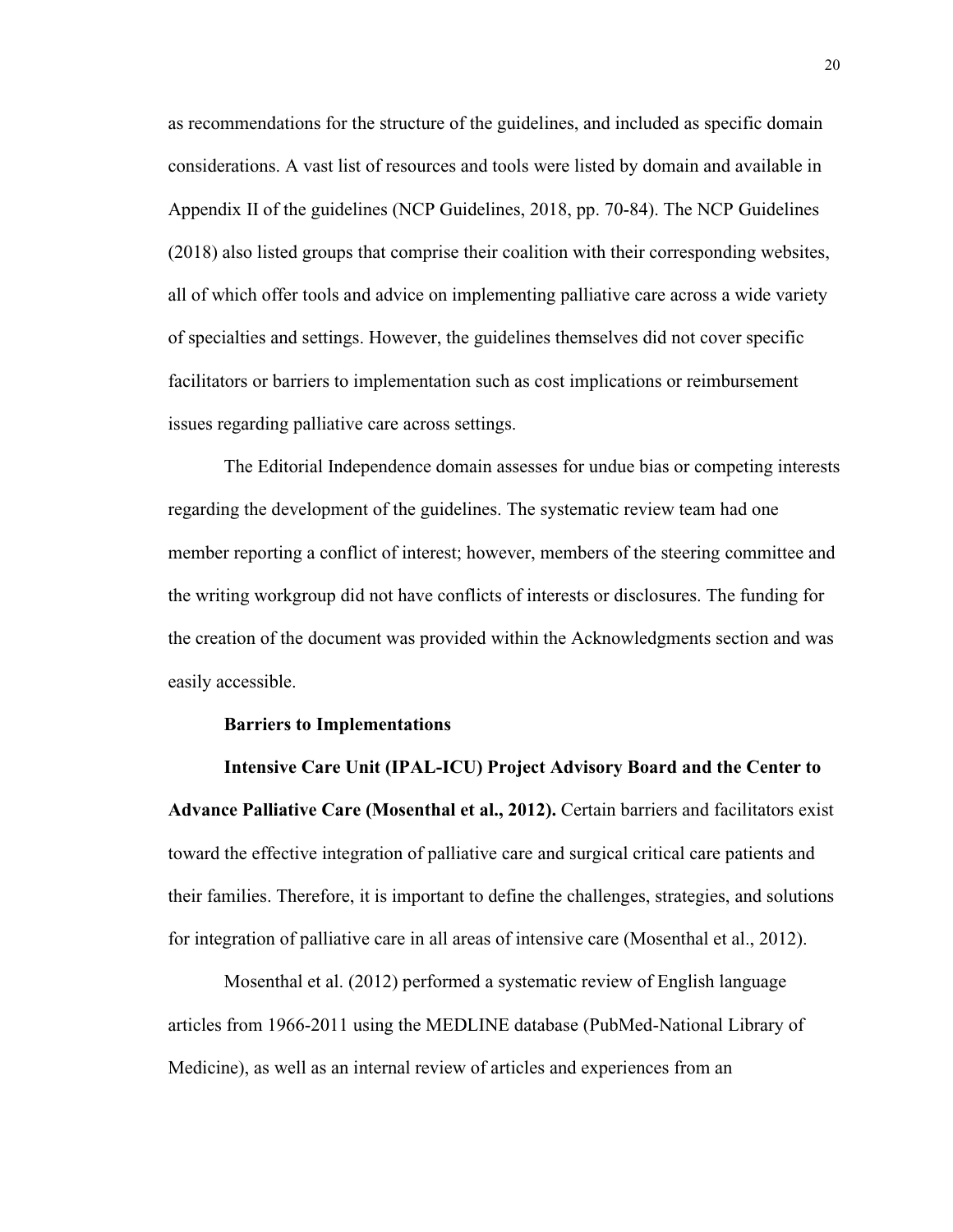interdisciplinary expert Advisory Board that consisted of members who authored the report. Key terms included "'surgical palliative care' or the terms surgical critical care', 'surgical ICU', 'surgeon', 'trauma' or 'transplant', and 'palliative care' or 'end-of-life care'" (p. 1200).

While no explicit data collection process is mentioned, studies were selected to focus on facilitators, barriers, models, and interventions that enhance the integration of palliative care for patients and their families in the surgical critical care setting. A limited summary regarding data extraction and synthesis was provided beyond the identification of an interdisciplinary expert Advisory Board that both preformed the data retrieval, extraction, synthesis, and were also the authors of the systematic report.

Mosenthal et al. (2012) concluded their systematic report with several findings (pp. 1201-1204). First, that characteristics of patients in surgical intensive care and practices, attitudes, and interdisciplinary interactions present unique problems for the integration and improvement of palliative care into surgical intensive care. Second, that interdisciplinary stakeholders from surgery, critical care, and palliative care should be involved in identifying unit specific challenges and strategies. Third, that appropriate Palliative Care models such as the consultative, integrative, and combined models that can be used to improve the integration into intensive care. Fourth, that an improvement effort should include considerations of unit and institutional culture, attitudinal factors, efficient work systems, and practical tools require continuous attention. Fifth, that the combined delivery of palliative care and surgical critical care in the intensive care unit show greater promise for integration. Finally, that the optimal use of trigger criteria for Palliative Care team consultations has not been adequately established.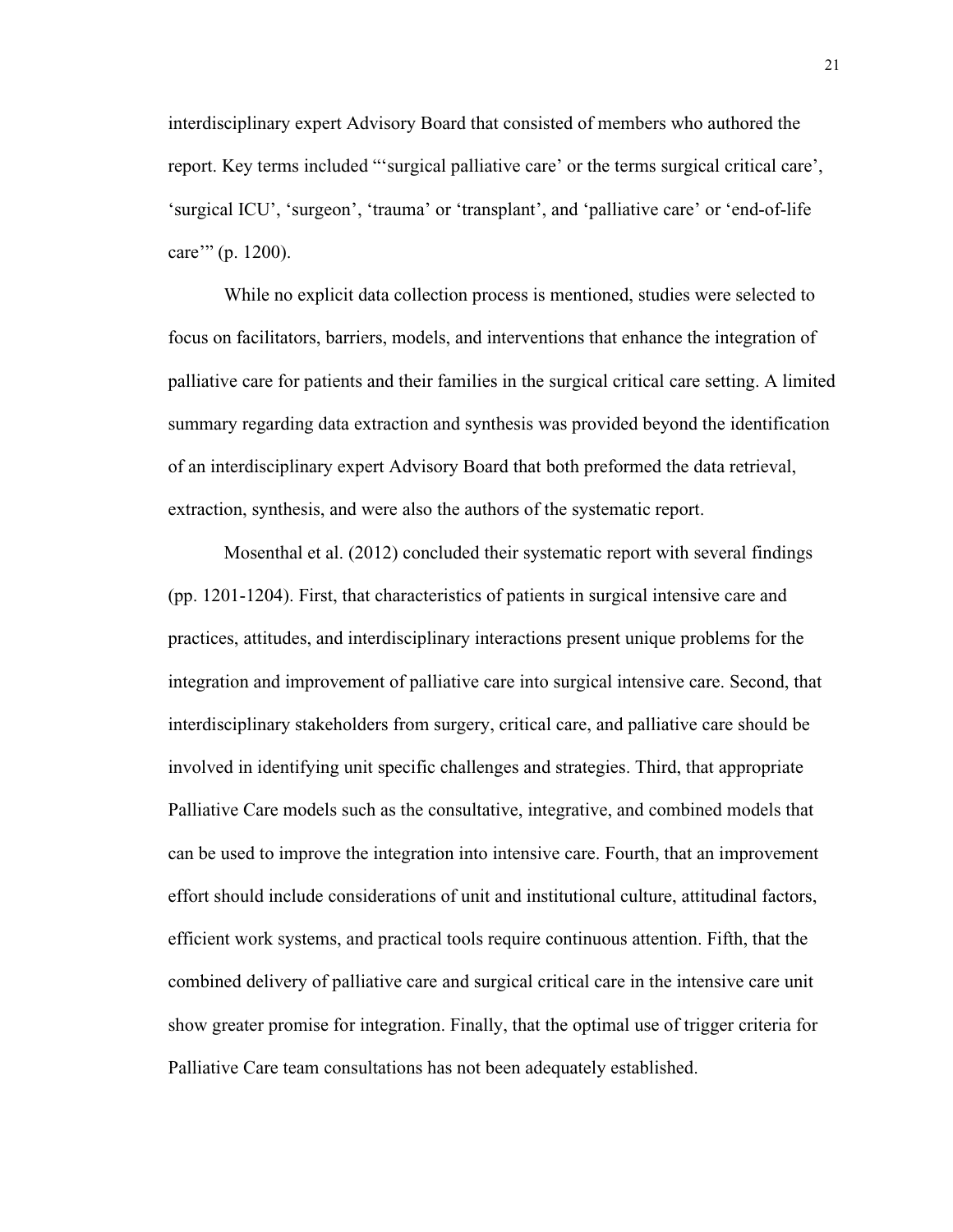#### **Summary of the Literature Review**

The relationship between quality of life and a person's overall wellbeing are proportional to each other. The following summary of the literature will synthesize the overall evidence included in the themes described above. Also included is a summary of the guideline implementation analysis, systematic report analysis, strengths of the evidence, and gaps in clinical knowledge related to the current problem.

**Symptom Management.** The studies described in the literature review provide reinforcement on how the foundational principles of palliative care help to create a holistic approach to symptom and treatment approaches in patients who are critically ill. There was repeatability across studies of varying types and strength validating the evidence of data published by the authors that show reduced symptom burden with patients who received palliative care interventions versus those who did not (Ciemins et al., 2007; Kupensky et al., 2015).

**Stewardship.** Proper utilization of critical care resources is more important than ever due to the ever-increasing cost and utilization of critical care medicine. Halpern, Goldman, Tan, and Pastores (2016) found national critical care costs per day nearly doubling between the years 2000 and 2010 from \$56 billion to \$108 billion (p. 7). Given that several authors (Brody et al., 2010; Brumley et al., 2007; Ciemins et al., 2007; Gade et al., 2008; Hua et al., 2018; Kupensky et al., 2015) noted cost savings in correlation with the introduction of a palliative care intervention, exhaustive efforts should be made to bridge to gap the continues to exist between critically ill patients who receive timely Palliative Care team consultations and those who do not.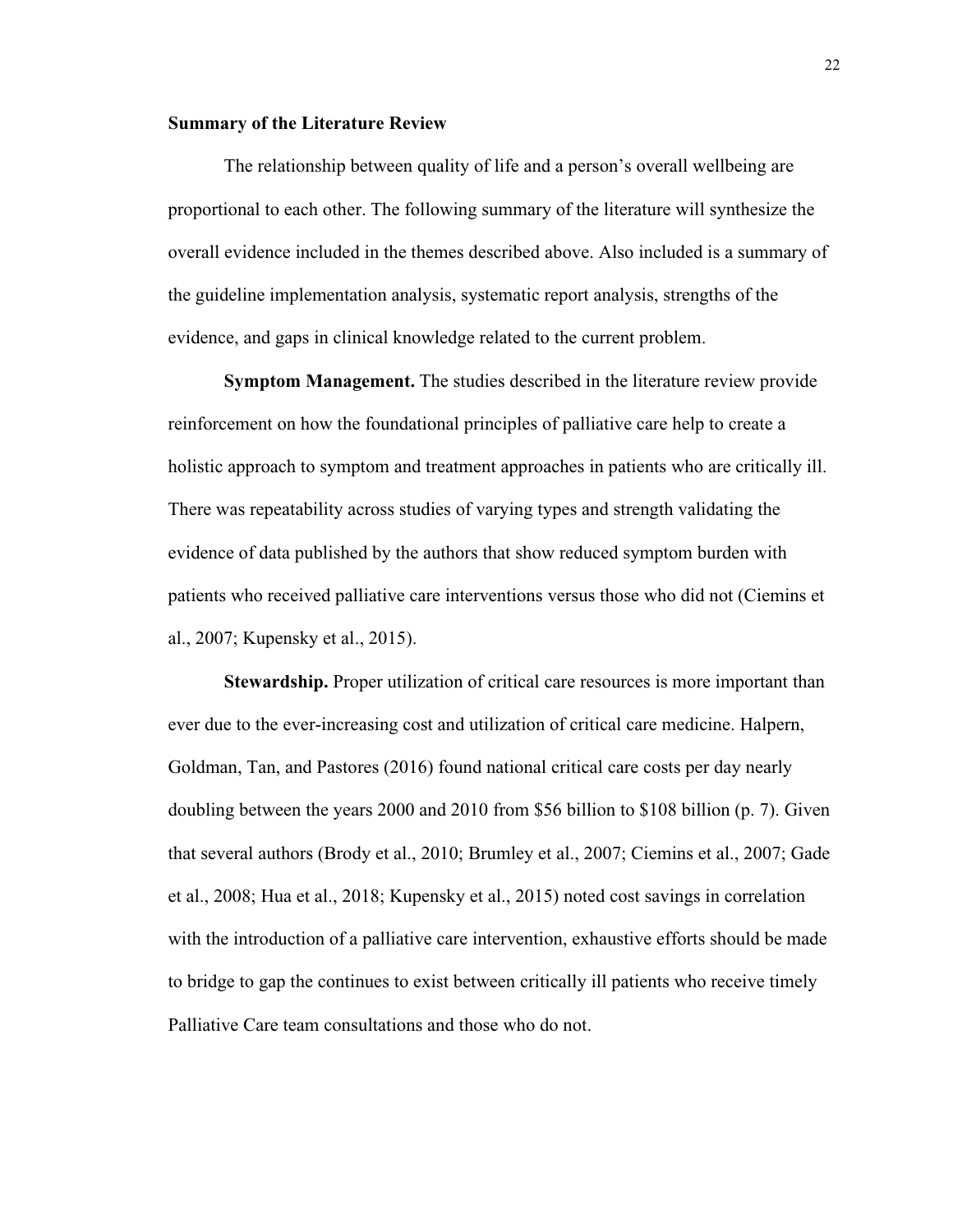**Mortality.** Barriers to implementation include life-saving attitude and the misperception among clinicians that palliative care is mutually exclusive from critical care (Mosenthal et al., 2012). However, there was no benefit between patients receiving Palliative Care team consultations and those who did not receive a consult (Braus et al., 2015; Ciemins et al., 2007; Gade et al., 2008; Hua et al., 2018; Kupensky et al., 2015; White et al., 2018).

**Length of Stay.** Another theme that bears an impact on resource utilization and overall cost is patient hospital and intensive care unit length of stay. Readmissions to the emergency department following a hospital admission were noted to be reduced when patients were provided with palliative care services prior to discharge (Brumley et al., 2007; Gade et al., 2008). The total amount of time a patient spends in the intensive care unit may increase the burden to the patient's quality of life and the overall cost to the system if their goals of care are not in balance with their health care wishes. Hence, the additional significant reductions in overall hospital stay (Braus et al., 2015; Brumely et al., 2007; Ciemins et al., 2007; Kupensky et al., 2015) and intensive care length of stay (Ciemins et al., 2007; Gade et al., 2008) seen with the initiation of a palliative care service warrant a broader push for implementation.

**Patient and Family Satisfaction.** Frequent quality communication is important for patients, families, and clinicians to ensure clarity of goals of care and mutual understanding. As mentioned above, palliative care facilitates the timely discussions of advance directives and code conversations, eases symptom burden, and reduces the amount of time spent in the intensive care unit where a patient may receive unwanted treatments that are discordant with their goals of care. The randomized multi-intensive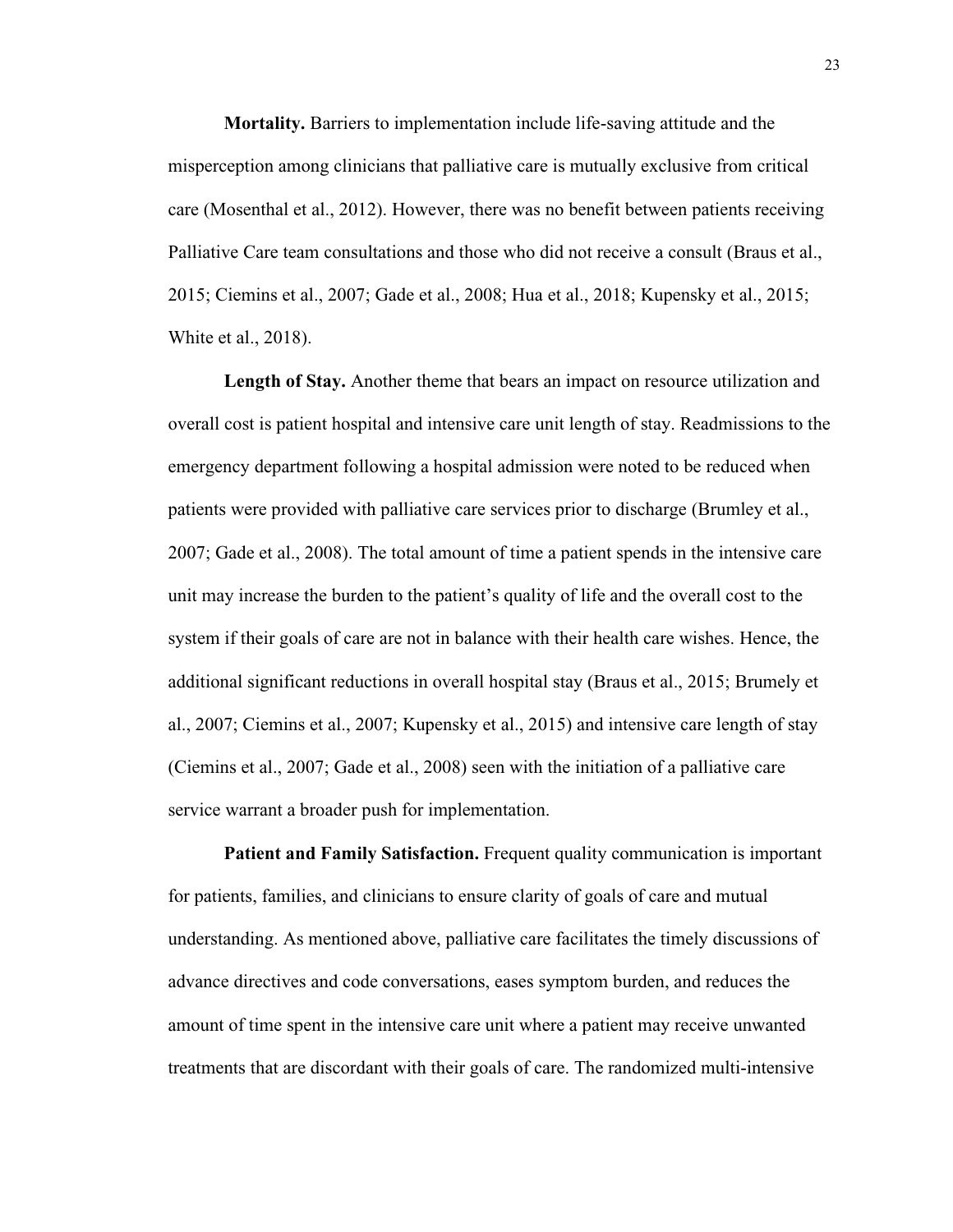care unit control study by White et al. (2018) which used a multicomponent familysupport intervention delivered by the intensive care team noted improvements in reports of family reports of quality communication and patient family-centered care (p. 2370). Gade et al. (2008) also observed an increase in patient reported levels of satisfaction with their care experience for patients who were exposed to a palliative care service than those who were not.

**Palliative Care Guideline Implementation Analysis.** The NCP Guidelines (2018) has a clearly defined scope and purpose, establish stakeholder involvement, are rigorously developed, present information clearly, maintain editorial independence when assessed with the AGREE II appraisal tool, and are appropriate for use in critically ill patient populations. The guidelines provide thorough recommendations with extensive criteria that are supported by a well-designed systematic review performed by a reputable external group. Resources are provided via Appendix II within the clinical guidelines (p. 70). The National Coalition for Hospice and Palliative Care offers a plethora of webbased resources, as well as education modules and toolkits for initiating palliative care in the ICU.

The NCP Guidelines (2018) highlight the importance of palliative care services during transitions of care in all care settings by working with an interdisciplinary team of physicians, advanced practice registered nurses, physician assistants, nurse managers, staff nurses, social workers, chaplains, and other pertinent stakeholders to provide a holistic-centered delivery of health care (pp. 1-5). This type of patient and familycentered care is requires synergistic effort by the entire group of primary care providers,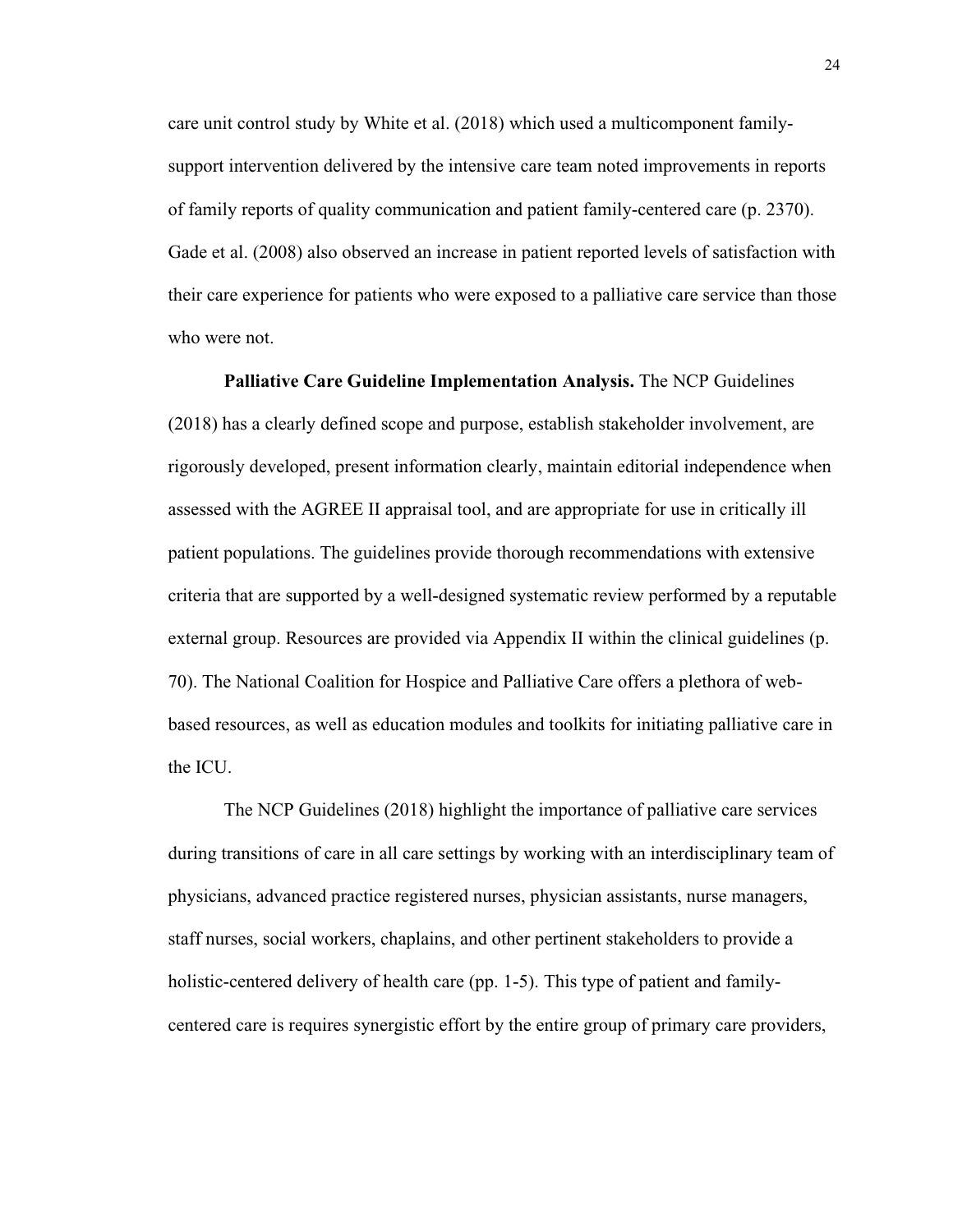supportive clinicians, and a team of interdisciplinary stakeholders to ensure successful integration into routine practice in intensive care (NCP Guidelines, 2018, p. 1)

The systematic report from the IPAL-ICU Project Advisory Board and the Center to Advance Palliative Care (Mosenthal et al., 2012) revealed the following findings of importance in relation to facilitators, barriers, and strategies for the implementation of palliative care in surgical trauma intensive care units. The emergent nature and needs of patients in surgical intensive care and lingering practices and attitudes of surgeons. The importance of interdisciplinary stakeholders from surgery, critical care, and palliative care involvement in identifying unit specific challenges and strategies. That appropriate models of palliative care such as consultative, integrative, and combined models be used to improve to integrate palliative care into intensive care. That improvement efforts should include considerations of the specific cultures of the unit and facility, attitudinal factors, efficient work systems, and practical tools required for continuous improvement review. That utilizing a combined approach to care with the simultaneous delivery of palliative care and surgical critical care in the intensive care unit will provide greater promise for integration. Finally, the report found that the optimal use of trigger criteria for Palliative Care team consultations has not been adequately established.

The thorough NCP Guidelines (specific criteria with supporting evidence) and the clinically revealing IPAL-ICU report (site specific recommendations for implementation) may create a suitable approach to developing literature that provides the basis for an evidence-based quality improvement project on the integration of palliative care in intensive care.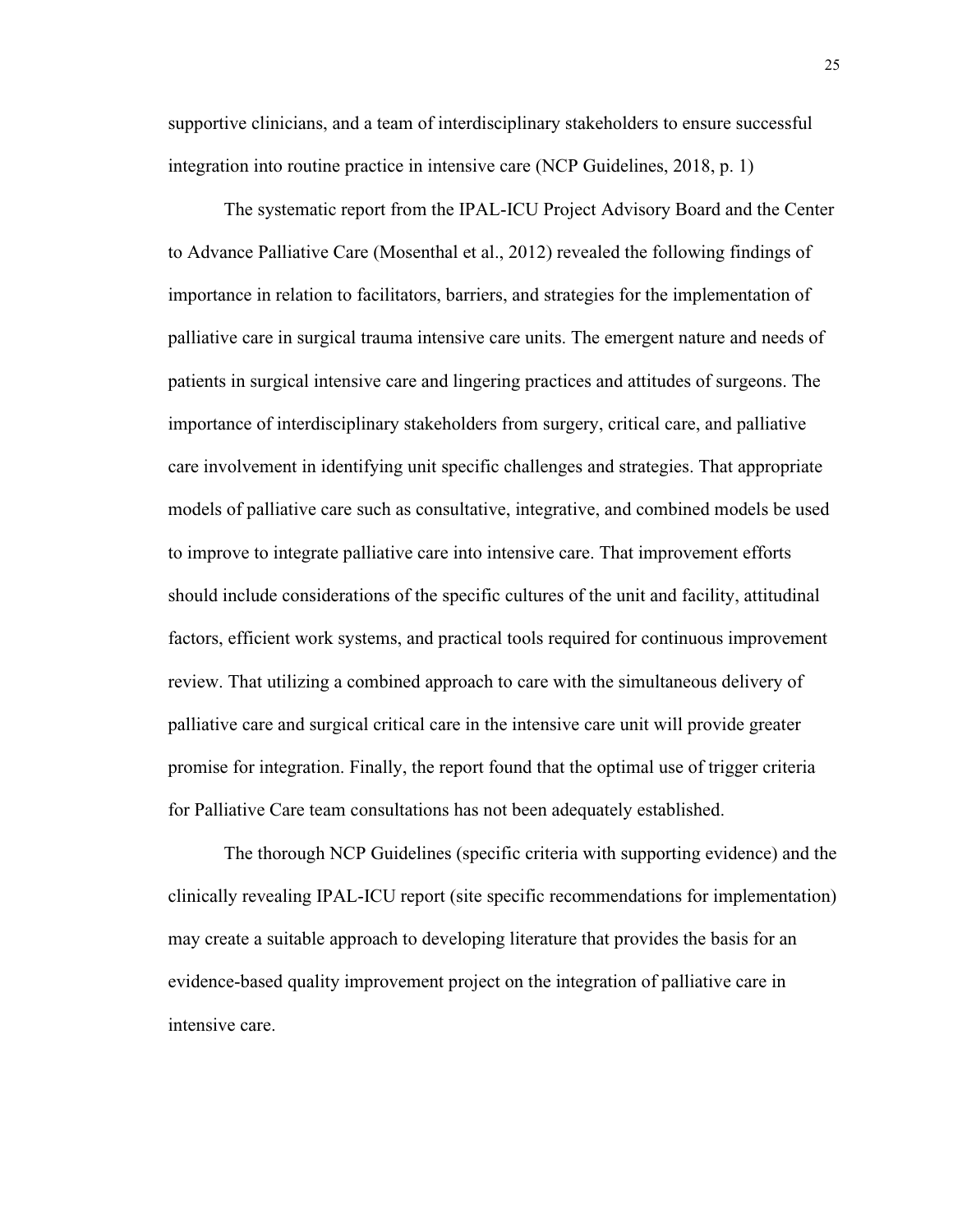**Strengths in the Literature.** Three of the nine studies under review were determined to be Level two evidence, or greater, of seven levels. While two of the nine studies under review were determined to be Level three evidence, or greater, of seven levels. The overall evidence supporting the benefits of implementing palliative care services in patients in all stages of serious illness has undeniably been corroborated (Brody et al., 2010; Brumley et al., 2007; Ciemins et al., 2007; Gade et al., 2008). Evidence supporting the integration of palliative care services in patients who are critically ill exists, but is continuing to develop with regards to specific timing and tools used for referral, and the model utilized (Braus et al., 2015; Kupensky et al., 2015; Hua et al., 2018; Mosenthal, 2012; White et al., 2018).

**Gaps in the Literature.** There were three articles under review that did not look directly at inpatient palliative care services as part of their study design (Brumley et al., 2007; Desbiens et al., 1999; White et al., 2018). However, these articles were deemed necessary to set up the narrative in retrospect of another gap in the literature; the lack of strong evidence that currently exists supporting the implementation and timing of palliative care in critically ill patients.

A large number of articles under review utilized partially controlled settings such as quasi-experimental retrospective cohort sampling, rather than higher levels of evidence such as random control trials (Braus et al., 2015; Brody et al., 2010; Ciemins et al., 2007; Desbians et al., 1999; Hua et al., 2018; Kupensky et al., 2015). The number of these quasi-experimental studies is further proof of the absence of high-quality evidence that exists regarding the implementation of palliative care in critically ill patients.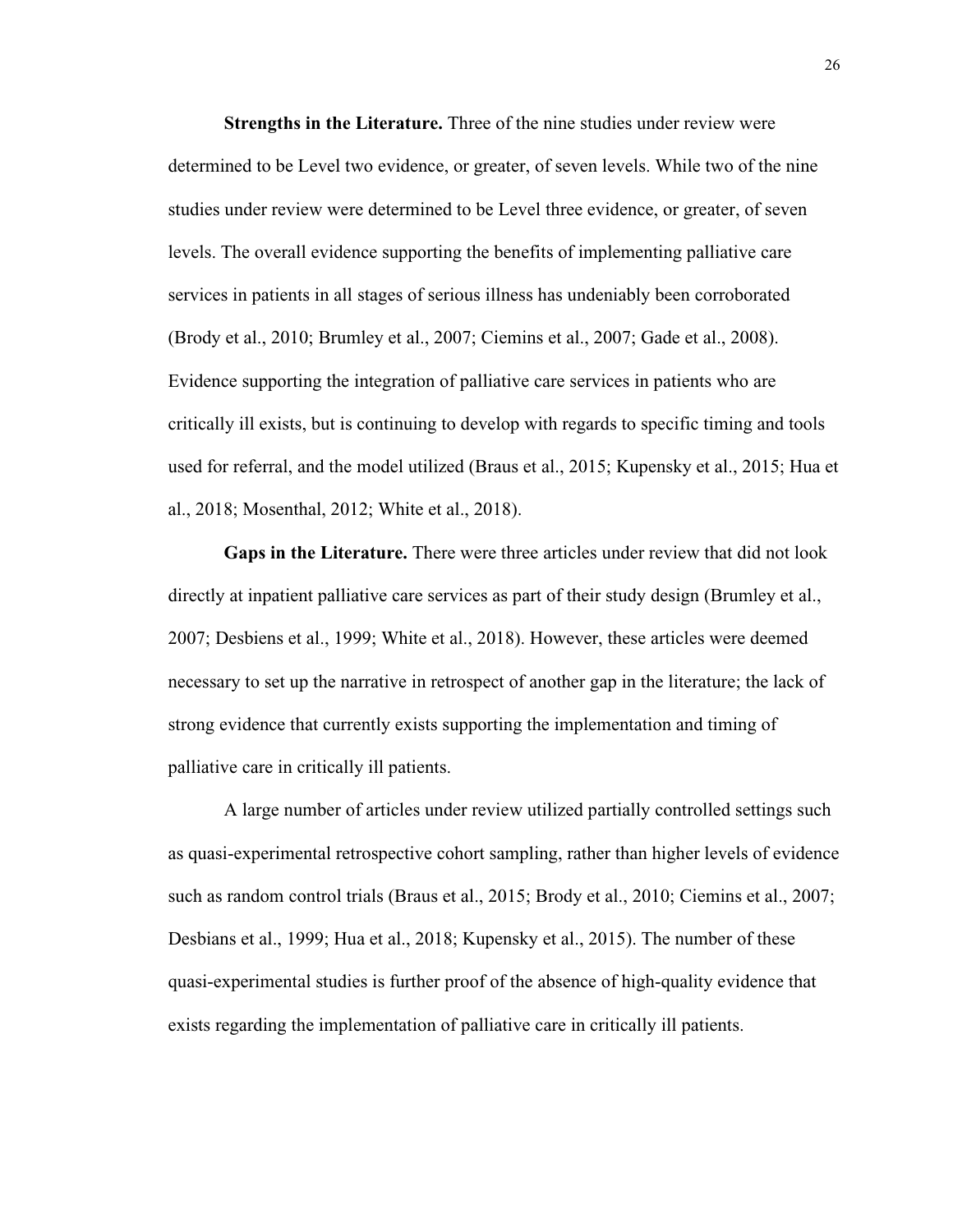The outcomes described above under the main themes (i.e. reports of decreases in quality of life, dyspnea, pain, and anxiety, adequate referrals, increased code status/advance directive conversation documentation/update, intensive care/hospital length of stay, hospital costs, emergency room readmissions, patient/family satisfaction) correlated with a Palliative Care team intervention. Even an in-home palliative care study by Brumley et al. (2007) observed correlation between inpatient hospital variables such as decreases in emergency department readmissions and decreased hospital costs related to reduced hospital stays for those with Palliative Care team consultations (pp. 997-998).

The systematic report from the IPAL-ICU Project Advisory Board and the Center to Advance Palliative Care (Mosenthal et al., 2012) failed to report details regarding methodology including data appraisal process, data synthesis process, or summary of measures. Furthermore, there were no reports of attempts to eliminate bias from these processes. A critical appraisal via Duffy, M. E. (2005) of the systematic report can be found in Appendix C.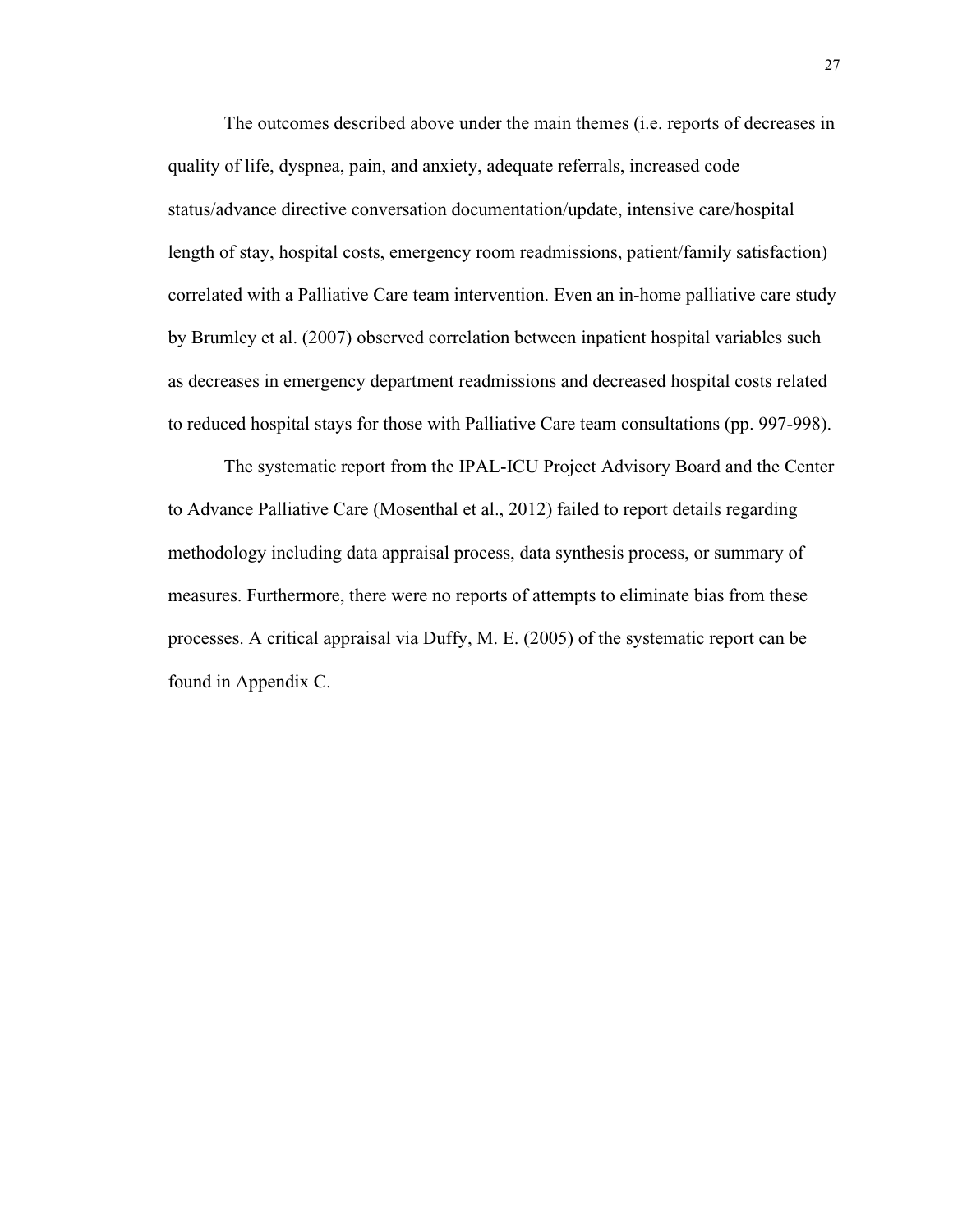#### **CHAPTER III**

#### **Conceptual Frameworks**

The following section includes a narrative of the relevant theory and model that are most suitable to the context from which this scholarly inquiry is derived. A description of the conceptual model, evidence-based practice model, and a summary of the conceptual frameworks are included.

#### **Conceptual Theory**

Dobrina, Tenze, and Palese (2014) present a review of Dr. Mary Ann Murray's, PhD work in a literature review on the topic of hospice and palliative care nursing models and theories. Dr. Murray's theory is rooted in her experience as an advanced practice registered nurse, and she maintains her clinical and research expertise in palliative care as a senior clinical investigator in the department of clinical epidemiology at the Ottawa Hospital Research Institute (Ottawa Hospital Research Institute, 2014). In 2007, Dr. Murray developed the Transitions Model of Palliative Care, a conceptual framework model that "emphasizes the interdisciplinary focus and holistic approach of [palliative care] within the context of good chronic care management" (Murray, 2007, p. 368) This framework was developed in response to her experience as an advanced practice registered nurse; patient and family reports regarding lapses in care created by a lack of supportive services; misunderstandings of how palliative care is traditionally used; and through careful review of current and relevant literature, policy, and professional standards of practice (Murray, 2007).

In practice, the Transitions Model of Palliative Care is useful in facilitating patient engagement and empowerment, while also giving the needed respect to the authenticity and knowledge of patients and their families, and improving nurses'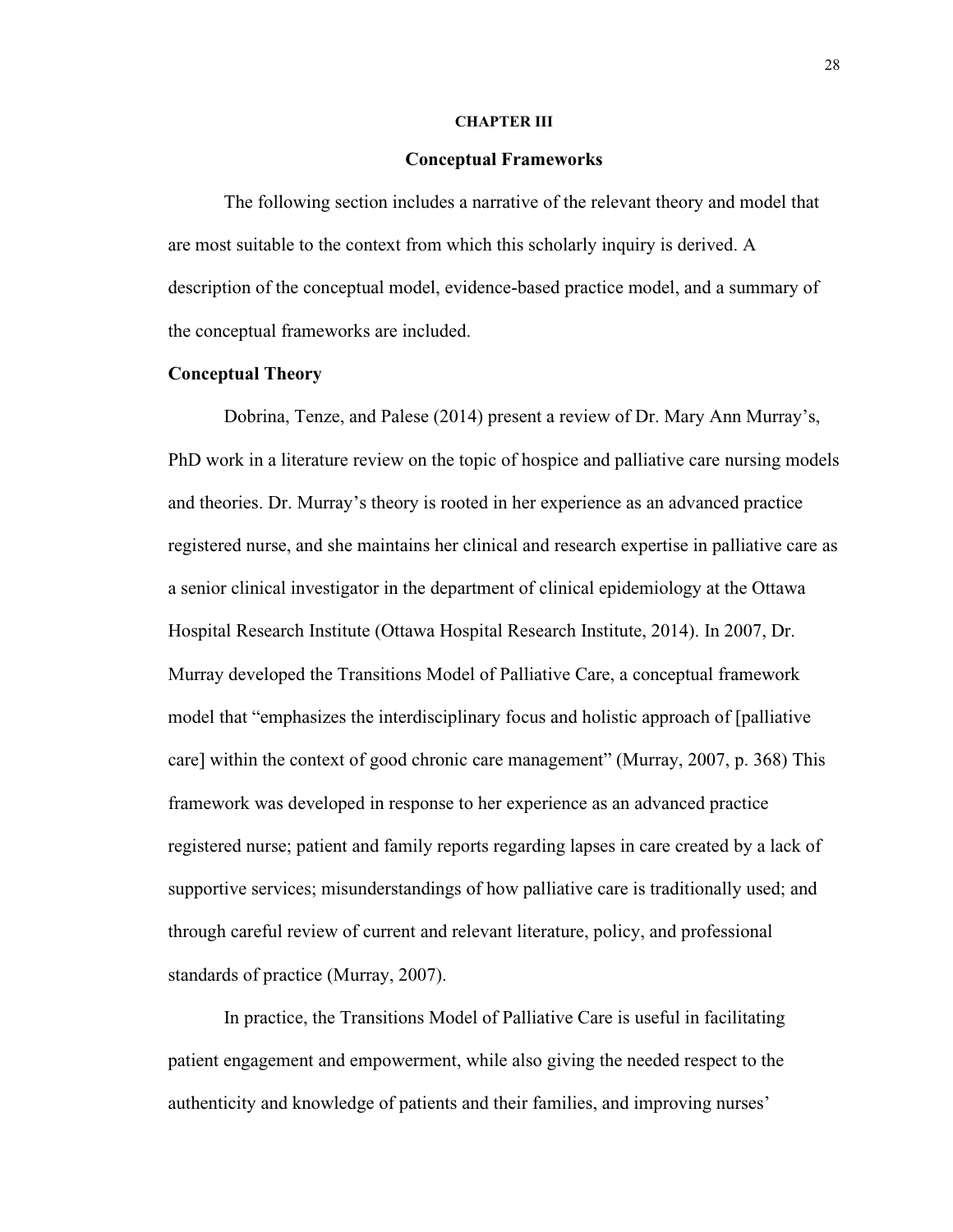knowledge, skills, and confidence surrounding transitions in care (Murray, 2007). This approach focuses on providing patients with the information to aid in mediating positive outcomes. It is important to remember, that while these under- or uninformed decisions regarding critical illness create unnecessary burdens to patients and their families, they can be more easily overcome by providing the evidence based tools and resources that will aid them by tailoring individual care that matches their changing needs while transitioning through illness (Murray, 2007).

The major concepts within the Transitions Model of Palliative Care that apply to this specific question of inquiry are quality of life, palliative care, health services delivery, chronic condition management, and decision making (Murray, 2007).

Outcomes that are relevant to this topic, as defined by the Transitions Model of Palliative Care, include ensuring: patients and families experience an informed quality of life; satisfaction with their decision-making process, participation, and access to services; an increase in the number of advance directives and congruency of care; and a reduction in unwanted or unnecessary emergency interventions (Murray, 2007). These outcomes are directly related to the goals of palliative care, because when palliative care services are utilized properly, they have the potential to decrease patient symptom burden, thereby increasing overall quality of life (Chan et al., 2013).

#### **Evidenced Based Practice Model**

The Iowa Model of Research-Based Practice to Promote Quality Care (Titler et al., 2001) was utilized for both the method of integrative literature review and as an evidenced based practice model to guide recommendations for future evidence-based practice projects investigating the role that admission screening tools have on Palliative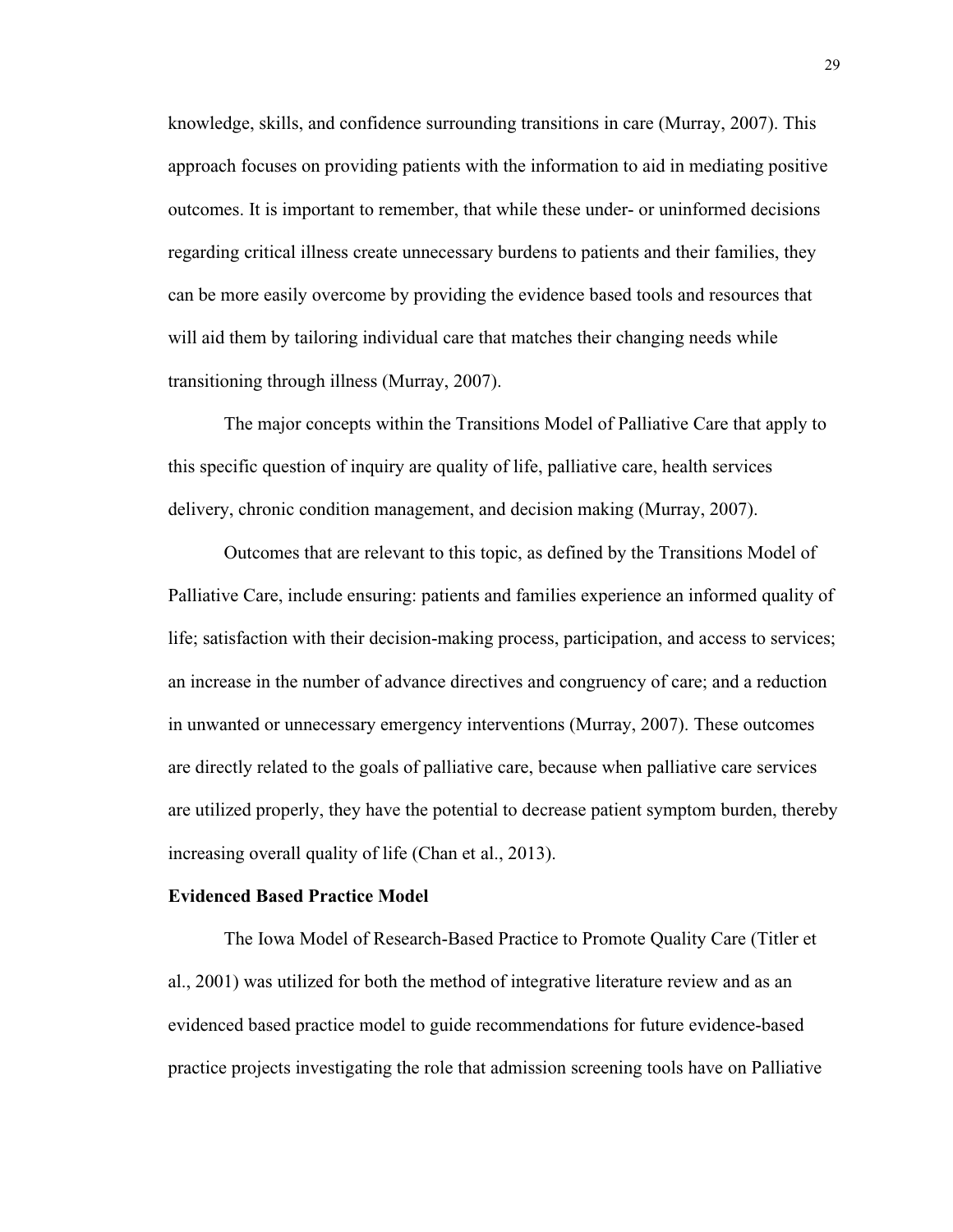Care team consults given the knowledge surrounding the benefits of timely Palliative Care team consultations in the intensive care unit. The Iowa Model aids health care professionals in the translation and synthesis of research findings into clinical practice and improves patient outcomes by aiding in the implementation of practice change through a step-by-step process (Grove, Burns, & Gray, 2023, p. 496; Titler et al., 2001, p. 498). The first step used in this process is to determine whether there is a problemfocused trigger or a knowledge-focused trigger where an evidence-based practice change should be considered. For this inquiry, a knowledge-focused trigger based on a review of the literature could be used to attempt to answer the clinical question regarding the underutilization of palliative care services in intensive care units.

The next step in the Iowa Model is to decide whether the problem of underutilization of palliative care services in intensive care units warranted prioritization for change within the existing health care system. This is evidenced by the data described in the literature review that supports the findings that palliative care service is associated with a reduction in intensive care length of stay, improved symptom management, improved communication between clinicians and families, improved patient and family satisfaction, cost savings, reduced intensive care unit readmissions, improved quality of life, and a potential reduction in the moral distress experienced by health care workers who deliver end-of-life care.

Once the priority has been determined, the next step is to create a team of interdisciplinary stakeholders to assist in the development, evaluation, and implementation of the evidence-based practice change. In this step it is crucial to ensure that the members of this team represent members from all relevant disciplines or existing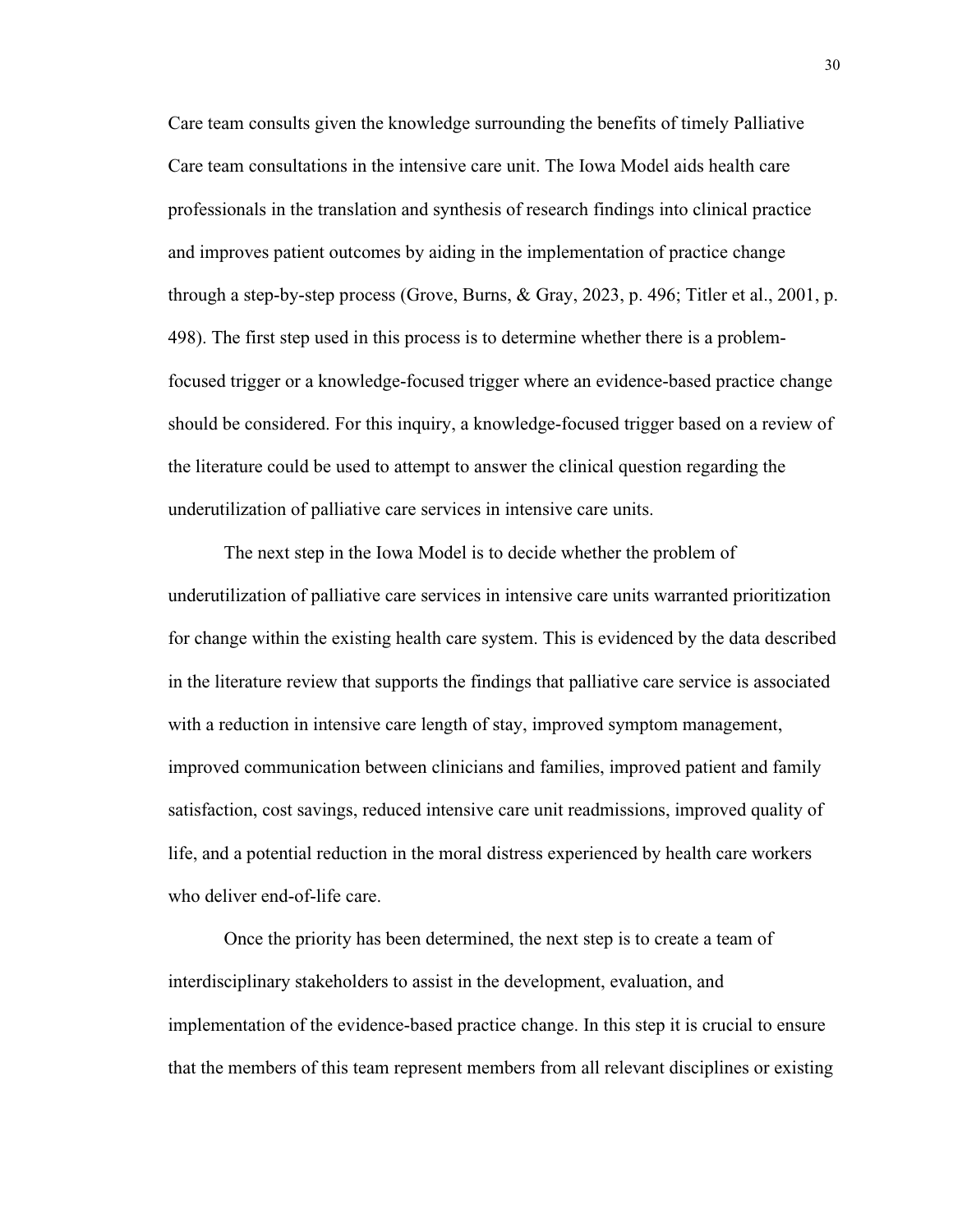committees including Palliative Care team specialists, surgeons, intensivists, advanced practice nursing, nursing leadership, nursing educators, case management, ethics teams, bedside nursing, and respiratory therapy. This team will then carry out the next step of gathering and critiquing the pertinent research, clinical protocols, and clinical practice guidelines to develop a clinical practice question to guide the literature review and research.

Once there is adequate literature to support the clinical question, the next step is to critique and synthesize the research. It is important to ensure that the research gathered include scientifically sound principles such as adequate sample sizes, internal validity, external validity, study design, sampling plan, and reliability. Based on the review of the research, there will need to be a decision as to whether enough supportive research exists to support an implementation of a practice change. When determining if the reviewed research should be implemented into a pilot project for practice change, Titler et al., (2001) suggest that common findings from the research that consistently support the change, that the group consider the type and quality of the research and the relevance of the findings, the amount of research containing similar sample characteristics, the feasibility of carrying out the findings into practice, and the risk-benefit ratio. If these criteria are met, the team may then plan on initiating an evidence-based implementation of a pilot project to address the selected clinical problem and to answer the PICO question. It is important to ensure that the change is feasible and will result in improved patient outcomes prior to ramping up implementation. If minimal research-based evidence on which to base the practice change in question exists, then further studies may need to be conducted. However, the use of alternative types of evidence may be utilized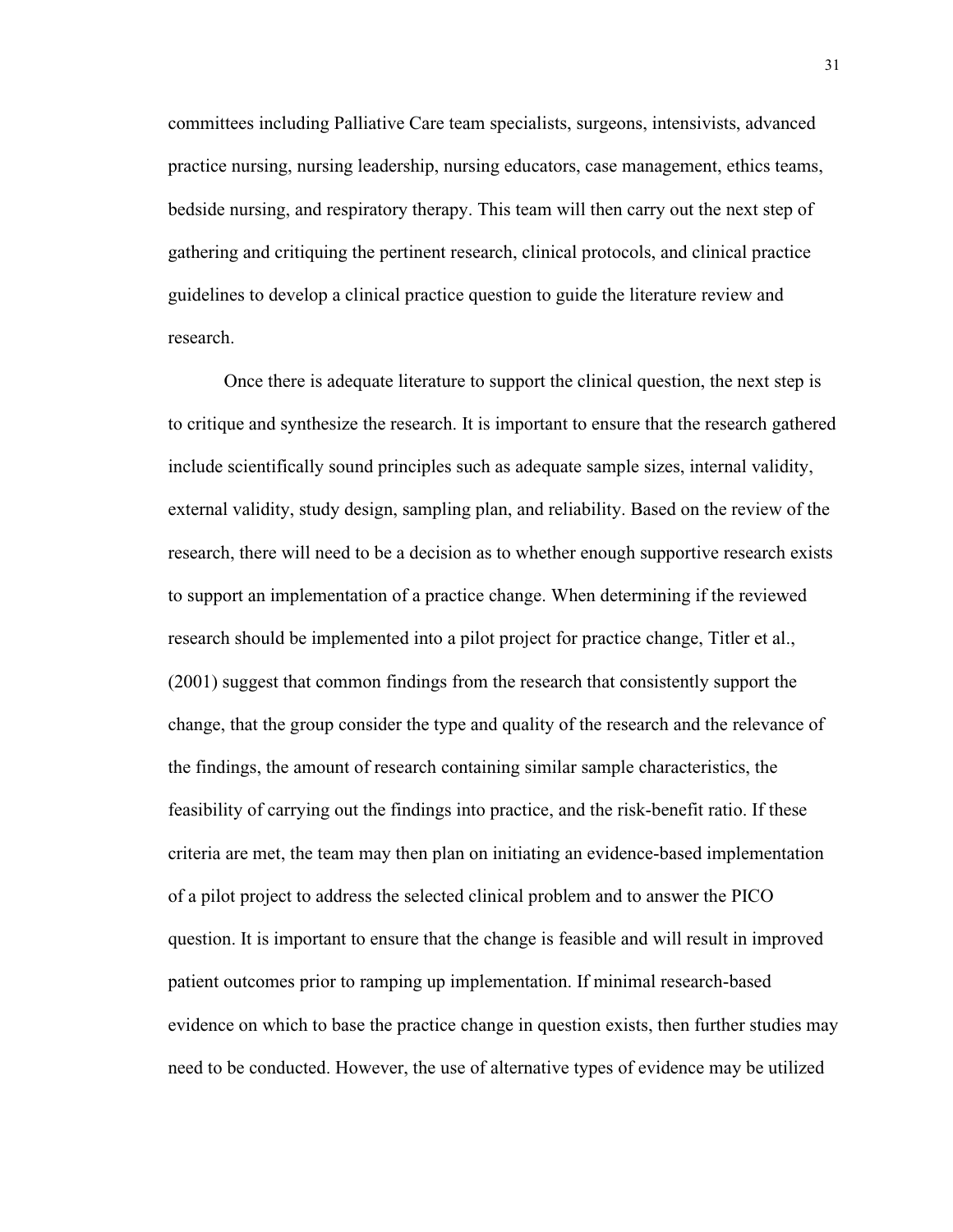as an alternative to conducting a study to guide practice such as case reports, expert opinion, scientific principles, and theory to guide practice change (Grove, Burns, & Gray, 2023, p. 496; Titler et al., 2001, p. 505).

# **Summary of Conceptual Frameworks**

One of the main goals of palliative care is to improve patients' quality of life. Murray's conceptual framework for palliative nursing is a salient model for this demographic as it focuses on a holistic approach to interdisciplinary care while engaging and empowering patients and their families through difficult choices. This model also aligns with palliative care due to their shared goals of informing patient quality of life, ensuring access to services, increased advance directives, congruency of care, and a reduction in unwanted interventions.

The use of the Iowa Model for this inquiry is related to its known use as an evidence-based model for the development of practice change in clinical practice settings (Grove et al., 2013). Murray's holistic concept of emphasizing an interdisciplinary focus to the management of care, while improving clinicians' knowledge, skills, and confidence matches the Iowa Model's direction toward identifying triggers for change, implementing evidence-based practice change, and monitoring changes that have been put into practice.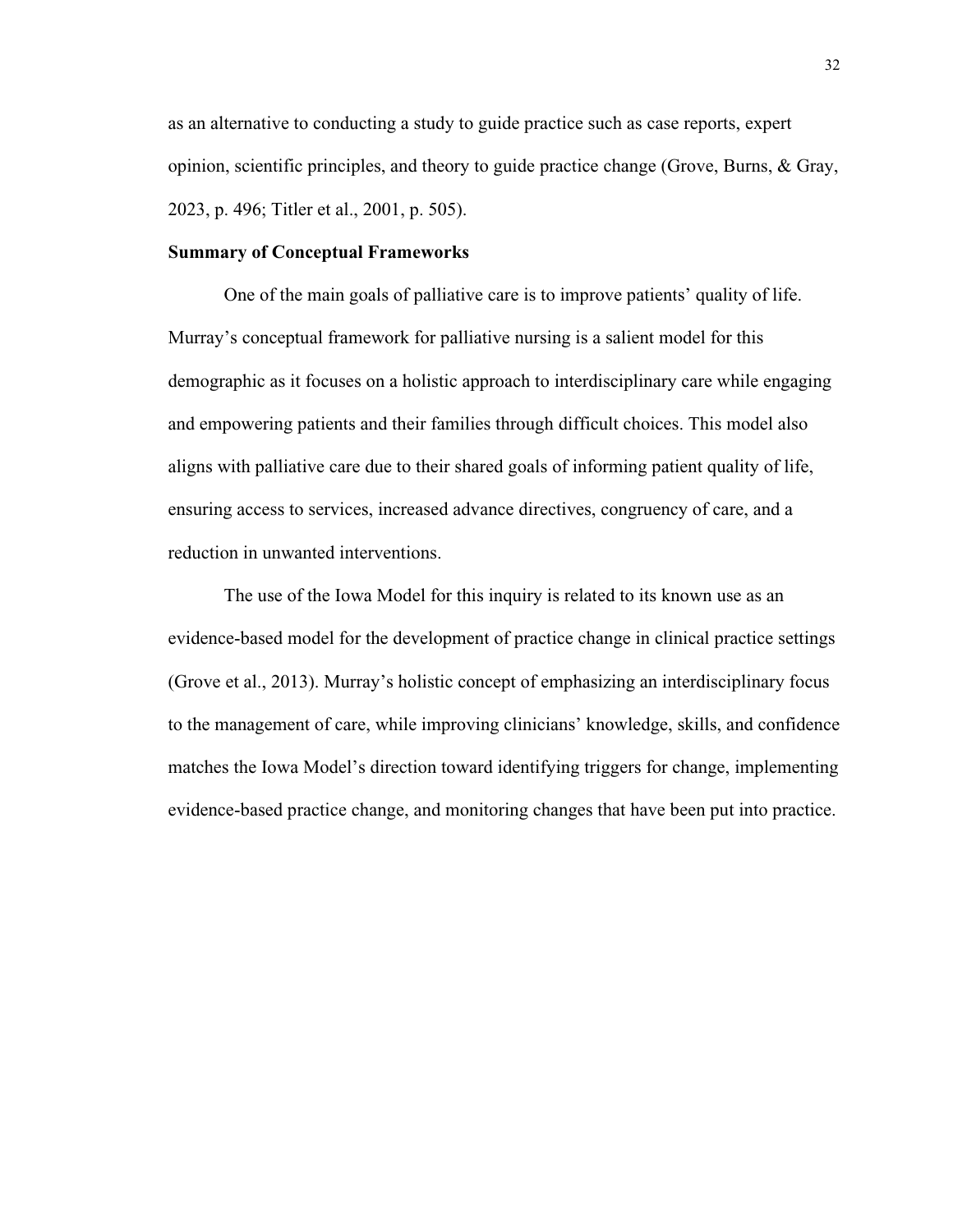#### **CHAPTER IV**

# **Conclusions, Implications for the Interdisciplinary Team, and Recommendations Introduction**

The following section includes conclusions, implications for the interdisciplinary team, recommendations for practice, and a summary of the scholarly inquiry paper.

## **Conclusions**

Palliative care services are commonly known to enhance critically ill patients' wellbeing and quality of life (Brumley et al., 2007; Ciemins et al., 2007; Gade et al., 2008; Kupensky et al., 2015). These services are also recommended for full integration into all intensive care unit settings by major clinical guidelines and critical care societies (American College of Surgeons, 2017; Davidson et al., 2008; Joint Commission, 2016; Lanken et al., 2007; Medina & Puntillo, 2006; NCP Guidelines, 2018; Selecky et al., 2005). Palliative care services decrease symptom burden, enhance critical care resource utilization, and decrease intensive care unit length of stay days without increasing mortality (Ciemins et al., 2007; Kupensky et al., 2015). Critically ill patients admitted to intensive care are ideally provided with palliative care services within 24 hours of admission (Mosenthal et al., 2012). The ideal staff required to provide adequate palliative care services to critically ill patients would include an interdisciplinary team comprised of Palliative Care team specialists, surgical intensivists, consulting clinicians, advanced practice registered nurses, physician assistants, nursing managers, nursing staff, social work, case managers, and chaplaincy (Mosenthal et al., 2012; NCP Guidelines, 2018). **Implications for Nursing**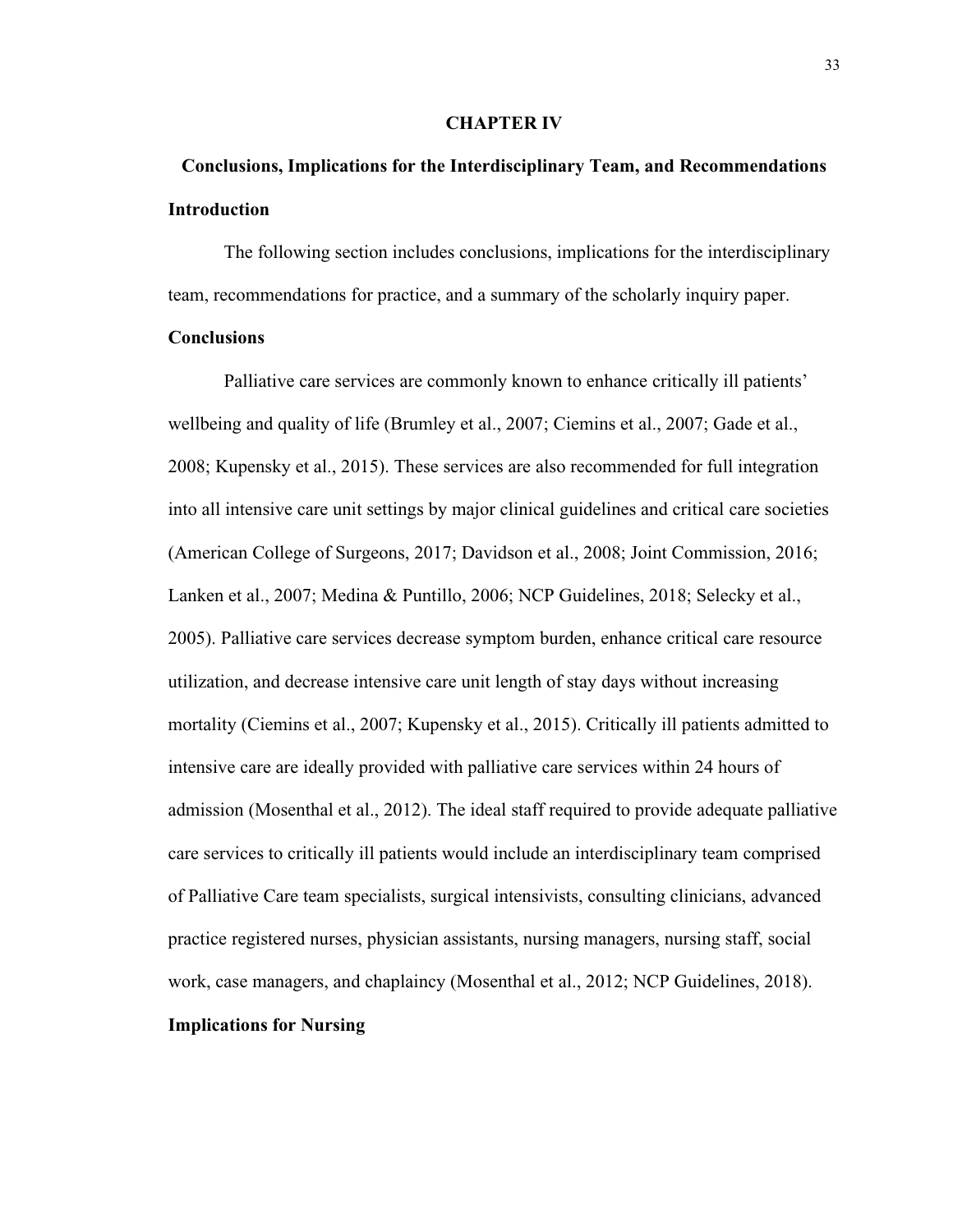The themes identified within the literature review are important variables that can be affected by utilizing different evidence-based approaches such as the use of early trigger criteria that facilitate the early identification and treatment of appropriate patients and families in intensive care. To summarize, these themes included symptom burden, stewardship of care and resources, and patient- and family-satisfaction with care. Patients with critical illness will experience the spectrum of at least one of these variables in their lifetimes. Nurses have historically been integral to the development and implementation of palliative care from its inception as a model out of hospice nursing. Regardless of the barriers that currently exist, nurses continue to be champions of ensuring palliative care services are accessible to seriously ill patients who require them. After all, it is most often a nurse who maintains the final safety net of advocacy for the seriously ill patients who often cannot advocate for themselves in a time of crisis. Nurses will undoubtedly be the impetus continuing to drive clinical change and outcomes that help ease the barriers palliative care faces with integration in intensive care systems. The NCP Guidelines (2018) describe nurses as key figures in the immediate assessment and reassessment of patient needs, and they are obliged to ensure that the facilities in which they practice are proactively expanding their approach to the integration of optimal palliative care services.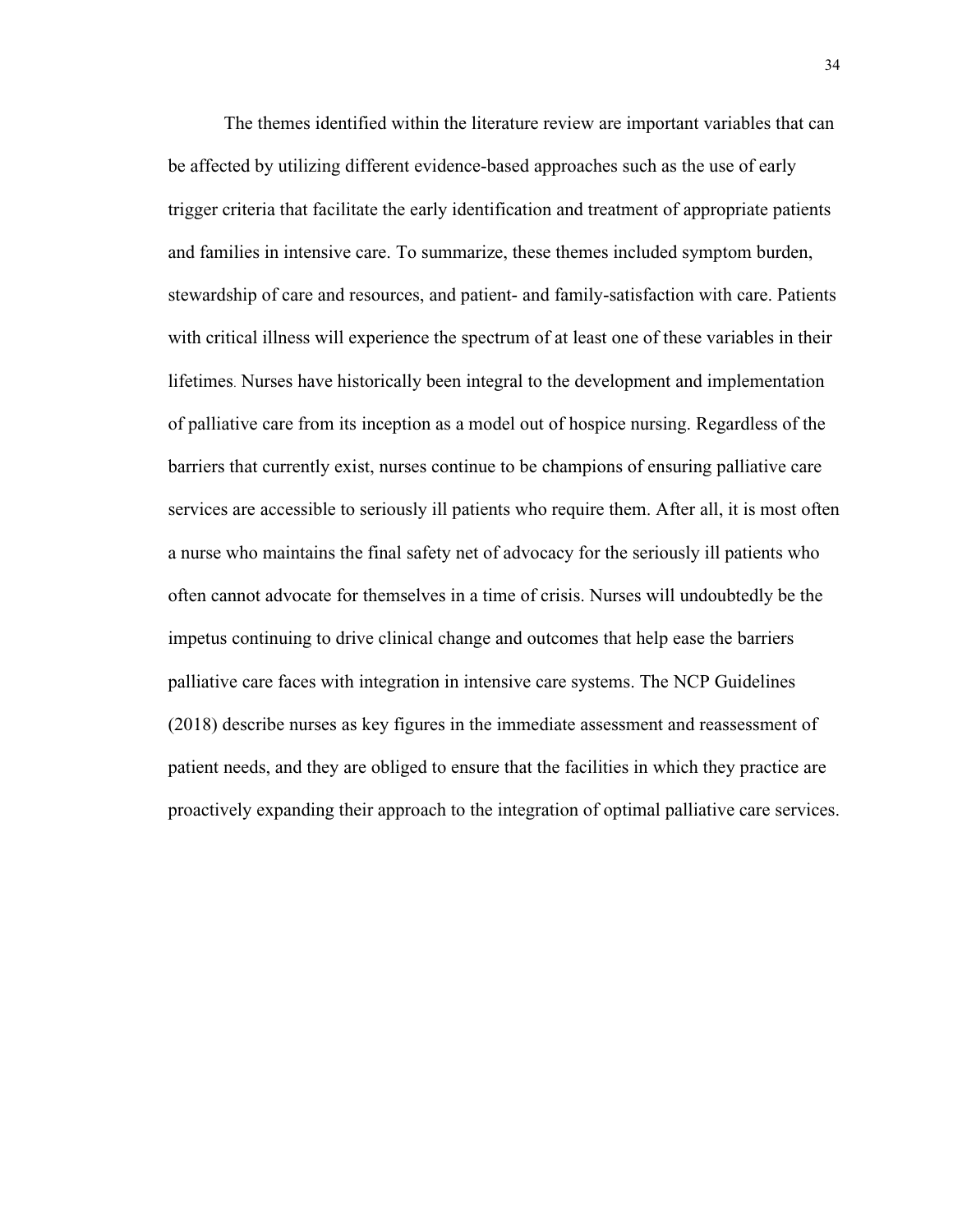## **Practice Recommendations**

The following section of the scholarly inquiry paper will evaluate practice recommendations regarding timing, models for palliative care, use of triggers, and personnel for palliative care services in the critically ill.

**Timing.** It is recommended that patients be assessed for their need for palliative care services within 24 hours of admission to an intensive care unit, and that that they receive a family meeting to discuss treatment plan and goals of care within 72 hours following admission (Mosenthal et al., 2012). Based on a correlation between early initiation of palliative care services and benefits that critically ill patients experience, there is strong evidence that supports the timely incorporation of palliative care services with intensive care due to outcomes of increased symptom management (Kupensky et al., 2015), increased congruity between patient wishes and treatment plans (Gade et al, 2008; Kupensky et al., 2015), increased overall patient and family satisfaction with care and communication with providers (Gade et al., 2008). The NCP Guidelines (2018) also recommend that timely assessments be provided to all patients, regardless of the care setting, and that assessments be completed each time that a care transition occurs. The positive influence that palliative care services have on outcomes such as symptom burden, congruity of care, and overall satisfaction with care are a reflection on the role that palliative care has on patients' quality of life. The implementation of these services should be utilized at the earliest onset within an intensive care admission and made available to all critically ill patients. Additionally, no difference in rates of mortality were found among intensive care patients who received palliative care services when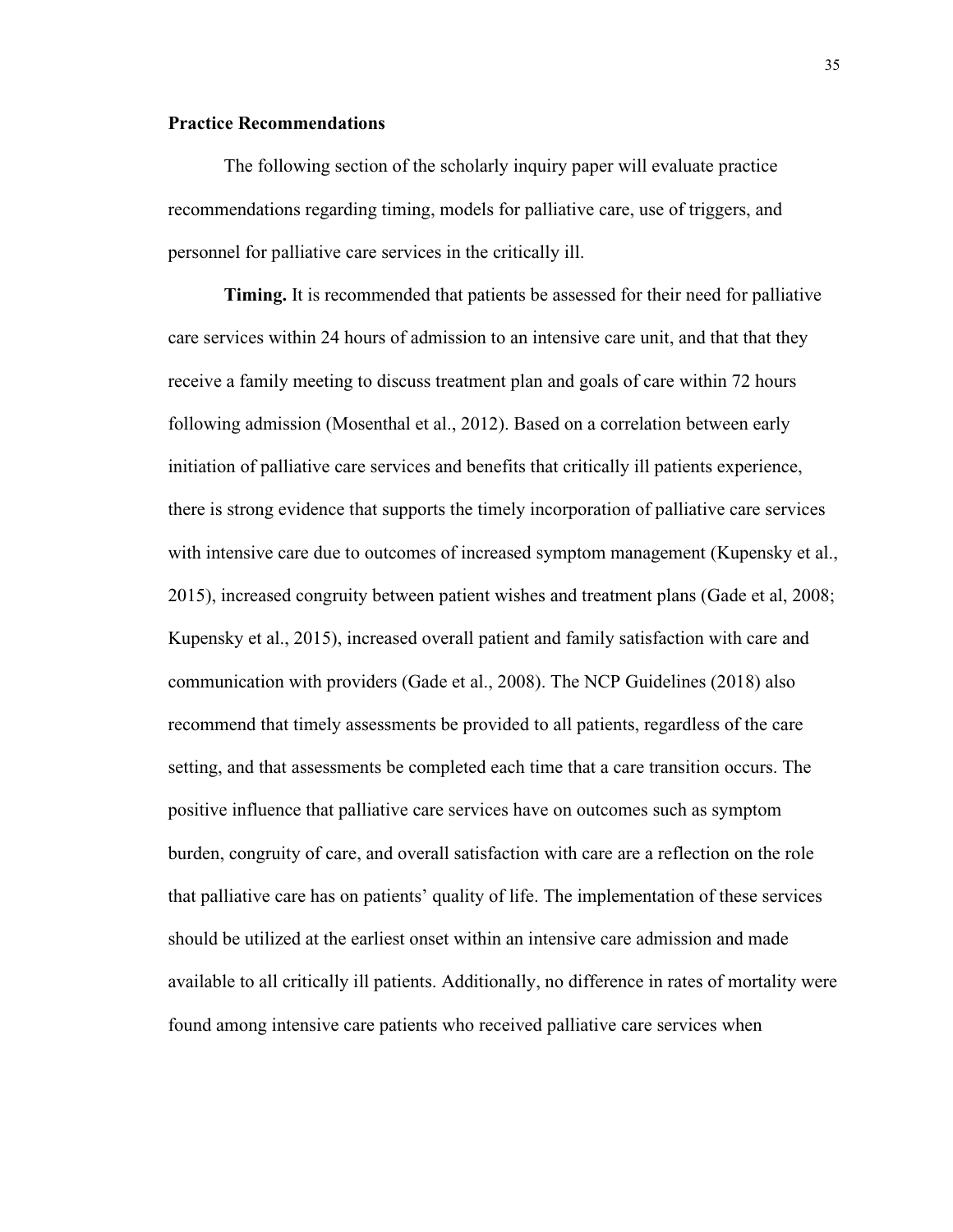compared to patients who did not receive palliative care services (Braus et al., 2015; Gade et al., 2008; Hua et al., 2018; Kupensky et al., 2015).

**Models for Palliative Care.** The following models have been described for use in the integration of palliative care consultation in the intensive care unit (Isaac  $\&$  Curtis, 2020). Selection of the appropriate model demands consensus between the relevant interdisciplinary stakeholders, consideration of the unit specific resources available such as a specialized Palliative Care team, the intensive care unit being one of open model as opposed to a closed model, and cultures of local and institutional critical care practice (Mosenthal et al., 2012). NCP Guidelines (2018) provide criteria that support the recommendations that facilitate the determination of facility-specific barriers to specialty Palliative Care long-term security and its long-term sustainability and development.

*The consultative model.* This model utilizes a specialized Palliative Care team to promptly address the needs of critically ill patients and their families, with a priority placed on those who are at the highest risk for poor outcomes (Mosenthal et al., 2012; NCP Guidelines, 2018). This model has benefits that include specialized input from an interdisciplinary Palliative Care team, continuity of care across all areas of intensive care units and upon transfer to inpatient areas, and improved placement of patients to appropriate levels of care at the time of discharge from intensive care such as increased discharge to hospice (Gade et al., 2008; Hua et al; 2018; Kupensky et al., 2015; Mosenthal et al., 2012). Barriers to this model may include provider misconception that palliative care is equated to comfort cares and limiting treatment, especially in the surgical trauma intensive care setting (Mosenthal et al., 2012) Feasibility issues may also be observed in facilities that have not already established a robust specialist Palliative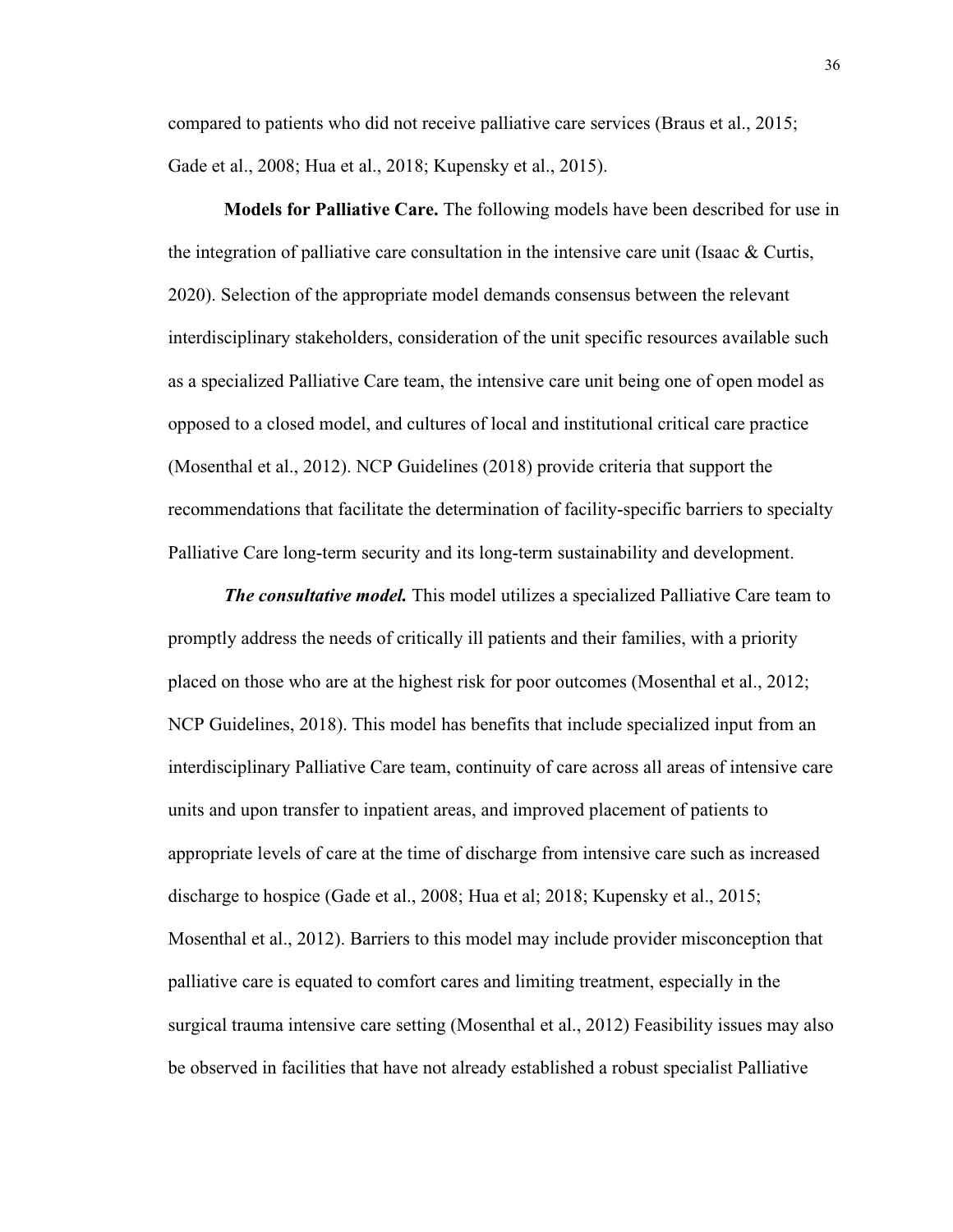Care program or the resources to support the influx of newly established critical care patient consultations (Mosenthal et al., 2012).

*The integrative model.* This model provides an approach to palliative care in the intensive care unit that instills the principles of palliative care into the daily practice of the attending provider and corresponding critical care team (Mosenthal et al., 2012). While this model lacks the specialized benefits of the consultative model, it may assist in increasing the clinical understanding and education of critical care clinicians regarding the principles and treatment that guide palliative care, and in doing so emphasizes palliative care as a core component of critical care (Mosenthal et al., 2012). This model may be more attractive for implementation to facilities that have not already established a specialty service, or if the facility cannot meet the anticipated demand of new consultations placed on the Palliative Care team that may be incurred on by an implementation project (Mosenthal et al., 2012). Barriers to the implementation of this model may include poor commitment from critical care interdisciplinary staff and the facility's ability to provide the necessary clinical education requirements for a quality integrative model implementation (Mosenthal et al., 2012).

*The combined model.* This model integrates elements from the previous models and may have less feasibility issues across different areas of critical care (Mosenthal et al., 2012). This type of palliative care model has shown promise across varying specialty areas of critical care when there is an established specialty Palliative Care team that has already been established (Mosenthal et al., 2012). More evidence may be needed when determining which specific type of intensive care unit is most appropriate for the implementation of this model (Mosenthal et al., 2012).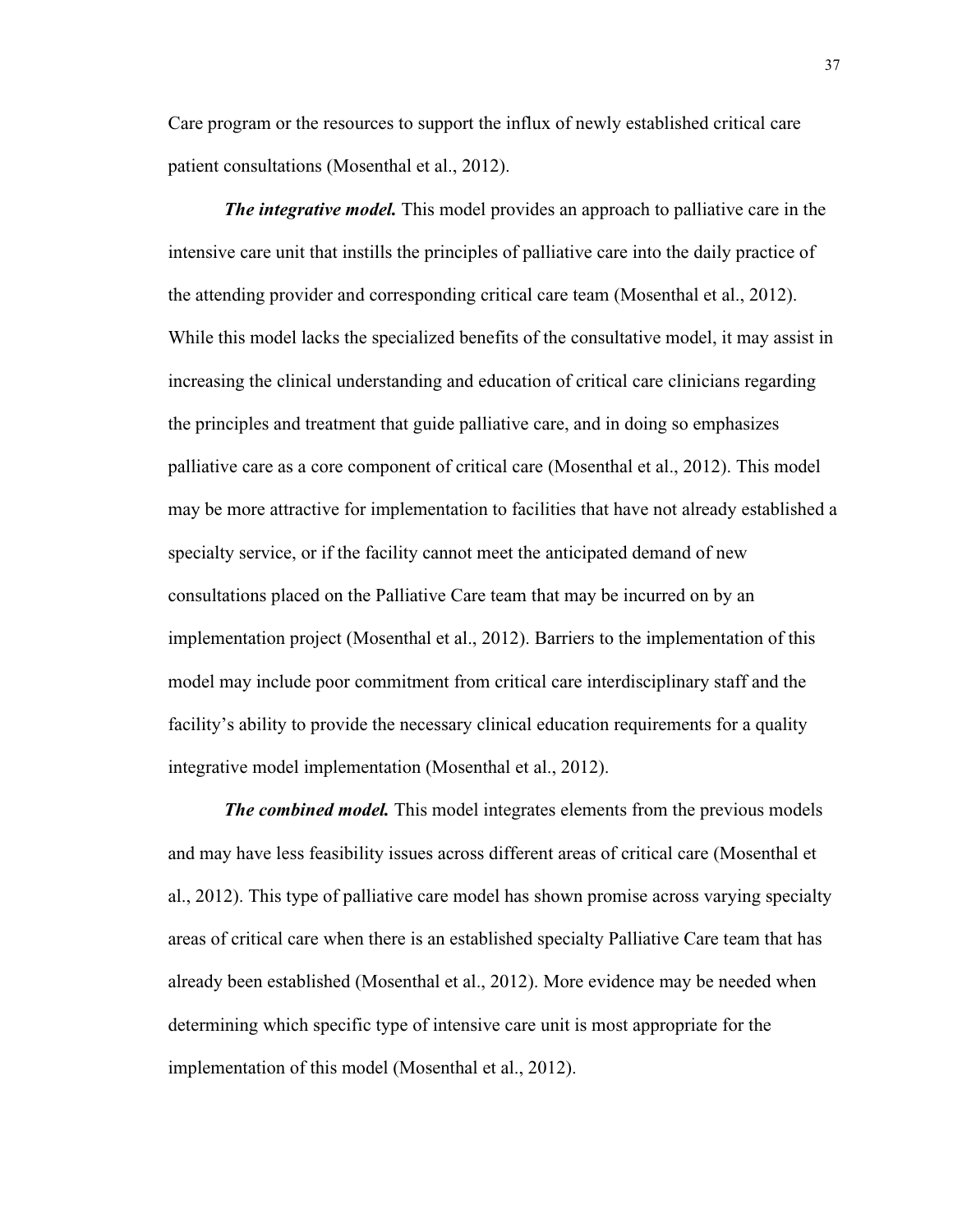**Use of triggers.** Determining which critically ill patients are at the greatest need for palliative care is often reactive and at the sole decision of the patient's attending clinician. However, when a specific set of trigger criteria are utilized palliative care screening can be carried out on a routine and proactive basis that allows for a more consistent access to care, especially when the result of these screening tools are policies that require specialized Palliative Care team consultation (Mosenthal et al., 2012; NCP Guidelines, 2018). Leaving this decision solely up to the discretion of the attending surgeon or critical care intensivist may result in an inconsistent referral process and an inefficient model of palliative care with patients who have unmet needs (Mosenthal et al., 2012). Data regarding best-evidence for use of triggers and palliative care screening criteria in this population have not been adequately provided in the current literature (Mosenthal et al., 2012) and may need to be considered for future implementations of palliative care in intensive care.

**Personnel.** The treatment team that develops implementation criteria and delivers palliative care services to patients in the intensive care unit should be comprised of an interdisciplinary team of stakeholders including critical care team leaders, Palliative Care team, hospital leadership, primary attending clinicians, advanced practice registered nurses, critical care nursing staff, patient and family representatives, social work, case management, chaplaincy, and ethics group (Mosenthal et al., 2012; NCP Guidelines, 2018). The utilization of these stakeholders' voices in the ongoing process of implementation and quality improvement will provide an inherent feature of expertise for the integration of the three previously mentioned models of palliative care with critical care.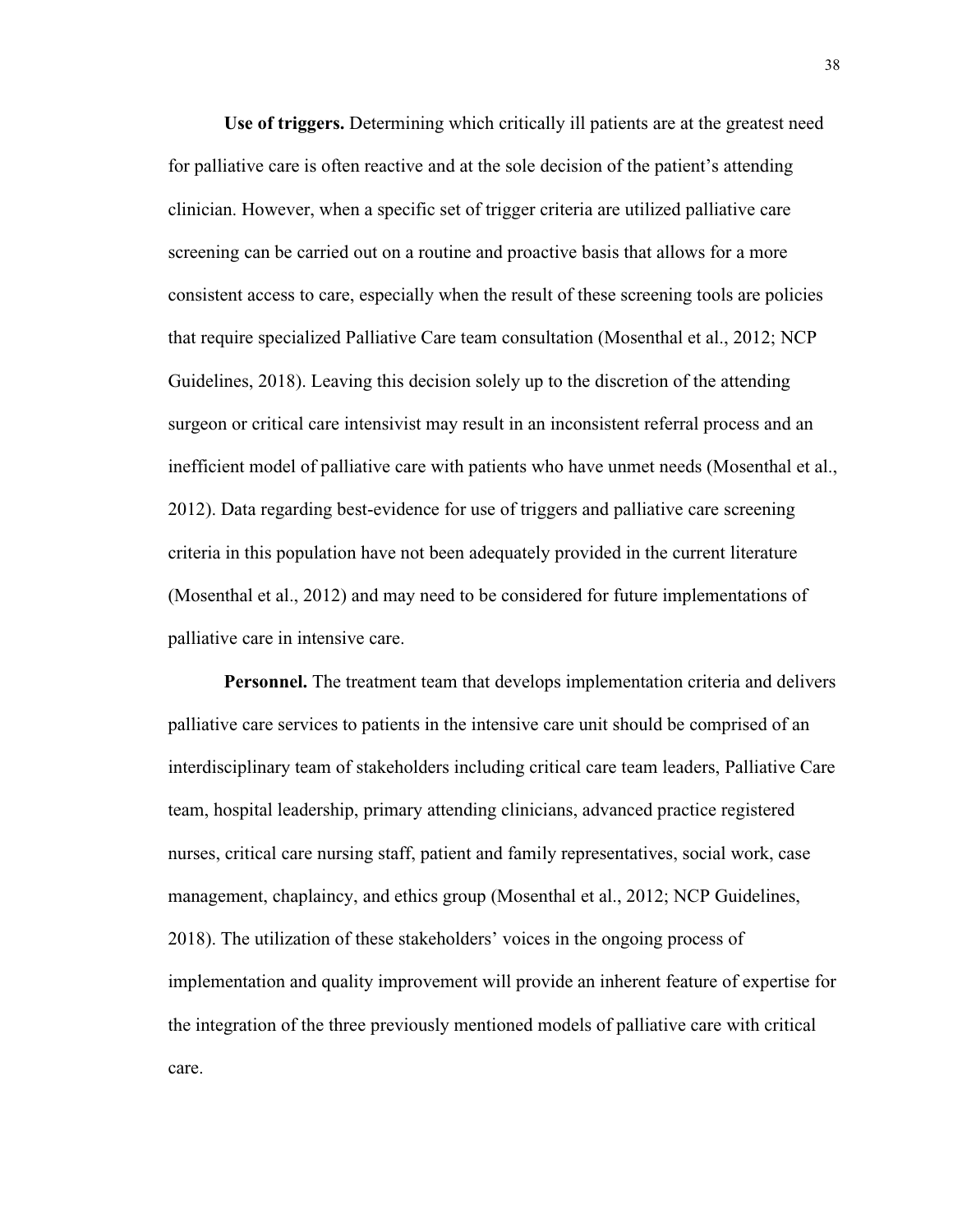# **Summary**

Based on this scholarly inquiry project, the outcome was to provide background information on the past practices of medicine, specifically focusing on the integration of palliative care with intensive care. Services provided by palliative care are well positioned to assist in this holistic nursing-based approach. Current recommendations establish that palliative care is a service that should be considered standard of care for patients experiencing critical illness (American College of Surgeons, 2017; Davidson et al., 2008; Joint Commission, 2016; Lanken et al., 2007; Medina & Puntillo, 2006; National Consensus Project Clinical Practice Guidelines for Quality Palliative Care, 2018; Selecky et al., 2005). Benefits of timely access to palliative care services for patients admitted to the intensive care unit are great and directly affect patients' quality of life, immediate budget costs, and downstream health care costs (Braus et al., 2015; Ciemins et al., 2007; Gade et al., 2008; Hua et al., 2018; Kupensky et al., 2015; Mosenthal et al., 2012; White et al., 2015). Several models of palliative care exist that offer facilities a degree of flexibility when designing an implementation strategy for an evidenced-based quality improvement initiative that is best suited for their specific environment (Mosenthal et al., 2012). Continued studies may be necessary to explore the validity of trigger/screening criteria tools for the purposes of initiating specialized Palliative Care team consultation in the intensive care unit (Mosenthal et al., 2012). An approach that spans the input from a variety of key stakeholders is vital to creating an interdisciplinary team to design, implement, and review an evidence-based project that focuses in the increasing the integration of palliative care in the intensive care unit (Mosenthal et al., 2012; NCP Guidelines, 2018). The literature reviewed within this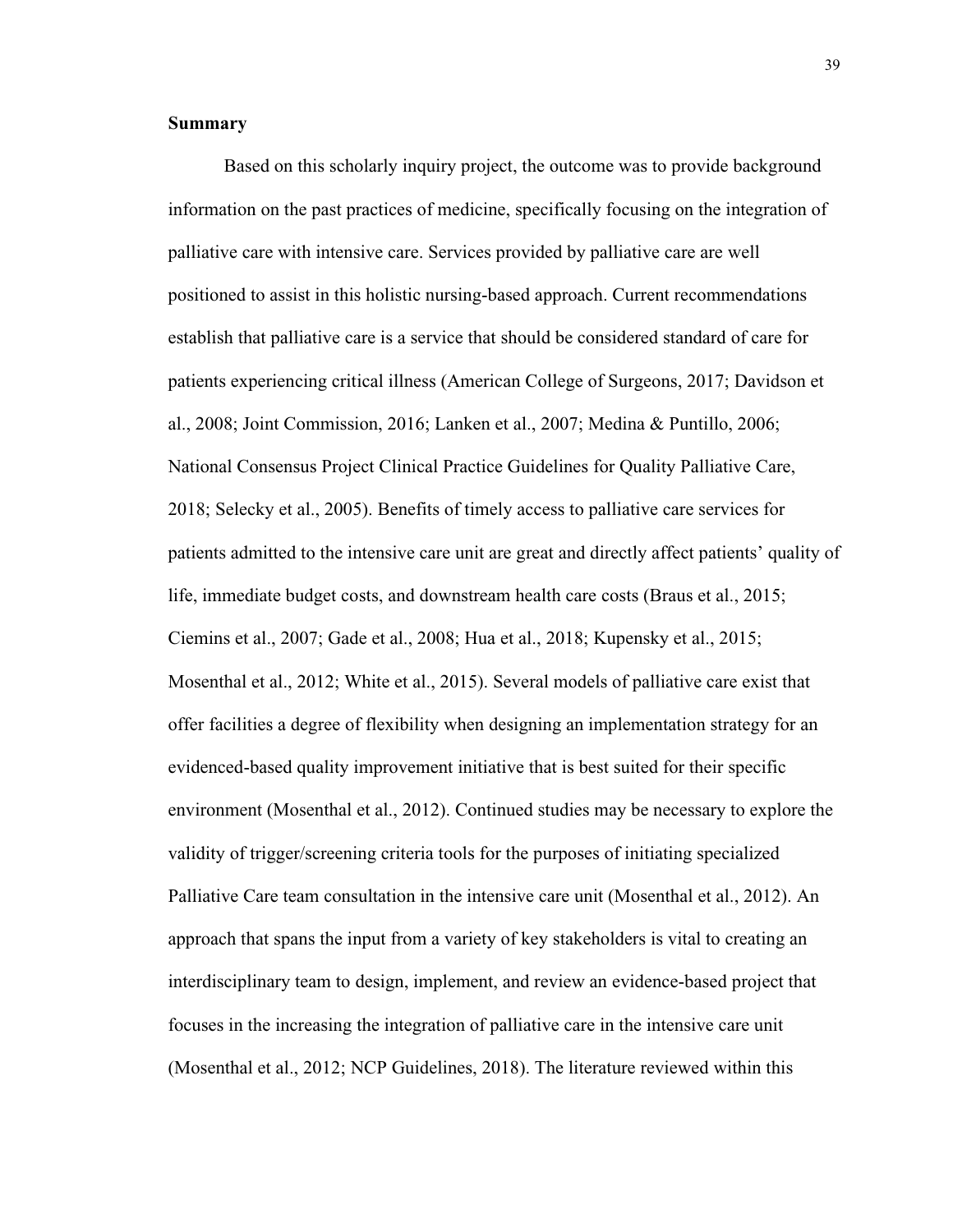scholarly inquiry paper shows a plethora of evidence-based research which supports and encourages the integration of timely access to palliative care services within all areas of intensive care (Braus et al., 2015; Ciemins et al., 2007; Gade et al., 2008; Hua et al., 2018; Kupensky et al., 2015; National Coalition for Hospice and Palliative Care, 2018; Mosenthal et al., 2012; White et al., 2015).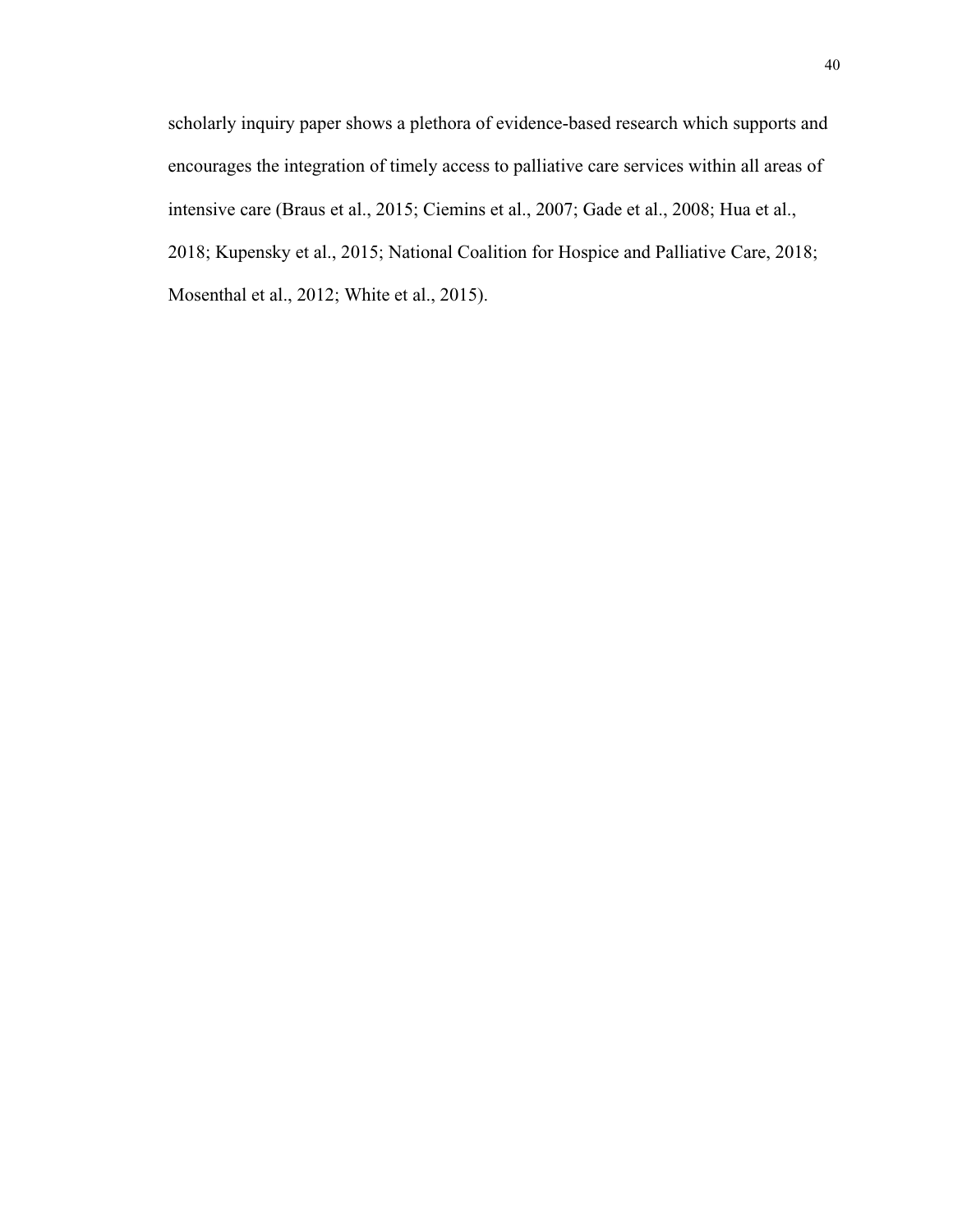### References

- Ahluwalia, S. C., Chen, C., Raaen, L., Motala, A., Walling, A. M., Chamberlin, M., … Hempel, S. (2018). A systematic review in support of the National Consensus Project Clinical Practice Guidelines for Quality Palliative Care, Fourth Edition. *Journal of Pain and Symptom Management, 56*(6), 831–870. https://doi.org/10.1016/j.jpainsymman.2018.09.008
- American College of Surgeons, ACS, (2017). Palliative care best practice guidelines. Retrieved from https://www.facs.org/~/media/files/quality%20programs/trauma/tqip/palliative\_ca

re.ashx

- Braus, N., Campbell, T., Kwekkeboom, K., Ferguson, S., Harvey, C., Krupp, A., … Ehlenbach, W. J. (2016). Prospective study of a proactive palliative care rounding intervention in a medical ICU. *Intensive Care Medicine, 42*(1), 54–62. https://doiorg.wsuproxy.mnpals.net/10.1007/s00134-015-4098-1
- Brody, A.A., Ciemins, E., Newman, J., & Harrington, C. (2010). The effects of an inpatient palliative care team on discharge disposition. *Journal of Palliative Medicine, 13*(5), 541–548. https://doiorg.wsuproxy.mnpals.net/10.1089/jpm.2009.0300

Brouwers, M. C., Florez, I. D., McNair, S. A., Vella, E. T., & Yao, X. (2019). Clinical practice guidelines: Tools to support high quality patient care. *Seminars in Nuclear Medicine, 49*(2), 145–152. https://doi.org/10.1053/j.semnuclmed.2018.11.001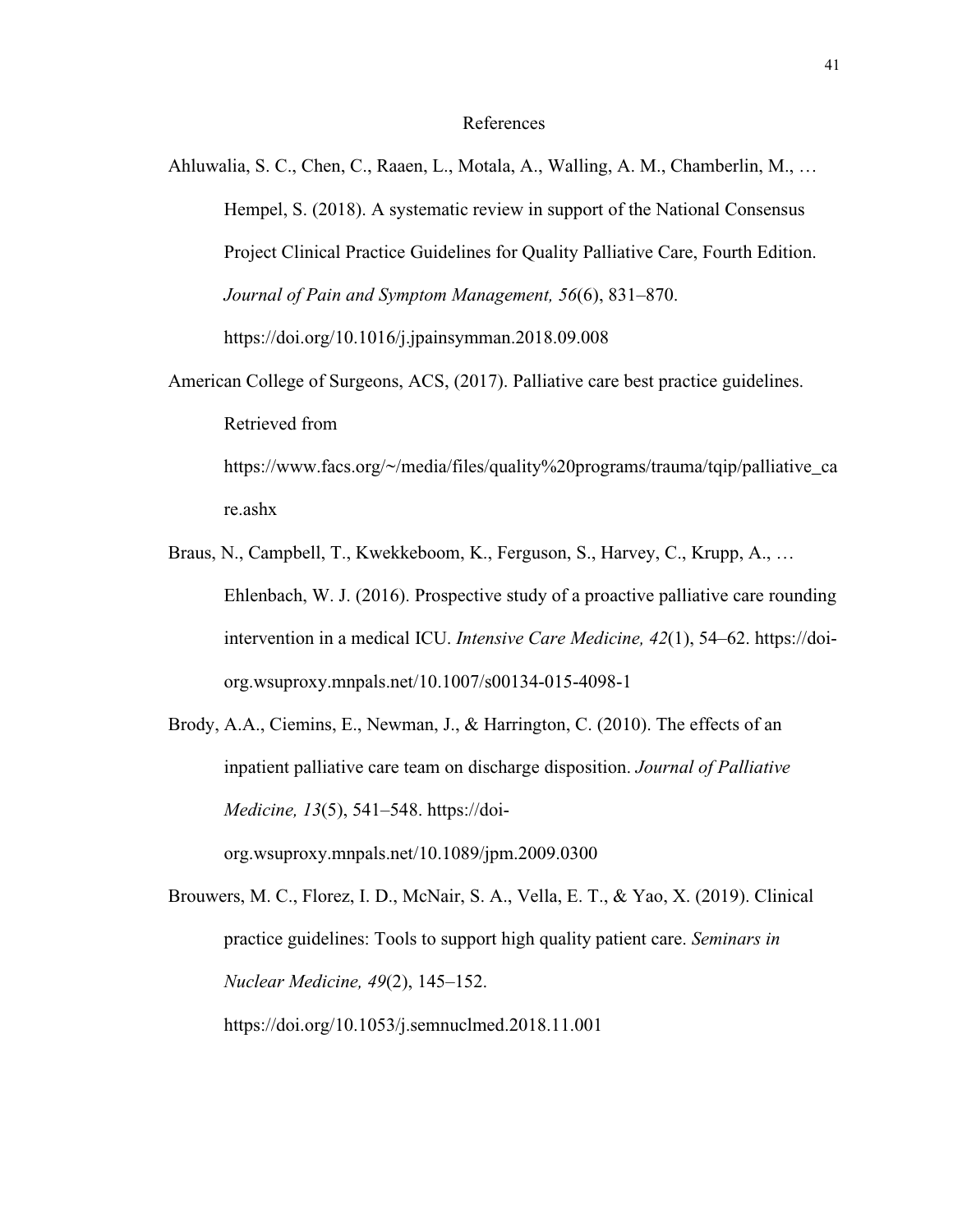- Brouwers, M. C., Kho, M. E., Browman, G. P., Burgers, J. S., Cluzeau, F., Feder, G., . . . Zitzelsberger, L. (2010). AGREE II: Advancing guideline development, reporting and evaluation in health care. *Canadian Medical Association Journal, 182*(18), 839-842. doi:10.1503/cmaj.090449
- Brumley, R., Enguidanos, S., Jaimison, P., Rae, S., Morgenstern, N., Saito, S., … Gonzales, J. (2007). Increased satisfaction with care and lower costs: Results of a randomized trial of in-home palliative care. *Journal of the American Geriatrics Society, 55*, 993-1000. doi:10.1111/j.1532-5415.2007.01234.x
- Chan, C. W., Chui, Y. Y., Chair, S. Y., Sham, M. M., Lo, R. S., Ng, C. S., … Lai, D. C. (2013). The evaluation of a palliative care programme for people suffering from life-limiting diseases. *Journal of Clinical Nursing, 23,* 113-

123. doi:10.1111/jocn.12094

- Connors, A. F., Dawson, N. V., Desbiens, N. A., Fulkerson, W. J., Goldman, L., Knaus, W. A., … SUPPORT Principal Investigators (1995). A Controlled Trial to Improve Care for Seriously III Hospitalized Patients. The study to understand prognoses and preferences for outcomes and risks of treatments (SUPPORT). *Journal of the American Medical Association, 274*(20), 1591-1598. doi:10.1001/jama.1995.03530200027032
- Ciemins, E.L., Blum, L., Nunley, M., Lasher, A., & Newman, J.M. (2007). The Economic and Clinical Impact of an Inpatient Palliative Care Consultation Service: A Multifaceted Approach. *Journal of Palliative Medicine, 10*(6), 1347– 1355.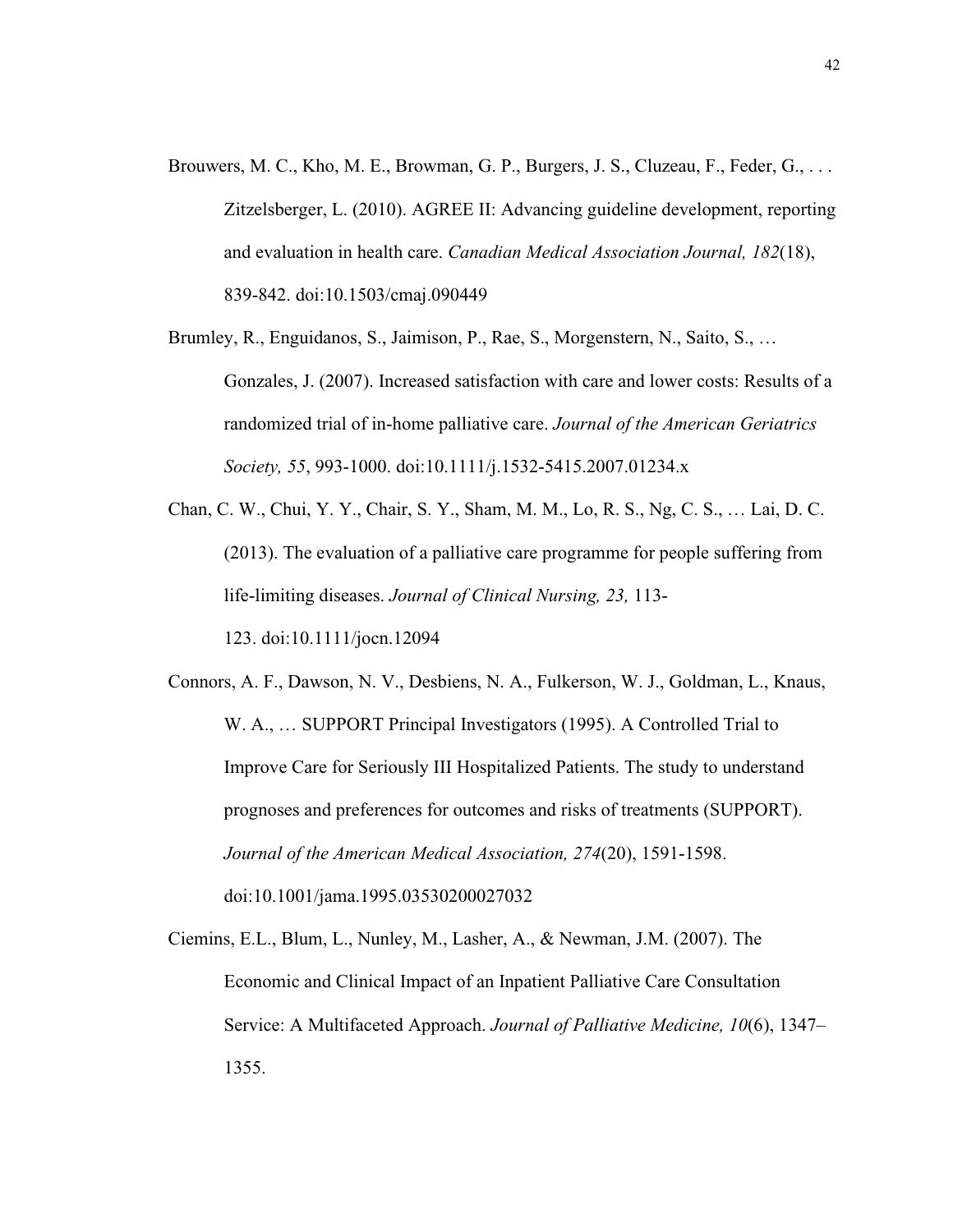- Dahlin, C., & Coyne, P., (2016). History of the advanced practice role in palliative nursing. In C. Dahlin, P. J. Coyne, & B. R. Ferrell (Eds.), *Advanced practice palliative nursing* (pp. 3-5). New York, NY: Oxford University Press.
- Davidson, J. E., Powers, K., Hedayat, K. M., Tieszen, M., Kon, A. A., Shepard, E., … Armstrong, D. (2007). Clinical practice guidelines for support of the family in the patient-centered intensive care unit: American College of Critical Care Medicine Task Force 2004-2005. *Critical Care Medicine, 35*(2), 605–622. https://doi.org/10.1097/01.CCM.0000254067.14607.EB
- Desbiens N. A., Connors A. F., & Lynn J. (1999). The symptom burden of seriously ill hospitalized patients. *Journal of Pain and Symptom Management, 17*, 248–254. http://dx.doi.org.wsuproxy.mnpals.net/10.1016/S0885-3924(98)00149-3
- Duffy, M. E. (2005). Systematic reviews: Their role and contribution to evidence-based practice. *Clinical Nurse Specialist, 19*(1), 15-17. doi:10.1097/00002800- 200501000-00005
- Gade G., Venohr, I., Conner, D., McGrady, K., Beane, J., Richardson, R. H., … Penna, R. D. (2008). Impact of an inpatient palliative care team: A randomized control trial. *Journal of Palliative Medicine, 11*(2), 180-190. doi:10.1089/jpm.2007.0055
- Grant, M. (2016). Introducing Palliative Care. In C. Dahlin, P. J. Coyne, & B. R. Ferrell (Eds.), *Advanced practice palliative nursing* (p. 374). New York, NY: Oxford University Press.
- Grove, S. K., Burns, N., & Gray, J. (2013). Evidence synthesis and strategies for evidence-based practice. In S. K. Grove, N. Burns, & J. Gray (Eds), *The practice*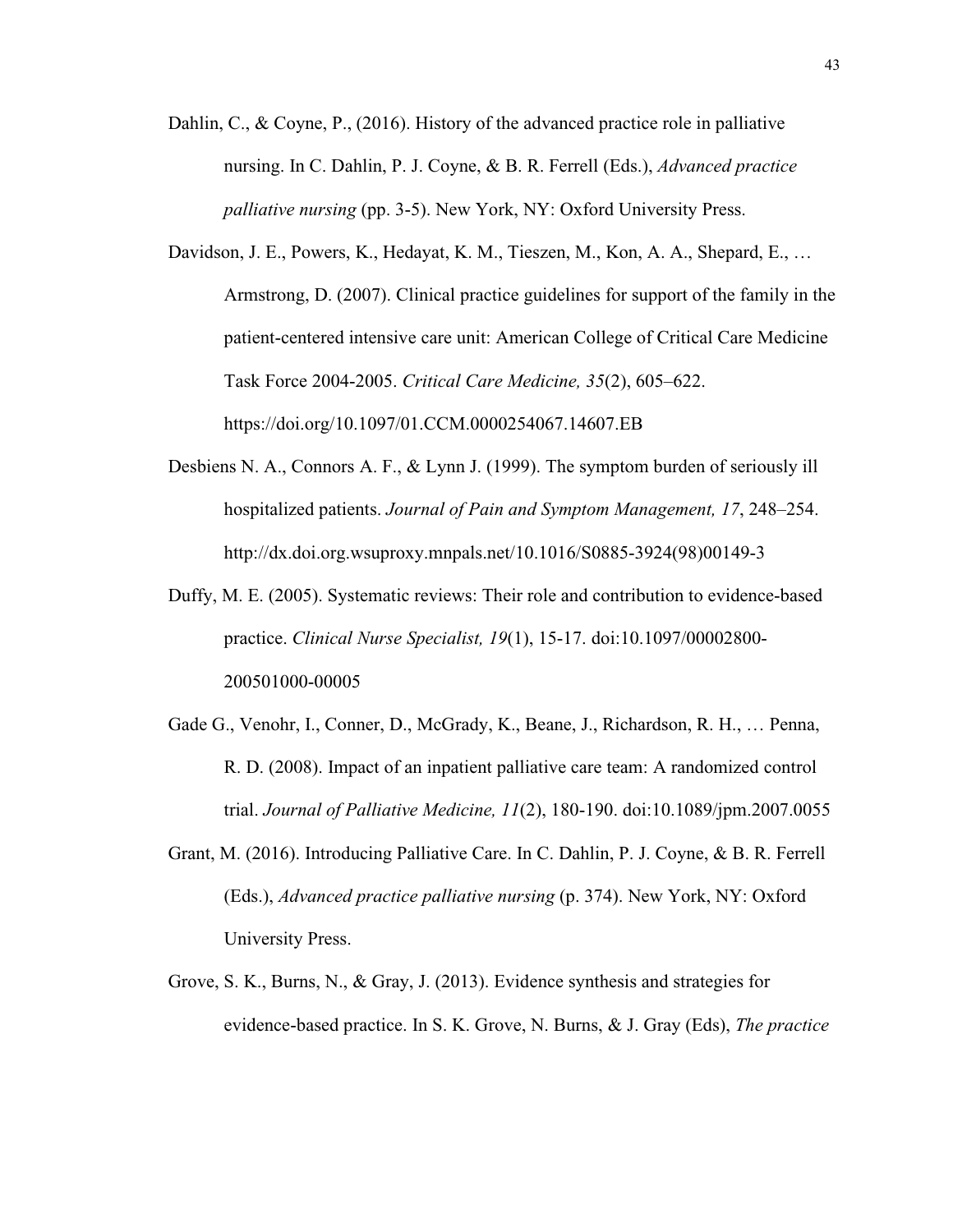*of nursing research: Appraisal, synthesis, and generation of evidence* (p. 496). St. Louis, MO: Elsevier Inc.

- Halpern, N. A., Goldman, D. A., Tan, K. S., & Pastores, S. M. (2016). Trends in critical care beds and use among population groups and Medicare and Medicaid beneficiaries in the United States: 2000-2010. *Critical Care Medicine, 44*(8), 1490–1499. https://doi.org/10.1097/CCM.0000000000001722
- Halpern, S. D., Becker, D., Curtis, J. R., Fowler, R., Hyzy, R., Kaplan, L. J., … Kahn, J. M. (2014). An official American Thoracic Society/American Association of Critical-Care Nurses/American College of Chest Physicians/Society of Critical Care Medicine policy statement: The Choosing Wisely® top 5 list in critical care medicine. *American Journal of Respiratory and Critical Care Medicine, 190*(7), 818–826. https://doi.org/10.1164/rccm.201407-1317ST
- Hatakeyama, Y., Seto, K., Amin, R., Kitazawa, T., Fujita, S., Matsumoto, K., & Hasegawa, T. (2019). The structure of the quality of clinical practice guidelines with the items and overall assessment in AGREE II: A regression analysis. *BioMed Central Health Services Research, 19*(1), 788. https://doi.org/10.1186/s12913-019-4532-0
- Hua, M., Ma, X., Morrison, R. S., Li, G., & Wunsch, H. (2018). Association between the availability of hospital-based palliative care and treatment intensity for critically ill patients. *Annals of the American Thoracic Society, 15*(9), 1067–1074. https://doi.org/10.1513/AnnalsATS.201711-872OC
- Isaac, M., & Curtis, J. R. (2020). Palliative care: Issues in the intensive care unit in adults. Retrieved June 22, 2020, from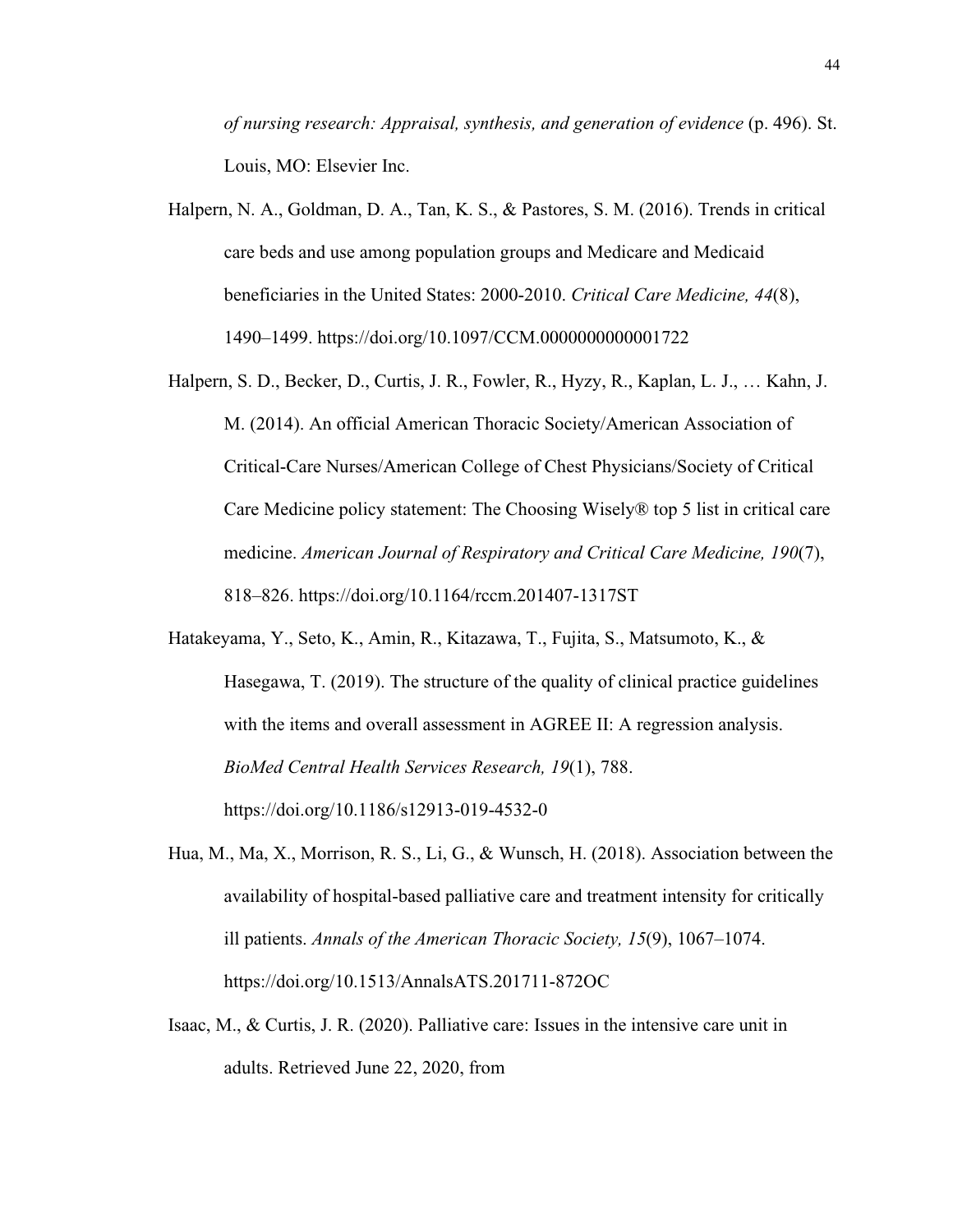https://www.uptodate.com/contents/palliative-care-issues-in-the-intensive-careunit-in-adults?topicRef=14240

- Joint Commission. (2016). New: Performance measures for certification in palliative care. *Joint Commission Perspectives, 36*(8), 3. Retrieved from https://www.jointcommission.org/-/media/enterprise/tjc/imported-resourceassets/documents/performance\_measures\_adv\_cert\_palliative\_carepdf.pdf?db=we b&hash=7FF5D3FD562F31BCB421FDEC0D9EC056
- Kupensky, D., Hileman, B. M., Emerick, E. S., & Chance, E. A. (2015). Palliative medicine consultation reduces length of stay, improves symptom management, and clarifies advance directives in the geriatric trauma population. *Journal of trauma nursing: the official journal of the Society of Trauma Nurses, 22*(5), 261– 265. https://doi.org/10.1097/JTN.0000000000000151
- Lanken, P. N., Terry, P. B., Delisser, H. M., Fahy, B. F., Hansen-Flaschen, J., Heffner, J. E., … Yankaskas, J. R. (2008). An official American Thoracic Society clinical policy statement: Palliative care for patients with respiratory diseases and critical illnesses. *American Journal of Respiratory and Critical Care Medicine, 177*(8), 912–927. https://doi.org/10.1164/rccm.200605-587ST
- Medina, J., & Puntillo, K. (2006). AACN protocols for practice. Palliative care and endof-life issues in critical care. Boston, MA: Jones and Bartlett.
- Mosenthal, A. C., Weissman, D. E., Curtis, J. R., Hays, R. M., Lustbader, D. R., Mulkerin, C., … Nelson, J. E. (2012). Integrating palliative care in the surgical and trauma intensive care unit: a report from the Improving Palliative Care in the Intensive Care Unit (IPAL-ICU) Project Advisory Board and the Center to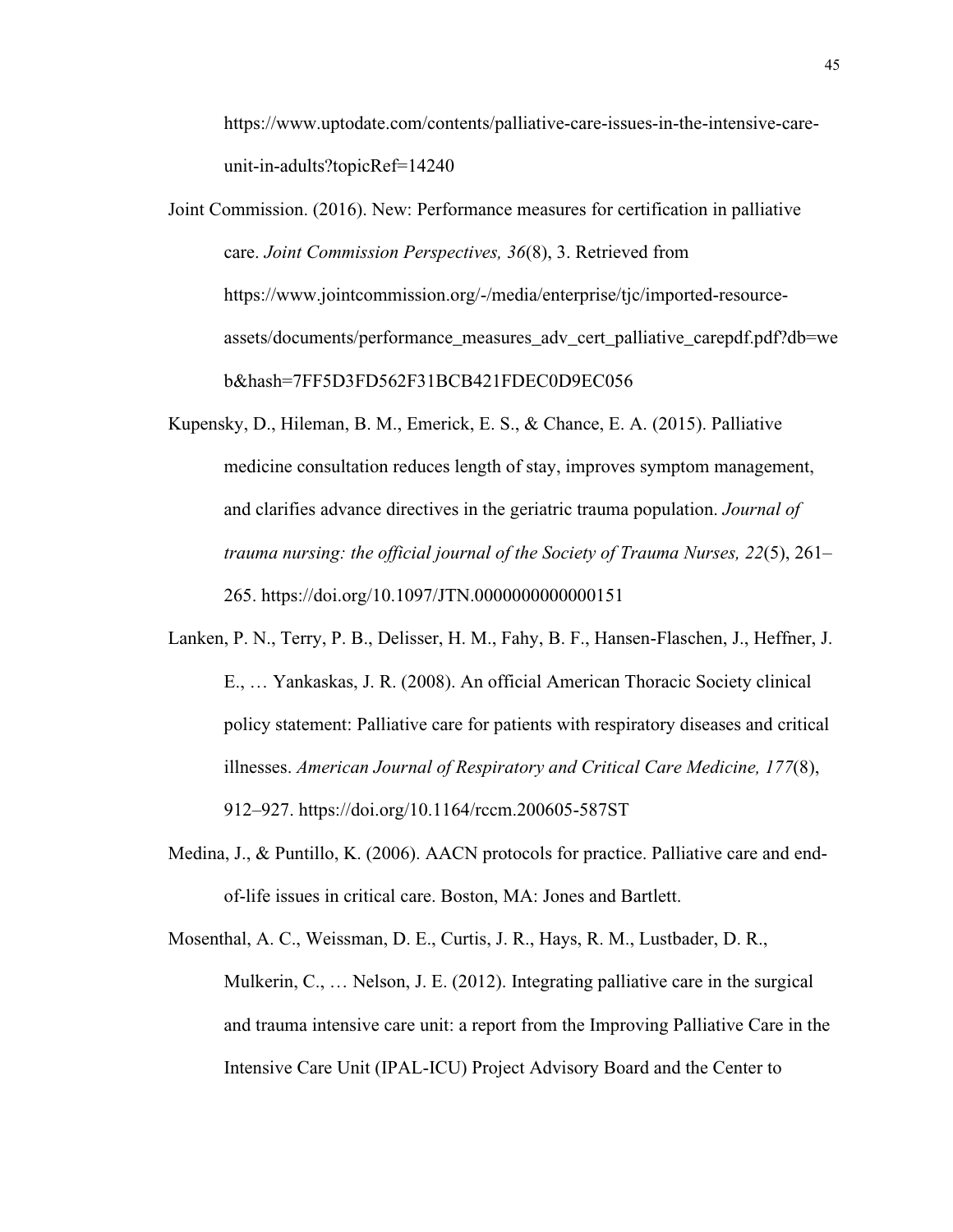Advance Palliative Care. *Critical Care Medicine, 40*(4), 1199–1206.

https://doi.org/10.1097/CCM.0b013e31823bc8e7

- National Coalition for Hospice and Palliative Care (2018). *Clinical practice guidelines for quality palliative care (4th Ed.).* National Consensus Project for Quality Palliative Care. Retrieved from http://nchpc.conferencespot.org/
- Selecky, P. A., Eliasson, C. A., Hall, R. I., Schneider, R. F., Varkey, B., & McCaffree, D. R. (2005). Palliative and end-of-life care for patients with cardiopulmonary diseases: American College of Chest Physicians position statement. *Chest, 128*(5), 3599–3610. https://doi.org/10.1378/chest.128.5.3599
- Titler, M. G., Kleiber, C., Steelman, V. J., Rakel, B. A., Budreau, G., Everett, L. Q., … Goode, C. J. (2001). The Iowa Model of Evidence-Based Practice to promote quality care. *Critical Care Nursing Clinics of North America, 13*(4), 497–509.
- Truog, R., Campbell, M., Curtis, J., Haas, C., Luce, J., Rubenfeld, G., … Kaufman, D. (2008). Recommendations for end-of-life care in the intensive care unit: A consensus statement by the American College [corrected] of Critical Care Medicine. *Critical Care Medicine, 36*(3), 953–963. https://doi.org/10.1097/CCM.0B013E3181659096
- Wiencek, C. (2016). Palliative care in the intensive care unit setting. In C. Dahlin, P. J. Coyne, & B. R. Ferrell (Eds.), *Advanced practice palliative nursing* (pp. 66-67). New York, NY: Oxford University Press.
- White, D. B., Angus, D. C., Shields, A. M., Buddadhumaruk, P., Pidro, C., Paner, C., … Arnold, R. M. (2018). A randomized trial of a family-support intervention in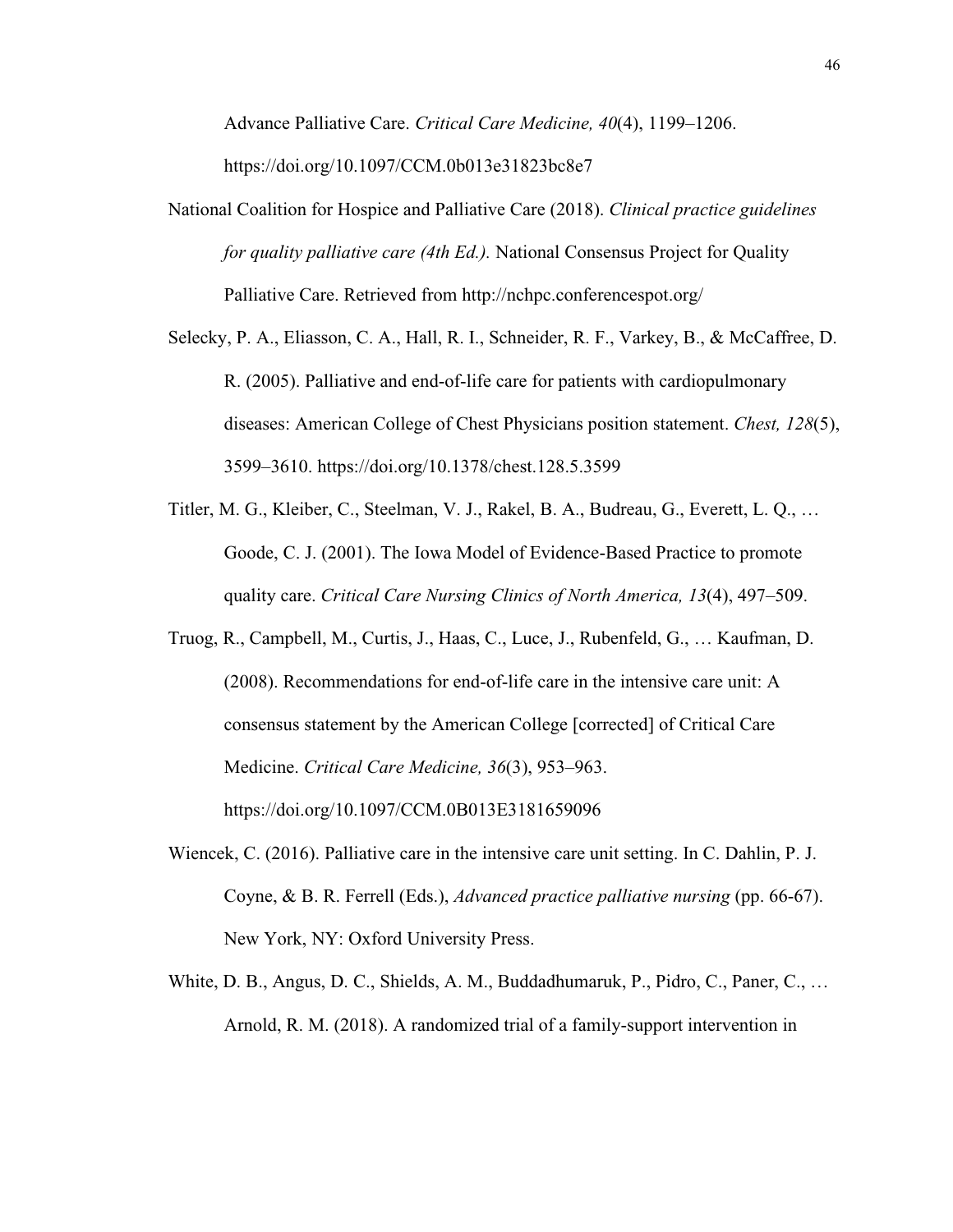intensive care units. *The New England Journal of Medicine, 378*(25), 2365–2375. https://doi.org/10.1056/NEJMoa1802637

- White, K., Roczen, M., Coyne, P., & Wiencek, C. (2014). Acute and critical care nurses' perceptions of palliative care competencies: A pilot study. *The Journal of Continuing Education in Nursing., 45*(6), 265–277. https://doi.org/10.3928/00220124-20140528-01
- World Health Organization (2020). Cancer: WHO definition of palliative care. Retrieved from https://www.who.int/cancer/palliative/definition/en/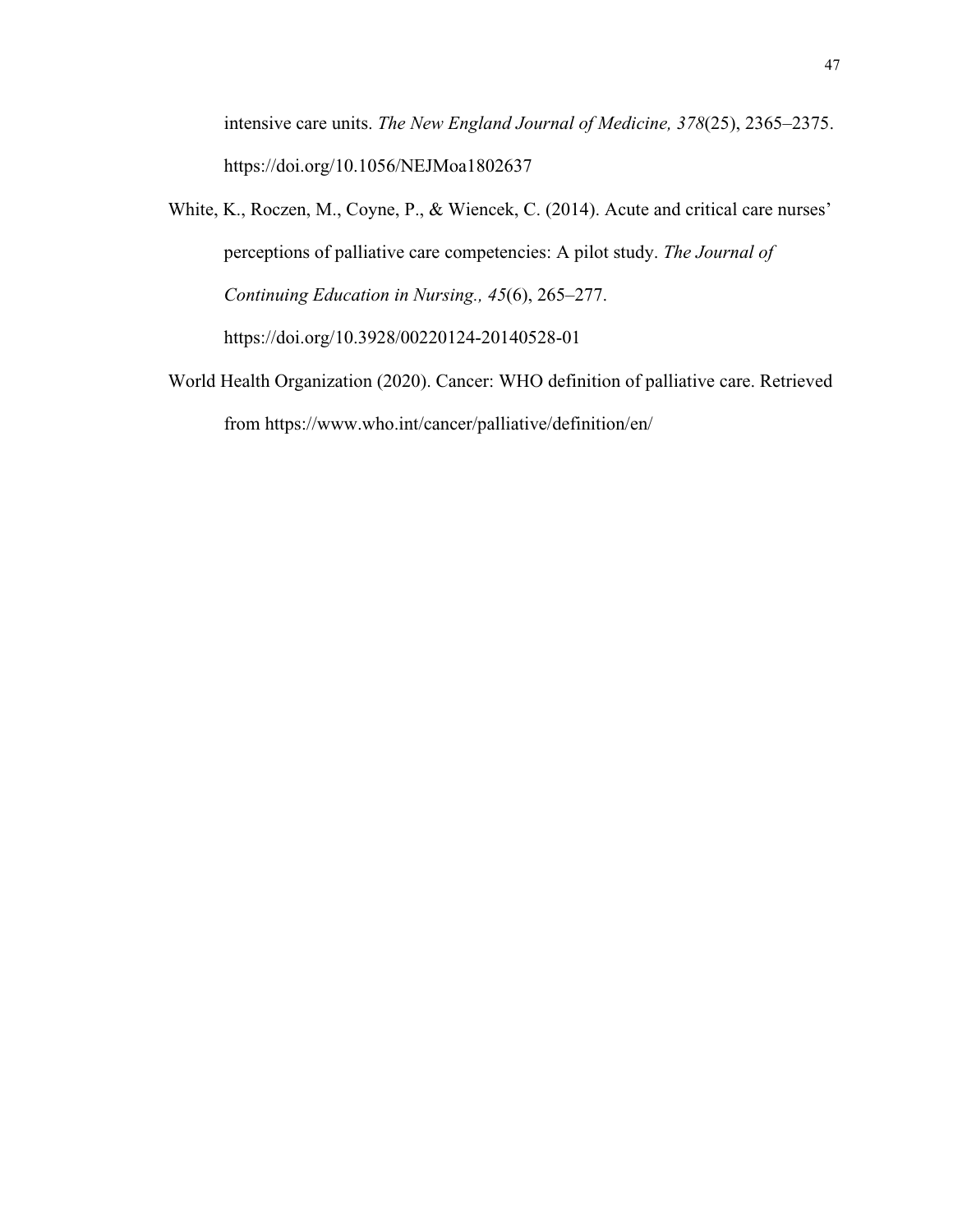APPENDIX A Literature Search Dates, Keywords, Sources, and Results

|                       |                  |                                                                                        | <b>Restrictions</b>                                                  | <b>Dates</b>                        | <b>Database</b>           | Number of                    | <b>Number</b>              | <b>Number</b>          |
|-----------------------|------------------|----------------------------------------------------------------------------------------|----------------------------------------------------------------------|-------------------------------------|---------------------------|------------------------------|----------------------------|------------------------|
| <b>Search</b><br>Date | <b>Row</b><br>ID | <b>Key Words</b>                                                                       | (e.g. Peer<br><b>Reviewed</b><br>Journals)                           | <b>Included</b> in<br><b>Search</b> | <b>Used</b>               | <b>Hits</b><br><b>Listed</b> | of Hits<br><b>Reviewed</b> | of Hits<br><b>Used</b> |
| 04/14/2020            | 1                | Palliative Care,<br>intensive care,<br>systematic<br>review,<br>evidence based         | Peer reviewed<br>journals,<br>English<br>language                    | 01/01/1999-<br>01/01/2020           | <b>CIHAHL</b><br>Complete | 21                           | 3                          | $\mathbf 1$            |
| 04/14/2020            | $\overline{2}$   | Palliative Care,<br>intensive care,<br>length of stay                                  | Peer reviewed<br>journals,<br>English<br>language                    | 01/01/1999-<br>01/01/2020           | <b>CINAHL</b><br>Complete | 263                          | 20                         | $\overline{2}$         |
| 04/21/2020            | 3                | Seriously ill,<br>quality of life,<br>symptom<br>burden                                | Peer reviewed<br>journals,<br>English<br>language                    | 01/01/1999-<br>01/01/2020           | <b>CINAHL</b><br>Complete | 14                           | $\overline{2}$             | $\mathbf 1$            |
| 04/27/2020            | 4                | Palliative<br>medicine<br>consultation,<br>symptom<br>management,<br>length of stay    | Peer reviewed<br>journals,<br>English<br>language,<br>Free full text | 01/01/2015-<br>01/01/2020           | PubMed                    | 60                           | 5                          | $\mathbf 1$            |
| 05/15/2020            | 5                | Inpatient<br>palliative care<br>team,<br>quality of life,<br>discharge                 | Peer reviewed<br>journals,<br>English<br>language                    | 01/01/1999-<br>01/01/2020           | <b>CINAHL</b><br>Complete | 22                           | 3                          | 1                      |
| 05/18/2020            | 6                | Inpatient<br>palliative care<br>consultation,<br>economic<br>impact,<br>length of stay | Peer reviewed<br>journals,<br>English<br>language                    | 01/01/1999-<br>01/01/2020           | <b>CINAHL</b><br>Complete | 9                            | $\overline{2}$             | $\mathbf 1$            |
| 05/18/2020            | $\overline{7}$   | Inpatient<br>palliative care,<br>Randomized<br>control trial,<br>health care<br>costs  | Peer reviewed<br>journals,<br>English<br>language                    | 01/01/1999-<br>01/01/2020           | <b>CINAHL</b><br>Complete | 7                            | $\overline{2}$             | 1                      |
| 06/01/2020            | 8                | Randomized<br>control trial,<br>intensive care,<br>family support                      | Peer reviewed<br>journals,<br>English<br>language                    | 01/01/1999-<br>01/01/2020           | <b>CINAHL</b><br>Complete | 73                           | $\overline{7}$             | 1                      |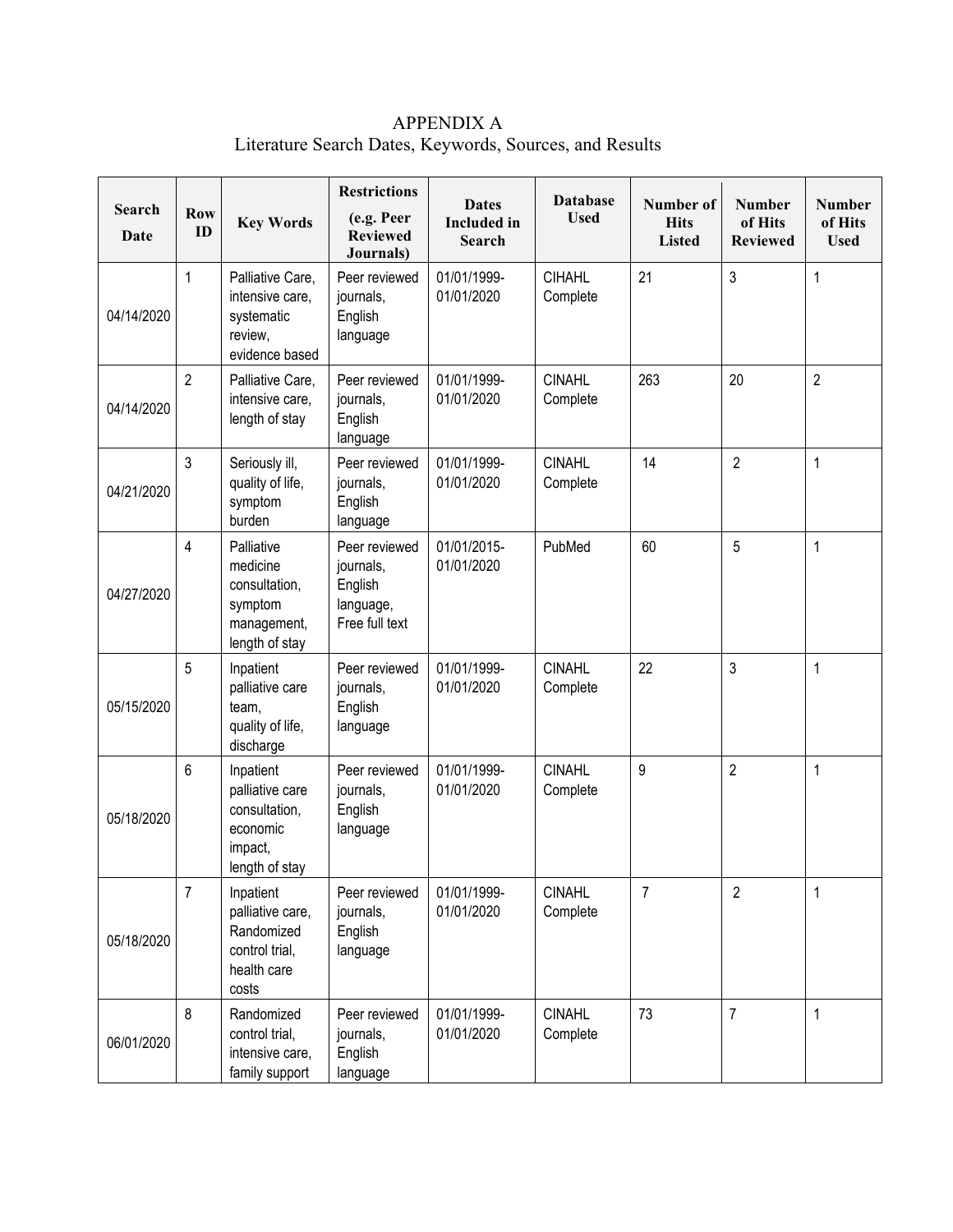| Citati<br>on           | <b>Purpose</b>                                                                                                                                | Sample/<br><b>Setting</b>                                                                                                                                                                                                                                                  | Design/<br>Framework                                                                                                                                                                                                                                                                                                                                                                                                                                                                 | <b>Variables/Instruments</b>                                                                                                                                                                                                                                                                                                                                                                                                                          | <b>Results</b>                                                                                                                                                                                                                                                                                                                                                                                                                                                                                                                             | <b>Implications</b>                                                                                                                                                                                                                                                                                                                                                                                                                                                                                        | <b>Comments</b>                                                                                                                                                                                                                                                                                                                                                                                                                                                                                                                                                                                                                                                                                                   | **Level<br>of<br>Evidence |
|------------------------|-----------------------------------------------------------------------------------------------------------------------------------------------|----------------------------------------------------------------------------------------------------------------------------------------------------------------------------------------------------------------------------------------------------------------------------|--------------------------------------------------------------------------------------------------------------------------------------------------------------------------------------------------------------------------------------------------------------------------------------------------------------------------------------------------------------------------------------------------------------------------------------------------------------------------------------|-------------------------------------------------------------------------------------------------------------------------------------------------------------------------------------------------------------------------------------------------------------------------------------------------------------------------------------------------------------------------------------------------------------------------------------------------------|--------------------------------------------------------------------------------------------------------------------------------------------------------------------------------------------------------------------------------------------------------------------------------------------------------------------------------------------------------------------------------------------------------------------------------------------------------------------------------------------------------------------------------------------|------------------------------------------------------------------------------------------------------------------------------------------------------------------------------------------------------------------------------------------------------------------------------------------------------------------------------------------------------------------------------------------------------------------------------------------------------------------------------------------------------------|-------------------------------------------------------------------------------------------------------------------------------------------------------------------------------------------------------------------------------------------------------------------------------------------------------------------------------------------------------------------------------------------------------------------------------------------------------------------------------------------------------------------------------------------------------------------------------------------------------------------------------------------------------------------------------------------------------------------|---------------------------|
| Braus,<br>N. et<br>al. | effects of a<br>balliative care<br>(2015) intervention on<br>clinical and<br>family outcomes.<br>and palliative<br>care processes"<br>(p. 54) | "To evaluate the 1"24-bed ICU at a<br>566-bed academic<br>lmedical center<br>between June 2013<br>and June 2014" (p.<br>55) $n=100$ meeting<br>usual care phase<br>$n=103$ ICU patients<br>meeting trigger<br>criteria during<br>intervention Single<br>Center Medical ICU | Pre-post interventional study<br>usual-care phase and<br>intervention phase<br>Intervention-PC APRN<br>interacting with ICU team during ICU<br>rounds<br>trigger criteria during Trigger initiated PC APRN<br>review of EMR<br>ICU team informed of eligible<br>pts<br>Subsequent days would lead to<br>PC recommendations<br>Formal PC not provided<br>Inclusion criteria<br>Patients meeting >1 trigger<br>-Exclusion criteria<br>Patients awaiting solid organ<br>transplantation | -Primary outcome<br>patients with<br>interdisciplinary family<br>meeting documented in<br>-Secondary outcomes<br>Time between ICU<br>admission and family<br>meeting<br>ICU & hospital LOS<br>In-hospital mortality<br>Family satisfaction with ICI<br>care<br>ICU families' burden of<br>psychological symptoms<br>Family satisfaction and<br>psych symptoms assessed<br>using<br>-Instruments<br>FS-ICU,<br>PHQ-8 scale,<br>PTSD PCL-C, &<br>QODD-1 | Intervention was<br>associated with 63%<br>higher likelihood of<br>documented family meeting<br>occurring during the ICU<br>stay (RR 1.63, 95% CI<br>[1.14, 2.07], $p=01$ ]" (p. 58)<br>threefold higher<br>proportion of (family)<br>meetings that included $\geq 3$<br>disciplines (60 vs 17% in the<br>usual group, $p$ <.001)" (p.<br>58)<br>"After adjusting for potential<br>confounders, LOS was sig.<br>shorter in the intervention<br>group, with an est. 26%<br>shorter LOS (95% CI [31%,<br>20% shorter], p <. 001)" (p.<br>58) | Use of<br>straightforward<br>trigger criteria leads<br>to earlier and<br>increased ICU family support, and better<br>meetings<br>Observed reduction<br>in hospital/ICU LOS<br>for pts who died in<br>hospital may be d/t<br>timely family<br>meetings leading to<br>earlier withholding or shorter ICU LOS<br>in high-risk pts<br>provide additional pt- Underpowered<br>and family-centered<br>benefits might have<br>improved the<br>outcomes measured<br>(p. 59)<br>to mortality due to<br>intervention | -Recommendations<br>interventions targeting<br>prognostic awareness,<br>symptom control, spiritual<br>alignment of medical<br>decisions with pt goals<br>and preferences" (p. 59)<br>Exclude pts with short<br>LOS to eliminate difficulty<br>observing small<br>differences d/t pts w/<br>withdraw of treatment Minimize confounding &<br>"Full PC consultation bias with RCT studies<br>-Limitations<br>Mailed surveys may<br>result in a less<br>representative sample<br>" through nonresponse<br>bias" (p. 60)<br>No change observed Short baseline ICU LOS<br>causes issues detecting<br>clinically relevant<br>differences in ICU LOS<br><b>loverall</b><br>Poss. study observed<br>change in doc practice | IV                        |

# APPENDIX B Palliative Care in Intensive Care Literature Review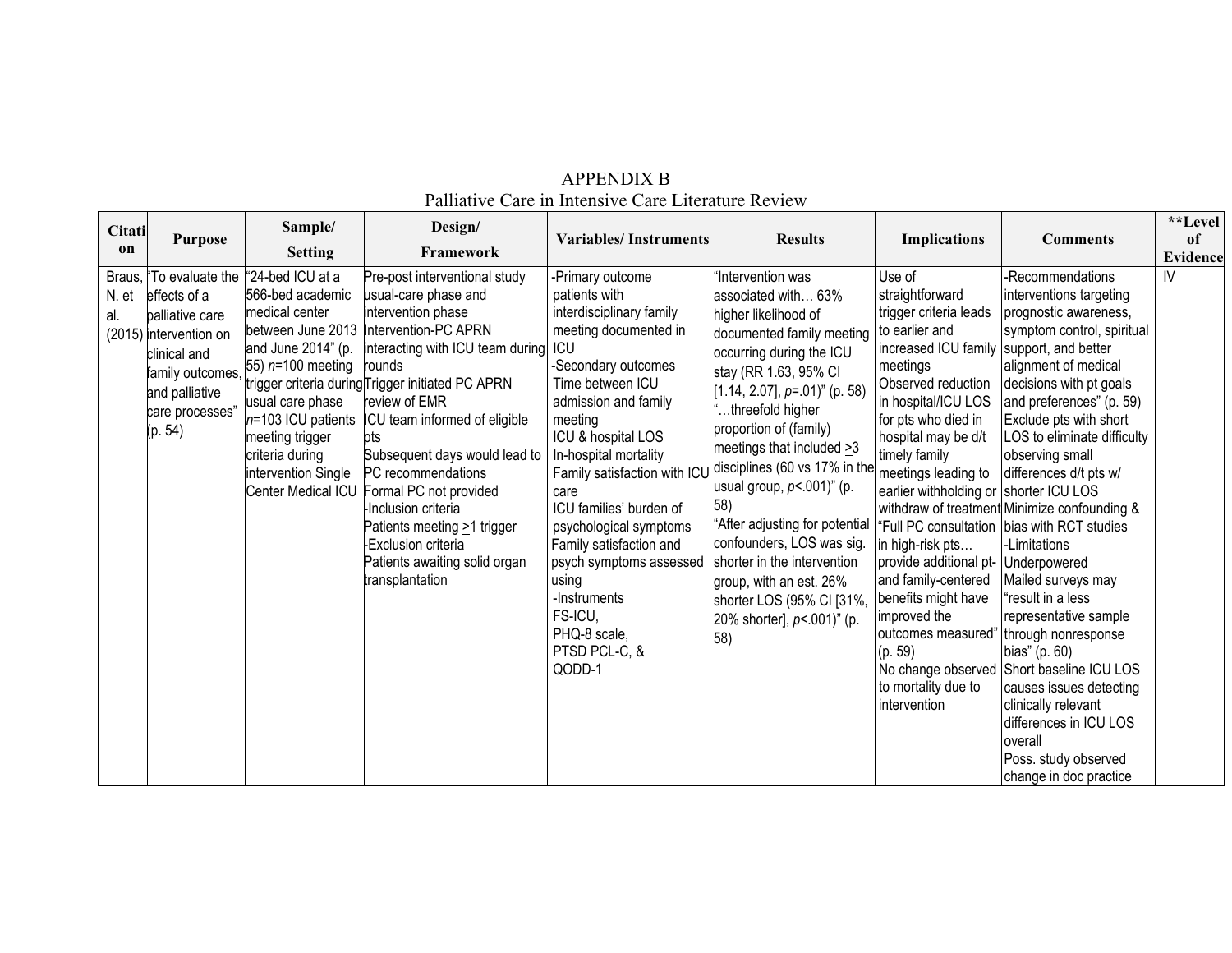| Citati<br>on                           | <b>Purpose</b>                                                                                 | Sample/<br><b>Setting</b>                                                                                                                                    | Design/<br>Framework                                                                                                                                                                                                                                                                                                                                                                                                               | <b>Variables/Instruments</b>                                                                                                                                                                                                                                                                                                                                                                                                                                                                                                                                                                            | <b>Results</b>                                                                                                                                                                                                                                                                                                                                                                                                                                                                                                                                                                                   | <b>Implications</b>                                                                                                                                                                                                                                                                                                                                                                                                                                                                                                                                                                                                                                                                           | <b>Comments</b>                                                                                                                                                                                                                                                                                                                                                                                                                                                                                                                                                                                                                                                                                                                                                                                         | **Level<br>of              |
|----------------------------------------|------------------------------------------------------------------------------------------------|--------------------------------------------------------------------------------------------------------------------------------------------------------------|------------------------------------------------------------------------------------------------------------------------------------------------------------------------------------------------------------------------------------------------------------------------------------------------------------------------------------------------------------------------------------------------------------------------------------|---------------------------------------------------------------------------------------------------------------------------------------------------------------------------------------------------------------------------------------------------------------------------------------------------------------------------------------------------------------------------------------------------------------------------------------------------------------------------------------------------------------------------------------------------------------------------------------------------------|--------------------------------------------------------------------------------------------------------------------------------------------------------------------------------------------------------------------------------------------------------------------------------------------------------------------------------------------------------------------------------------------------------------------------------------------------------------------------------------------------------------------------------------------------------------------------------------------------|-----------------------------------------------------------------------------------------------------------------------------------------------------------------------------------------------------------------------------------------------------------------------------------------------------------------------------------------------------------------------------------------------------------------------------------------------------------------------------------------------------------------------------------------------------------------------------------------------------------------------------------------------------------------------------------------------|---------------------------------------------------------------------------------------------------------------------------------------------------------------------------------------------------------------------------------------------------------------------------------------------------------------------------------------------------------------------------------------------------------------------------------------------------------------------------------------------------------------------------------------------------------------------------------------------------------------------------------------------------------------------------------------------------------------------------------------------------------------------------------------------------------|----------------------------|
| <b>Brody</b><br>A. et<br>al.<br>(2010) | "The object of<br>this study was<br>impact of PCTs<br>on discharge<br>disposition" (p.<br>542) | Matched case-<br>control study<br>to evaluate the   Pts seen by PCT in<br>the study hospital<br>from July 2004 to<br>December 2006<br>N=361 matched<br>pairs | -Inclusion criteria<br>Acute care pts seen >1 by PCT<br>-Exclusion criteria<br>Pts who died during stay<br>Pts <18 yo<br>Initial hosp stay <2 days<br>Hospice pts admitted for acute   facility<br>symptom management/respite<br>Pts residing outside of major<br>catchment area for the study<br>hospital<br>Pts missing data for any<br>matching criteria<br>For pts admitted mult times,<br>only 1 <sup>st</sup> admission used | -Dependent variables<br>Pts discharged to home w/o showed that "patients seen<br>services<br>Pts discharge to home with<br>services<br>Pts discharge to other<br>Pts discharged to hospice<br>-Instruments<br>Wilcoxon's test and Chi-<br>square distribution tables<br>used to measure stat sig of<br>continuous and categorical<br>variables, respectively<br>Multivariate modeling<br>performed using<br>multinomial logit regression<br>used to analyze the effects<br>of multiple variables on a<br>nominal categorical variable $(p< .0001)$ , and 1.38 times<br>with more than two<br>categories | Multivariate analysis<br>by the PCT were 3.24 times<br>as likely to be discharge to<br>hospice $(p< .0001)$ , 1.52<br>times as likely to be<br>discharged to a SNF<br>$(p<.001)$ , and 1.59 times as<br>likely to be discharged to<br>home with homecare<br>$(p<.001)$ than to be<br>discharged home without<br>services than those pts<br>receiving UC" (p. 543)<br>"Patients who died < 30days exposure to<br>of discharge were 17.03<br>times as likely to be<br>discharged to hospice<br>as likely to be discharged<br>home with services than<br>those discharged home<br>without" (p. 543) | Pts with PCT have<br>greater chance of<br>getting formal follow-<br>up services at<br>discharge (p. 544)<br>"Pts receiving IP PCT Examine effects of<br>consultation were<br>more likely to be<br>at an earlier point in<br>their disease<br>trajectory" (p. 544)<br>"Implementation of<br>PCT could potentially<br>decrease hospital<br>readmissions and<br>their subsequent<br>uncompensated<br>costs" (p. 547)<br>'Better referral to<br>appropriate services<br>on discharge<br>represents another<br>benefit to appropriate   hospital with a small<br>of inpatient PC<br>consultation, adds to<br>the rationale for<br>improved end-of-life<br>policy and<br>reimbursement" (p.<br>547) | First initial study of its kind<br>to examine inpatient PCT<br>on discharge disposition<br>Strong statistical analysis<br>-Recommendations<br>inpatient PCTs on<br>discharge disposition<br>discharged to hospice using RCT methodology,<br>examining larger number<br>of hospitals with diverse<br>structural characteristics<br>(p. 547)<br>"Examine the role hospital<br>discharge planner play in<br>the discharge process" (p.<br>547)<br>-Limitations<br>Possible selection bias d/t<br>retrospective matching<br>process<br>Study performed by a<br>single PCT in a single<br>urban multi-campus<br>services on discharge sample size, reducing<br>generalizability<br>Independent examination<br>of effects of Hispanic pts<br>difficult to examine, they<br>were not identified in<br>database | Evidence<br>$\mathbf{III}$ |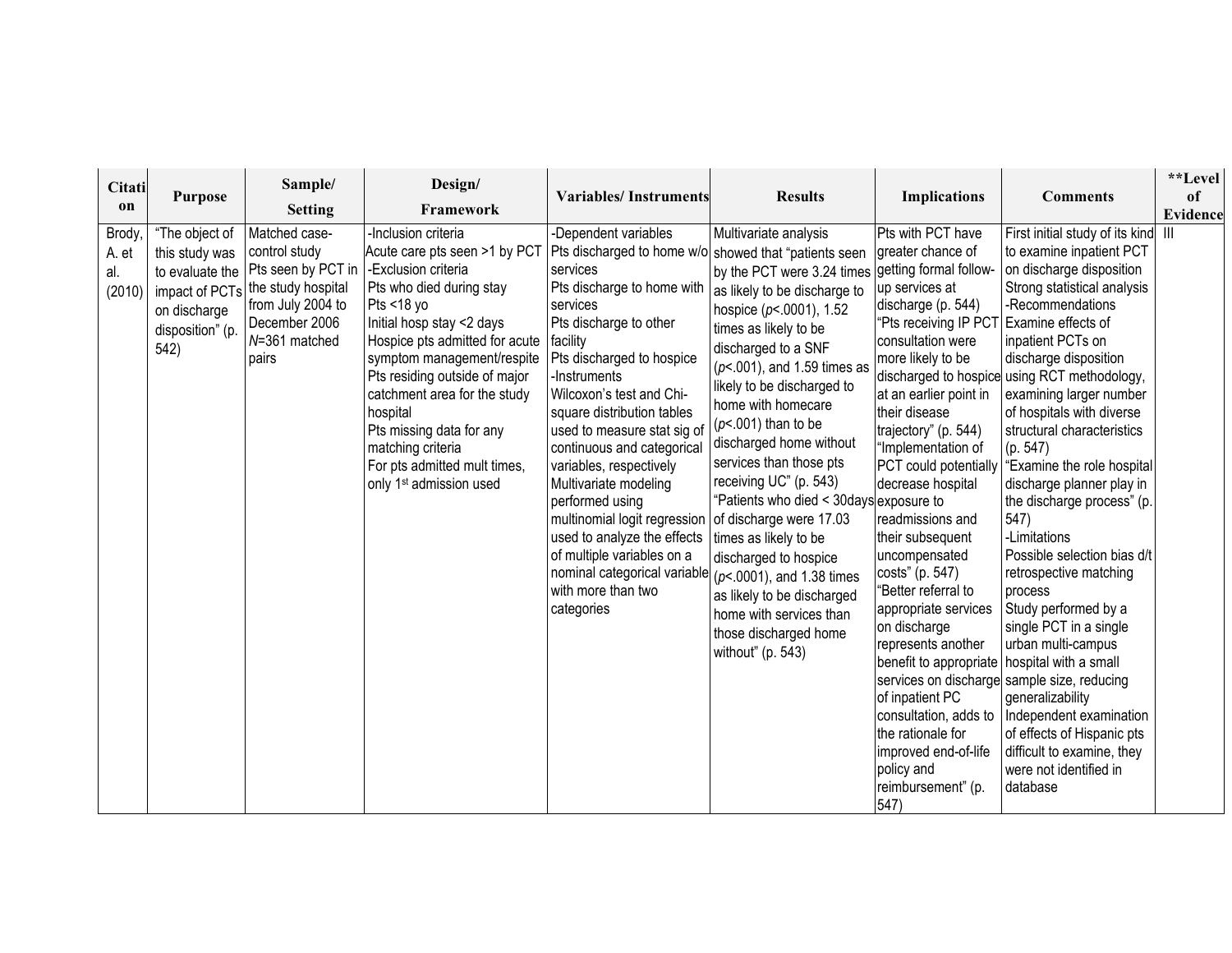| Citati<br>on                   | <b>Purpose</b>                                                                     | Sample/<br><b>Setting</b>                      | Design/<br>Framework                                                                                                                                                                                                                                                                                                                                                                                                 | <b>Variables/Instruments</b>                                                                                                                                                                                                                                                                                                                                         | <b>Results</b>                                                                                                                                                                                                                                                                                                                                                                                                                                                                                                                                                                                                                                                                                                                                                                                                                                                                                                                 | <b>Implications</b>                                                                                                                                                                                   | <b>Comments</b>                                                                                                                                                                                                                                                                                                                                                                                                                                                                                                                                                                                                                                                                     | **Level<br>of<br><b>Evidence</b> |
|--------------------------------|------------------------------------------------------------------------------------|------------------------------------------------|----------------------------------------------------------------------------------------------------------------------------------------------------------------------------------------------------------------------------------------------------------------------------------------------------------------------------------------------------------------------------------------------------------------------|----------------------------------------------------------------------------------------------------------------------------------------------------------------------------------------------------------------------------------------------------------------------------------------------------------------------------------------------------------------------|--------------------------------------------------------------------------------------------------------------------------------------------------------------------------------------------------------------------------------------------------------------------------------------------------------------------------------------------------------------------------------------------------------------------------------------------------------------------------------------------------------------------------------------------------------------------------------------------------------------------------------------------------------------------------------------------------------------------------------------------------------------------------------------------------------------------------------------------------------------------------------------------------------------------------------|-------------------------------------------------------------------------------------------------------------------------------------------------------------------------------------------------------|-------------------------------------------------------------------------------------------------------------------------------------------------------------------------------------------------------------------------------------------------------------------------------------------------------------------------------------------------------------------------------------------------------------------------------------------------------------------------------------------------------------------------------------------------------------------------------------------------------------------------------------------------------------------------------------|----------------------------------|
| <b>Brumle</b><br>al.<br>(2007) | Examines PC<br>y, R. et intervention for<br>terminally ill<br>patients at<br>home. | Randomized,<br>controlled trial<br>$(N = 297)$ | Two separate care facilities<br>where patients receiving<br>standard care ( $n = 152$ ) were<br>compared to patients who<br>received standard care as well<br>as in-home PC services $(n =$<br>145)<br>"homebound, terminally ill<br>patients ( $N = 297$ ) with a<br>prognosis of approximately 1<br>year or less to live plus one or<br>more hospital or emergency<br>department visits in the previous<br>months" | Information regarding the<br>effect PC services had on<br>patients was measured as<br>follows:<br>Retrospective data<br>regarding cost of care and<br>services utilized were<br>gathered from an HMO<br>database.<br>Participant satisfaction was $R^2 = .04$ ) vs. control.<br>measured using the Reid-<br><b>Gunlach Satisfaction with</b><br>Services instrument. | ED use greater for control<br>vs PC group $(p=.01)$ ;<br>Cramer's V=0.15).<br>Hospitalization rates higher<br>for control vs PC group<br>$\left( p<.001;$ Cramer's V=0.23). costs at the end of<br>Pts enrolled in the PC group life Outcomes<br>had lower LOS ( $p$ < .001; $R^2$ support the use of<br>= .14) and ED visits ( $p=0.02$ :  PC in terminally ill<br>Overall cost of care for PC<br>group $33\%$ < control ( $p=.03$ ; of end-of-life care<br>95% CI [\$12,411, -\$780];<br>$R^{2}=0.16$ ) with significant cut to the current health<br>in cost/day $(t=$ -2.417;<br>$p=.02$<br>Satisfaction increased at 30   hospice and PC<br>days and 90 days following<br>enrollment (OR=3.37, 95%<br>CI [1.42, 8.10]; p=.006 and<br>OR=3.37, 95% CI [0.65,<br>4.96]; $p = 03$ respectively)<br>PC patients $> 2x$ 's likely to<br>die at home as control<br>(OR=2.20, 95% CI [1.3,<br>3.7]; $R^{2} = .27$ , $p < .001$ ) | This study provides<br>strong evidence that<br>PC increased patient<br>satisfaction and<br>reduced medical<br>patients.<br>Recommend reform<br>policy and changes<br>for better access to<br>services | Increased patient<br>satisfaction with services<br>and health care providers<br>Increase in number of<br>patients who die at home<br>Increase in number of<br>patients who complete<br>advanced directives<br>Decreased mean health<br>costs.<br>Decreased ICU<br>admissions and ED use<br>Decreased LOS<br>-Limitations<br>care system to allow Study does not look at<br>inpatient PC effects<br>Authors admit that those<br>in the interventional group<br>had higher satisfaction<br>scores at baseline than<br>the control $(p=.03)$<br>Authors were all Kaiser<br>Permanente employees<br>or subcontracted with<br>Kaiser<br>Funding was provided by<br>the Kaiser Permanente |                                  |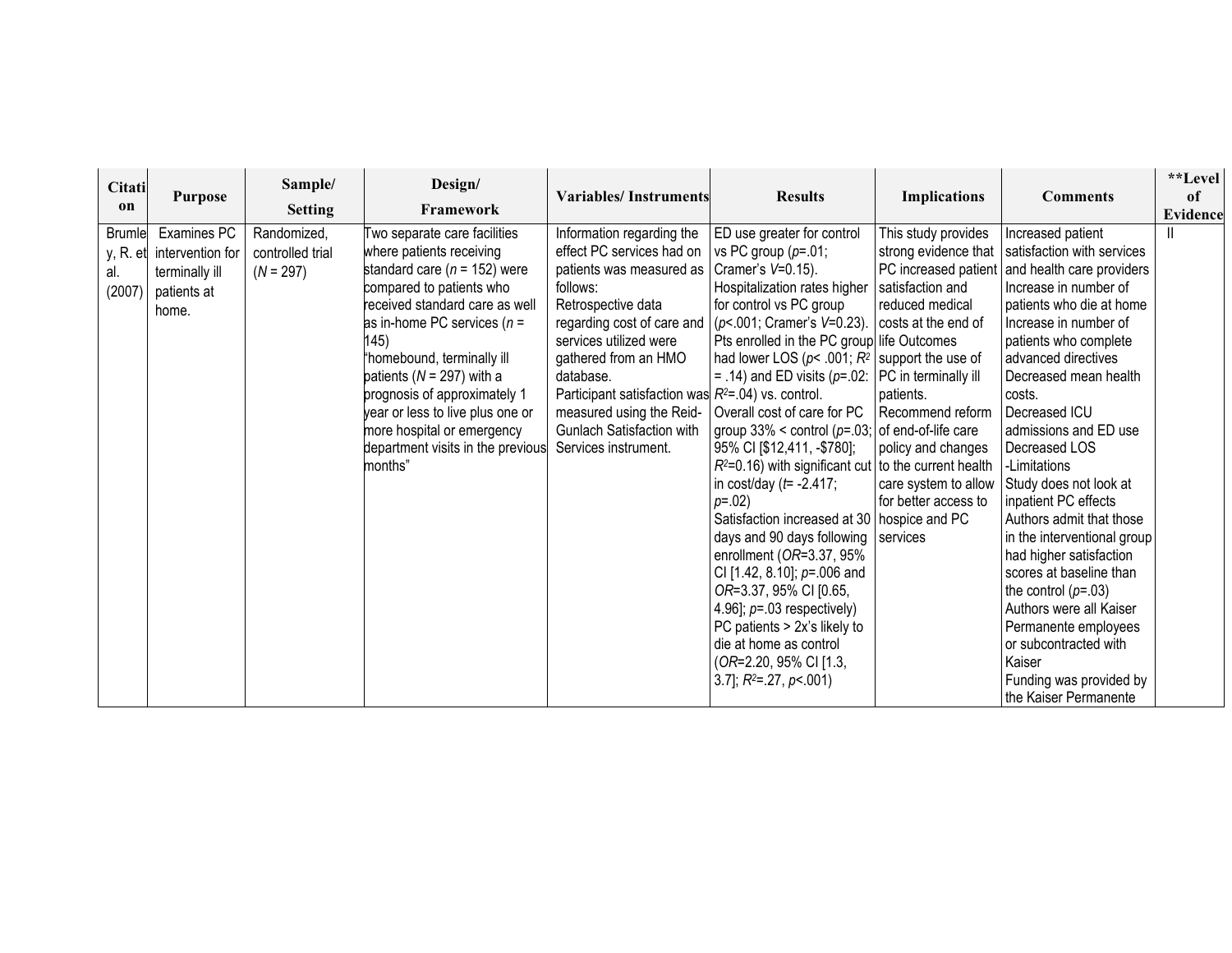| Citati<br>on                        | <b>Purpose</b>                                                                                                                                                                                                    | Sample/<br><b>Setting</b>                                                                                                                                                                                                                                | Design/<br>Framework                                                                                                                                                                                                                                                                                                                    | <b>Variables/Instruments</b>                                                                                                                                                                                                                                                                                                                                                                                                                                                                                                                                                                         | <b>Results</b>                                                                                                                                                                                                                                                                                                                                                                                                                                                                                                                                                                                                                                                                                                                                                                                                                                                                         | <b>Implications</b>                                                                                                                                                                                                                                                                                                                                                                                                                                                                                                                                                                                               | <b>Comments</b>                                                                                                                                                                                                                                                                                                                                                                                                                                                                                                                  | **Level<br>of<br>Evidence |
|-------------------------------------|-------------------------------------------------------------------------------------------------------------------------------------------------------------------------------------------------------------------|----------------------------------------------------------------------------------------------------------------------------------------------------------------------------------------------------------------------------------------------------------|-----------------------------------------------------------------------------------------------------------------------------------------------------------------------------------------------------------------------------------------------------------------------------------------------------------------------------------------|------------------------------------------------------------------------------------------------------------------------------------------------------------------------------------------------------------------------------------------------------------------------------------------------------------------------------------------------------------------------------------------------------------------------------------------------------------------------------------------------------------------------------------------------------------------------------------------------------|----------------------------------------------------------------------------------------------------------------------------------------------------------------------------------------------------------------------------------------------------------------------------------------------------------------------------------------------------------------------------------------------------------------------------------------------------------------------------------------------------------------------------------------------------------------------------------------------------------------------------------------------------------------------------------------------------------------------------------------------------------------------------------------------------------------------------------------------------------------------------------------|-------------------------------------------------------------------------------------------------------------------------------------------------------------------------------------------------------------------------------------------------------------------------------------------------------------------------------------------------------------------------------------------------------------------------------------------------------------------------------------------------------------------------------------------------------------------------------------------------------------------|----------------------------------------------------------------------------------------------------------------------------------------------------------------------------------------------------------------------------------------------------------------------------------------------------------------------------------------------------------------------------------------------------------------------------------------------------------------------------------------------------------------------------------|---------------------------|
| Ciemin<br>s, E. et<br>al.<br>(2007) | "Evaluate the<br>economic and<br>clinical impact<br>PC consultation pts<br>service at the<br>California<br>Pacific Medical<br>Center in San<br>Francisco, CA<br>using a<br>multifaceted<br>approach" (p.<br>1348) | matched cohorts<br>included $n=27$ PC<br>of the inpatient $ $ pts and n=128 UC<br>N=48 PC pts for<br>clinical outcome<br>analysis<br>Large private, not-<br>for-profit, academic   matched cohort<br>medical center in<br>San Francisco, CA<br>2004-2006 | N=282 PC patients; Multifaceted study design<br>Interrupted time-series analysis<br>utilizing mean daily costs<br>preintervention and<br>postintervention<br>Retrospective matched cohort<br>analysis comparing PC to UC<br>patients, added to increase<br>financial comparison of<br>Analysis of symptom control<br>after consultation | -Outcomes<br>Mean daily patient costs<br>and LOS<br>Pain, dyspnea, and<br>secretions<br>-Instruments<br>Pain assessed using<br><b>Edmonton Symptom</b><br>Assessment Scale<br>Dyspnea and secretions<br>assessment scores<br>assessed using a 3-point<br>scale<br>Karnofsky scores also<br>captured<br>Auto Regressive,<br>Integrated, Moving<br>Average (ARIMA)<br>modeling used to for<br>economic analyses in pre-<br>/post-palliative care consult<br>design, then hospital<br>admin claims linked to<br>cost-accounting data<br>software Trendstar to<br>collect clinical and financial<br>data | Following PC consult<br>decrease of \$892 or 33% in<br>average total cost/day" was<br>observed (p. 1351)<br>"Decreasing costs<br>postintervention were<br>further validated by the<br>identification of a significan<br>level-shift outlier $(p<.01$ ,<br>one-tailed test)" (p. 1351)<br>"Patients had sig. fewer<br>charges associated with<br>services in the ICU ( $p$ <.01)<br>(p. 1351)<br>"Mean daily costs for pts<br>who received PC<br>consultation were 14.5%<br>lower than" usual care<br>$(p<.01)$ (p. 1352)<br>Total costs per admission<br>were 19.2% lower for<br>intervention patients<br>compared to" usual care<br>$(p<.001)$ (p. 1352)<br>Clinical outcomes noted a<br>decrease in reported<br>scores of pain (86%),<br>dyspnea (64%), and<br>secretions (87%) from time<br>of initial assessment to<br>discharge for pts who<br>received PC referrals (p.<br>1352) | Sig. decrease in<br>costs following PC<br>consultation<br>cost savings of \$2.2<br>million (p. 1353)<br>Cost reduction a<br>result of clarity in pt<br>goals of care "as<br>demonstrated by an<br>independent chart<br>review and<br>supported by shifts<br>in costs following a<br>consultation<br>associated with<br>shifts in unit type,<br>in ICU, and<br>increased use of<br>pharmacy and<br>physical and<br>occupational<br>therapies" (p. 1353)<br>"Reduction in<br>average time to PC<br>consultation referral<br>from 14 days in 2004<br>to 7 days in 2006<br>representing a 50%<br>reduction" (p. 1354) | -Recommendations<br>Further studies to<br>determine the "individual<br>translating to annual factors influencing cost<br>reductions and the<br>identification of patient<br>sub-populations most<br>impacted by these<br>programs" (p. 1354)<br>RCTs of PC would offer a<br>"more definitive test of the<br>clinical and financial<br>benefits" (p. 1354)<br>"Reimbursement policies<br>encouraging early PC<br>consultation for<br>appropriate patients<br>e.g., decreased days should be considered and<br>assessed" (p. 1354) | IV                        |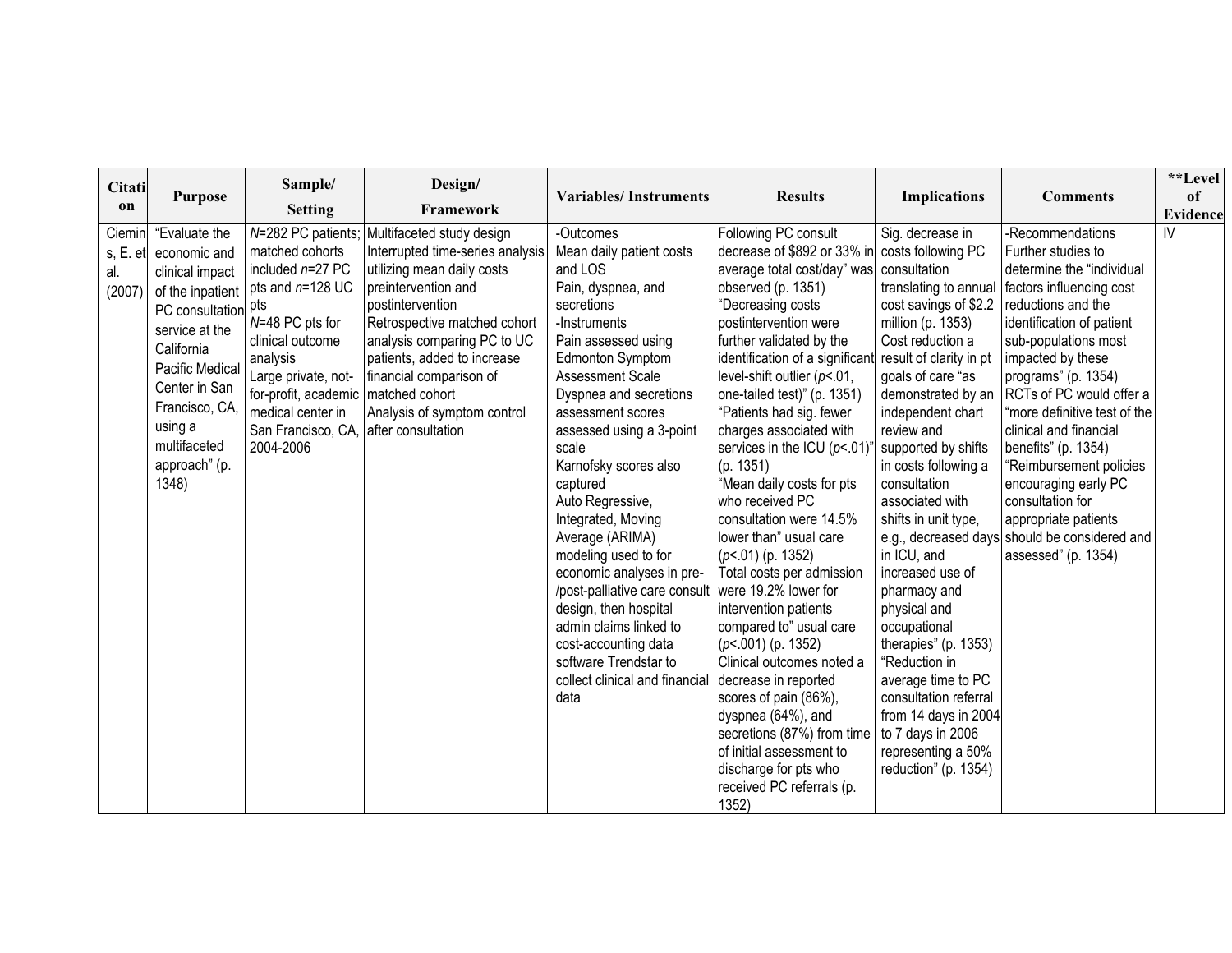| Citati                               |                                                                                                           | Sample/                                                                                                                                                                                                                                                                                                                                                                                                                                            | Design/                                                                                                                                                                                                                                                                                                                                                                                                                                                                                                                                                                                                                                                                                                                                                                                                                                                                                         |                                                                                                                                                                                                                                                                                                                                                                                                                                                                                                                                                                                                                                                                                                                                                                                                                |                                                                                                                                                                                                                                                                                                                                                                                             |                                                                                                                                                                                                                                                                                                                |                                                                                                                                                                                                                                                                                                                                                                                                                                                                                                                                                         | **Level         |
|--------------------------------------|-----------------------------------------------------------------------------------------------------------|----------------------------------------------------------------------------------------------------------------------------------------------------------------------------------------------------------------------------------------------------------------------------------------------------------------------------------------------------------------------------------------------------------------------------------------------------|-------------------------------------------------------------------------------------------------------------------------------------------------------------------------------------------------------------------------------------------------------------------------------------------------------------------------------------------------------------------------------------------------------------------------------------------------------------------------------------------------------------------------------------------------------------------------------------------------------------------------------------------------------------------------------------------------------------------------------------------------------------------------------------------------------------------------------------------------------------------------------------------------|----------------------------------------------------------------------------------------------------------------------------------------------------------------------------------------------------------------------------------------------------------------------------------------------------------------------------------------------------------------------------------------------------------------------------------------------------------------------------------------------------------------------------------------------------------------------------------------------------------------------------------------------------------------------------------------------------------------------------------------------------------------------------------------------------------------|---------------------------------------------------------------------------------------------------------------------------------------------------------------------------------------------------------------------------------------------------------------------------------------------------------------------------------------------------------------------------------------------|----------------------------------------------------------------------------------------------------------------------------------------------------------------------------------------------------------------------------------------------------------------------------------------------------------------|---------------------------------------------------------------------------------------------------------------------------------------------------------------------------------------------------------------------------------------------------------------------------------------------------------------------------------------------------------------------------------------------------------------------------------------------------------------------------------------------------------------------------------------------------------|-----------------|
| on                                   | <b>Purpose</b>                                                                                            | <b>Setting</b>                                                                                                                                                                                                                                                                                                                                                                                                                                     | Framework                                                                                                                                                                                                                                                                                                                                                                                                                                                                                                                                                                                                                                                                                                                                                                                                                                                                                       | <b>Variables/Instruments</b>                                                                                                                                                                                                                                                                                                                                                                                                                                                                                                                                                                                                                                                                                                                                                                                   | <b>Results</b>                                                                                                                                                                                                                                                                                                                                                                              | <b>Implications</b>                                                                                                                                                                                                                                                                                            | <b>Comments</b>                                                                                                                                                                                                                                                                                                                                                                                                                                                                                                                                         | of              |
|                                      |                                                                                                           |                                                                                                                                                                                                                                                                                                                                                                                                                                                    |                                                                                                                                                                                                                                                                                                                                                                                                                                                                                                                                                                                                                                                                                                                                                                                                                                                                                                 |                                                                                                                                                                                                                                                                                                                                                                                                                                                                                                                                                                                                                                                                                                                                                                                                                |                                                                                                                                                                                                                                                                                                                                                                                             |                                                                                                                                                                                                                                                                                                                |                                                                                                                                                                                                                                                                                                                                                                                                                                                                                                                                                         | <b>Evidence</b> |
| Desbia<br>ns, N.<br>et al.<br>(1999) | Authors<br>evaluated the<br>association<br>between<br>symptom<br>burden and the<br>severity of<br>illness | Hospitalized adults<br>$(N = 1,582)$ at five<br>university-affiliated<br>hospitals across<br>the U.S. with one<br>or more of nine<br>common, high-<br>mortality disease<br>categories were<br>enrolled in large<br>national study of<br>prognosis,<br>symptom<br>experience, and<br>decision making in<br>the seriously ill<br>(Study to<br>Understand<br>Prognoses and<br>Preferences for<br>Outcomes and<br>Risks of<br>Treatments<br>[SUPPORT]) | Quasi-experimental research<br>study Assessed five patient<br>symptoms<br>Likelihood ratio chi-square test presence of surrogate,<br>used to compare between<br>groups of unordered<br>categorical variables, and<br>Mann-Whitney tests for non-<br>normally distributed continuous Reported quality of life,<br>variables and categorical<br>variables<br>Frequency and severity of<br>symptoms collected a median<br>of 8 days following hospital<br>admission<br>Patient demographic data,<br>functional status and quality of<br>life ratings gathered via<br>interview 3-6 days following<br>hospital admission<br>Exclusion criteria<br>Pts with AIDS, died within<br>48hrs after admission,<br>scheduled for discharge within<br>72hrs of admission, pregnant,<br>had trauma (except for acute<br>respiratory failure and multiple<br>organ system failure), or did<br>not speak English | Dependent variables<br>Age, race, gender,<br>insurance status, income,<br>educational level<br>Independent variables<br>Pain, dyspnea, depression,<br>and anxiety<br>number of comorbidities,<br>SUPPORT physiology<br>score, SUPPORT coma<br>score, hospital day of study<br>enrollment, day of interview<br>after study admission,<br><b>SUPPORT survival</b><br>probability at 2 months,<br>disease group, presence of<br>diabetes, presence of<br>dementia, study site,<br>physician specialty, and<br>where the interview was<br>conducted<br><b>-Instruments</b><br>Likelihood ratio Chi-squared<br>test used for comparisons<br>between groups of<br>unordered categorical<br>variables<br>Mann-Whitney tests used<br>for non-normally distributed<br>continuous variables and<br>categorical variables | Patients with high-mortality<br>illnesses reported a poorer<br>quality of life ( $p$ < .001).<br>Patients who reported<br>experiencing a fair or poor<br>QoL were to nearly two to<br>four times as likely to report<br>greater symptom burden<br>than patients who reported<br>an excellent QoL ( $OR =$<br>2.16, 95% CI [1.28, 3.67],<br>OR = 3.92, 95% CI [2.23,<br>6.90], respectively) | Seriously ill patients<br>with common high-<br>mortality illnesses<br>are more likely to<br>experiencing a<br>diminished QoL and<br>have a higher level of<br>symptom burden (i.e.<br>pain & dyspnea)<br>Study shows need to<br>improve symptom<br>management in<br>patients with high-<br>mortality illnesses | Decreased QoL &<br>Increased<br>Symptomatology<br>associated with poor<br>symptom management<br>-Recommendations<br>Further studies of<br>multiple symptoms in<br>various patient<br>populations<br>Further studies on<br>strategies to manage<br>symptom burden in these<br>pts<br>-Limitations<br>"Details concerning data<br>collection, error-<br>checking, and reliability<br>testing have been<br>reported" (p. 249)<br>Limited symptom data<br>collection may have<br>underestimated<br>symptoms that were<br>worse sooner in<br>hospitalization |                 |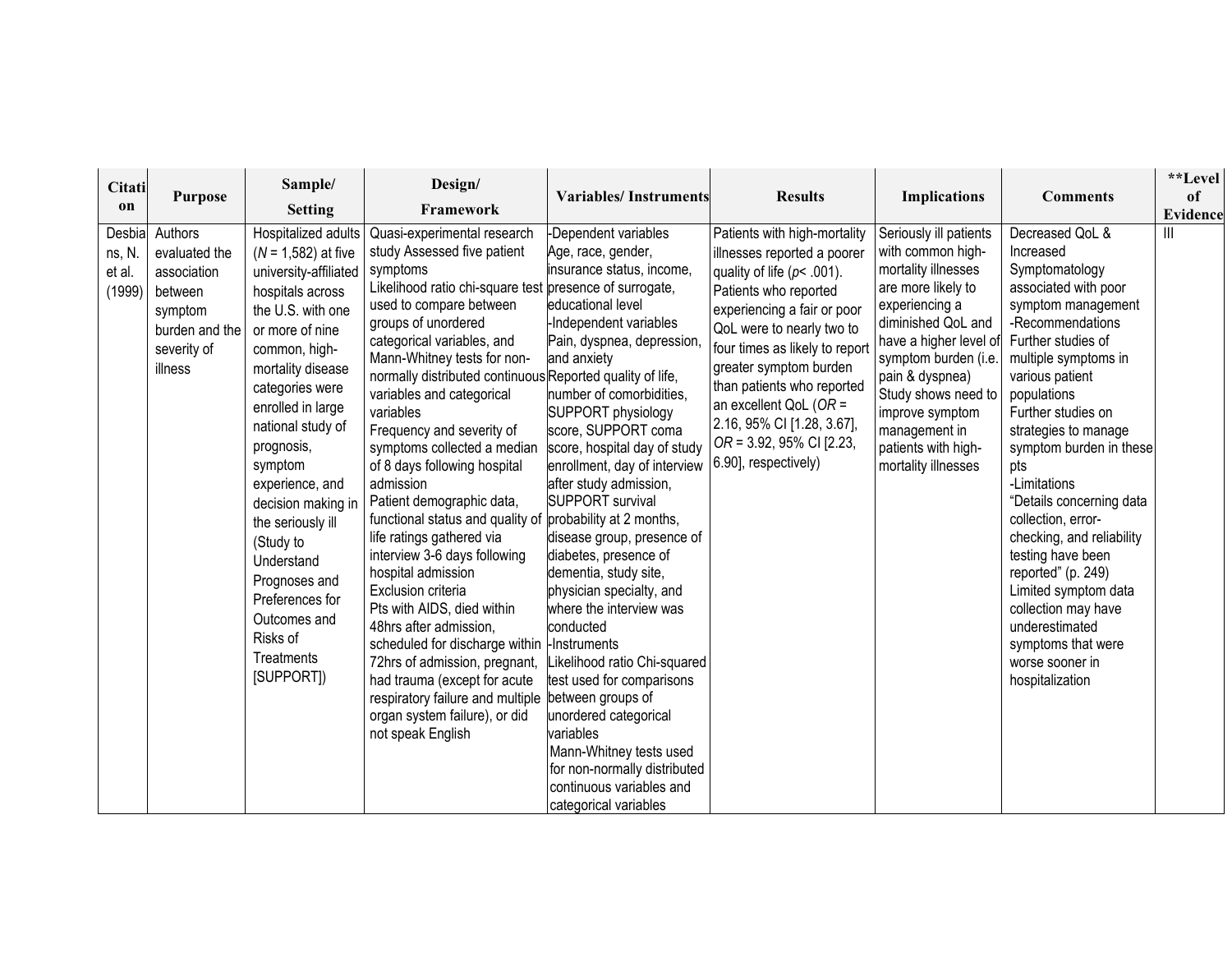| Citati                          |                                                                                                                                                                                                   | Sample/                                                                                                                                                                                                                                                                                 | Design/                                                                                                                                                                                                                                                                                                                                           |                                                                                                                                                                                                                                                                                                                                                                                                                                                                                                                                                                                                                                                                                                    |                                                                                                                                                                                                                                                                                                                                                                                                                                                                                                                                                                                                                                                                                                                                                                                                                                                                                                                        |                                                                                                                                                                                                                                                                                                                                                                                                                                                                                                                                                          |                                                                                                                                                                                                                                                                                                                                                                                                                                                                                                                                                                                                                                                                                                                                                               | **Level  |
|---------------------------------|---------------------------------------------------------------------------------------------------------------------------------------------------------------------------------------------------|-----------------------------------------------------------------------------------------------------------------------------------------------------------------------------------------------------------------------------------------------------------------------------------------|---------------------------------------------------------------------------------------------------------------------------------------------------------------------------------------------------------------------------------------------------------------------------------------------------------------------------------------------------|----------------------------------------------------------------------------------------------------------------------------------------------------------------------------------------------------------------------------------------------------------------------------------------------------------------------------------------------------------------------------------------------------------------------------------------------------------------------------------------------------------------------------------------------------------------------------------------------------------------------------------------------------------------------------------------------------|------------------------------------------------------------------------------------------------------------------------------------------------------------------------------------------------------------------------------------------------------------------------------------------------------------------------------------------------------------------------------------------------------------------------------------------------------------------------------------------------------------------------------------------------------------------------------------------------------------------------------------------------------------------------------------------------------------------------------------------------------------------------------------------------------------------------------------------------------------------------------------------------------------------------|----------------------------------------------------------------------------------------------------------------------------------------------------------------------------------------------------------------------------------------------------------------------------------------------------------------------------------------------------------------------------------------------------------------------------------------------------------------------------------------------------------------------------------------------------------|---------------------------------------------------------------------------------------------------------------------------------------------------------------------------------------------------------------------------------------------------------------------------------------------------------------------------------------------------------------------------------------------------------------------------------------------------------------------------------------------------------------------------------------------------------------------------------------------------------------------------------------------------------------------------------------------------------------------------------------------------------------|----------|
| on                              | <b>Purpose</b>                                                                                                                                                                                    | <b>Setting</b>                                                                                                                                                                                                                                                                          | Framework                                                                                                                                                                                                                                                                                                                                         | <b>Variables/Instruments</b>                                                                                                                                                                                                                                                                                                                                                                                                                                                                                                                                                                                                                                                                       | <b>Results</b>                                                                                                                                                                                                                                                                                                                                                                                                                                                                                                                                                                                                                                                                                                                                                                                                                                                                                                         | <b>Implications</b>                                                                                                                                                                                                                                                                                                                                                                                                                                                                                                                                      | <b>Comments</b>                                                                                                                                                                                                                                                                                                                                                                                                                                                                                                                                                                                                                                                                                                                                               | of       |
|                                 |                                                                                                                                                                                                   |                                                                                                                                                                                                                                                                                         |                                                                                                                                                                                                                                                                                                                                                   |                                                                                                                                                                                                                                                                                                                                                                                                                                                                                                                                                                                                                                                                                                    |                                                                                                                                                                                                                                                                                                                                                                                                                                                                                                                                                                                                                                                                                                                                                                                                                                                                                                                        |                                                                                                                                                                                                                                                                                                                                                                                                                                                                                                                                                          |                                                                                                                                                                                                                                                                                                                                                                                                                                                                                                                                                                                                                                                                                                                                                               | Evidence |
| Gade,<br>G. et<br>al.<br>(2008) | Authors<br>measured the<br>effects that an<br>IPCS had on<br>patient<br>satisfaction<br>scores, clinical<br>outcomes, and<br>cost of care for<br>six months<br>following<br>hospital<br>discharge | $N = 512$ , total<br>$(n = 275, IPCS)$<br>$(n = 237,$ usual<br>care)<br>patients diagnosed<br>with at least one<br>life-limiting<br>diagnosis from<br>hospitals in<br>Denver, Portland,<br>and San Francisco<br>completed the<br>study that took<br>place June 2002 to<br>December 2003 | Three-site, prospective,<br>randomized control trial<br>"Comparing outcomes of an<br>IPCS to usual care in patients<br>hospitalized with a life-limiting<br>illness" (p. 181)<br>Patients were included if their<br>attending physician answered<br>"no" when asked if they would<br>"be surprised if the patient died<br>within 1 year" (p. 181) | Inpatient satisfaction was<br>measured using the<br>Modified City of Hope Pt<br>Questionnaires (MCOHPQ) Environment scale (IPCS:<br>Place of Care Environment   6.8, UC: 6.4, $p < .001$ ) and<br>scale and the Doctors,<br>Nurses/Other Care<br><b>Providers Communication</b><br>scale where a large score<br>denotes greater<br>satisfaction<br>"Costs were computed for<br>all health services used<br>within the 6 months<br>following index<br>hospitalization discharge.<br>These services included<br>emergency department,<br>clinic, hospital outpatient,<br>and home health visits,<br>hospital readmissions,<br>skilled nursing facility<br>admissions, and pharmacy<br>fills" (p. 183 | "The IPCS group reported<br>higher mean satisfaction for<br>both the Place of Care<br>the Doctors, Nurses/Other<br><b>Health Care Providers</b><br>Communication scale (IPCS also contributes new regarding their care in a<br>8.3; UC: 7.2, $p < .001$ <sup>"</sup> (p.<br>186)<br>"IPCS patients had sig.<br>longer median hospice<br>stays than UC participants<br>(IPCS: 24 days; UC: 12<br>days, $p = .04$ )" (p. 185)<br>"Net savings was \$4,855<br>per patient. Cost savings<br>were largely driven by a<br>significant difference in<br>hospital readmission costs<br>(IPCS: \$6,421 per patient<br>versus UC: \$13,275 per<br>patient, p=.009)" (p.186).<br>"IPCS patients had sig.<br>fewer ICU stays on<br>readmission (IPCS: 12; UC<br>21, $p = .04$ )" (p. 186)<br>"IPCS patients completed<br>sig. more ADS at hospital<br>discharge than UC patients<br>(91.7% vs. 77.8%; p <<br>.001)" (2008, p. 185) | "This study provides<br>evidence for the<br>positive impact of<br><b>IPCS</b> consultations<br>on satisfaction with<br>care and decreased<br>health care costs. It<br>information on the<br>impact of this service for their illness<br>on ICU admissions<br>and hospice<br>utilization. Based on<br>this data, all three<br>sites are continuing<br>to offer palliative<br>care to hospitalized<br>members. In<br>addition, the<br>integrated health<br>new IPCS programs<br>nationally" (p. 188)<br>No change in<br>mortality observed<br>among groups | Increased pt satisfaction<br>Decrease in mean health<br>care costs partially due to<br>a decrease in the use of<br>ICU admission<br>Pt given more autonomy<br>when making decisions<br>context that is appropriate<br>-Limitations<br>Study claims significant<br>decrease in ICU<br>readmissions despite ICU<br>admission data only<br>available for two sites (p.<br>183)<br>The authors state two<br>other limitations including<br>failing to measure how<br>plan is implementing symptoms and issues<br>were affected by the<br>IPCS, and that since study<br>participants had access to<br>an integrated medical<br>system because of their<br>health care benefits<br>"limiting the generalization<br>of study outcomes in other<br>settings" (p. 188) |          |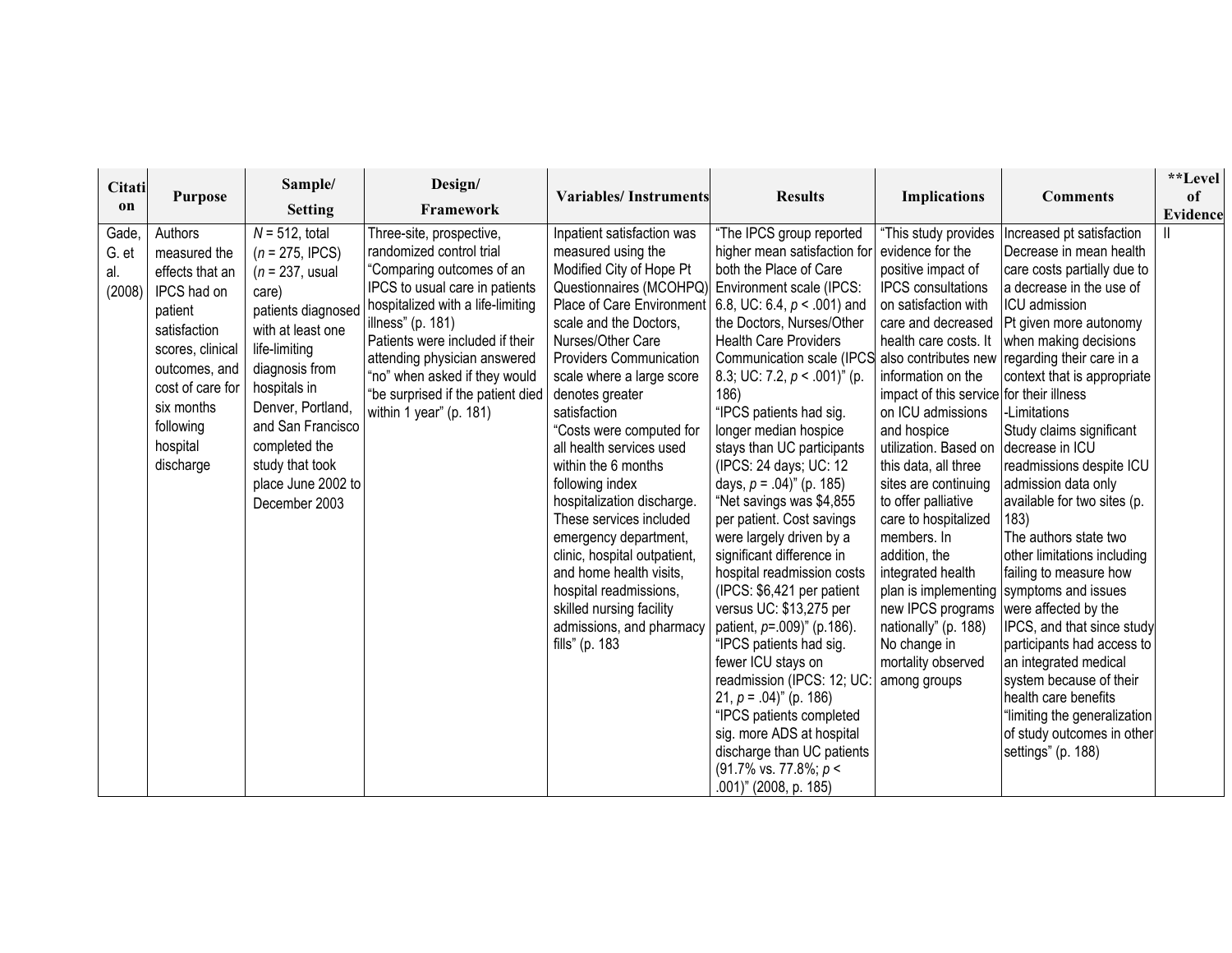| Citati                         | <b>Purpose</b>                                                                                                                                                                                                                                                                       | Sample/                                                                                                                                                                                                                                                                                                                                                                                                                                                                                                                                                                                                                                                       | Design/                                                                                                                                                                                                                        | <b>Variables/Instruments</b>                                                                                                                                                                                                                                                                                                                                                                                                                                                                                                                                 | <b>Results</b>                                                                                                                                                                                                                                                                                                                                                                                                                                                                                                                                                                                                                                                                                                                                                                                    | <b>Implications</b>                                                                                                                                                                                                                                                                                                                                                                                                                                                                                                                                                                       | <b>Comments</b>                                                                                                                                                                                                                                                                                                                                                                                                                                                                                                                                                                                                                                                                                                                                                                                                                                                                                                   | **Level<br>of   |
|--------------------------------|--------------------------------------------------------------------------------------------------------------------------------------------------------------------------------------------------------------------------------------------------------------------------------------|---------------------------------------------------------------------------------------------------------------------------------------------------------------------------------------------------------------------------------------------------------------------------------------------------------------------------------------------------------------------------------------------------------------------------------------------------------------------------------------------------------------------------------------------------------------------------------------------------------------------------------------------------------------|--------------------------------------------------------------------------------------------------------------------------------------------------------------------------------------------------------------------------------|--------------------------------------------------------------------------------------------------------------------------------------------------------------------------------------------------------------------------------------------------------------------------------------------------------------------------------------------------------------------------------------------------------------------------------------------------------------------------------------------------------------------------------------------------------------|---------------------------------------------------------------------------------------------------------------------------------------------------------------------------------------------------------------------------------------------------------------------------------------------------------------------------------------------------------------------------------------------------------------------------------------------------------------------------------------------------------------------------------------------------------------------------------------------------------------------------------------------------------------------------------------------------------------------------------------------------------------------------------------------------|-------------------------------------------------------------------------------------------------------------------------------------------------------------------------------------------------------------------------------------------------------------------------------------------------------------------------------------------------------------------------------------------------------------------------------------------------------------------------------------------------------------------------------------------------------------------------------------------|-------------------------------------------------------------------------------------------------------------------------------------------------------------------------------------------------------------------------------------------------------------------------------------------------------------------------------------------------------------------------------------------------------------------------------------------------------------------------------------------------------------------------------------------------------------------------------------------------------------------------------------------------------------------------------------------------------------------------------------------------------------------------------------------------------------------------------------------------------------------------------------------------------------------|-----------------|
| on                             |                                                                                                                                                                                                                                                                                      | <b>Setting</b>                                                                                                                                                                                                                                                                                                                                                                                                                                                                                                                                                                                                                                                | Framework                                                                                                                                                                                                                      |                                                                                                                                                                                                                                                                                                                                                                                                                                                                                                                                                              |                                                                                                                                                                                                                                                                                                                                                                                                                                                                                                                                                                                                                                                                                                                                                                                                   |                                                                                                                                                                                                                                                                                                                                                                                                                                                                                                                                                                                           |                                                                                                                                                                                                                                                                                                                                                                                                                                                                                                                                                                                                                                                                                                                                                                                                                                                                                                                   | <b>Evidence</b> |
| Hua,<br>М.<br>et al.<br>(2018) | overall<br>specialized<br>palliative care<br>for critically ill<br>patients by<br>examining the<br>relationship<br>between the<br>availability of<br>hospital-based<br>palliative care<br>services and<br>marker of<br>treatment<br>intensity on a<br>population<br>level" (p. 1068) | "Determine the Treatment-intensity<br><b>loutcomes</b><br>effectiveness of N=1,025,503, total<br>number of pts with<br>first hospitalization<br>in ICU<br>n=814,794 (79.5%)<br>admitted to hospital<br>with PC program<br>Dose-response<br>analysis<br>n=210,709, pts<br>received care in<br>hospitals w/o PC<br>("never" hospitals)<br>$n = 54,434, \text{pts}$<br>received care in<br>hospital the year<br>following PC<br>development<br>("nascent" hospitals)<br>$n=760,360, \text{pts}$<br>received care in<br>hospital with mature<br>PC program<br>("mature" hospitals)<br>$n=42,572$ , subgroup<br>of critically ill pts<br>with metastatic<br>cancer | Retrospective cohort study<br>utilizing<br>Multilevel regression, adjusting<br>for hospital as a random effect<br>Negative binomial regression<br>used for ordinal outcomes<br>Logistic regression used for<br>binary outcomes | Database management<br>and statistical analysis<br>performed using SAS 9.4<br>software (SAS Institute)<br>and Stata 13.1 software<br>(StataCorp LP)<br>Independent variable<br>Availability of Hospital-<br>based PC<br>-Dependent variables<br>-Primary outcome<br>Hospital LOS<br>-Secondary outcomes<br><b>ICU LOS</b><br>Use of mechanical<br>ventilation, dialysis,<br>placement of tracheostomy<br>or gastrostomy tube,<br>enteral or parenteral<br>nutrition, cardiopulmonary<br>resuscitation, discharge to<br>hospice, and in-hospital<br>mortality | -Treatment-intensity<br>outcomes<br>"Patients in hospitals with a<br>palliative care program<br>were more likely to be<br>discharged to hospice<br>$(1.7\% \text{ vs. } 1.4\%, aOR =$<br>1.46, 95% CI [1.30-1.64],<br>$p<.001$ )" (p. 1069)<br>-Dose-response outcomes<br>Significant increase in<br>discharge to hospice<br>observed for "mature"<br>compared to "never"<br>hospitals ( $aOR = 1.48$ , 95%<br>CI [1.14-1.92], $p = 0.04$ (p.<br>1070)<br>Significant increase in<br>discharge to hospice<br>observed for "nascent"<br>compared to "never"<br>hospitals (aOR =1.45, 95%<br>CI [1.28-1.64], p <. 001) (p.<br>1070)<br>Significant increase in<br>discharge to hospice<br>observed among metastatic<br>cancer subgroup (aOR<br>$=$ 1.35, 95% CI [1.10-1.66],<br>$p=.005)$ (p. 1070) | "Significant<br>association between<br>the availability of<br>hospital-based PC<br>and discharge to<br>1070)<br>"Data suggests that<br>availability of<br>specialized PC for<br>critically ill pts may<br>facilitate use of<br>hospice facilities as<br>opposed to<br>care episode<br>demonstrating that<br>use of specialized<br>PC can decrease<br>downstream health<br>care use" (p. 1070)<br>Specialized PC may<br>lower nonbeneficial<br>resource use in<br>critically ill with<br>increased use of<br>hospice<br>Mortality during<br>hospitalization<br>unchanged between<br>groups | Multiple sensitivity<br>analyses demonstrate<br>reproducibility<br>-Limitations<br>Hospital-level exposure<br>hospice observed (p. for specialized PC may<br>have caused type II error<br>Inability to account for<br>variability among PC<br>programs may have<br>affected outcomes<br>"Outcomes do not capture<br>many of the benefits of<br>specialized PC, including<br>decreasing resource improvements in quality of<br>use during the acute life, communication,<br>symptom control, and<br>patient/family satisfaction"<br>(p. 1071)<br>-Recommendations<br>"focus on developing<br>methods to identify<br>individual receipt of<br>specialized PC on a<br>population level,<br>identifying characteristics<br>associated with effective<br>PC programs, improving<br>ways to assess the<br>effectiveness of programs,<br>and determining which<br>critically ill patients may<br>benefit most" (p. 1071) | IV              |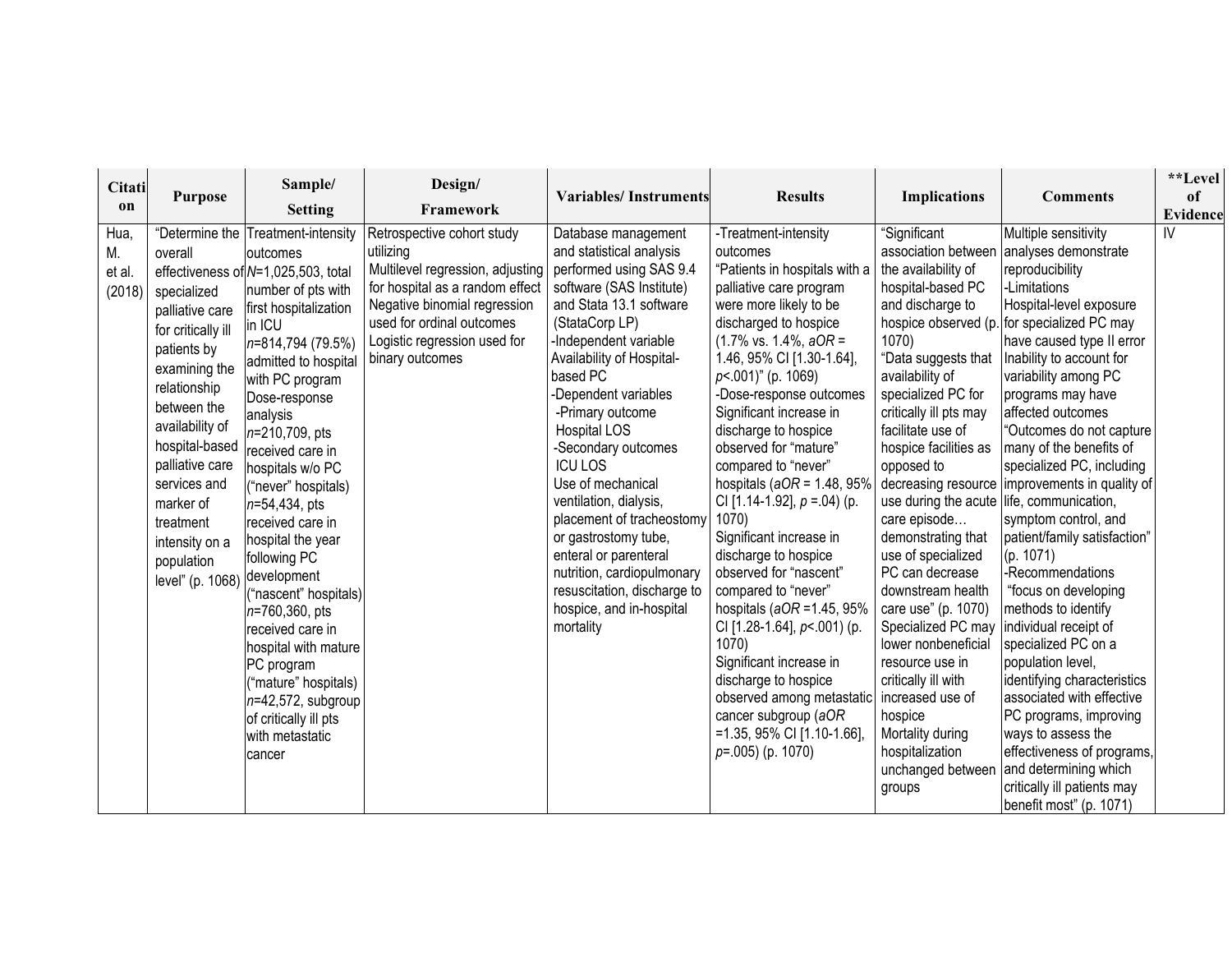| Citati                               |                                                                                                                                                                                                                                  | Sample/                                                                                                                                            | Design/                                                                                                                                                                                                                                                                                                                                                                                                                                                                                                                                                                                                                  |                                                                                                                                                                                                                                                               |                                                                                                                                                                                                                                                                                                                                                                                                                                                                                                                                                                                                                                                                                                                                                                                                                                                                                                                                                                                                  |                                                                                                                                                                                                                                                                                                                                                                                                                                                                                                                                                                     |                                                                                                                                                                                                                                                                                                                                                                                                                                                                                                                                                                                                     | **Level         |
|--------------------------------------|----------------------------------------------------------------------------------------------------------------------------------------------------------------------------------------------------------------------------------|----------------------------------------------------------------------------------------------------------------------------------------------------|--------------------------------------------------------------------------------------------------------------------------------------------------------------------------------------------------------------------------------------------------------------------------------------------------------------------------------------------------------------------------------------------------------------------------------------------------------------------------------------------------------------------------------------------------------------------------------------------------------------------------|---------------------------------------------------------------------------------------------------------------------------------------------------------------------------------------------------------------------------------------------------------------|--------------------------------------------------------------------------------------------------------------------------------------------------------------------------------------------------------------------------------------------------------------------------------------------------------------------------------------------------------------------------------------------------------------------------------------------------------------------------------------------------------------------------------------------------------------------------------------------------------------------------------------------------------------------------------------------------------------------------------------------------------------------------------------------------------------------------------------------------------------------------------------------------------------------------------------------------------------------------------------------------|---------------------------------------------------------------------------------------------------------------------------------------------------------------------------------------------------------------------------------------------------------------------------------------------------------------------------------------------------------------------------------------------------------------------------------------------------------------------------------------------------------------------------------------------------------------------|-----------------------------------------------------------------------------------------------------------------------------------------------------------------------------------------------------------------------------------------------------------------------------------------------------------------------------------------------------------------------------------------------------------------------------------------------------------------------------------------------------------------------------------------------------------------------------------------------------|-----------------|
| on                                   | <b>Purpose</b>                                                                                                                                                                                                                   | <b>Setting</b>                                                                                                                                     | Framework                                                                                                                                                                                                                                                                                                                                                                                                                                                                                                                                                                                                                | <b>Variables/Instruments</b>                                                                                                                                                                                                                                  | <b>Results</b>                                                                                                                                                                                                                                                                                                                                                                                                                                                                                                                                                                                                                                                                                                                                                                                                                                                                                                                                                                                   | <b>Implications</b>                                                                                                                                                                                                                                                                                                                                                                                                                                                                                                                                                 | <b>Comments</b>                                                                                                                                                                                                                                                                                                                                                                                                                                                                                                                                                                                     | of              |
|                                      |                                                                                                                                                                                                                                  |                                                                                                                                                    |                                                                                                                                                                                                                                                                                                                                                                                                                                                                                                                                                                                                                          |                                                                                                                                                                                                                                                               |                                                                                                                                                                                                                                                                                                                                                                                                                                                                                                                                                                                                                                                                                                                                                                                                                                                                                                                                                                                                  |                                                                                                                                                                                                                                                                                                                                                                                                                                                                                                                                                                     |                                                                                                                                                                                                                                                                                                                                                                                                                                                                                                                                                                                                     | <b>Evidence</b> |
| Kupen<br>sky, D.<br>et al.<br>(2015) | project was to<br>evaluate the<br>impact of PMC<br>on geriatric pts'<br>the<br>implementation<br>of an<br>institutional<br>practice<br>management<br>guideline<br>requiring PMC<br>on or before<br>post-trauma<br>day 2" (p 262) | "Purpose of this Regional level I<br>trauma center in<br>Northeast Ohio<br>$N=202$ , total<br>n=99, number of<br>outcomes after   pts receiving PC | Retrospective, descriptive,<br>correlational study<br>Analyses included descriptive<br>statistics, analysis of variance,<br>and chi-square test<br>Statistical significance<br>established with $\alpha$ of 0.05<br>-Inclusion criteria<br>Pts >65 yo, admitted to traumal<br>services in the surgical ICU<br>between July 1, 2013 and<br>November 30, 2014<br>-Exclusion criteria<br>Pts < 65, not admitted to<br>surgical ICU, or expired<br>w/24hrs of hospital admission<br>Discharge disposition grouped<br>by the patients implied level of<br>function at discharge (Home-<br>rehab, SNF-LTAC, death-<br>hospice) | Data entered in Microsoft<br>Excel 2010 (Microsoft<br>Corporation) and<br>transferred into SPSS<br>statistics 22.0 (IBM Corp)<br>for analysis<br>-Independent<br>PC consult<br>-Dependent<br>Pain, constipation,<br>nausea/vomiting, and<br>anxiety/agitation | "Pts with a PMC were sig.<br>more likely to have a<br>documented advance<br>directive discussion (93.1%<br>vs 39%, $p < .001$ ) and a<br>code status update or<br>change (84.5% vs 15.5%, p 263-264)<br>$< .001$ )" (p. 262)<br>Reduction in hospital LOS<br>for pts with a PC service on discussions/code<br>or before post-trauma day<br>two ( $M = 7.92$ days vs $M =$<br>13.11 days; $p = .001$ ), and<br>an overall reduction in<br>surgical intensive care LOS Symptoms better<br>for pts with a PC service on managed in PC pts<br>or before post-trauma day<br>two as well ( $M = 6.40$ vs<br>days vs $M = 11.81$ days; $p =$ resources implied by<br>.001) (p. 262)<br>"Pts who received a PMC<br>were sig. older than those<br>without ( $m = 82.47$ vs 75.29, Pts with PC were sig.<br>$p < .001$ )" (p. 262)<br>"Pts with a PMC had better<br>symptom management than higher death rate vs<br>pt without a PMC (3.65 out<br>of 4 symptoms vs 3.47 out<br>of 4 symptoms, $p = .023$ ) | 48% eligible pts<br>received PC, average<br>time to consultation of benefits and<br>~ 3 days supports<br>underutilization of<br>early PC in ICU (pp.<br>Sig. more<br>documented AD<br>status updates, PMC<br>by PTD 2 cut ICU and<br>total hospital LOS by<br>~1 week (p. 236)<br>(p. 263)<br>Reduction of<br>increases of AD<br>discussions, reduced<br>ICU LOS (p. 264)<br>plder, had sig. higher<br>ISS, and had sig.<br>pts with no PC.<br>Implies PC used as<br>hospice, rather than<br>complimentary to<br>trauma." (p. 264)<br>Mortality rate 20%<br>overall | -Recommendations<br>"Education regarding the<br>misconceptions of PM<br>should be presented to all<br>patient care team<br>members" (p. 264)<br>"Inclusion of PM in all<br>aspects of geriatric care<br>should be encouraged by<br>institutional leadership as<br>well as governing,<br>regulatory, and<br>accrediting agencies" (p.<br>264)<br>-Strengths<br>Good statistical analysis<br>-Limitations<br>Retrospective nature<br>Limited geriatric trauma<br>population used in sample<br>Advance directive<br>discussions may have<br>occurred that went<br>unreported in chart<br>documentation | $\mathsf{IV}$   |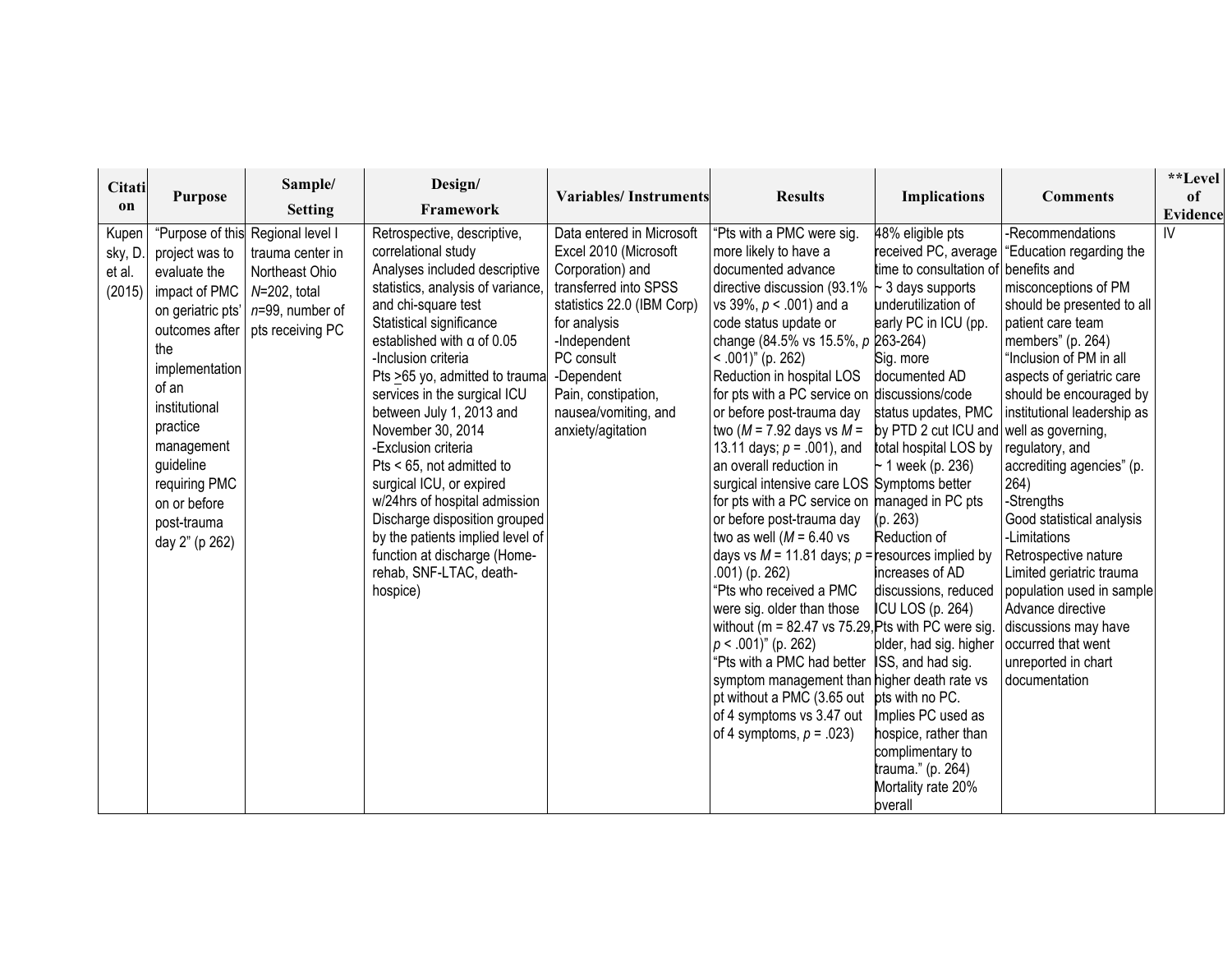| Citati<br><sub>on</sub>          | <b>Purpose</b>                                                                                                                                                                                                                                                        | Sample/<br><b>Setting</b>                                                                                                                                                                                                      | Design/<br>Framework                                                                                                                                                                                                                                                                                                                                                                                                                                                                                                                                                                                                                                          | <b>Variables/Instruments</b>                                                                                                                                                                                                                                                                                                                                                                                                                                                                                                                                                                                                                                                                                                                                                                                                                                                                                                            | <b>Results</b>                                                                                                                                                                                                                                                                                                                                                                                                                                                                                                                                                                                                                                                                                                                                                                                                                                   | <b>Implications</b>                                                                                                                                                                                                                                                              | <b>Comments</b>                                                                                                                                                                                                                                                                                                                                                                                                                                                                                                                                                                                                                                                                                                                                                                                 | **Level<br>of<br>Evidence |
|----------------------------------|-----------------------------------------------------------------------------------------------------------------------------------------------------------------------------------------------------------------------------------------------------------------------|--------------------------------------------------------------------------------------------------------------------------------------------------------------------------------------------------------------------------------|---------------------------------------------------------------------------------------------------------------------------------------------------------------------------------------------------------------------------------------------------------------------------------------------------------------------------------------------------------------------------------------------------------------------------------------------------------------------------------------------------------------------------------------------------------------------------------------------------------------------------------------------------------------|-----------------------------------------------------------------------------------------------------------------------------------------------------------------------------------------------------------------------------------------------------------------------------------------------------------------------------------------------------------------------------------------------------------------------------------------------------------------------------------------------------------------------------------------------------------------------------------------------------------------------------------------------------------------------------------------------------------------------------------------------------------------------------------------------------------------------------------------------------------------------------------------------------------------------------------------|--------------------------------------------------------------------------------------------------------------------------------------------------------------------------------------------------------------------------------------------------------------------------------------------------------------------------------------------------------------------------------------------------------------------------------------------------------------------------------------------------------------------------------------------------------------------------------------------------------------------------------------------------------------------------------------------------------------------------------------------------------------------------------------------------------------------------------------------------|----------------------------------------------------------------------------------------------------------------------------------------------------------------------------------------------------------------------------------------------------------------------------------|-------------------------------------------------------------------------------------------------------------------------------------------------------------------------------------------------------------------------------------------------------------------------------------------------------------------------------------------------------------------------------------------------------------------------------------------------------------------------------------------------------------------------------------------------------------------------------------------------------------------------------------------------------------------------------------------------------------------------------------------------------------------------------------------------|---------------------------|
| White,<br>D. et<br>al.<br>(2018) | Assess the<br>outcomes that<br>a<br>multicomponen<br>family-support<br>intervention<br>has on the<br>surrogates'<br>long-term<br>burden of<br>psychological<br>symptoms,<br>quality of<br>decision<br>making and<br>clinician-family<br>communication.<br>and ICU LOS | Five ICUs at five<br>hospitals in the<br><b>UPMC Health</b><br>System<br>$N = 1420$ , total<br>$n = 1106$ ,<br>surrogates who<br>agreed to be<br>contacted for long-<br>term follow-up<br>who completed<br>long-term follow-up | Multicenter, stepped-wedge,<br>cluster-randomized control trial<br>Inclusion criteria<br>Age $\geq$ 18<br>Lack of decision-making<br>capacity as judged by the<br>patient's attending<br>< 1 clinical characteristic:<br>mechanical ventilation > 4<br>days, > 40% estimated chance<br>$n = 809$ , surrogates of death during hospitalization<br>as judged by attending, or ><br>40% estimated chance of<br>severe long-term functional<br>impairment as judged by<br>attending<br>Exclusion criteria<br>Lack of pt surrogate<br>Receiving comfort care at time<br>of enrollment<br>Excluded surrogates < 18yo, or<br>unable to read or understand<br>English | -Independent variable<br>Multicomponent family-<br>support intervention<br>delivered by ICU team<br>-Dependent variables<br>surrogates' long-term<br>burden of symptoms,<br>quality of decision making,<br>clinician-family<br>communication, ICU LOS<br>-Control: Usual care<br>-Surrogate Instruments<br>Anxiety/depression<br>assessed by mean HADS<br>score, PTSD by mean IES<br>score, clinician-family<br>communication by mean<br>QOC score, patient- and<br>family-centeredness of<br>care by mean PPPC score $[0.81, 1.00], p = .045$ (p.<br>-Pt Instruments<br>Severity of illness in ICU<br>assessed with the modified ICU located sig. shorter in<br>SAPS III, Comorbidities<br>with Elixhauser.<br>Comorbidity Index score,<br>Katz Index of<br>Independence in ADL<br>assess pt's vital status at<br>6-month f/u, pts lost to f/u<br>at 6mnts, vital status<br>determined by Social<br>Security Death Master File   both) | Surrogates' quality of<br>clinician-family<br>communication sig.<br>improved with intervention<br>(mean QOC score, 69.1 vs<br>62.7; beta coefficient = $6.39$ ;<br>95% CI [2.57-10.20], $p =$<br>.001)<br>Surrogates' rating for<br>patient- and family-<br>centeredness of care (mean<br>modified PPPC, 1.7 vs 1.8;<br>beta coefficient, -0.15; 95%<br>CI [-0.26, -0.04], $p = .006$ )<br>(p. 2370)<br>Mean ICU LOS sig. shorter<br>in intervention group (6.7<br>days vs 7.4 days; incidence<br>rate ratio = 0.90; 95% CI<br>2370)<br>Mean LOS in hospital where<br>intervention (10.4 days vs<br>13.5 days; incidence rate<br>ratio, 0.77; 95% CI [0.69,<br>0.87], $p < .001$ ) (p. 2370)<br>No sig difference between<br>the groups in 6-month<br>mortality or percentage of<br>patients living independently<br>at home at 6 months (3% for | Intervention did not<br>sig. affect<br>surrogates' burden<br>of psychological<br>symptoms at 6<br>months<br>Surrogates' ratings<br>of quality of<br>communication and<br>the patient- and<br>family-centeredness<br>of care were better<br>with intervention<br>the intervention | -Recommendations<br>Insight of comparative<br>effectiveness and<br>scalability of study's<br>approaches to family<br>support in the ICU<br>-Strengths<br>Intervention grounded in<br>theory, low cost, aligns<br>with recommendations<br>regarding pts in ICU<br>Authors developed<br>intervention easily<br>Length of stay in the disseminated in hospitals<br>ICU was shorter with Robust statistical analysis<br>performed<br>-Limitations<br>Not a true PC study<br>Large sample limited to<br>one region<br>Imbalances between<br>treatment groups<br>occurred, due to<br>differences in pt<br>demographics among<br>limited number ICUs<br>Possibility of a Type I<br>error - However, authors<br>chose small number of<br>prespecified outcomes,<br>and positive findings<br>highly sig. |                           |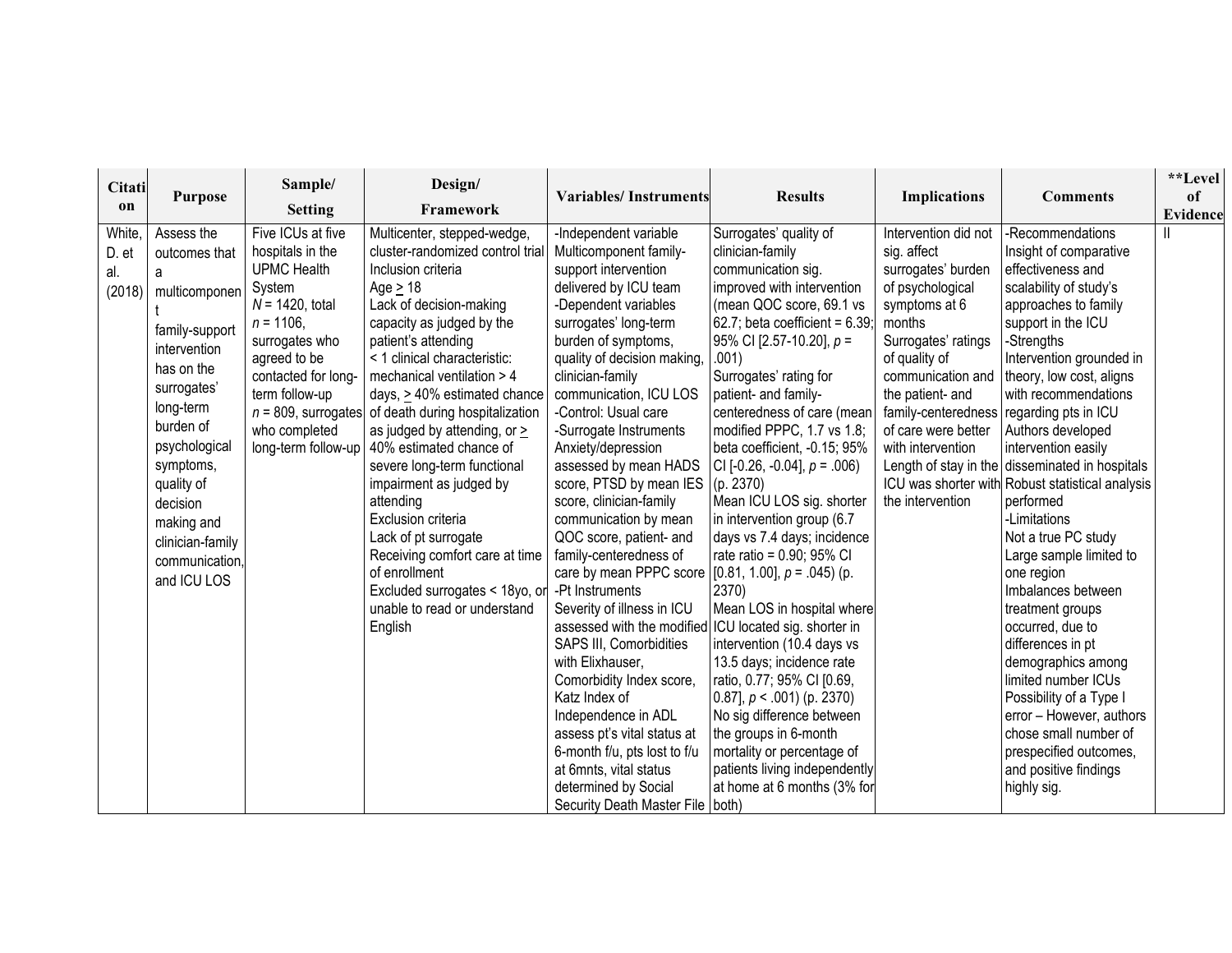Note. A  $p < 0.05$  is a statistically significant value. Abbreviations:  $AD =$  advance directive,  $APRN =$  advanced practice registered nurse,  $ED =$  emergency department, EMR = electric medical record, FS-ICU = Family Satisfaction in the Intensive Care Unit scale,  $HMO =$  health maintenance organization, ICU = intensive care unit,  $IP =$  inpatient, IPCT = inpatient palliative care consultative service,  $LOS =$  length of stay,  $PC =$  palliative care,  $PCT =$  palliative care team, PHQ-8 = Patient Health Questionnaire depression scale, Pt(s) = patient(s), PTSD PCL-C = Post-Traumatic Stress Disorder Checklist-Civilian, QODD-1 = Quality of Death and Dying scale,  $RCT$  = random control trial,  $QoL$  = quality of life,  $Sig$  = significant,  $SNF$  = skilled nursing facility,  $US$  = usual care

#### **\*\*Type/Levels of Evidence:**

**Level I**: Evidence from a systematic review or meta-analysis of all relevant RCTs (randomized controlled trial) or evidence-based clinical practice guidelines based on systematic reviews of RCTs or three or more RCTs of good quality that have similar results.

**Level II**: Evidence obtained from at least one well-designed RCT (e.g. large multi-site RCT).

**Level III**: Evidence obtained from well-designed controlled trials without randomization (i.e. quasi-experimental).

**Level IV**: Evidence from well-designed case-control or cohort studies.

Level V: Evidence from systematic reviews of descriptive and qualitative studies (meta-synthesis).

Level VI: Evidence from a single descriptive or qualitative study.

Level VII: Evidence from the opinion of authorities and/or reports of expert committees.

This level of effectiveness rating scheme is based on: Ackley, B. J., Swan, B. A., Ladwig, G., & Tucker, S. (2008). *Evidence-based nursing care guidelines: Medical-surgical interventions.* (p. 7)*.* St. Louis, MO: Mosby Elsevier.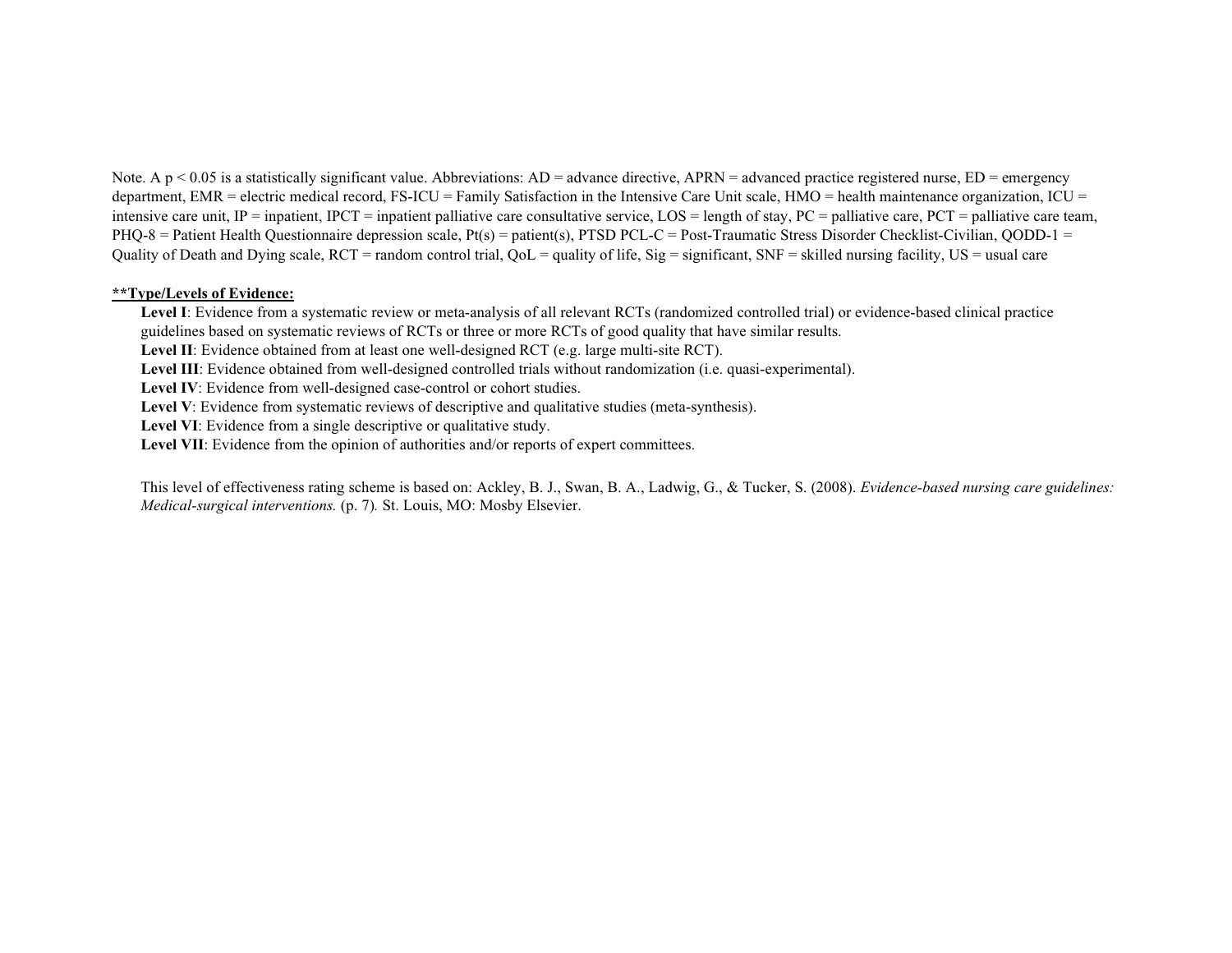# APPENDIX C National Coalition for Hospice and Palliative Care Guidelines Agree II Appraisal (Brouwers et al., 2010)

| <b>Domain</b>      | Item                                                                                                                                | <b>AGREE II</b>  |
|--------------------|-------------------------------------------------------------------------------------------------------------------------------------|------------------|
|                    |                                                                                                                                     | <b>RATING</b>    |
|                    |                                                                                                                                     | (Strongly        |
|                    |                                                                                                                                     | Disagree) 1 to 7 |
|                    |                                                                                                                                     | (Strongly        |
|                    |                                                                                                                                     | Agree)           |
| 1                  | The overall objective(s) of the guideline is (are)<br>1.                                                                            |                  |
|                    | specifically described.                                                                                                             |                  |
| Scope and          | <b>Comments:</b>                                                                                                                    | 7                |
| <b>Purpose</b>     | The objectives are clearly stated, and the purpose of the guideline                                                                 |                  |
|                    | (National Coalition for Hospice and Palliative Care, 2018) is clear                                                                 |                  |
|                    | to the reader, easy to find, and well written.                                                                                      |                  |
|                    | "Specifically, the purpose of the NCP Guidelines, 4th edition, is to                                                                |                  |
|                    | promote access to quality palliative care, foster consistent                                                                        |                  |
|                    | standards and criteria, and encourage continuity of palliative care                                                                 |                  |
|                    | across settings" (p. v).                                                                                                            |                  |
|                    | The health question(s) covered by the guideline is (are)<br>2.                                                                      |                  |
|                    | specifically described.                                                                                                             |                  |
|                    | <b>Comments:</b>                                                                                                                    | 7                |
|                    | The clinical question is stated within the goal of the guideline                                                                    |                  |
|                    | (National Coalition for Hospice and Palliative Care, 2018) and                                                                      |                  |
|                    | includes the definitions of the target population, exposure                                                                         |                  |
|                    | (improved access to palliative care), and setting.                                                                                  |                  |
|                    | "The goal of the 4th edition of the National Consensus Project's                                                                    |                  |
|                    | Clinical Practice Guidelines for Quality Palliative Care (NCP                                                                       |                  |
|                    | Guidelines) is to improve access to quality palliative care for all                                                                 |                  |
|                    | people with serious illness regardless of setting, diagnosis,                                                                       |                  |
|                    | prognosis, or age" (p. v).                                                                                                          |                  |
|                    | The population (patients, public, etc.) to whom the<br>3.                                                                           |                  |
|                    | guideline is meant to apply is specifically described.                                                                              | 7                |
|                    | <b>Comment:</b>                                                                                                                     |                  |
|                    | The language specifies a clear description of the population to be                                                                  |                  |
|                    | covered by the guideline (National Coalition for Hospice and                                                                        |                  |
|                    | Palliative Care, 2018).                                                                                                             |                  |
|                    | "Palliative care is inclusive of all people with serious illness,<br>regardless of setting, diagnosis, prognosis, or age" (p. vii). |                  |
| 2                  |                                                                                                                                     |                  |
| <b>Stakeholder</b> | The guideline development group includes individuals<br>4.<br>from all the relevant professional groups.                            |                  |
| Involvement        |                                                                                                                                     | 7                |
|                    | <b>Comment:</b>                                                                                                                     |                  |
|                    | In the acknowledgments section, there is a list of representatives                                                                  |                  |
|                    | that includes two cochairs of the National Consensus Project                                                                        |                  |
|                    | Steering Committee and two co-chairs of the Writing Workgroup,                                                                      |                  |
|                    | the writer/editor, 18 steering committee members, 16 writing<br>workgroup members, 4 staff members and consultants, ten             |                  |
|                    | members of a systematic literature review team which was                                                                            |                  |
|                    | conducted by the RAND Evidence-based Practice Center, and a                                                                         |                  |
|                    | six-member technical expert panel supporting the systematic                                                                         |                  |
|                    | review. This list of individuals is well organized by the description                                                               |                  |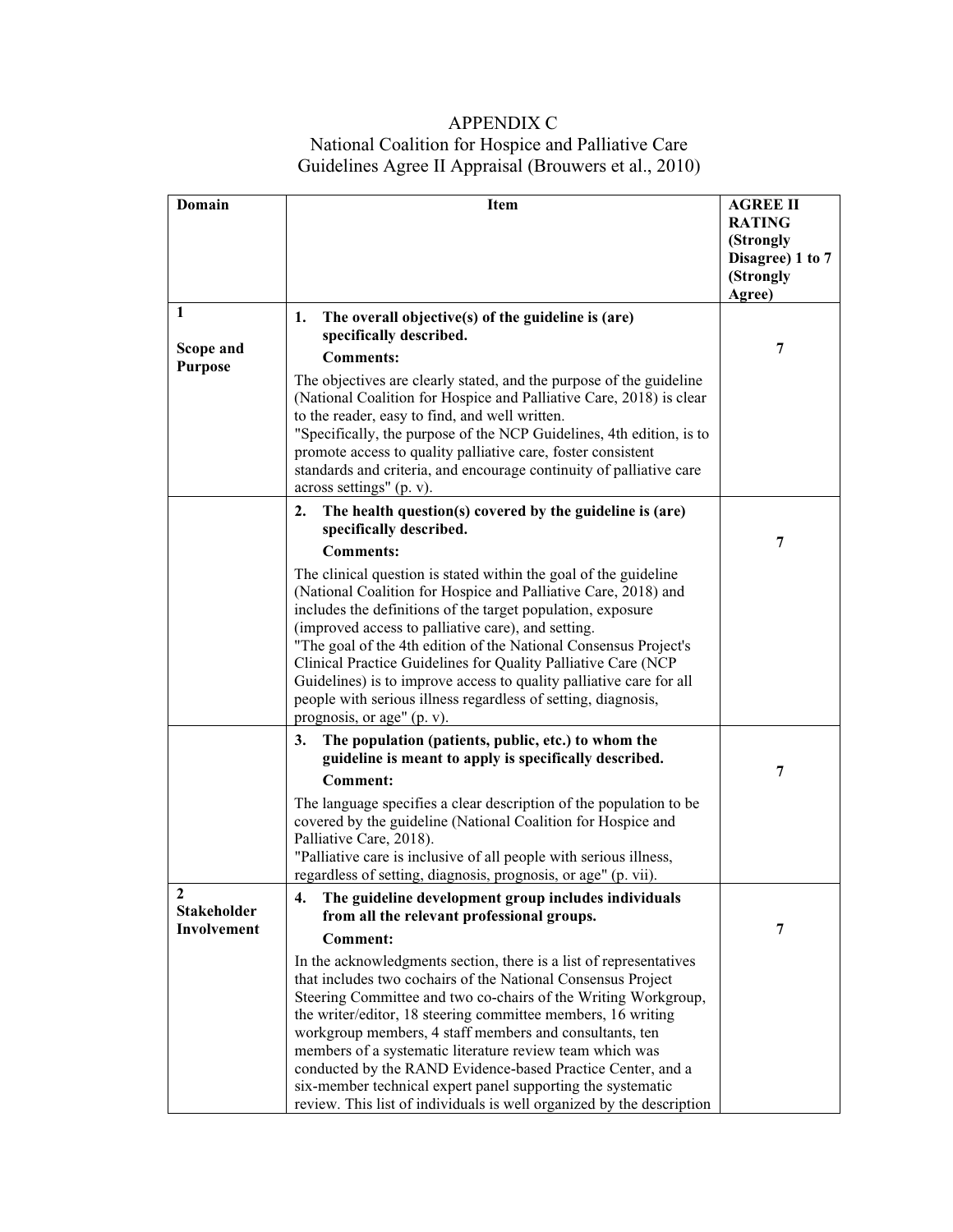|                                     | of the member's role in their guideline development group and<br>includes names, credentials, and institutions from a variety of<br>organizations that oversee specialties such as hospice, palliative,<br>nursing, social work, chaplaincy, long-term care, physician<br>assistants, and medicine.                                                                                                                                                                                                                                                                                                                                                                                                                                                                                                                                                                                                                                                                                                                                                                                                                                                                          |   |
|-------------------------------------|------------------------------------------------------------------------------------------------------------------------------------------------------------------------------------------------------------------------------------------------------------------------------------------------------------------------------------------------------------------------------------------------------------------------------------------------------------------------------------------------------------------------------------------------------------------------------------------------------------------------------------------------------------------------------------------------------------------------------------------------------------------------------------------------------------------------------------------------------------------------------------------------------------------------------------------------------------------------------------------------------------------------------------------------------------------------------------------------------------------------------------------------------------------------------|---|
|                                     | The views and preferences of the target population<br>5.<br>(patients, public, etc.) have been sought.                                                                                                                                                                                                                                                                                                                                                                                                                                                                                                                                                                                                                                                                                                                                                                                                                                                                                                                                                                                                                                                                       | 6 |
|                                     | <b>Comment:</b><br>Views and preferences of the target population were sought out<br>for use in this guideline and described in the National Consensus<br>Project Stakeholder Strategic Directions Summit report (National<br>Coalition for Hospice and Palliative Care, June 2017). The<br>palliative care philosophy and a systematic review were also<br>utilized to synthesize evidence for each domain.<br>"An NCP Stakeholder Strategic Directions Summit was held June<br>29-30, 2017 in Chicago IL, to bring together key national<br>organizations to discuss and define essential elements of quality<br>primary and specialty palliative care services in the community.<br>The Summit was attended by 58 representatives from 43<br>national/regional organizations, that covered a broad range of care<br>settings, provider associations, accrediting bodies, payers, and<br>community services organizations" (p.1).                                                                                                                                                                                                                                          |   |
|                                     | The target users of the guideline are clearly defined.<br>6.<br><b>Comment:</b><br>"The audience for the 4th edition of the NCP Guidelines includes<br>specialty hospice and palliative care practitioner and teams, as<br>well as health systems, primary care and specialist physician<br>practices, cancer centers, dialysis units, long-term care facilities,<br>assisted living facilities, Veterans Health Administration<br>providers, home health and hospice agencies, prisons, and other<br>care providers. the NCP Guidelines are also applicable to social<br>service agencies, homeless shelters, and any other community<br>organizations serving seriously ill individuals" (p. v).                                                                                                                                                                                                                                                                                                                                                                                                                                                                           | 7 |
| 3<br><b>Rigor of</b><br>Development | 7.<br>Systematic methods were used to search for evidence.<br><b>Comment:</b><br>Appendix IV of the Guidelines (National Coalition for Hospice<br>and Palliative Care, 2018) details the methodology utilized under<br>the systematic review process, search term iterations specific to<br>each domain, and relevant databases. Review and inclusion<br>process were also discussed.<br>"This systematic review used Academic Search Complete,<br>AgeLine, Alt. HealthWatch, CINAHL Complete,<br>Health Source: Consumer Edition; Health Source:<br>Nursing/Academic Edition, MEDLINE, PsychArticles,<br>Psychology and Behavioral Science Collection, PsychInfo, and<br>Social Work Abstracts databases to search<br>for evidence-based literature across the eight domains as listed<br>within the Clinical Practice Guidelines for Quality Palliative Care,<br>3rd edition" (p. 87).<br>"A three-stage review process was used to determine whether or<br>not articles were included in the final bibliography. During the<br>first-stage, all titles and abstracts were reviewed for relevancy<br>based on the article title. During the second stage, abstracts of the | 7 |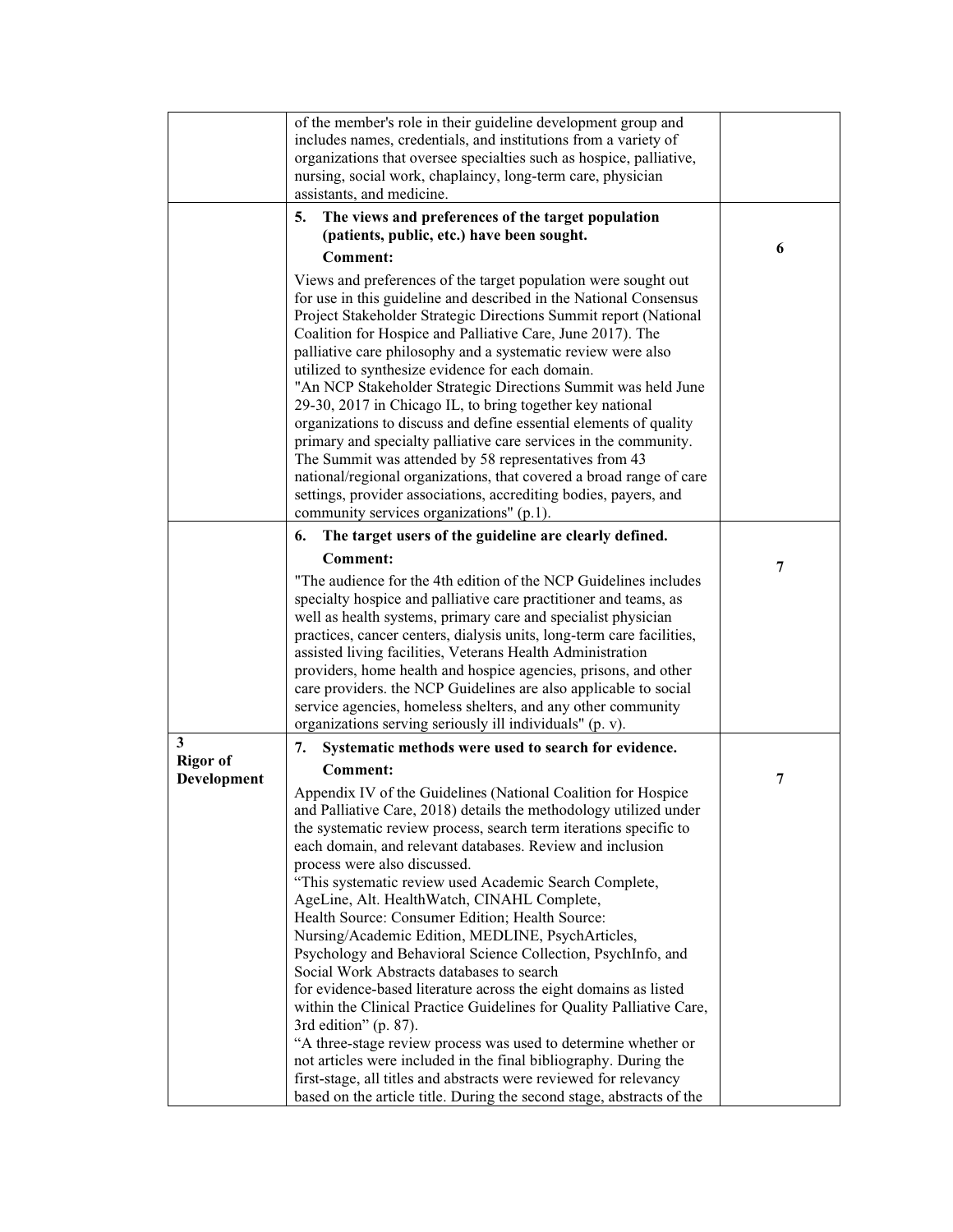| remaining articles were read. At the third-stage, writers requested     |   |
|-------------------------------------------------------------------------|---|
| articles to review to determine if the article was applicable to the    |   |
| domain content" (p. 90).                                                |   |
| The supplemental systematic review protocol (Ahluwalia et al.,          |   |
| 2018) also discusses the search strategy used, including ten key        |   |
|                                                                         |   |
| review questions developed with the help of the technical expert        |   |
| panel and the time periods that the searches took place (February       |   |
| 7, 2018 to July 30, 2018).                                              |   |
| "An experienced evidence-based practice center librarian will           |   |
| design and execute the searches, informed by content and                |   |
| methodology experts. For each review question, we will develop          |   |
| targeted search strategies. All searches will be limited to English     |   |
| language publications from 2013 (i.e., after the 3rd edition of the     |   |
| NCP Guidelines was published) to date to ensure a feasible project      |   |
| in the given timeframe and available resources. However, eligible       |   |
| studies include existing systematic reviews and these reviews will      |   |
| summarize literature older than 2013 and may include non-English        |   |
| publications" (p. 2).                                                   |   |
|                                                                         |   |
| The criteria for selecting the evidence are clearly<br>8.               |   |
| described.                                                              | 7 |
| <b>Comment:</b>                                                         |   |
| The database search utilized by the systematic review authors           |   |
| (Ahluwalia et al., 2018) "was limited to peer-reviewed journal          |   |
| articles published between January 1, 2007 and September 17,            |   |
| 2017" (p. 87). Extensive details about criteria such as target          |   |
| population, type and method of review, condition or domain to be        |   |
|                                                                         |   |
| studied, intervention(s), exposure(s), comparator(s) or control,        |   |
| outcomes, data extraction, analysis of subgroups or subsets, and        |   |
| language have been included in the systematic review authored by        |   |
| Ahluwalia et al., (2018, pp. 3-7).                                      |   |
| The strengths and limitations of the body of evidence are<br>9.         |   |
| clearly described.                                                      |   |
| <b>Comment:</b>                                                         | 7 |
| Ahluwalia et al., (2018) describe how the body of evidence was          |   |
|                                                                         |   |
| evaluated for bias and interpreted in the systematic review.            |   |
| Aspects which frame the descriptions of how the body of evidence        |   |
| was evaluated are also detailed.                                        |   |
| "Risk of bias (quality) assessment- We will use an explicit and         |   |
| transparent approach to assess the methodological quality of the        |   |
| research studies meeting inclusion criteria. The critical appraisal     |   |
| will assess the study limitations and risk of bias for the reported     |   |
| results. The assessment will be clearly documented to inform the        |   |
| interpretation of the results of the study and its application to the   |   |
| guideline. We will select critical appraisal tools based on the         |   |
| employed study designs. We will use existing tools adapted to the       |   |
| palliative care context where necessary. Critical appraisal             |   |
| dimensions for systematic review will include the following: •          |   |
| Explicitly stated review questions • Appropriate inclusion criteria     |   |
|                                                                         |   |
| and search strategy • Adequate sources and multiple databases           |   |
| searched • Critical appraisal of included studies • Data abstraction    |   |
| procedure and steps taken to minimize errors • Appropriate              |   |
| methods used to combine studies • Other, topic and context              |   |
| specific criteria (e.g., applicability of the results to the palliative |   |
| care review question). Individual studies will be assessed for          |   |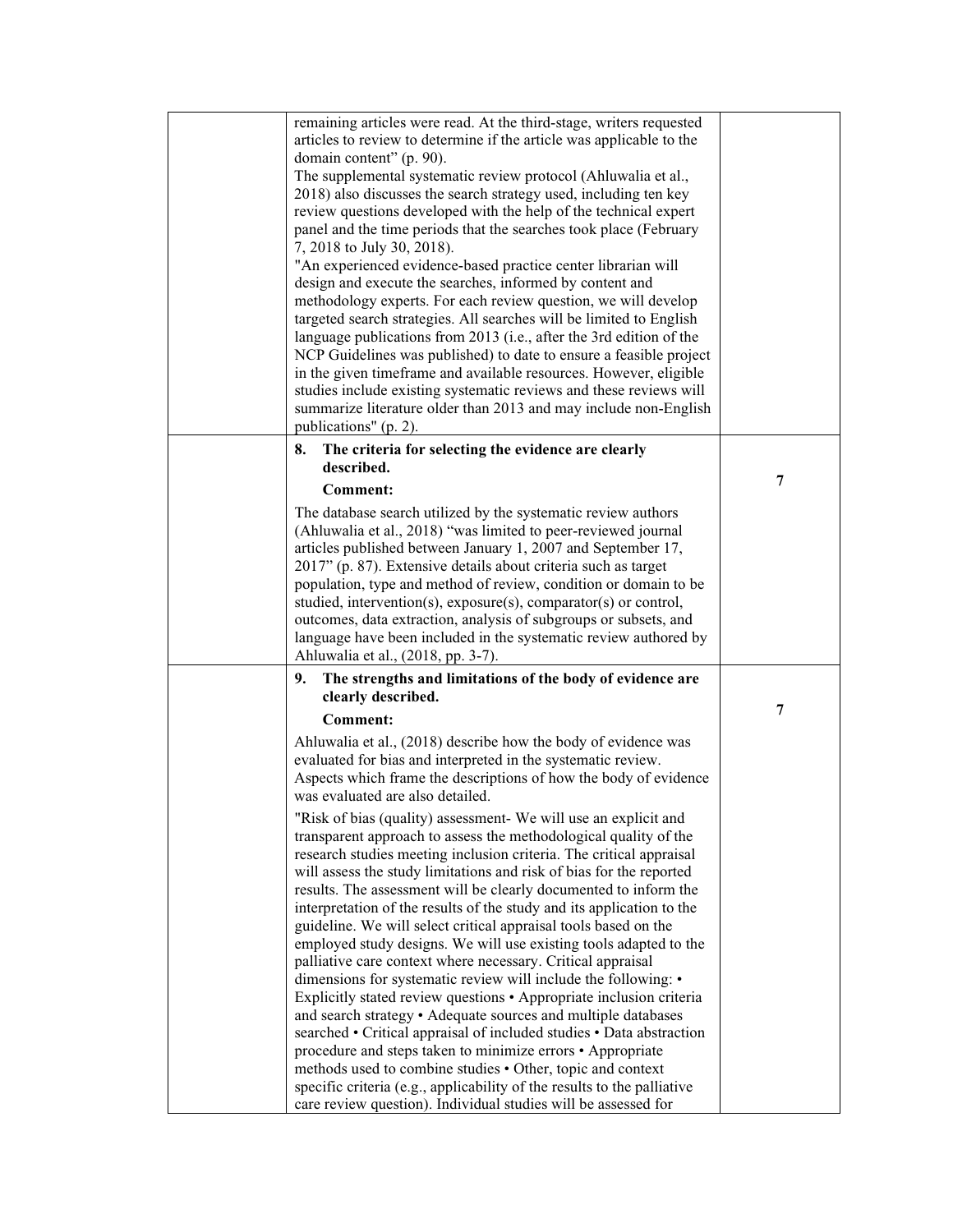| selection bias and confounding, performance bias, detection bias,<br>attrition bias, and other (e.g., study specific) sources of bias" (p.<br>5).                                                                                                                                                                                                                                                                                                                                                                                                                                                                                                                                                                                                                                                                                                                                                                                                                                                                                                                                                                                                                                                                                                                                                                                                                                                                                                                                                                                                                                                                                                                                                                                                                                                                                                                                                                    |   |
|----------------------------------------------------------------------------------------------------------------------------------------------------------------------------------------------------------------------------------------------------------------------------------------------------------------------------------------------------------------------------------------------------------------------------------------------------------------------------------------------------------------------------------------------------------------------------------------------------------------------------------------------------------------------------------------------------------------------------------------------------------------------------------------------------------------------------------------------------------------------------------------------------------------------------------------------------------------------------------------------------------------------------------------------------------------------------------------------------------------------------------------------------------------------------------------------------------------------------------------------------------------------------------------------------------------------------------------------------------------------------------------------------------------------------------------------------------------------------------------------------------------------------------------------------------------------------------------------------------------------------------------------------------------------------------------------------------------------------------------------------------------------------------------------------------------------------------------------------------------------------------------------------------------------|---|
| 10. The methods for formulating the recommendations are<br>clearly described.                                                                                                                                                                                                                                                                                                                                                                                                                                                                                                                                                                                                                                                                                                                                                                                                                                                                                                                                                                                                                                                                                                                                                                                                                                                                                                                                                                                                                                                                                                                                                                                                                                                                                                                                                                                                                                        |   |
| <b>Comment:</b>                                                                                                                                                                                                                                                                                                                                                                                                                                                                                                                                                                                                                                                                                                                                                                                                                                                                                                                                                                                                                                                                                                                                                                                                                                                                                                                                                                                                                                                                                                                                                                                                                                                                                                                                                                                                                                                                                                      | 7 |
| Ahluwalia et al., (2018) carried out a systematic review that<br>initially identified 3454 citations. They then identified 139<br>systematic reviews that met their inclusion criteria. The systematic<br>review was supported by a technical expert review, is registered in<br>PROSPERO, and followed PRISMA guidelines. A descriptive<br>synthesis and quality of the evidence was assessed following a<br>search, screening, data extraction and critical appraisal process.<br>Each included study is clearly documented in the evidence tables,<br>results across studies were documented in the appropriate tables.<br>"Evidence tables were created to allow a transparent and<br>accessible overview and structure the available study details and<br>results for all included studies. We summarized findings organized<br>by KQ, intervention type, study population/age group (e.g.,<br>pediatric vs. adult), setting (e.g., inpatient vs. outpatient), and<br>outcome in a Summary of Findings table. We assessed the quality<br>of evidence using the Grading of Recommendations, Assessment,<br>Development and Evaluations framework. The Grading of<br>Recommendations, Assessment, Development and Evaluations<br>framework allows for a transparent overview using internationally<br>accepted criteria to differentiate high, moderate, low, and very low<br>quality of evidence to describe confidence in the findings among<br>studies. We downgraded for study limitations (e.g., no randomized<br>controlled trials contributing to the evidence), inconsistency in<br>results across studies or lack of replication, imprecision (e.g., due<br>to lack of reported effect estimates or imprecise estimates). We<br>used the assessment of the systematic reviews evaluating the<br>evidence base regarding indirectness, publication bias, or other<br>criteria where applicable" (p. 833). |   |
| 11. The health benefits, side effects and risks have been<br>considered in formulating the recommendations.                                                                                                                                                                                                                                                                                                                                                                                                                                                                                                                                                                                                                                                                                                                                                                                                                                                                                                                                                                                                                                                                                                                                                                                                                                                                                                                                                                                                                                                                                                                                                                                                                                                                                                                                                                                                          |   |
| <b>Comment:</b>                                                                                                                                                                                                                                                                                                                                                                                                                                                                                                                                                                                                                                                                                                                                                                                                                                                                                                                                                                                                                                                                                                                                                                                                                                                                                                                                                                                                                                                                                                                                                                                                                                                                                                                                                                                                                                                                                                      | 6 |
| The Clinical Practice Guidelines for Quality Palliative Care<br>address these criteria with the following statements. "The NCP<br>Guidelines set expectations for excellence among clinicians<br>treating patients with serious illness rather than basic competence<br>levels for professionals, teams, and organizations" (p. v). "The<br>expectation is that other clinicians caring for seriously ill patients<br>will integrate palliative care competencies (such as safe and<br>effective pain and symptom management, and expert<br>communication skills) in their practice and palliative care<br>specialists will provide expertise for those with the most complex<br>needs" $(p. v)$ .<br>No other statements were found describing the consideration of<br>health benefits, side effects, or risks during the formulation of the<br>guideline recommendations.                                                                                                                                                                                                                                                                                                                                                                                                                                                                                                                                                                                                                                                                                                                                                                                                                                                                                                                                                                                                                                          |   |
| 12. There is an explicit link between the recommendations<br>and the supporting evidence.                                                                                                                                                                                                                                                                                                                                                                                                                                                                                                                                                                                                                                                                                                                                                                                                                                                                                                                                                                                                                                                                                                                                                                                                                                                                                                                                                                                                                                                                                                                                                                                                                                                                                                                                                                                                                            |   |
|                                                                                                                                                                                                                                                                                                                                                                                                                                                                                                                                                                                                                                                                                                                                                                                                                                                                                                                                                                                                                                                                                                                                                                                                                                                                                                                                                                                                                                                                                                                                                                                                                                                                                                                                                                                                                                                                                                                      | 7 |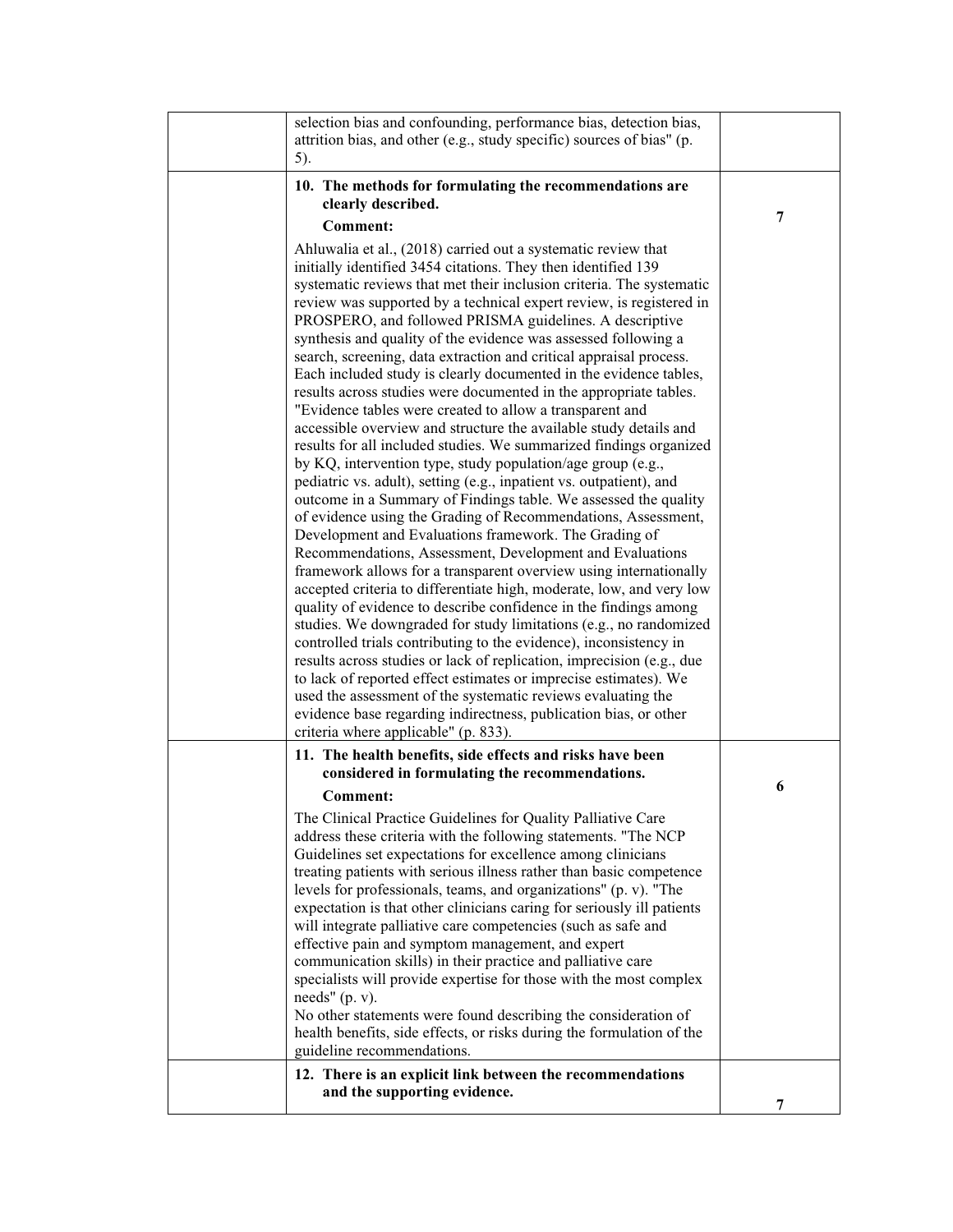|                                   | <b>Comment:</b>                                                                                                                                                                                                                                                                                                                                                                                                                                            |   |
|-----------------------------------|------------------------------------------------------------------------------------------------------------------------------------------------------------------------------------------------------------------------------------------------------------------------------------------------------------------------------------------------------------------------------------------------------------------------------------------------------------|---|
|                                   | There is a direct link between the recommendations and the<br>supporting key research evidence that is described at the end of<br>each domain. An evidence table, located in the systematic review<br>(Ahluwalia et al., 2018), summarizes the key findings of each<br>included review. A summary of findings table, also located in the<br>systematic review, summarizes the research evidence from each<br>review and describes the quality of evidence. |   |
|                                   | 13. The guideline has been externally reviewed by experts                                                                                                                                                                                                                                                                                                                                                                                                  |   |
|                                   | prior to its publication.                                                                                                                                                                                                                                                                                                                                                                                                                                  | 7 |
|                                   | <b>Comment:</b><br>The guideline was externally reviewed using the Grading of                                                                                                                                                                                                                                                                                                                                                                              |   |
|                                   | Recommendations, Assessment,<br>Development and Evaluations criteria by the Evidence-based<br>Practice Center located at RAND (Ahluwalia et al., 2018). A<br>technical expert panel consisting of one steering committee co-<br>chair and two writing workgroup members (one being a co-chair)<br>supported the systematic review. An extensive summary of key                                                                                             |   |
|                                   | findings can be found in the accompanying systematic review<br>(Ahluwalia et al., 2018, pp. 834-862)                                                                                                                                                                                                                                                                                                                                                       |   |
|                                   | 14. A procedure for updating the guideline is provided.                                                                                                                                                                                                                                                                                                                                                                                                    |   |
|                                   | <b>Comment:</b><br>A process for the review of new evidence or an update to the<br>guidelines is not found anywhere in the guideline itself or any of<br>the supplements.                                                                                                                                                                                                                                                                                  | 1 |
|                                   |                                                                                                                                                                                                                                                                                                                                                                                                                                                            |   |
| 4                                 | 15. The recommendations are specific and unambiguous.                                                                                                                                                                                                                                                                                                                                                                                                      |   |
| <b>Clarity of</b><br>Presentation | <b>Comment:</b><br>The recommendations within this guideline are written in a<br>specific and unambiguous manner. They are precise and divided<br>into eight domains with corresponding guideline<br>recommendations, criteria, clinical and operational implications,<br>essential palliative care skills needed by all clinicians, key<br>research evidence, and practice examples.                                                                      | 7 |
|                                   | 16. The different options for management of the condition or                                                                                                                                                                                                                                                                                                                                                                                               |   |
|                                   | health issue are clearly presented.<br>Comment:<br>Clearly written recommendations are provided with descriptions<br>of populations and clinical situations when applicable.<br>Alternatives are clearly written for recommendations when<br>applicable.                                                                                                                                                                                                   | 7 |
|                                   | 17. Key recommendations are easily identifiable.                                                                                                                                                                                                                                                                                                                                                                                                           |   |
|                                   | <b>Comment:</b><br>A summary of key revisions for each domain is provided at the<br>beginning of the guideline (p. viii). However, no executive<br>summary or conclusion could be found within the guideline itself.<br>A summary of the findings can be found in the discussion<br>narrative of the systematic review of the evidence (Ahluwalia et<br>al., 2018, p. 863-864).                                                                            | 6 |
| 5<br><b>Applicability</b>         | 18. The guideline describes facilitators and barriers to its<br>application.                                                                                                                                                                                                                                                                                                                                                                               |   |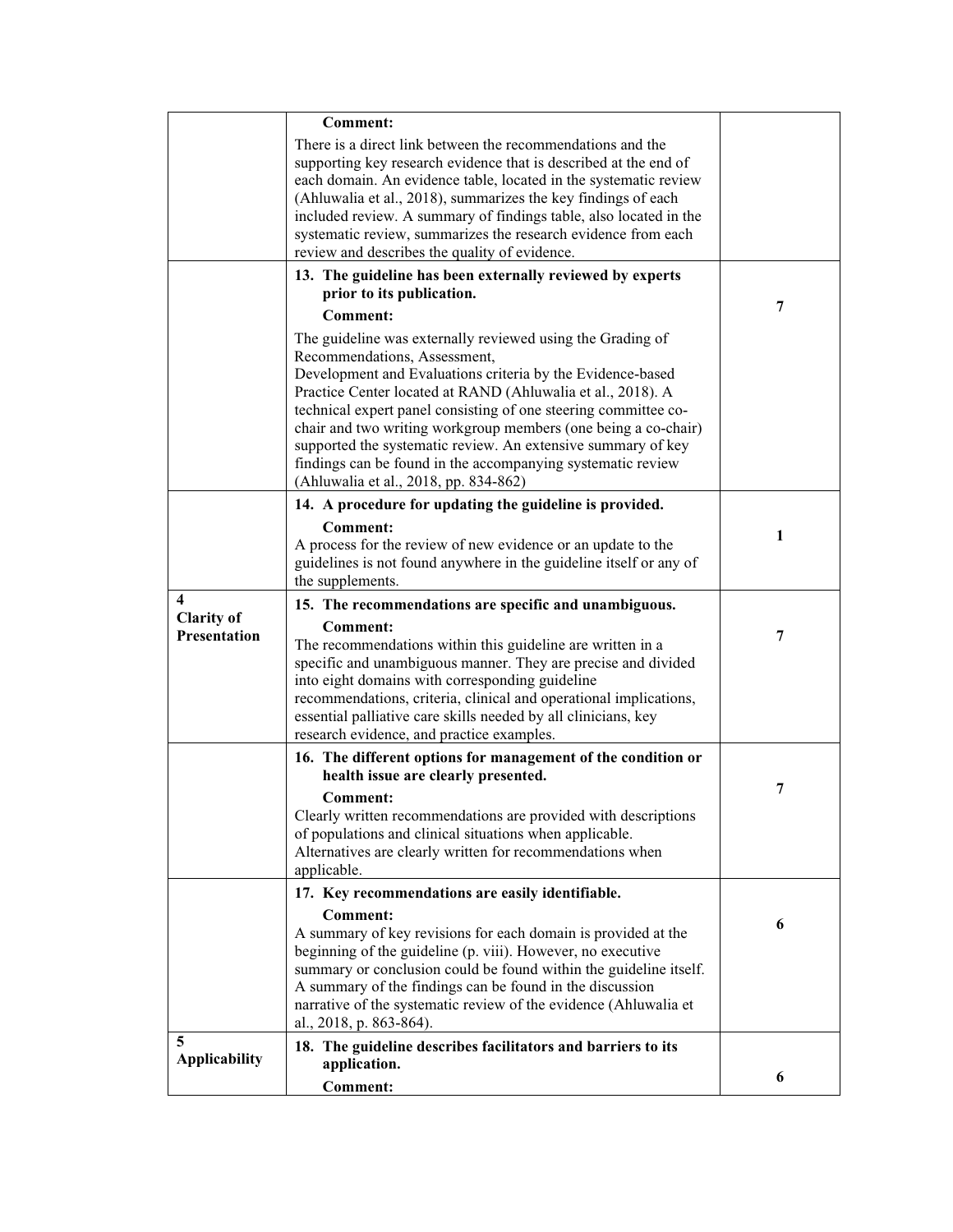|                  | Considerations are included in the National Consensus Project<br>Stakeholder Strategic Directions Summit (2017) report. They<br>address emerging key themes from the summit, recommendations                                                                                |   |
|------------------|-----------------------------------------------------------------------------------------------------------------------------------------------------------------------------------------------------------------------------------------------------------------------------|---|
|                  | for the structure of the guidelines, and specific domain                                                                                                                                                                                                                    |   |
|                  | considerations (pp, 9-12). However, the guidelines themselves do<br>not cover specific facilitators or barriers to implementation such as                                                                                                                                   |   |
|                  | cost implications or reimbursement issues regarding Palliative                                                                                                                                                                                                              |   |
|                  | Care across settings.<br>19. The guideline provides advice and/or tools on how the                                                                                                                                                                                          |   |
|                  | recommendations can be put into practice.                                                                                                                                                                                                                                   |   |
|                  | <b>Comment:</b>                                                                                                                                                                                                                                                             | 7 |
|                  | A vast list of tools and resources are listed by domain and<br>available in Appendix II of the guidelines (National Coalition for<br>Hospice and Palliative Care, 2018, pp. 70-84). The NCP also lists<br>the groups that comprise their coalition with their corresponding |   |
|                  | websites, all of which offer tools and advice on implementing<br>palliative care across a wide variety of specialties and settings.                                                                                                                                         |   |
|                  | 20. The potential resource implications of applying the                                                                                                                                                                                                                     |   |
|                  | recommendations have been considered.                                                                                                                                                                                                                                       | 6 |
|                  | <b>Comment:</b><br>The National Consensus Project Stakeholder Strategic Directions                                                                                                                                                                                          |   |
|                  | Summit (2017) report recommended adding financial issues to                                                                                                                                                                                                                 |   |
|                  | Domain 8: Ethical and Legal Aspects of Care (p. 12).<br>Two criteria within the guidelines (National Coalition for Hospice                                                                                                                                                  |   |
|                  | and Palliative Care, 2018) mention recommendations regarding                                                                                                                                                                                                                |   |
|                  | financial issues.<br>"8.1.10 Social justice principles and costs of care are considered                                                                                                                                                                                     |   |
|                  | in the allocation of resources across all populations to improve the                                                                                                                                                                                                        |   |
|                  | health outcomes of seriously ill people and address health care<br>disparities" (p. 53).                                                                                                                                                                                    |   |
|                  | "8.4.8 The IDT educates the patient and family regarding the cost                                                                                                                                                                                                           |   |
|                  | of care and financial burdens associated with treatment options"<br>$(p. 56)$ .                                                                                                                                                                                             |   |
|                  | 21. The guideline presents monitoring and/or auditing                                                                                                                                                                                                                       |   |
|                  | criteria.                                                                                                                                                                                                                                                                   |   |
|                  | Comment:                                                                                                                                                                                                                                                                    | 7 |
|                  | There are specific guidelines and criteria that specify audit criteria<br>or quality indicators throughout the guidelines. An excellent                                                                                                                                     |   |
|                  | example is found under Guideline 1.9, Continuous Quality<br>Improvement.                                                                                                                                                                                                    |   |
|                  | "In its commitment to continuous quality improvement (CQI), the                                                                                                                                                                                                             |   |
|                  | IDT develops, implements, and maintains a data-driven process<br>focused on patient- and family-centered outcomes using<br>established quality improvement methodologies" (p. 7).                                                                                           |   |
| 6                | 22. The views of the funding body have not influenced the                                                                                                                                                                                                                   |   |
| <b>Editorial</b> | content of the guideline.                                                                                                                                                                                                                                                   |   |
| Independence     | <b>Comment:</b>                                                                                                                                                                                                                                                             | 7 |
|                  | While the systematic review authors (Ahluwalia et al., 2018)<br>endorse sponsorship from the National Coalition for Hospice and<br>Palliative Care and their funders, they also explicitly acknowledge                                                                      |   |
|                  | that they are solely responsible for the content of the review (i.e.,                                                                                                                                                                                                       |   |
|                  | the methods, findings, and conclusions). They also state that this                                                                                                                                                                                                          |   |
|                  | content does not represent the views of the technical expert panel                                                                                                                                                                                                          |   |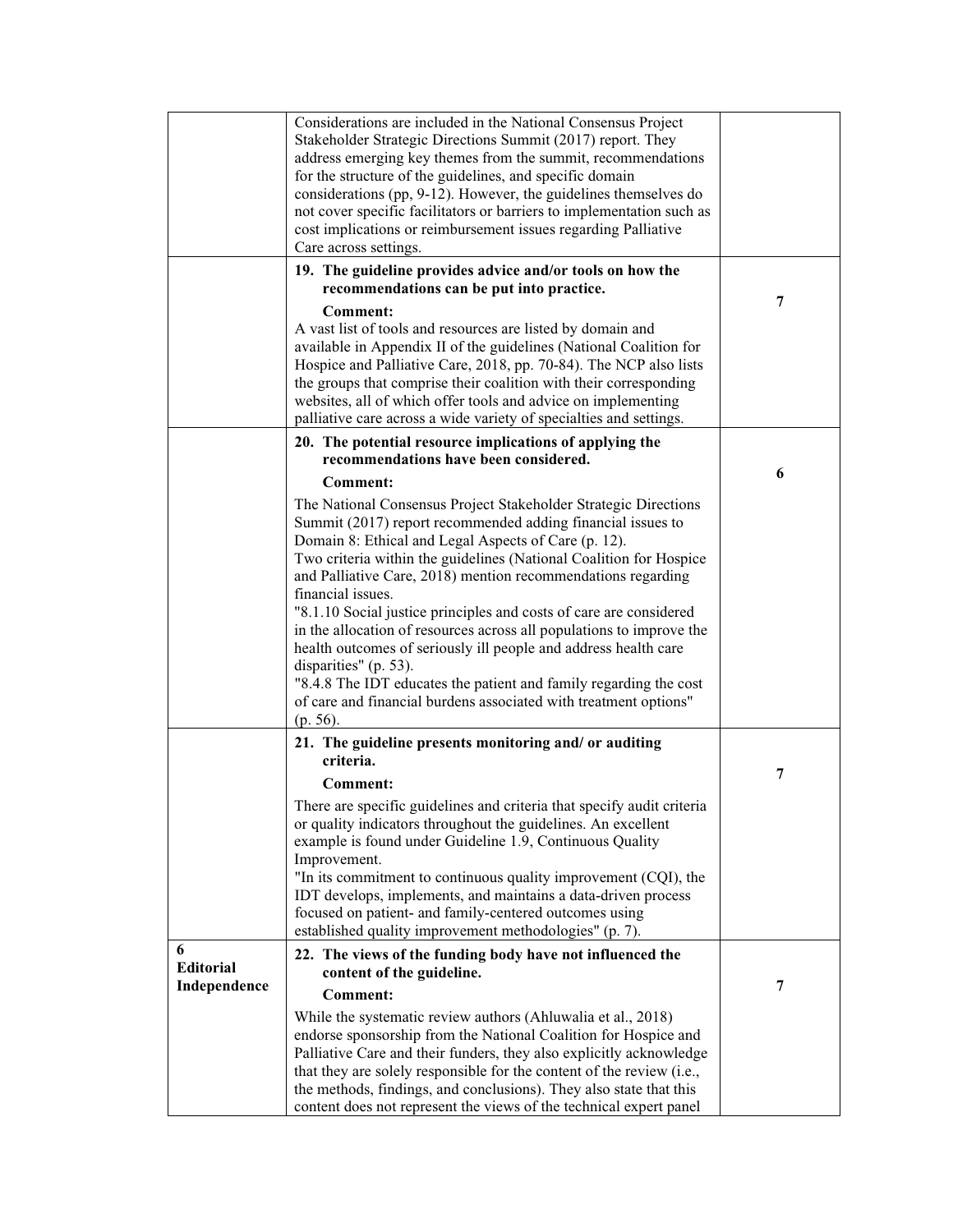|                                                      | or the National Coalition for Hospice and Palliative Care (pp. 864-<br>865).                                                                                                                                                                                                                                                                                                         |                            |
|------------------------------------------------------|--------------------------------------------------------------------------------------------------------------------------------------------------------------------------------------------------------------------------------------------------------------------------------------------------------------------------------------------------------------------------------------|----------------------------|
|                                                      | 23. Competing interests of guideline development group<br>members have been recorded and addressed.<br><b>Comment:</b>                                                                                                                                                                                                                                                               | 6                          |
|                                                      | The guidelines (National Coalition for Hospice and Palliative<br>Care, 2018) state that no members of either the Writing<br>Workgroup or the Steering Committee disclosed any relationships<br>constituting a conflict of interest (p. xiv). The systematic review<br>(Ahluwalia et al., 2018) discloses a conflict of interest for one of<br>its authors from the RAND corporation. |                            |
|                                                      | "Dr. Lorenz is serving as a consultant to Otsuka Pharmaceuticals<br>for data monitoring and safety in the evaluation of a Phase II trial<br>of Sativex, a novel cannabinoid analgesic. All other authors report<br>no potential conflicts of interest" (p. 865).                                                                                                                     |                            |
| Overall<br><b>Guideline</b><br><b>Assessment</b>     | 1. Rate the overall quality of this guideline.                                                                                                                                                                                                                                                                                                                                       | 6.47                       |
|                                                      | 2. I would recommend this guideline for use.                                                                                                                                                                                                                                                                                                                                         | $*Yes*$                    |
|                                                      | Notes:<br>The National Coalition for Hospice and Palliative Care (2018) has                                                                                                                                                                                                                                                                                                          |                            |
|                                                      | provided a thorough guideline with extensive criteria that is<br>backed up by a well-designed systematic review performed by a<br>reputable external group. Resources are also provided via<br>Appendix II of the clinical guidelines. The coalition partners'                                                                                                                       | Yes, with<br>modifications |
|                                                      | websites also offer many types of resources as well such as<br>toolkits for initiating palliative care in the ICU and clinical<br>training resources.                                                                                                                                                                                                                                | N <sub>0</sub>             |
| Domain 1<br>Scope and<br><b>Purpose</b>              | The most robust domain within the guideline. Overall<br>1.<br>aim, health questions, and target population of the<br>guideline were described with clarity.                                                                                                                                                                                                                          | $\overline{7}$             |
| Domain 2<br><b>Stakeholder</b><br>Involvement        | While the stakeholders have incorporated many voices<br>2.<br>that strengthen the documents objectivity, there are some<br>specialty provider and patient perspectives missing.                                                                                                                                                                                                      | 6.66                       |
| Domain 3<br><b>Rigor of</b><br><b>Development</b>    | 3.<br>While the process utilized to gather and synthesize the<br>evidence and the methods used to formulate the guidelines<br>recommendations were robust, there were little detail<br>within the guidelines regarding risks of intervention or<br>methods with which the guidelines are to be updated.                                                                              | 6.12                       |
| Domain 4<br><b>Clarity of</b><br><b>Presentation</b> | $\overline{4}$ .<br>While key recommendations are not presented, the<br>structure and format of the guidelines are clearly<br>presented and easy to navigate by the reader.                                                                                                                                                                                                          | 6.66                       |
| Domain 5<br><b>Applicability</b>                     | 5.<br>Barriers to application were not thoroughly discussed.<br>Although, many facilitators and resources are highlighted<br>to implement intervention. Potential resource implications<br>are touched upon.                                                                                                                                                                         | 6.5                        |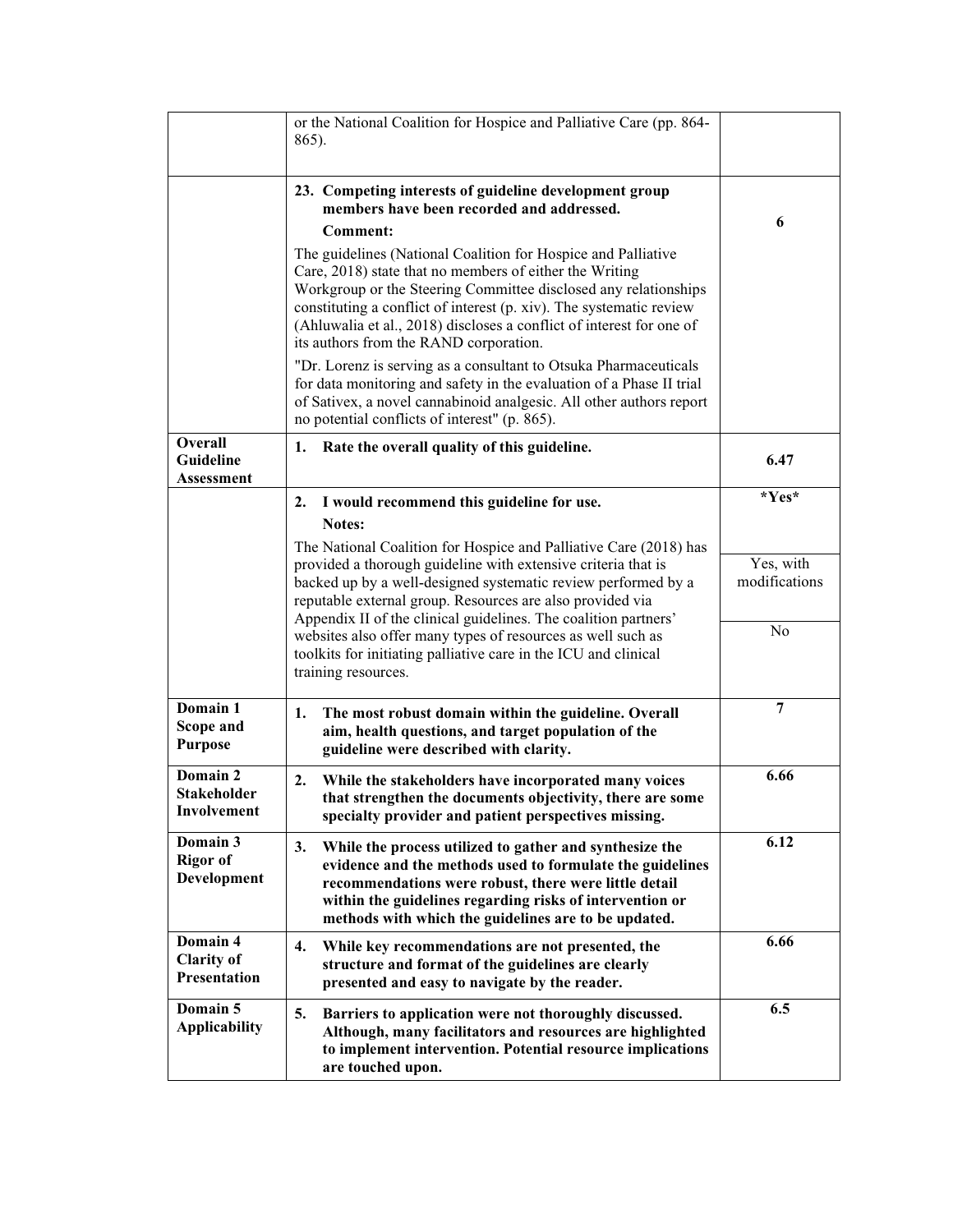| Domain 6<br><b>Editorial</b><br>Independence | The systematic review team had one member reporting a<br>6.<br>conflict of interest; however, members of the steering<br>committee and the writing workgroup did not have<br>conflicts of interests or disclosures. The funding for the<br>creation of the document was provided within the<br>Acknowledgments section and easily accessible. | 6.5 |  |
|----------------------------------------------|-----------------------------------------------------------------------------------------------------------------------------------------------------------------------------------------------------------------------------------------------------------------------------------------------------------------------------------------------|-----|--|
|----------------------------------------------|-----------------------------------------------------------------------------------------------------------------------------------------------------------------------------------------------------------------------------------------------------------------------------------------------------------------------------------------------|-----|--|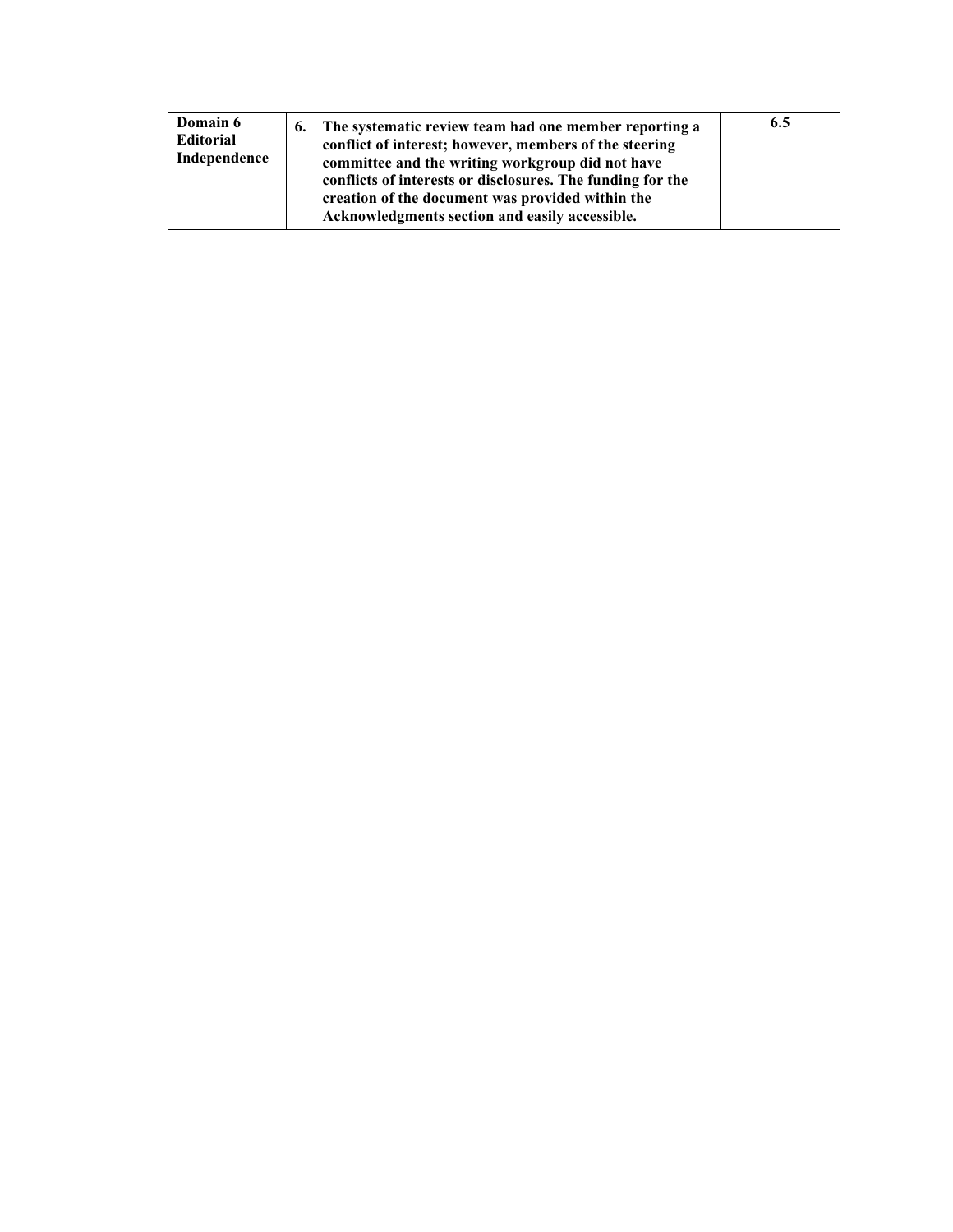## APPENDIX D

Critical Appraisal of Systematic Report of:

A report from the IPAL-ICU Project Advisory Board and the Center to Advance Palliative Care (Duffy,

2010)

# **Research Question:**

Does the review address a clearly defined issue?

-The objective of the systematic report was to identify the applicability between three different models of Palliative Care for integration in the surgical intensive care, as well as barriers and facilitators of effective Palliative Care integration and its application to adults receiving surgical critical care and their families (pp. 1199-1200).

Does the review describe; population, intervention and outcomes?

-Population: Adult patients receiving surgical critical care and their families.

-Interventions: Three models of Palliative Care, trigger criteria for the initiation of the consultative model of Palliative Care, checklist tools for the continual quality improvement of the integrative model of Palliative Care.

Is the review question clearly and explicitly stated?

-A discussion of the "challenges and strategies to facilitate effective palliative care for adult patients receiving surgical critical care and their families" based upon a relevant review of the literature (p. 4).

# **Literature Review:**

Were comprehensive search methods used to locate studies?

Data extraction & Synthesis: A "critical" review of the literature was performed by an expert Advisory Board with special concern for challenges, strategies, models, and interventions that increase the integration of Palliative Care services for patients admitted to the surgical intensive care unit and their families. A limited explanation of data extraction and synthesis was provided.

Was a thorough search of appropriate databases done?

Data Source: A review of English language articles from 1966-2011 using MEDLINE (PubMed-National Library of Medicine), Key terms included "'surgical palliative care' or the terms surgical critical care', 'surgical ICU', 'surgeon', 'trauma' or 'transplant', and 'palliative care' or 'end-of-life care'".

Were other potentially important databases explored? -Alternative Data Source: An internal review of articles and experiences from the interdisciplinary expert Advisory Board who authored the report was also performed.

Were the search methods thoroughly described? -No, the search methodology was minimally described by the authors.

Were conclusions drawn about the possible impact of publication bias? -No conclusions were made regarding the role that publication bias may have possibly played in the systematic report.

Were the overall findings assessed for their robustness in terms of the selective inclusion or exclusion of doubtful or biased studies? -No data were provided regarding the included study findings and their possible issues with overall bias.

## **Study Selection:**

Were inclusion criteria for selecting studies clearly described and fairly applied? -Inclusion criteria were not clearly described by the authors, and they utilized personal articles and the experiences of their expert Advisory Board to synthesize the report without explicitly naming these articles or experiences.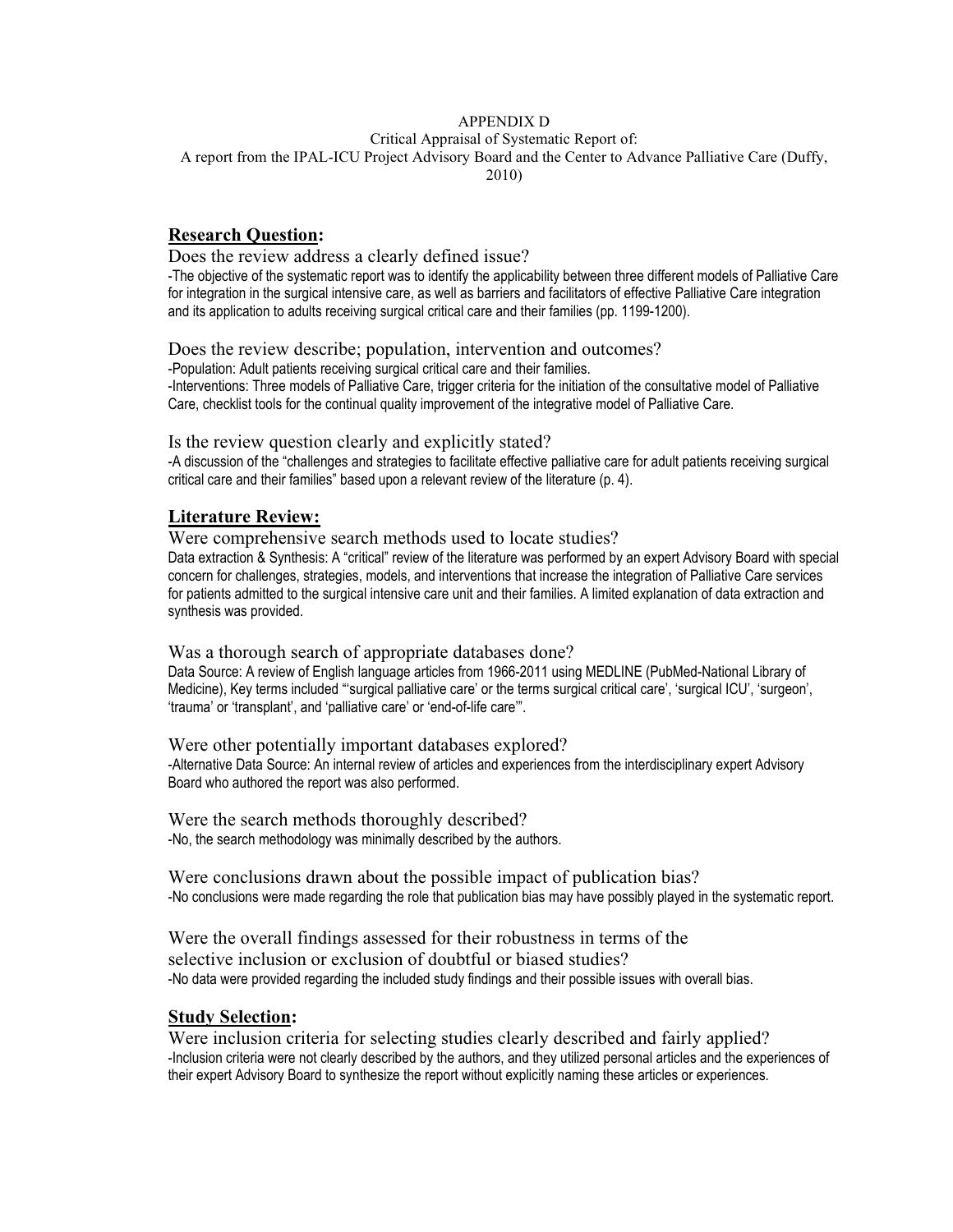# **Critical Appraisal:**

Was study quality assessed by blinded or interdependent raters? -No, the authors did not blind the raters, or if they did, they did not describe in the report.

Was the validity of included studies assessed? -No, information regarding the included studies was left solely to the narrative and did not include specific statistical data.

Was the validity of studies assessed appropriately? -Validity of the studies was not included by the authors.

Are the validity criteria reported? -Validity criteria were not reported by the authors.

## **Similarity of Groups and Treatments:**

Were reasons given for any differences between individual studies explored? -Reasons were not provided for differences between the studies reported.

Are treatments similar enough to combine? -Palliative Care models were the main intervention reported; however, their applicability may vary across critical care settings.

Do the included studies seem to indicate similar effects? -The included studies show similar effects of barriers, facilitators, and solutions to the integration of Palliative Care services in the intensive care.

If not, was the heterogeneity of effect assessed and discussed? -Not applicable, see above answer.

### **Data Synthesis:**

Were the findings from individual studies combined appropriately? -Data from the individual studies were not reported.

Are the methods used to combine studies reported? -Methods used to combine studies were not reported.

Was the range of likely effect sizes presented? -The range of likely effect sized was not presented by the authors.

### Were null findings interpreted carefully?

-Null findings were reported by the authors in respect to the findings surrounding the use of triggers and their lack of observable increase in Palliative Care consultations (p. 1202).

Were the methods documented?

-The authors did not describe all the pertinent data or methodology utilized in creating and preforming this systematic report of the literature.

Are review methods clearly reported? -The authors only briefly touch on the overall methods utilized to synthesize this report.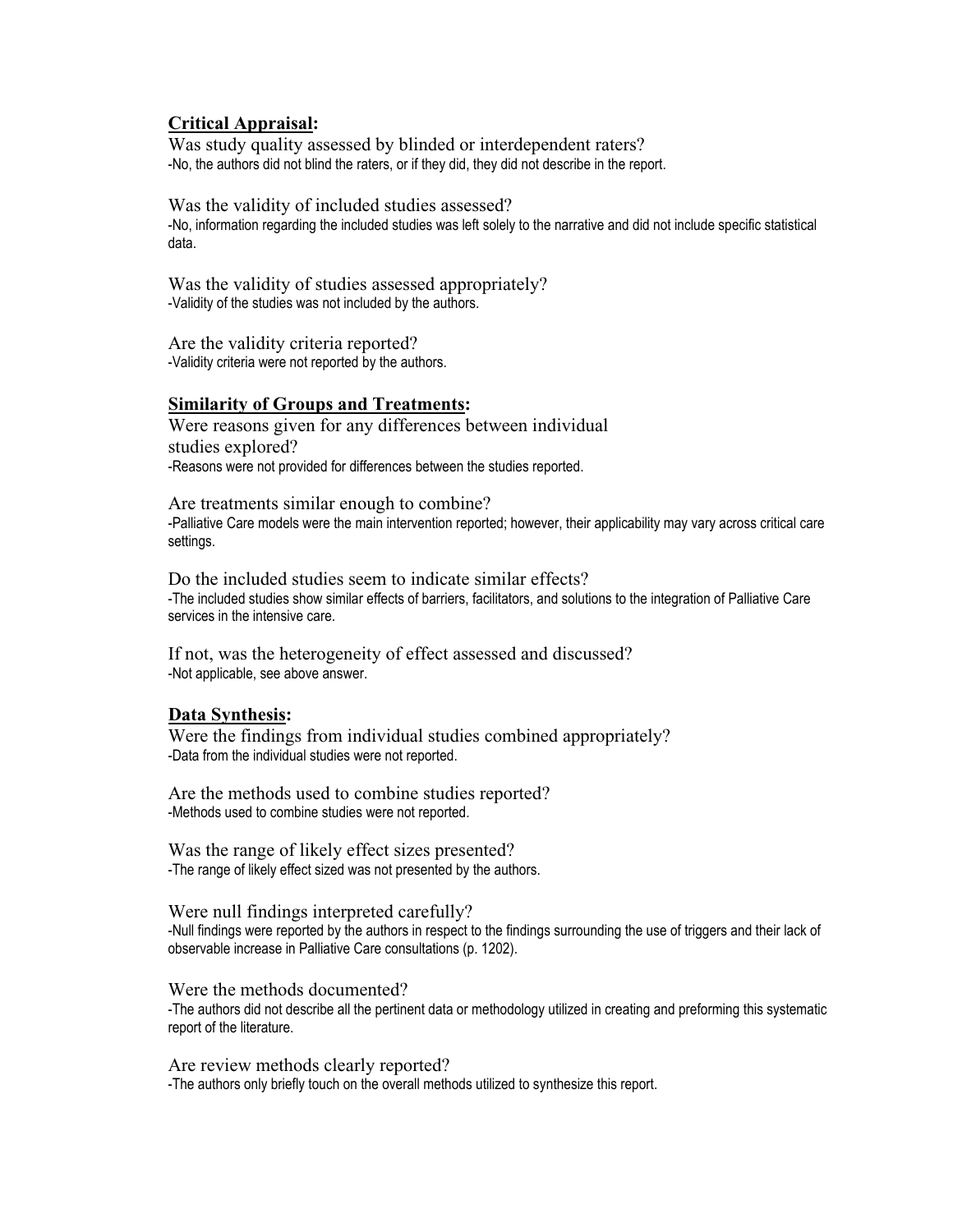# **Summary of Findings:**

Is a summary of findings provided? -A summary of the findings can be found within the abstract and at the end of the report.

Are specific directives for new research proposed? -Recommendations for future research include the further study of trigger criteria for the initiation of Palliative Care services for patients admitted to the intensive care unit.

Were the conclusions supported by the reported data? -Despite the lack of reported statistical data, the conclusions provided in summary and the abstract were supported by the evidence laid out in the narrative of the report.

### Are the recommendations based firmly on the quality of the evidence presented?

-Quality of the evidence is difficult to surmise given the lack of overall data provided by the authors. However, given the prestige of the reporting body and the quality of the research included in general, there are strong indications that the recommendations provided by the systematic report are based on the quality of the evidence presented.

Duffy, M. E. (2005). Systematic reviews: Their role and contribution to evidence-based practice. *Clinical Nurse Specialist*, *19*(1), 15-17. doi: 10.1097/00002800-200501000-00005